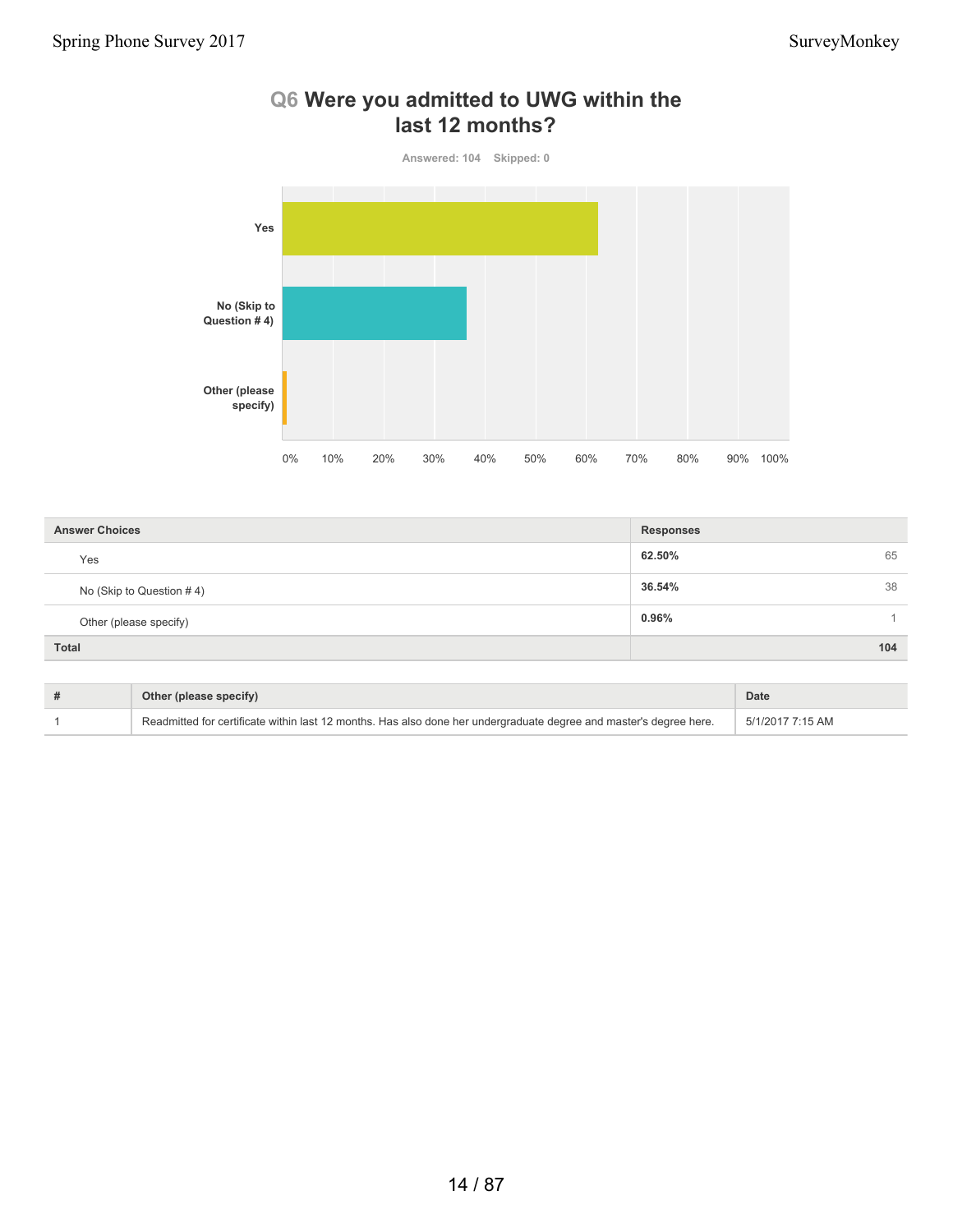# **Q7 Please rate the admissions process at UWG.**

**Answered: 70 Skipped: 34**



| <b>Answer Choices</b> | <b>Responses</b> |
|-----------------------|------------------|
| Good                  | 94.29%<br>66     |
| Needs Improvement     | 5.71%<br>4       |
| <b>Total</b>          | 70               |

| #              | *If needs improvement, ask "How can the admissions process be improved?"                                                                                                                                                | <b>Date</b>       |
|----------------|-------------------------------------------------------------------------------------------------------------------------------------------------------------------------------------------------------------------------|-------------------|
|                | easy                                                                                                                                                                                                                    | 5/5/2017 7:04 AM  |
| 2              | easy                                                                                                                                                                                                                    | 4/28/2017 8:39 AM |
| 3              | fast easy                                                                                                                                                                                                               | 4/28/2017 8:34 AM |
| 4              | easy                                                                                                                                                                                                                    | 4/21/2017 7:37 AM |
| 5              | very easy within a week over summer                                                                                                                                                                                     | 4/20/2017 7:37 AM |
| 6              | easy                                                                                                                                                                                                                    | 4/20/2017 6:44 AM |
| $\overline{7}$ | short and sweet                                                                                                                                                                                                         | 4/19/2017 8:56 AM |
| 8              | simpl                                                                                                                                                                                                                   | 4/19/2017 8:34 AM |
| 9              | Format of online application and admission process needs more organization                                                                                                                                              | 4/19/2017 3:23 AM |
| 10             | Step by step process is needed. No answers from anyone. Two hours on hold without any answers. When she first<br>applied, she wasn't given enough information to register in time. Didn't know that she had an advisor. | 4/18/2017 8:19 AM |
| 11             | Quickly received decision. No complaints.                                                                                                                                                                               | 4/18/2017 8:08 AM |
| 12             | Easy                                                                                                                                                                                                                    | 4/18/2017 7:59 AM |
| 13             | For online students- needs to have online orientation for fully online students                                                                                                                                         | 4/17/2017 8:53 AM |
| 14             | 8/10 - Info had been lost in prior degree registration, but the issue was recitified                                                                                                                                    | 4/17/2017 3:40 AM |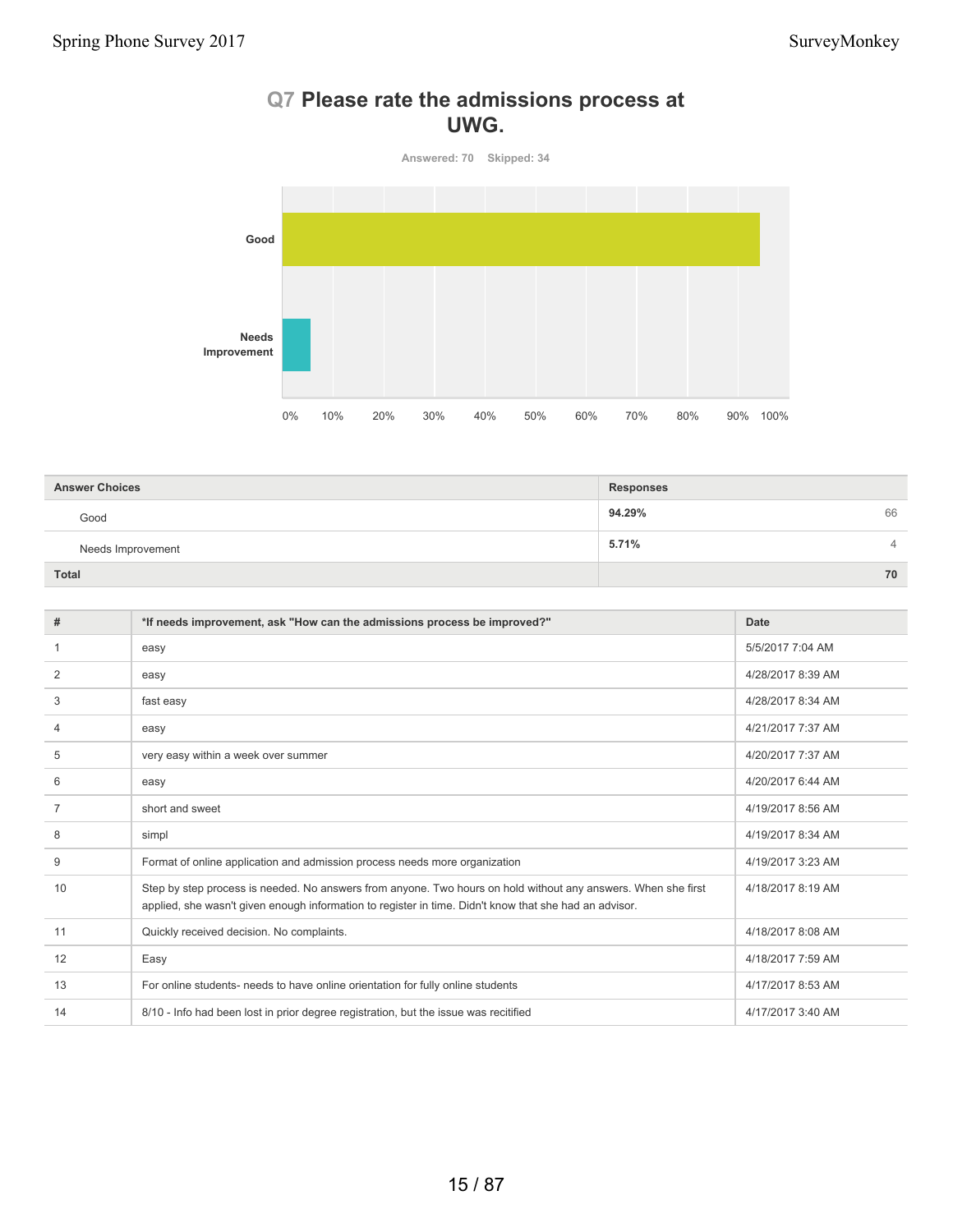# **Q8 Did you participate in a UWG Orientation session?**

**Answered: 70 Skipped: 34**



| <b>Answer Choices</b> | <b>Responses</b> |    |
|-----------------------|------------------|----|
| Yes                   | 20.00%           | 14 |
| <b>No</b>             | 80.00%           | 56 |
| <b>Total</b>          |                  | 70 |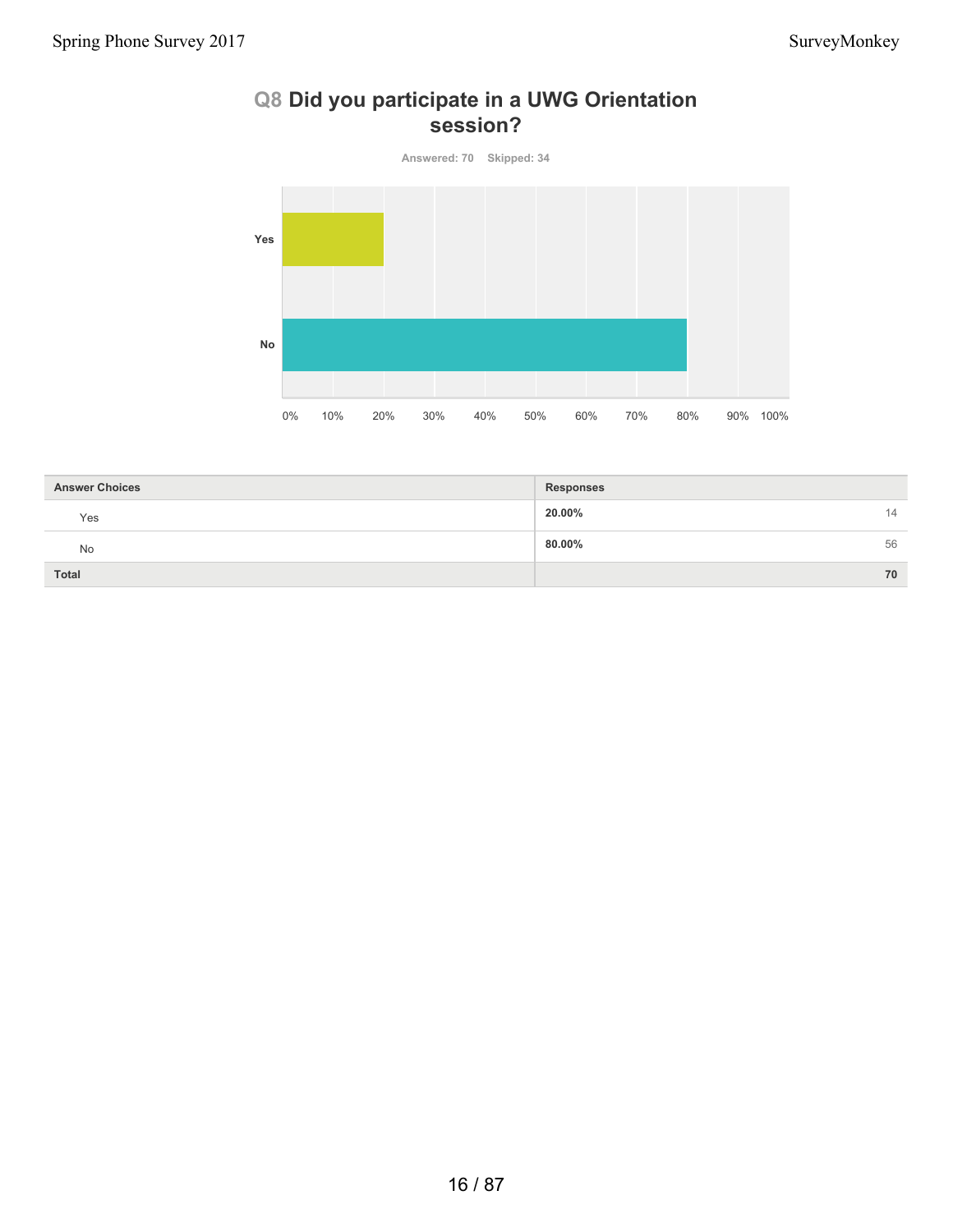

### **Q9 Were you aware advisement is available for online students?**

| <b>Answer Choices</b>    | <b>Responses</b> |
|--------------------------|------------------|
| Yes                      | 87.38%<br>90     |
| No (Skip to Question #7) | 12.62%<br>13     |
| <b>Total</b>             | 103              |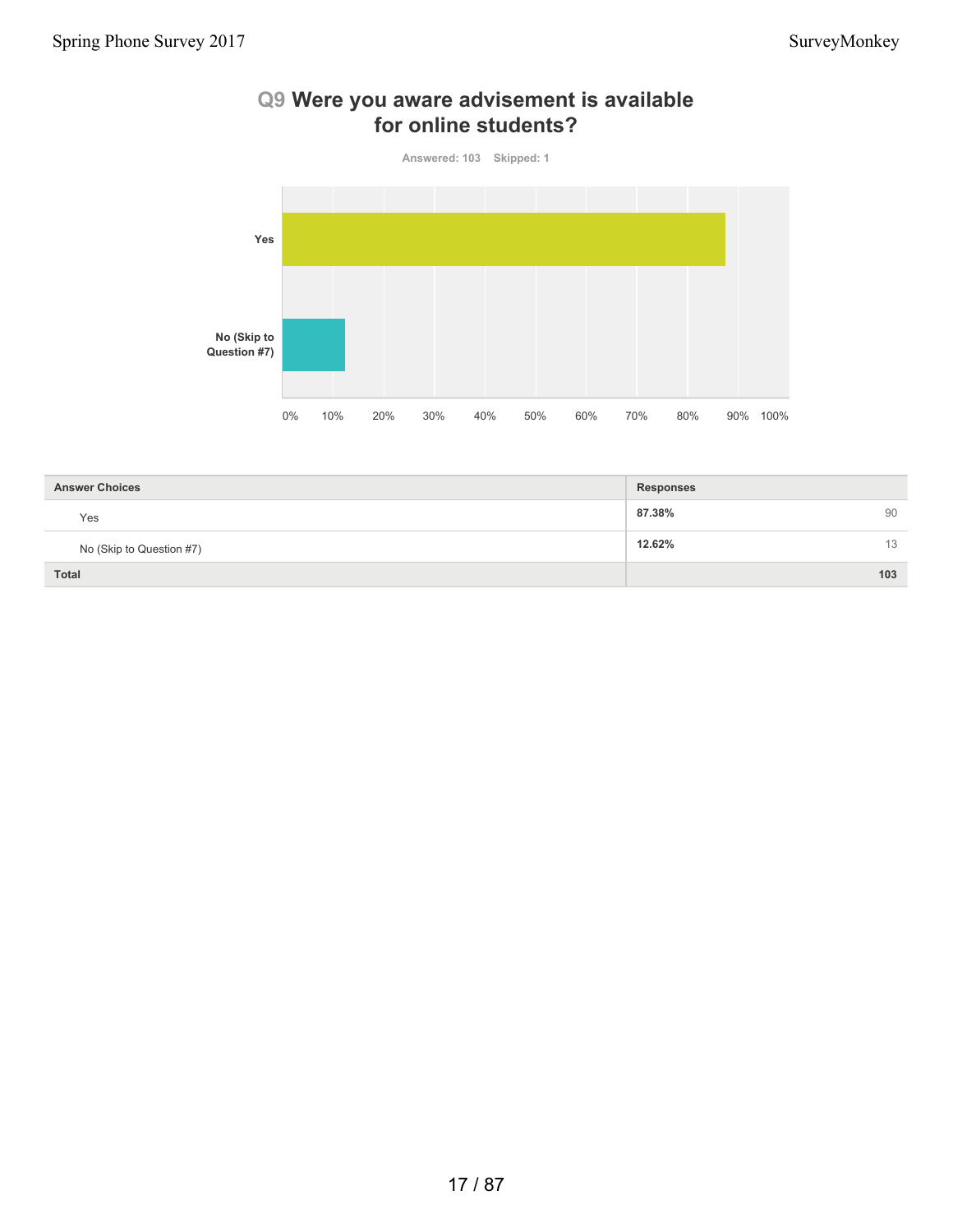

| Q10 In your most recent advisement, how |
|-----------------------------------------|
| did you receive advisement services?    |

| <b>Answer Choices</b>                              | <b>Responses</b>        |
|----------------------------------------------------|-------------------------|
| I did not receive advisement (Skip to Question #7) | 19.78%<br>18            |
| Online                                             | 2.20%<br>$\overline{2}$ |
| Through email                                      | 59.34%<br>54            |
| By telephone                                       | 18.68%<br>17            |
| In person                                          | 10.99%<br>10            |
| <b>Total Respondents: 91</b>                       |                         |

| # | Other (please specify)                      | Date              |
|---|---------------------------------------------|-------------------|
|   | hadn't requested any advisement appointment | 5/5/2017 6:47 AM  |
|   | chair                                       | 4/21/2017 6:22 AM |
|   | google doc                                  | 4/20/2017 7:37 AM |
| 4 | google doc                                  | 4/20/2017 7:07 AM |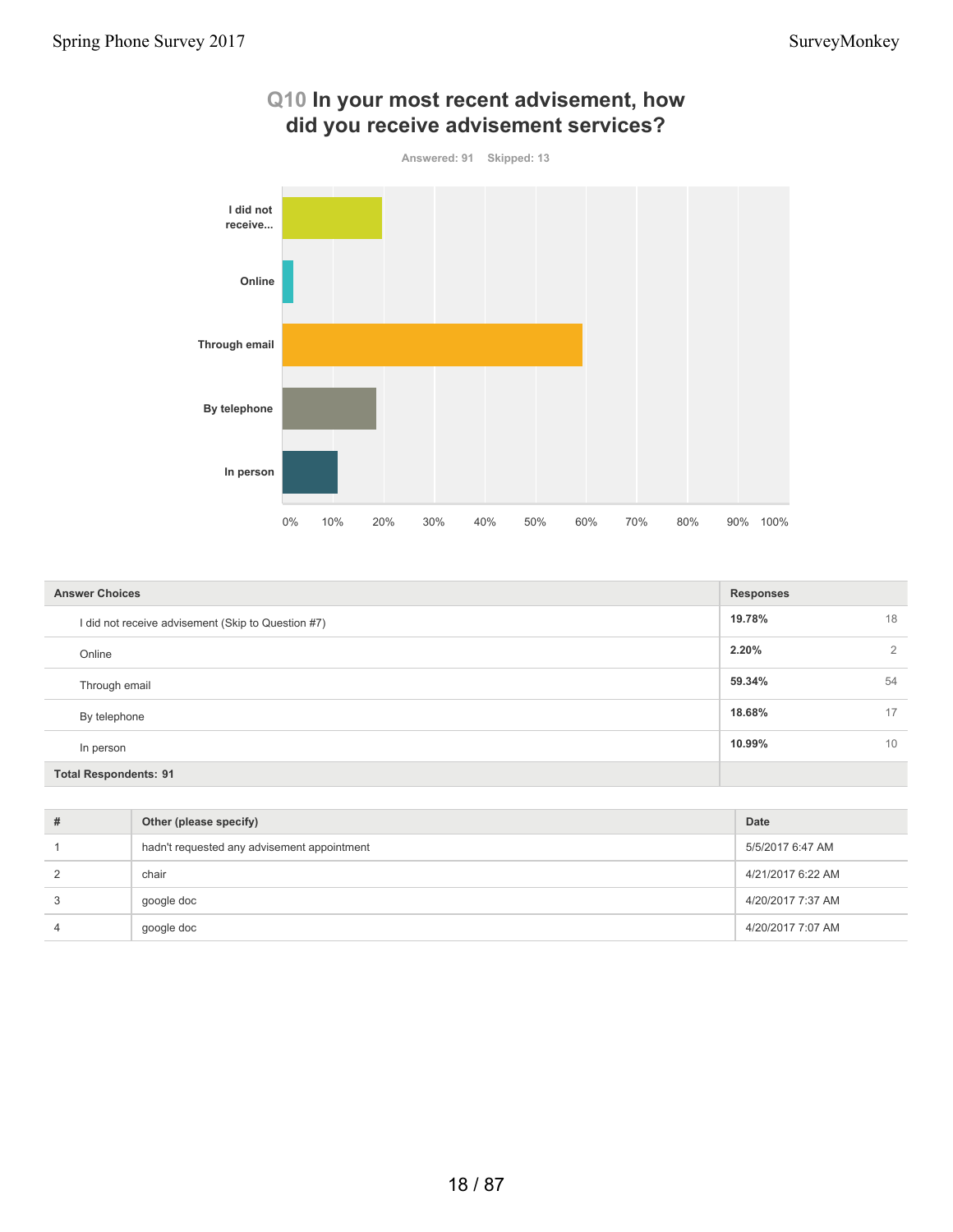

# **Q11 Please rate the advisement you received.**

| <b>Answer Choices</b> | <b>Responses</b> |    |
|-----------------------|------------------|----|
| Good                  | 90.91%           | 70 |
| Needs improvement     | $9.09\%$         | -  |
| Total                 |                  | 77 |

| #  | *If needs improvement, ask "How can advisement services be improved?"                                         | Date              |
|----|---------------------------------------------------------------------------------------------------------------|-------------------|
|    | got information about which classes to take                                                                   | 5/5/2017 8:03 AM  |
| 2  | recommended classes, gave an outline to stay on track with degree.                                            | 5/5/2017 7:04 AM  |
| 3  | thorough. went through studdies and different options                                                         | 4/28/2017 8:39 AM |
| 4  | No problems.                                                                                                  | 4/24/2017 3:39 AM |
| 5  | wonderful. Dr. Drake has made it simple and fast.                                                             | 4/21/2017 7:37 AM |
| 6  | Adores the advising method through the google doc and to be able to easily adjust anything necessary          | 4/20/2017 7:37 AM |
|    | Wasn't sure who to contact in the beginning, not clear who she needed to speak with.                          | 4/20/2017 3:18 AM |
| 8  | very well made sure on track                                                                                  | 4/19/2017 8:34 AM |
| 9  | Didn't like that advisor recommended a minor which extended her stay at west georgia.                         | 4/19/2017 3:06 AM |
| 10 | Go either way, has had multiple different advisors                                                            | 4/19/2017 2:42 AM |
| 11 | didn't know she had an advisor at all                                                                         | 4/18/2017 8:19 AM |
| 12 | Advisor wasn't very helpful. "Go out there and good luck. Here are some classes you eventually need to take." | 4/18/2017 8:08 AM |
| 13 | had to contact the department this semester for a response                                                    | 4/18/2017 2:31 AM |
| 14 | Slow response time, needs better guidance in terms of knowing school's policy                                 | 4/17/2017 7:34 AM |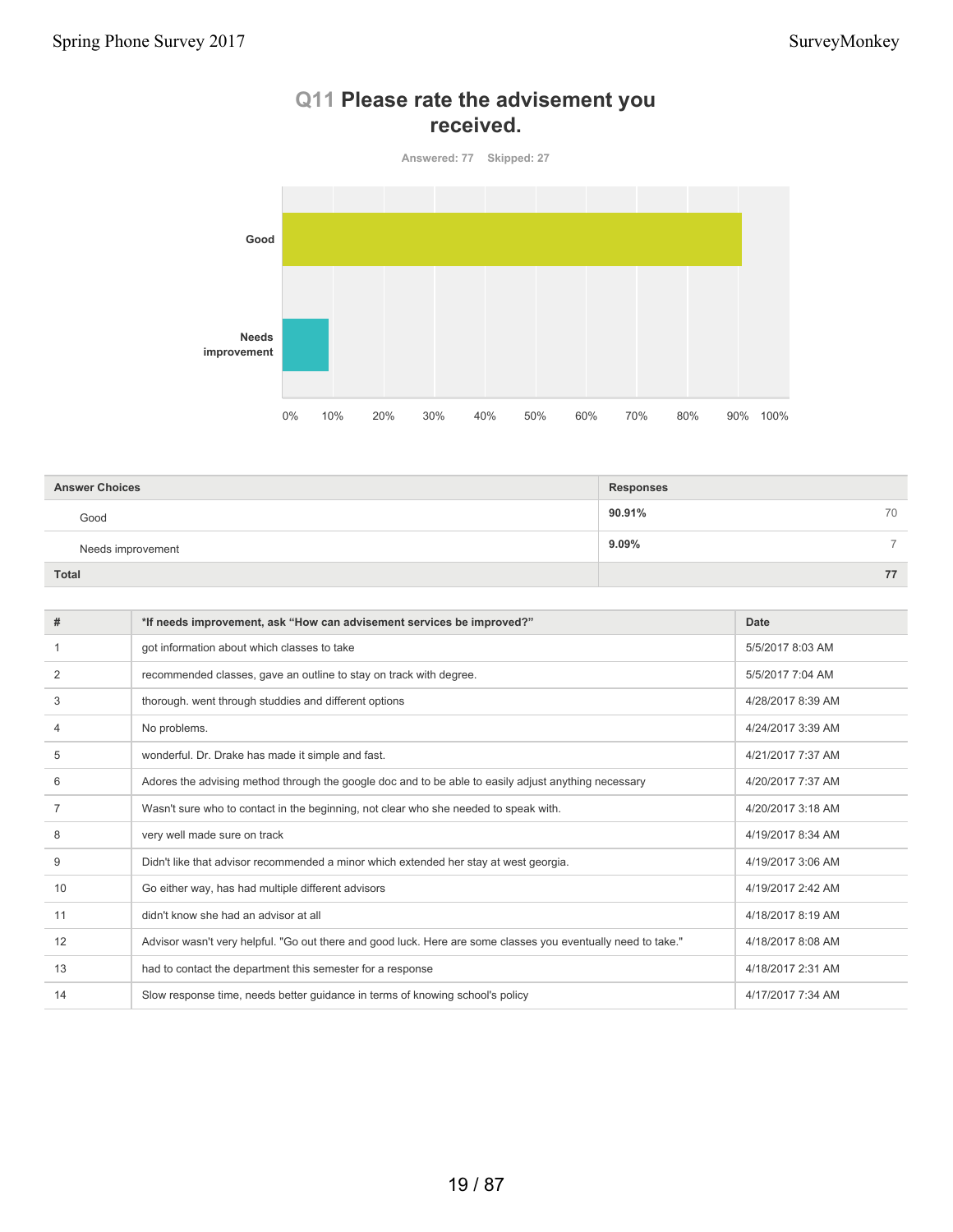

# **Q12 Please rate the registration process you experienced.**

| <b>Answer Choices</b> | <b>Responses</b> |  |
|-----------------------|------------------|--|
| Good                  | 93.07%<br>94     |  |
| Needs improvement     | 6.93%<br>⇁       |  |
| Total                 | 101              |  |

| #              | *If needs improvement, ask "How can the registration process be improved?"                                                                                        | Date              |
|----------------|-------------------------------------------------------------------------------------------------------------------------------------------------------------------|-------------------|
| 1              | simple                                                                                                                                                            | 5/8/2017 7:25 AM  |
| 2              | Difficulty locating CRN. Easier if you could select from a list of classes.                                                                                       | 5/2/2017 3:35 AM  |
| 3              | es                                                                                                                                                                | 4/28/2017 8:34 AM |
| 4              | Hard to register as a tap student?                                                                                                                                | 4/24/2017 2:23 AM |
| 5              | Banweb is confusing. more information is needed                                                                                                                   | 4/20/2017 8:04 AM |
| 6              | tap student so way late registration date, overrides are easy though.                                                                                             | 4/20/2017 7:37 AM |
| $\overline{7}$ | smooth searching to find neccesary numbers on degree outline is diffrent then registration number                                                                 | 4/20/2017 7:07 AM |
| 8              | ask for a few overrides                                                                                                                                           | 4/19/2017 8:56 AM |
| 9              | easily to do overrides                                                                                                                                            | 4/19/2017 8:34 AM |
| 10             | Confusing, easier way to look up classes                                                                                                                          | 4/19/2017 3:23 AM |
| 11             | More sets for classes and issues registering for those classes                                                                                                    | 4/19/2017 2:42 AM |
| 12             | Frustrating with lack of open seats for certain classes.                                                                                                          | 4/18/2017 8:08 AM |
| 13             | Would love if she were a returning UWG student that it would be expedited by having ability to release transcripts<br>previous attending to necessary department. | 4/18/2017 7:59 AM |
| 14             | No one contacts you back, or will take long to respond                                                                                                            | 4/17/2017 8:53 AM |
| 15             | easy                                                                                                                                                              | 4/17/2017 4:39 AM |
| 16             | 8/10 - better confirmation for receiving documents                                                                                                                | 4/17/2017 3:40 AM |
| 17             | More information needs to be available to assist students with the process.                                                                                       | 4/17/2017 3:22 AM |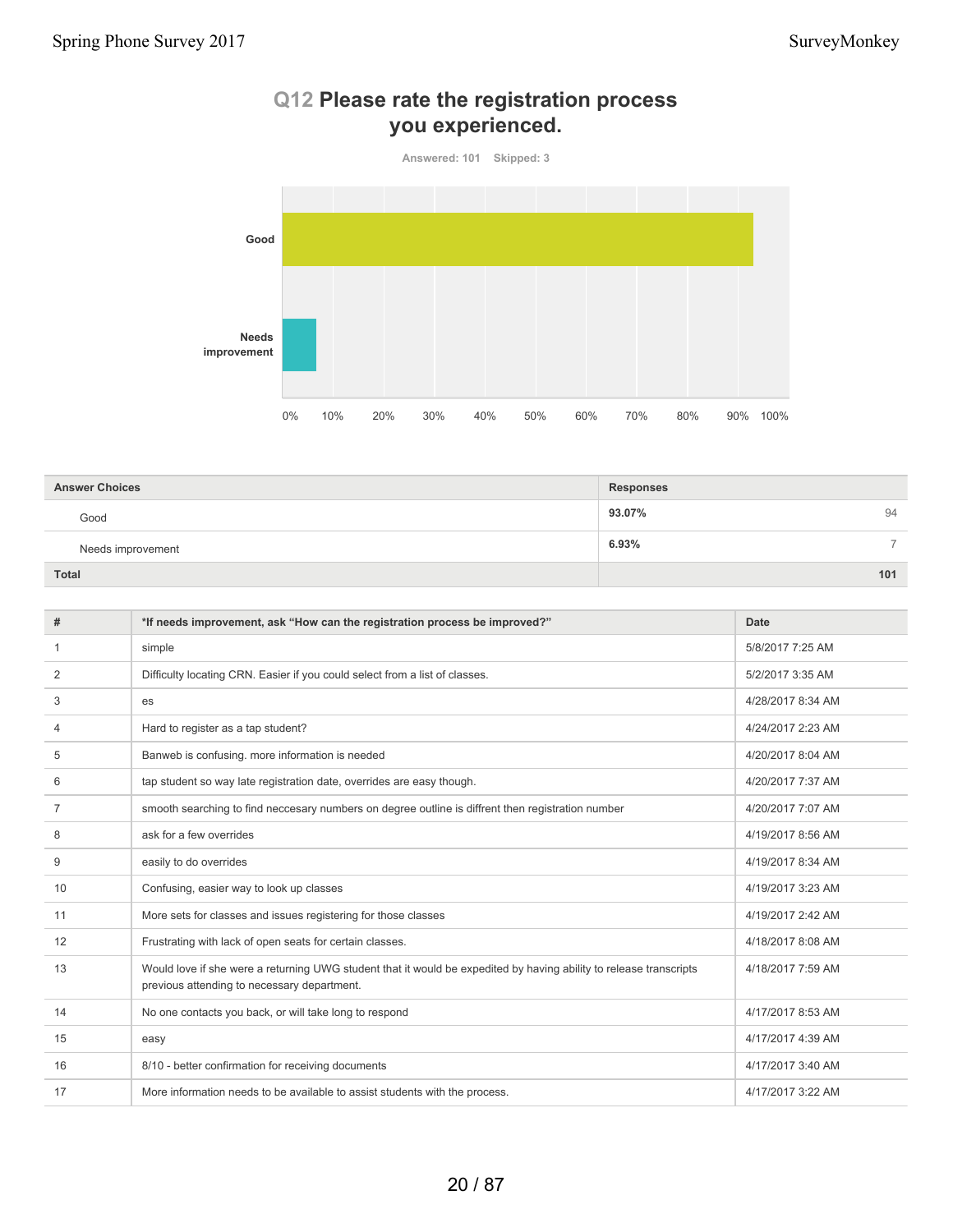

#### **Q13 Please rate the fee payment process you experienced.**

| <b>Answer Choices</b> | <b>Responses</b> |
|-----------------------|------------------|
| Good                  | 87.76%<br>86     |
| Needs improvement     | 12.24%<br>12     |
| <b>Total</b>          | 98               |

| #  | *If needs improvement, ask "How can the fee payment process be improved?"                                                                                                                  | <b>Date</b>       |
|----|--------------------------------------------------------------------------------------------------------------------------------------------------------------------------------------------|-------------------|
| 1  | easy                                                                                                                                                                                       | 5/8/2017 7:25 AM  |
| 2  | <b>TAP Program</b>                                                                                                                                                                         | 5/8/2017 3:43 AM  |
| 3  | simple takes a few clicks                                                                                                                                                                  | 5/5/2017 7:04 AM  |
| 4  | extra fee when paying online with credit card. shouldn't be that way as an online student. It's a little concern                                                                           | 5/5/2017 6:11 AM  |
| 5  | Can be complicated with online and the different tuitions                                                                                                                                  | 5/1/2017 4:01 AM  |
| 6  | working with fin aid, so simple.                                                                                                                                                           | 4/28/2017 8:39 AM |
| 7  | Wasn't aware of fee for using credit card payment                                                                                                                                          | 4/28/2017 5:49 AM |
| 8  | Hope was on record, but she didn't actually have any left, had to pay balance later.                                                                                                       | 4/26/2017 7:23 AM |
| 9  | Not difficult, but with spring, bills were difficult to see because of pending student loans.                                                                                              | 4/26/2017 6:56 AM |
| 10 | Difficult with being online since they want you to come in to sign papers and she works so it is not easy to have to<br>come to campus for financial aid and any other enrollment process. | 4/24/2017 6:58 AM |
| 11 | Sending financial reminders not being in all caps. Definitive date instead of different dates (allow for better planning).                                                                 | 4/24/2017 2:54 AM |
| 12 | N/A                                                                                                                                                                                        | 4/24/2017 2:23 AM |
| 13 | fin aid easy.                                                                                                                                                                              | 4/21/2017 7:37 AM |
| 14 | tap agreement dont pay themselves. However the services that assist tap with the payment has been great and<br>helped her understand the whole process                                     | 4/20/2017 7:37 AM |
| 15 | through myuwg portal. confusing how apply for loan you apply for fall which automatically applied for spring                                                                               | 4/20/2017 7:07 AM |
| 16 | very good. payment plan is amazing!!                                                                                                                                                       | 4/19/2017 8:34 AM |
| 17 | Only concern is unknown payment process fee                                                                                                                                                | 4/19/2017 4:25 AM |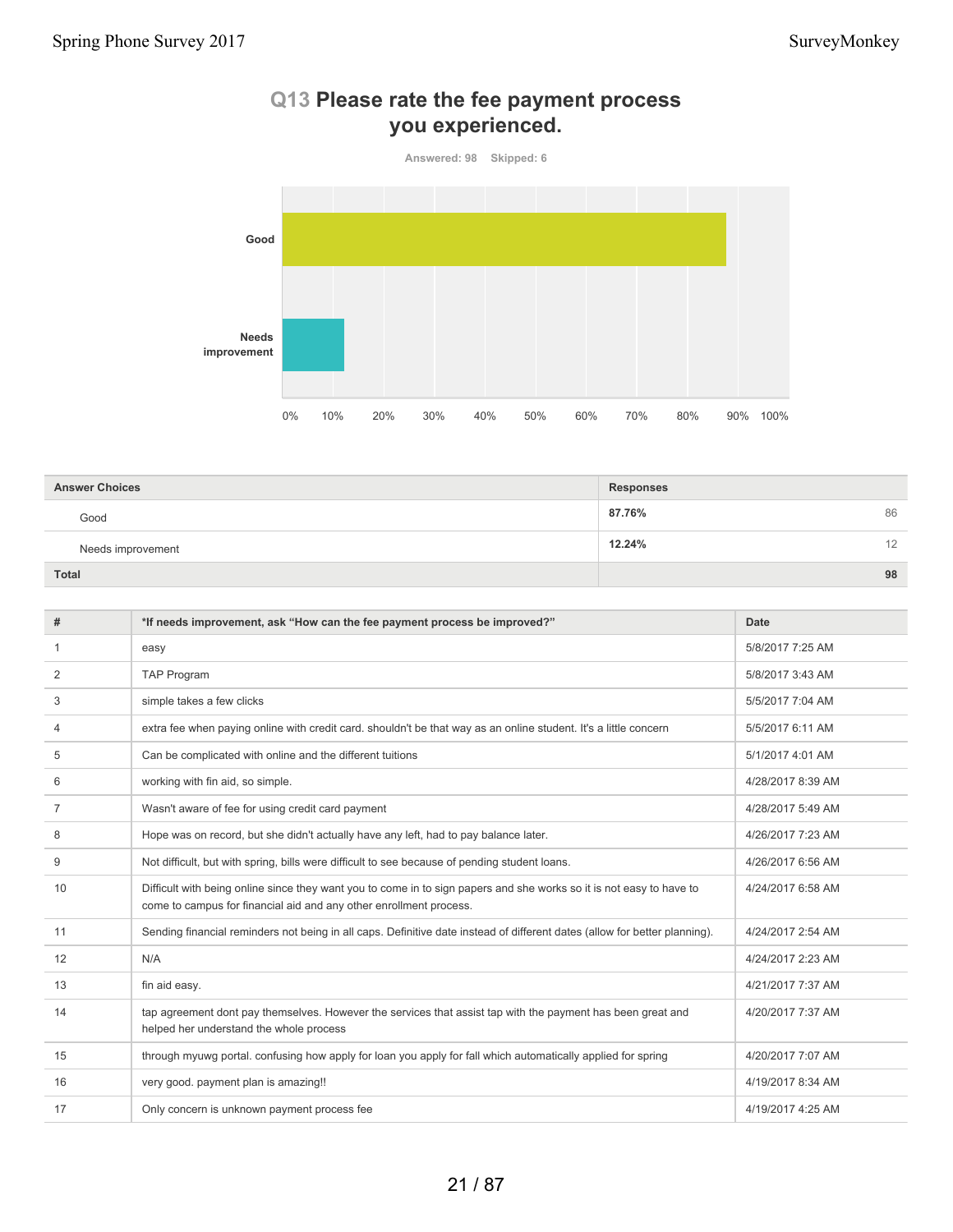| 18 | Confusion, ended up paying for this semester instead of next semester. Should not even allow you to do that if system<br>is already paid for                                                                 | 4/19/2017 2:16 AM |
|----|--------------------------------------------------------------------------------------------------------------------------------------------------------------------------------------------------------------|-------------------|
| 19 | was hit with a late fee even though she paid on time                                                                                                                                                         | 4/18/2017 8:19 AM |
| 20 | Convenience fees on credit cards are annoying.                                                                                                                                                               | 4/18/2017 8:08 AM |
| 21 | Could be less of a process                                                                                                                                                                                   | 4/18/2017 3:02 AM |
| 22 | Paid online, didn't process Did not go through, tried to call and explain and no one cared so she had to pay late fee                                                                                        | 4/17/2017 7:50 AM |
| 23 | Recently tried to make payment via banweb, met with several challenges. Takes too many clicks and tabs to get to<br>service, not able to make payment. Had to call, registrar walked her through Complicated | 4/17/2017 7:34 AM |
| 24 | Process is not clear.                                                                                                                                                                                        | 4/17/2017 3:22 AM |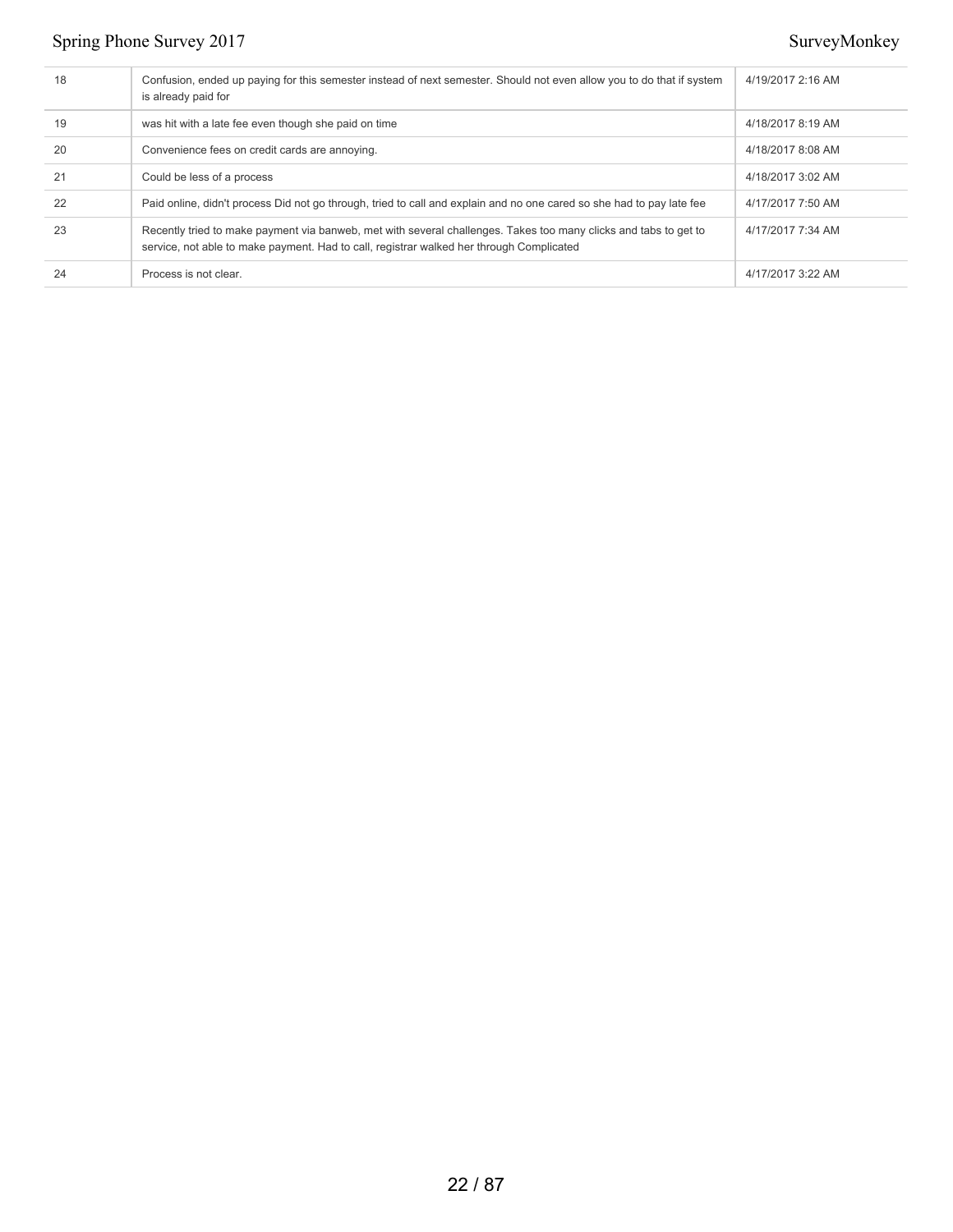

# **Q14 Were you aware tutoring services are available for online students?**

| <b>Answer Choices</b> | <b>Responses</b> |
|-----------------------|------------------|
| Yes                   | 73.08%<br>76     |
| No (Skip to page 4)   | 28<br>26.92%     |
| Total                 | 104              |

| # | If no, refer to Online Student Guide | <b>Date</b>       |
|---|--------------------------------------|-------------------|
|   | Online aware of CourseDen            | 4/18/2017 2:32 AM |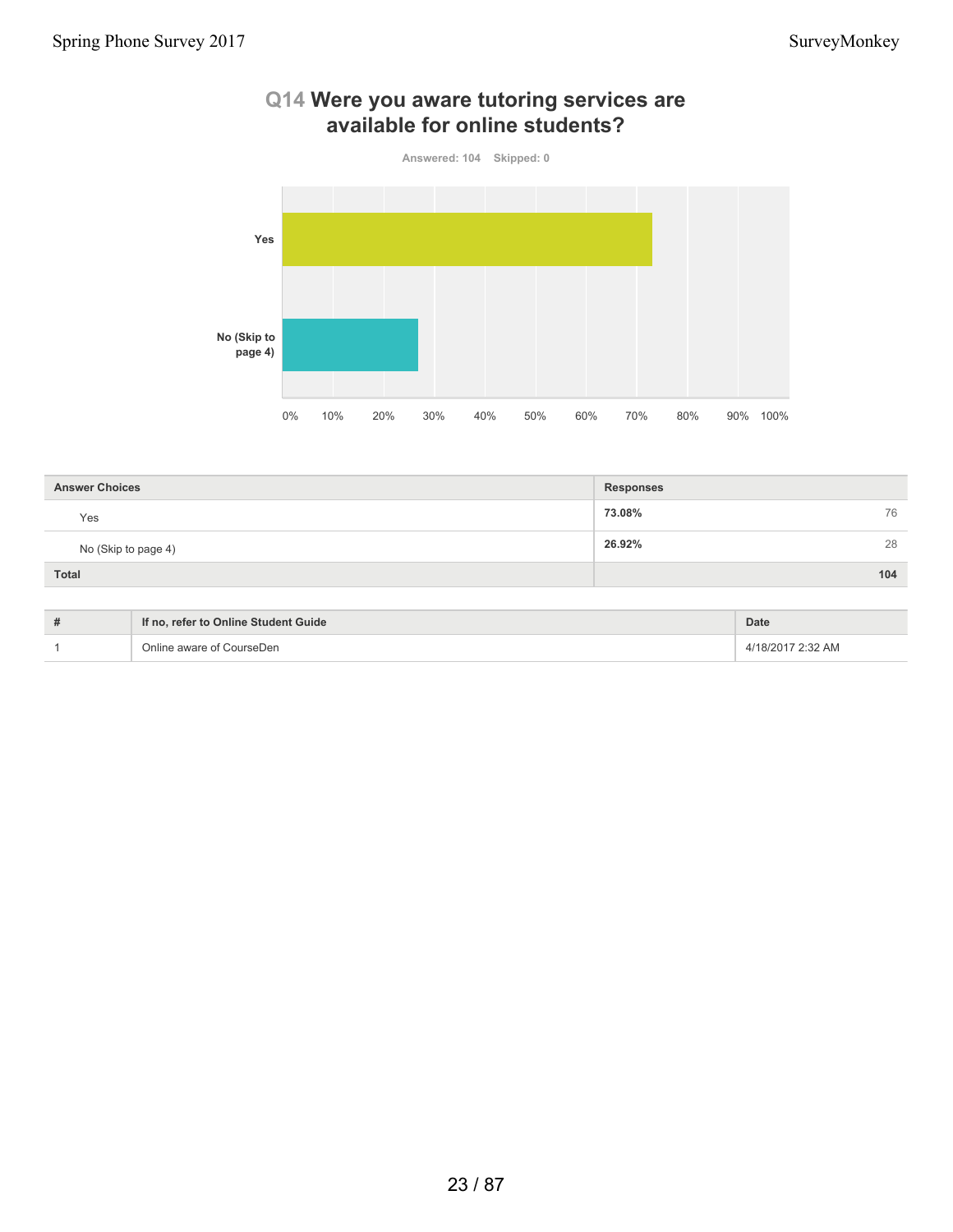

# **Q15 Did you utilize any of the available tutoring services?**

| <b>Answer Choices</b> | <b>Responses</b> |    |
|-----------------------|------------------|----|
| Yes                   | 10.39%           | 8  |
| No (Skip to page 4)   | 89.61%           | 69 |
| <b>Total</b>          |                  | 77 |

| #              | *If yes, ask "Which service(s) did you utilize?" | Date              |
|----------------|--------------------------------------------------|-------------------|
|                | in person                                        | 5/8/2017 3:43 AM  |
| $\overline{2}$ | writing Center                                   | 5/5/2017 6:11 AM  |
| 3              | chat service, tutor ex                           | 5/2/2017 3:36 AM  |
| $\overline{4}$ | Atomic Learning                                  | 4/28/2017 5:50 AM |
| 5              | Blackboard                                       | 4/26/2017 4:37 AM |
| 6              | ucc                                              | 4/24/2017 7:01 AM |
|                | Online tutorials, clicked through myUWG          | 4/17/2017 8:21 AM |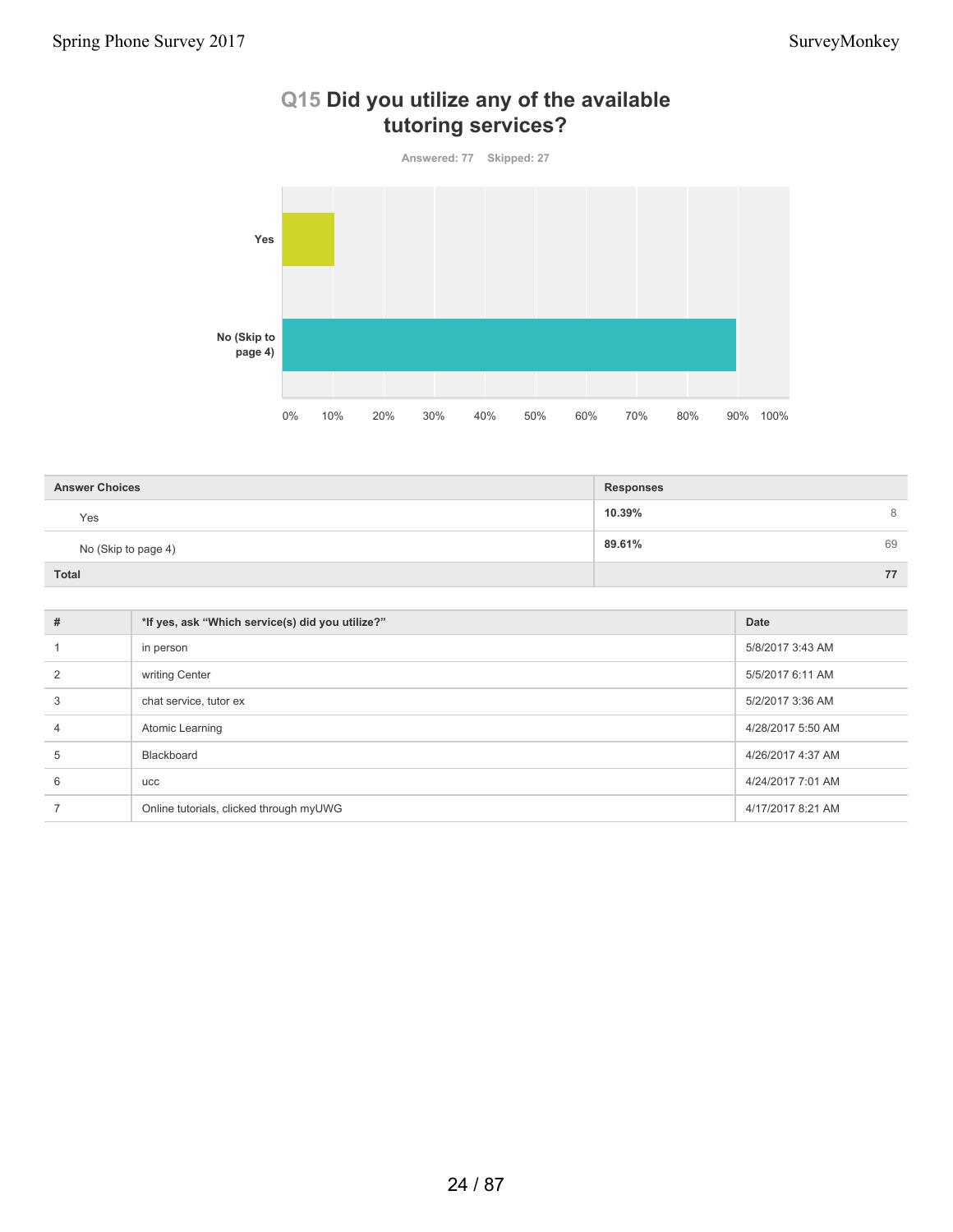

### **Q16 Please rate the tutoring you received as an online student.**

| <b>Answer Choices</b> | <b>Responses</b>        |  |
|-----------------------|-------------------------|--|
| Good                  | 87.50%<br>$\rightarrow$ |  |
| Needs improvement     | 12.50%                  |  |
| <b>Total</b>          | 8                       |  |

| *If needs improvement, ask "How can tutoring be improved?"                                                                                         | Date              |
|----------------------------------------------------------------------------------------------------------------------------------------------------|-------------------|
| troublesome first time there was one person in charge of reviewing all the class' work, took long time, they now have<br>more agents so its better | 5/5/2017 6:11 AM  |
| Instructor was able to help, but the tutor did not help much                                                                                       | 5/2/2017 3:36 AM  |
| There is a delay/lag time.                                                                                                                         | 4/17/2017 3:34 AM |
|                                                                                                                                                    |                   |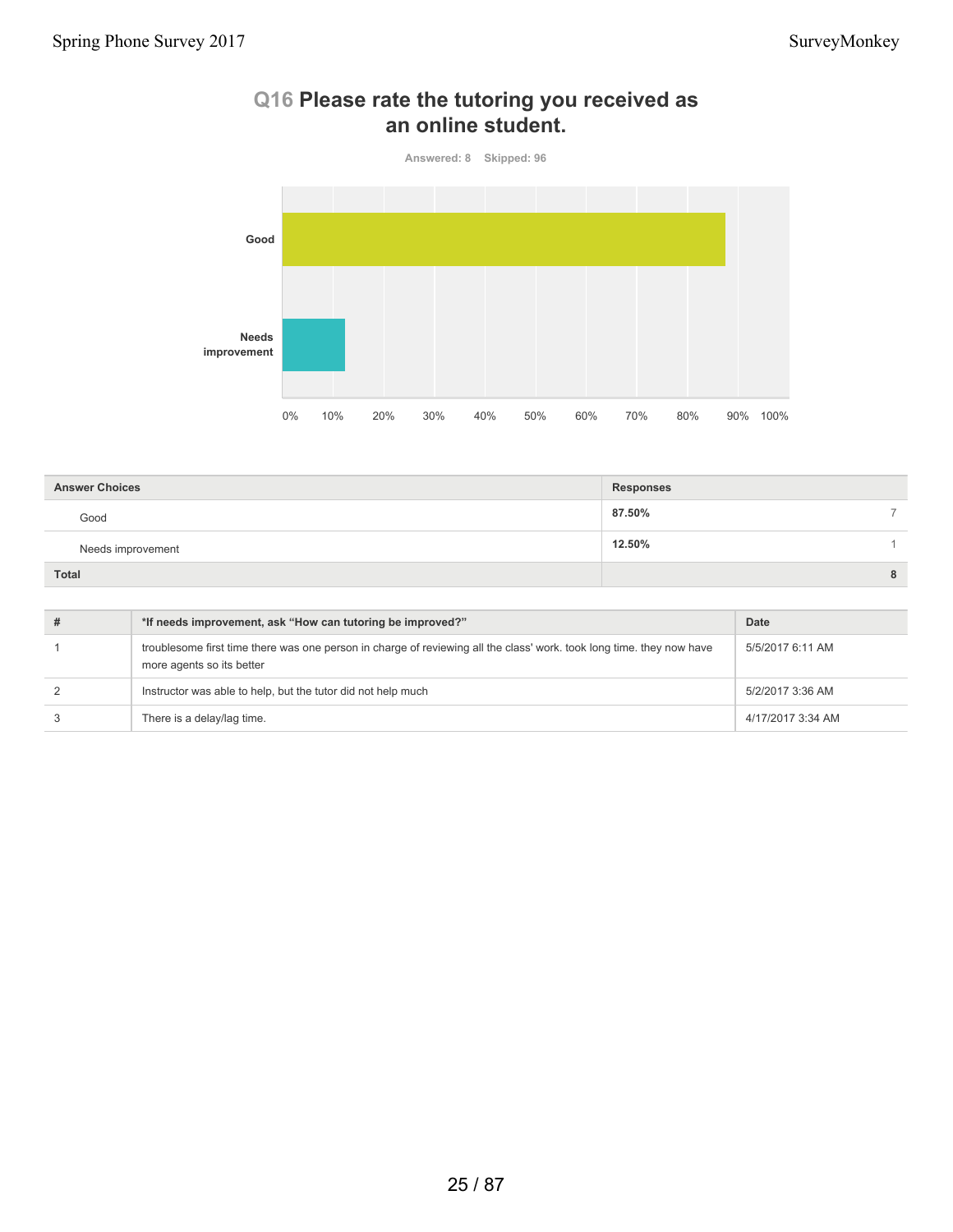### **Q17 Were you aware that counseling and accessibility services were available for online students?**



| <b>Answer Choices</b> | <b>Responses</b> |
|-----------------------|------------------|
| Yes                   | 65<br>62.50%     |
| No (Skip to Page 5)   | 39<br>37.50%     |
| <b>Total</b>          | 104              |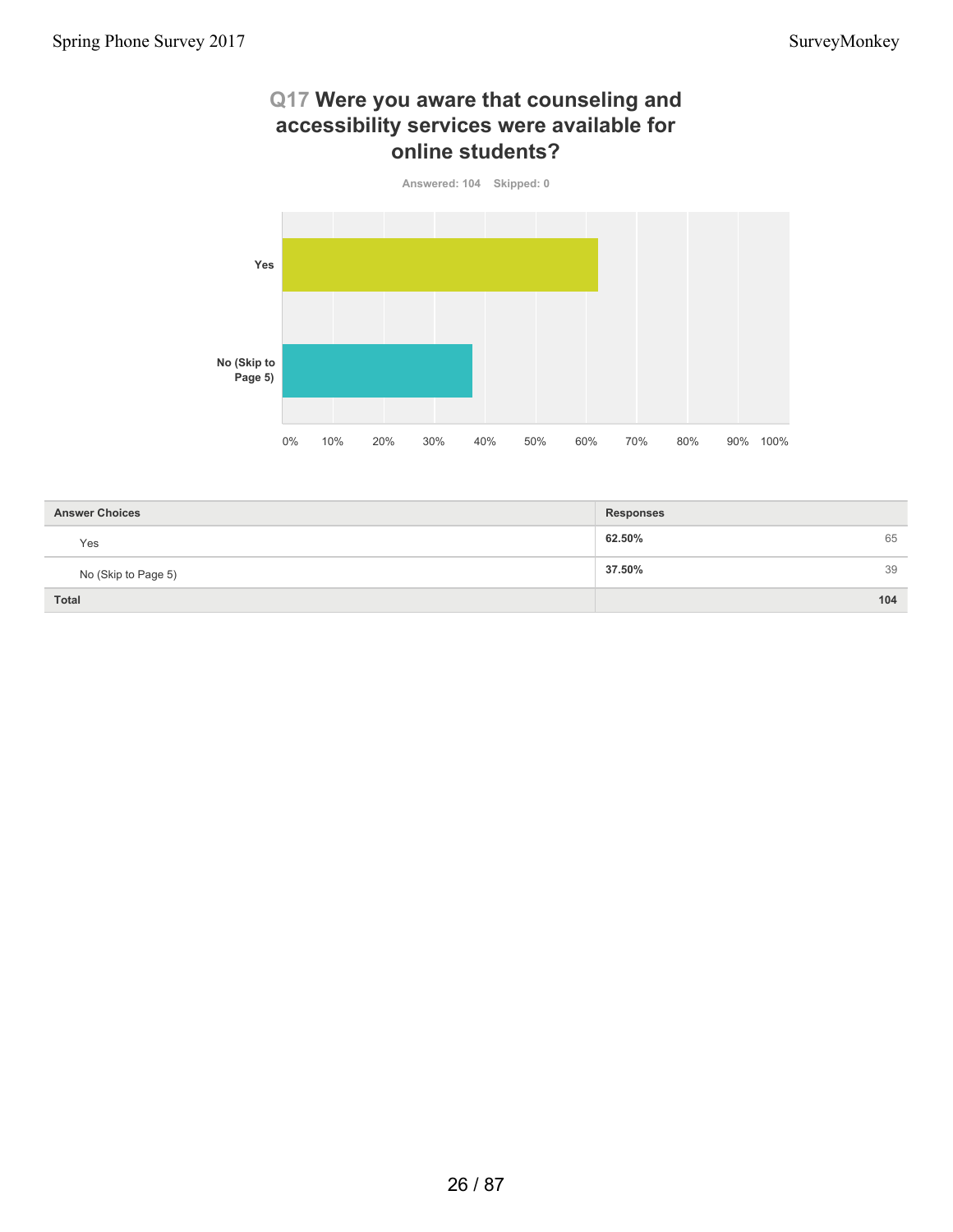# **services? Answered: 67 Skipped: 37 Yes No (Skip to page 5)**

0% 10% 20% 30% 40% 50% 60% 70% 80% 90% 100%

**Q18 Have you every utilized any of these**

| <b>Answer Choices</b> | <b>Responses</b> |    |
|-----------------------|------------------|----|
| Yes                   | 4.48%            | 3  |
| No (Skip to page 5)   | 95.52%           | 64 |
| Total                 |                  | 67 |

| # | *If yes, ask "Would you mind sharing which service(s) you utilized??" | Date              |
|---|-----------------------------------------------------------------------|-------------------|
|   | counseling in person                                                  | 5/3/2017 6:52 AM  |
|   | clinic                                                                | 4/21/2017 7:38 AM |
|   | Was told they were not offered                                        | 4/20/2017 2:32 AM |
|   | health                                                                | 4/3/2017 2:22 AM  |
|   |                                                                       |                   |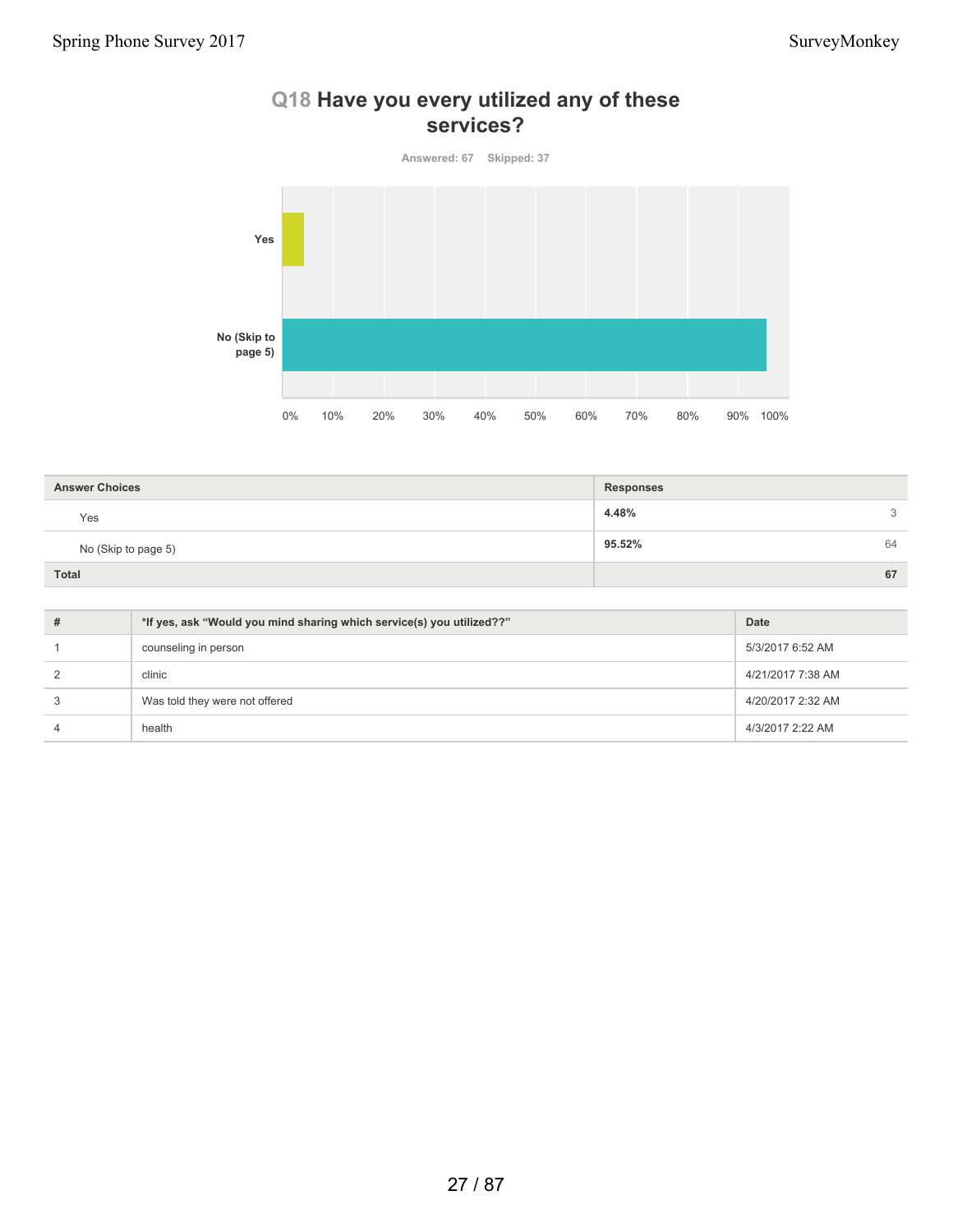# **Q19 Please rate the services you utilized.**



| <b>Answer Choices</b> | <b>Responses</b> |          |
|-----------------------|------------------|----------|
| Good                  | 66.67%           | $\Omega$ |
| Needs improvement     | 33.33%           |          |
| <b>Total</b>          |                  | 3        |

| *If needs improvement, ask "How could these services be improved?" | Date             |
|--------------------------------------------------------------------|------------------|
| decrease wait time/ increase staff. allow walk-ins again           | 4/3/2017 2:22 AM |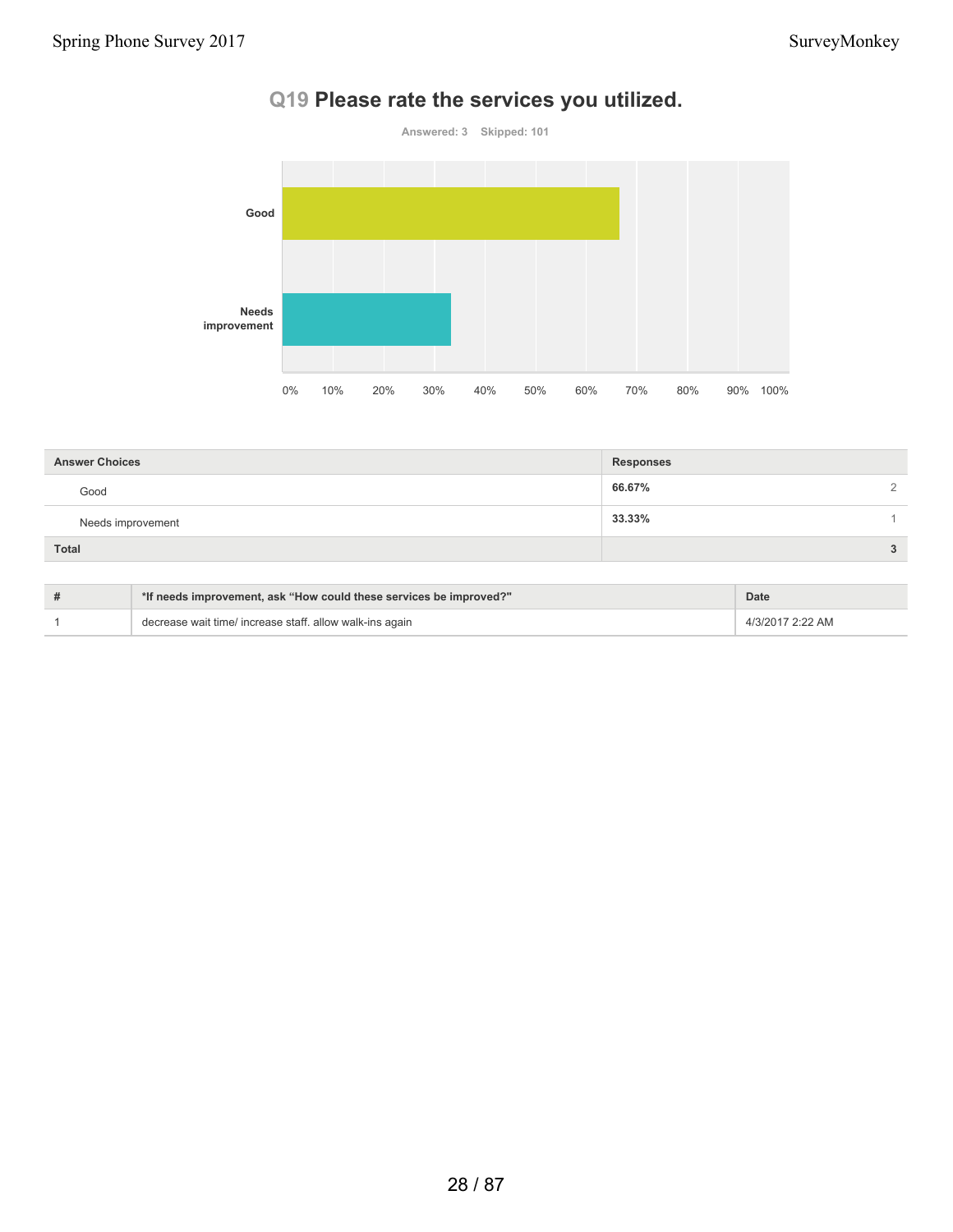### **Q20 Did you utilize any library resources, either by visiting a library or using online library resources?**



| <b>Answer Choices</b> | <b>Responses</b> |
|-----------------------|------------------|
| Yes                   | 88<br>84.62%     |
| No (Skip to page 6)   | 15.38%<br>16     |
| Total                 | 104              |

| $\#$           | *If yes, ask "Which method did you use?" | <b>Date</b>       |
|----------------|------------------------------------------|-------------------|
| $\mathbf{1}$   | online                                   | 5/5/2017 8:03 AM  |
| 2              | online                                   | 5/5/2017 7:05 AM  |
| 3              | online                                   | 5/5/2017 6:11 AM  |
| 4              | In person and online                     | 5/3/2017 4:40 AM  |
| 5              | Galileo                                  | 5/2/2017 8:53 AM  |
| 6              | Galileo                                  | 5/2/2017 8:41 AM  |
| $\overline{7}$ | Galileo                                  | 5/2/2017 8:28 AM  |
| 8              | Galileo, in person                       | 5/2/2017 8:12 AM  |
| 9              | Online - Galileo                         | 5/2/2017 7:05 AM  |
| 10             | Go to library.                           | 5/1/2017 7:19 AM  |
| 11             | Visited library                          | 5/1/2017 4:02 AM  |
| 12             | Online                                   | 5/1/2017 3:44 AM  |
| 13             | online                                   | 4/28/2017 8:40 AM |
| 14             | online                                   | 4/28/2017 8:34 AM |
| 15             | Galileo                                  | 4/28/2017 8:26 AM |
| 16             | Online- Galileo                          | 4/28/2017 7:39 AM |
| 17             | Online- Galileo                          | 4/28/2017 6:57 AM |
| 18             | Online                                   | 4/28/2017 6:28 AM |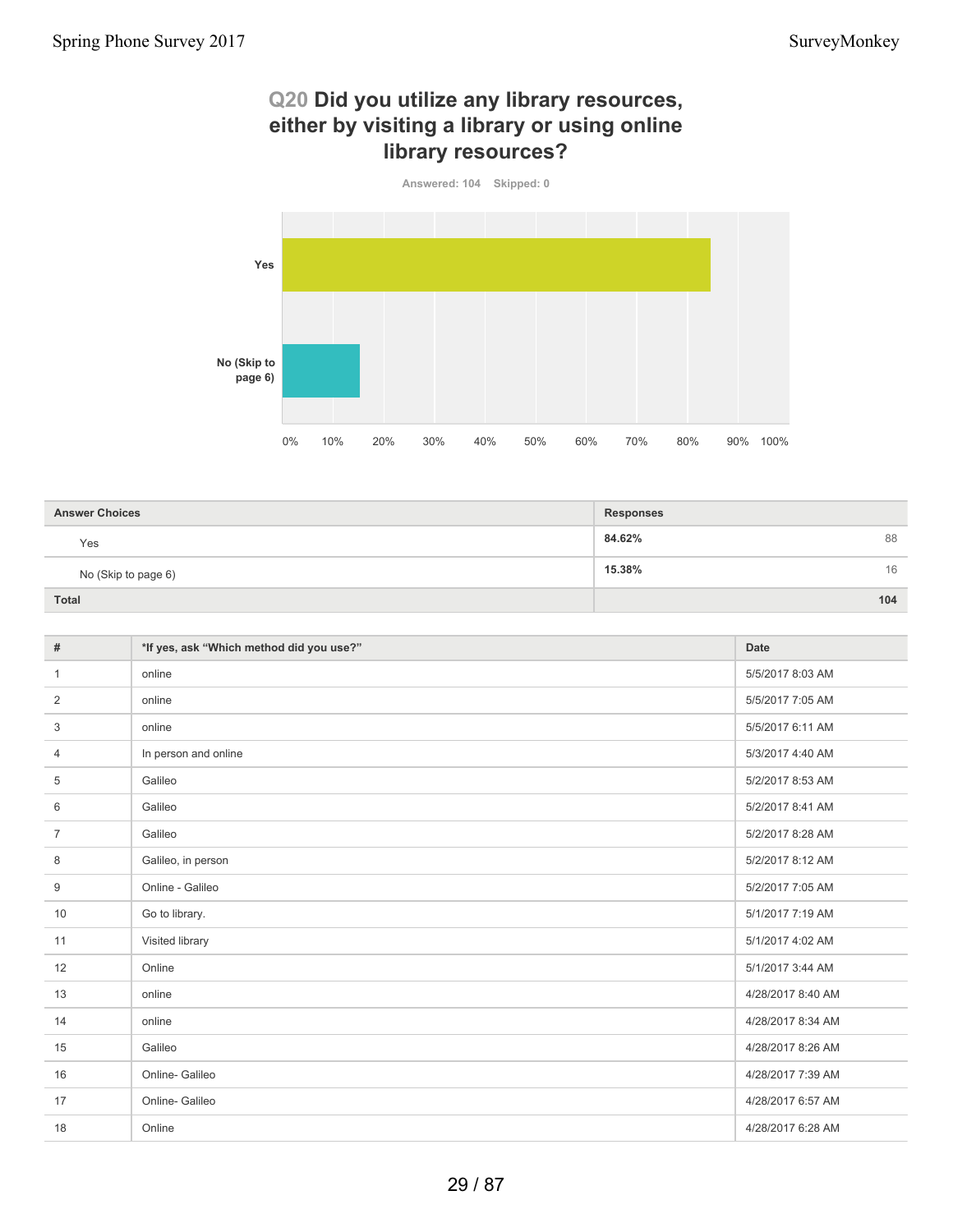| 19 | Online                                           | 4/28/2017 6:07 AM  |
|----|--------------------------------------------------|--------------------|
| 20 | Galileo                                          | 4/28/2017 5:51 AM  |
| 21 | Galileo                                          | 4/26/2017 7:24 AM  |
| 22 | Galileo, Reference logs                          | 4/26/2017 6:57 AM  |
| 23 | Online                                           | 4/26/2017 5:08 AM  |
| 24 | Online                                           | 4/26/2017 4:23 AM  |
| 25 | Library                                          | 4/26/2017 2:41 AM  |
| 26 | Galileo, articles                                | 4/25/2017 8:31 AM  |
| 27 | Galileo                                          | 4/25/2017 8:20 AM  |
| 28 | Galileo                                          | 4/25/2017 4:36 AM  |
| 29 | went to campus                                   | 4/24/2017 7:01 AM  |
| 30 | Galileo                                          | 4/24/2017 6:58 AM  |
| 31 | ingrim online website - checking out book online | 4/24/2017 4:16 AM  |
| 32 | Galileo                                          | 4/24/2017 3:40 AM  |
| 33 | galileo                                          | 4/21/2017 7:38 AM  |
| 34 | Online                                           | 4/21/2017 7:35 AM  |
| 35 | Online                                           | 4/21/2017 6:53 AM  |
| 36 | Online                                           | 4/21/2017 6:25 AM  |
| 37 | Galileo                                          | 4/21/2017 6:22 AM  |
| 38 | Online                                           | 4/21/2017 5:01 AM  |
| 39 | Online                                           | 4/21/2017 4:23 AM  |
| 40 | Galileo                                          | 4/21/2017 2:23 AM  |
| 41 | Galileo                                          | 4/21/2017 12:35 AM |
| 42 | Galileo                                          | 4/20/2017 8:05 AM  |
| 43 | gallileo                                         | 4/20/2017 7:37 AM  |
| 44 | Galileo Online                                   | 4/20/2017 3:45 AM  |
| 45 | Galileo                                          | 4/20/2017 3:43 AM  |
| 46 | Online                                           | 4/20/2017 3:19 AM  |
| 47 | Galileo online, and inter-library                | 4/20/2017 2:33 AM  |
| 48 | galileo                                          | 4/19/2017 8:56 AM  |
| 49 | online                                           | 4/19/2017 8:34 AM  |
| 50 | Galileo                                          | 4/19/2017 7:33 AM  |
| 51 | Online                                           | 4/19/2017 4:38 AM  |
| 52 | Online                                           | 4/19/2017 4:26 AM  |
| 53 | Online and called                                | 4/19/2017 4:12 AM  |
| 54 | Online                                           | 4/19/2017 3:57 AM  |
| 55 | Online                                           | 4/19/2017 3:43 AM  |
| 56 | Online                                           | 4/19/2017 3:24 AM  |
| 57 | Online                                           | 4/19/2017 3:09 AM  |
| 58 | Both                                             | 4/19/2017 2:51 AM  |
| 59 | Online                                           | 4/19/2017 2:31 AM  |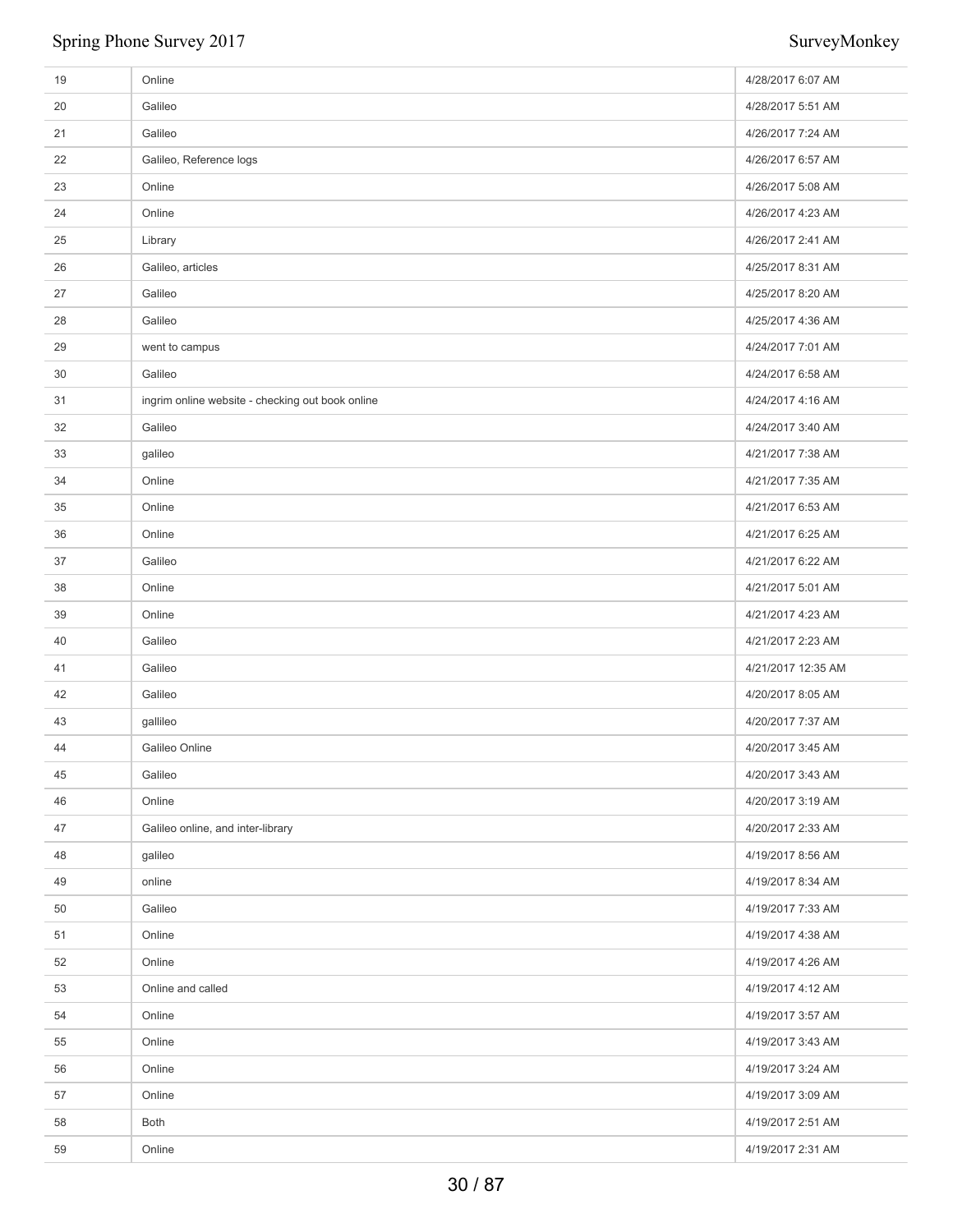| 60 | Online                                 | 4/19/2017 2:16 AM |
|----|----------------------------------------|-------------------|
| 61 | Galileo                                | 4/18/2017 8:37 AM |
| 62 | databases                              | 4/18/2017 8:20 AM |
| 63 | Galileo web system for citing research | 4/18/2017 8:09 AM |
| 64 | Galileo                                | 4/18/2017 7:59 AM |
| 65 | Both                                   | 4/18/2017 3:03 AM |
| 66 | Online, Books shipped                  | 4/18/2017 2:32 AM |
| 67 | Online, Galileo                        | 4/17/2017 8:54 AM |
| 68 | Online                                 | 4/17/2017 8:22 AM |
| 69 | Online                                 | 4/17/2017 7:51 AM |
| 70 | Online                                 | 4/17/2017 7:35 AM |
| 71 | Online                                 | 4/17/2017 7:02 AM |
| 72 | Online, Galileo                        | 4/17/2017 4:52 AM |
| 73 | Online                                 | 4/17/2017 4:34 AM |
| 74 | The online databases                   | 4/17/2017 4:19 AM |
| 75 | Online with Galileo                    | 4/17/2017 3:40 AM |
| 76 | online                                 | 4/17/2017 3:17 AM |
| 77 | library                                | 4/3/2017 2:22 AM  |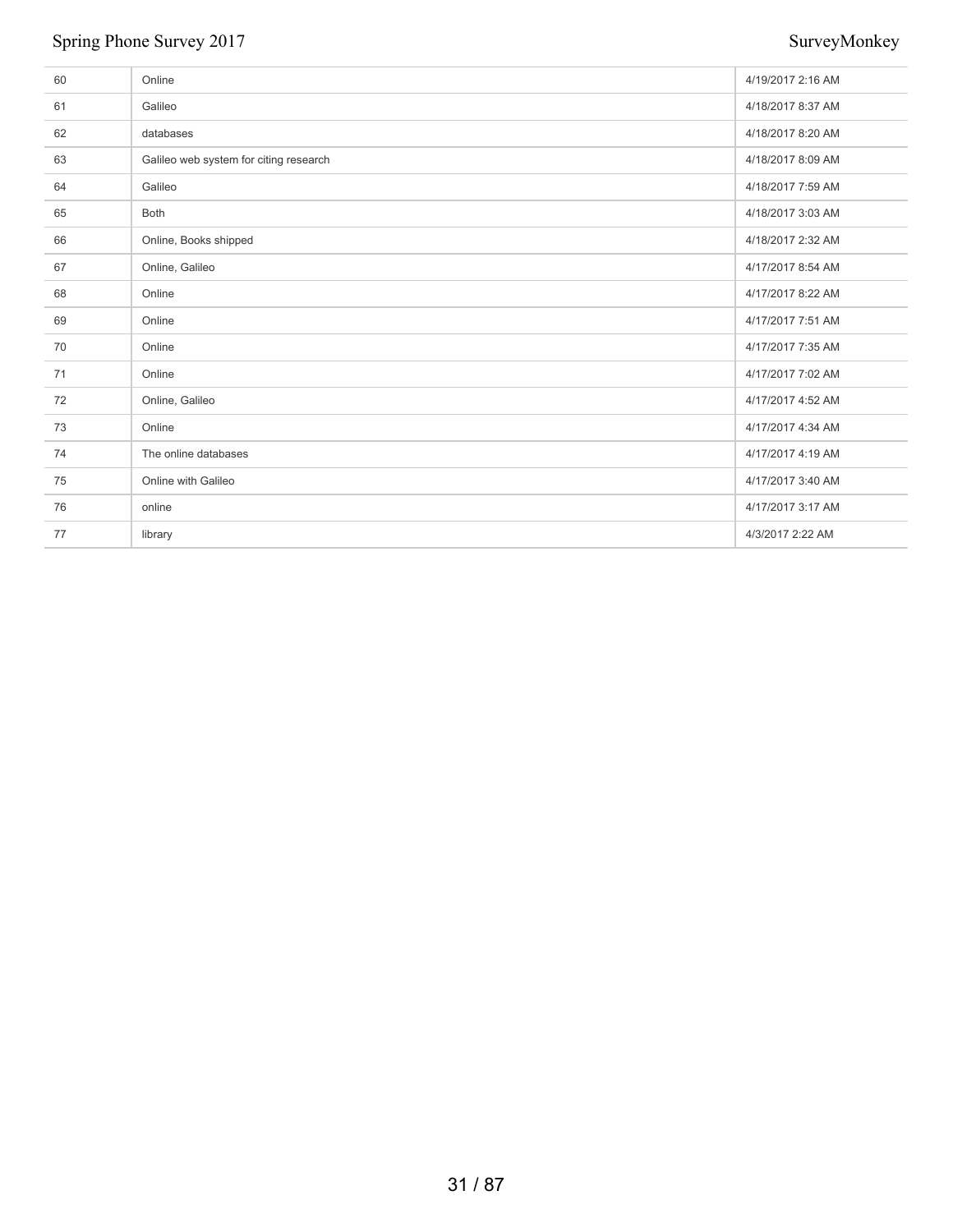

# **Q21 Please rate the availability of library services for online students.**

| <b>Answer Choices</b> | <b>Responses</b> |
|-----------------------|------------------|
| Good                  | 96.67%<br>87     |
| Needs Improvement     | 3.33%<br>3       |
| <b>Total</b>          | 90               |

| #              | *If needs improvement, ask "How can library services be improved?"                                       | Date               |
|----------------|----------------------------------------------------------------------------------------------------------|--------------------|
|                | search function could be better                                                                          | 5/3/2017 6:52 AM   |
| 2              | easy access from main webpage                                                                            | 4/28/2017 8:40 AM  |
| 3              | enjoyed it                                                                                               | 4/28/2017 8:34 AM  |
| 4              | Very easy to use                                                                                         | 4/26/2017 6:57 AM  |
| 5              | Some magazines took too long to receive.                                                                 | 4/24/2017 4:16 AM  |
| 6              | Online services need to have better instructions or more available instructions.                         | 4/24/2017 2:56 AM  |
| $\overline{7}$ | Goes down, log in issues, difficult to access                                                            | 4/21/2017 12:35 AM |
| 8              | great, experenced user                                                                                   | 4/20/2017 7:37 AM  |
| 9              | logging in can be strange, extra steps there, be nice if it connect to courseden to be one login process | 4/20/2017 7:07 AM  |
| 10             | great help right away                                                                                    | 4/20/2017 6:45 AM  |
| 11             | found what was needed                                                                                    | 4/19/2017 8:56 AM  |
| 12             | helpful                                                                                                  | 4/19/2017 8:34 AM  |
| 13             | User error issues sometimes, difficult search function                                                   | 4/19/2017 7:33 AM  |
| 14             | Not had an ID in years and had to find random student for them to print                                  | 4/19/2017 2:51 AM  |
| 15             | Easy process                                                                                             | 4/18/2017 2:32 AM  |
| 16             | Exellent help                                                                                            | 4/17/2017 3:35 AM  |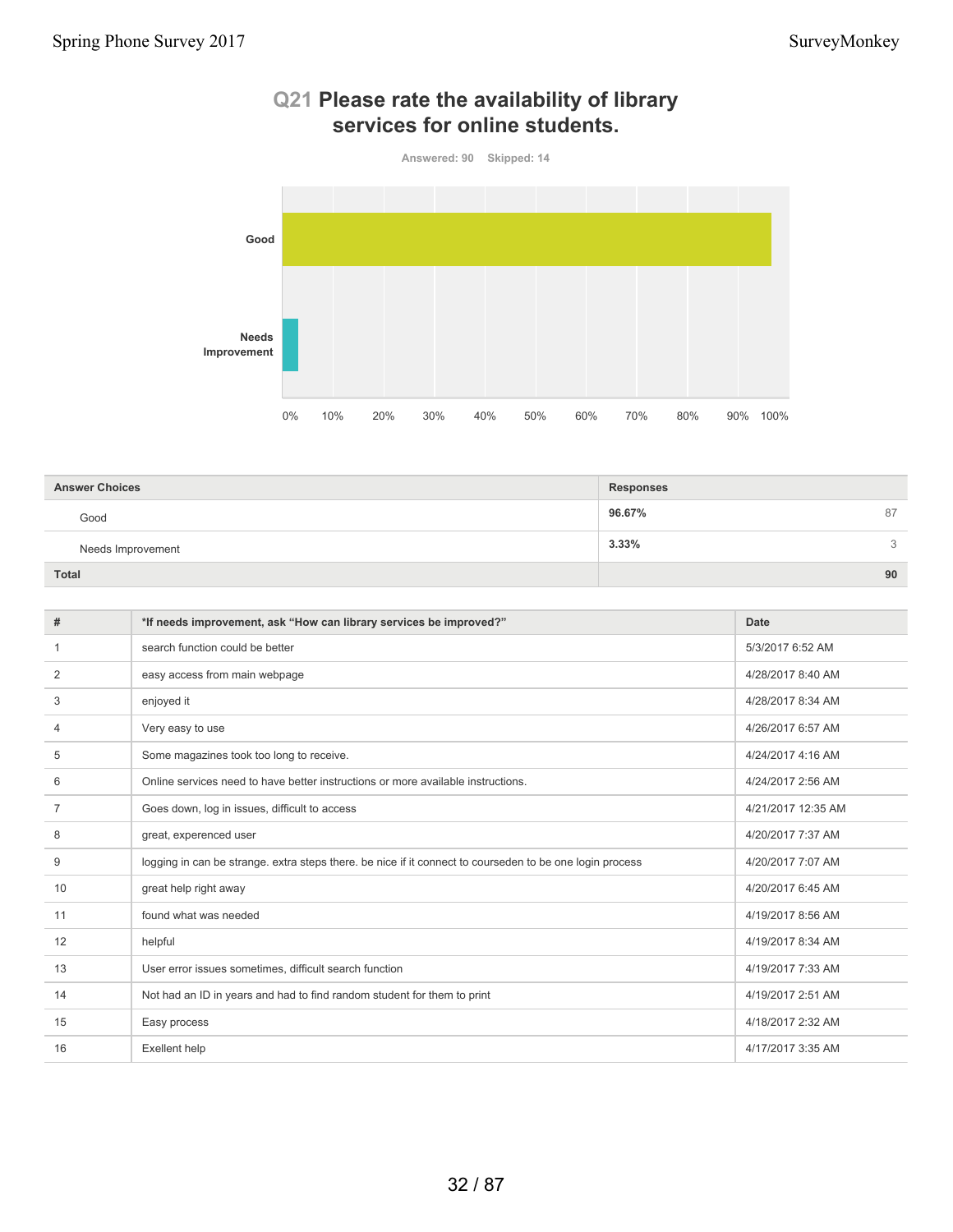### **Q22 Have you utilized any other student services offered to online students? ... Such as Financial Aid, UWG Book Store, Military & Veterans services, Career Counceling, Exams & Testing Parking etc?**



| <b>Answer Choices</b> | <b>Responses</b> |    |
|-----------------------|------------------|----|
|                       |                  |    |
| Yes (specify below)   | 76.77%           | 76 |
| No (Skip to page 7)   | 23.23%           | 23 |
| <b>Total</b>          |                  | 99 |

| #              | Specficy which one(s):                                                                                 | Date              |
|----------------|--------------------------------------------------------------------------------------------------------|-------------------|
|                | fin aid                                                                                                | 5/8/2017 7:26 AM  |
| $\overline{2}$ | writing center no like Book store fine                                                                 | 5/8/2017 3:44 AM  |
| 3              | financial aid                                                                                          | 5/5/2017 8:03 AM  |
| $\overline{4}$ | fin aid                                                                                                | 5/5/2017 7:06 AM  |
| 5              | fin aid                                                                                                | 5/5/2017 6:47 AM  |
| 6              | book store mailing ticket for graduation was a bummer she had to pay for that after the graduation fee | 5/5/2017 6:11 AM  |
| $\overline{7}$ | book center                                                                                            | 5/3/2017 6:53 AM  |
| 8              | Parking, bookstore, and financial aid                                                                  | 5/3/2017 4:40 AM  |
| 9              | <b>UWG Book Store</b>                                                                                  | 5/2/2017 8:54 AM  |
| 10             | Financial aid, bookstore                                                                               | 5/2/2017 8:41 AM  |
| 11             | finacial aid, bookstore                                                                                | 5/2/2017 8:29 AM  |
| 12             | bookstore                                                                                              | 5/2/2017 8:13 AM  |
| 13             | Exams and Testing, Financial Aid, Bookstore.                                                           | 5/2/2017 7:05 AM  |
| 14             | <b>Bookstore</b>                                                                                       | 5/1/2017 7:20 AM  |
| 15             | Testing and bookstore                                                                                  | 5/1/2017 4:02 AM  |
| 16             | fin aid /bookstore                                                                                     | 4/28/2017 8:34 AM |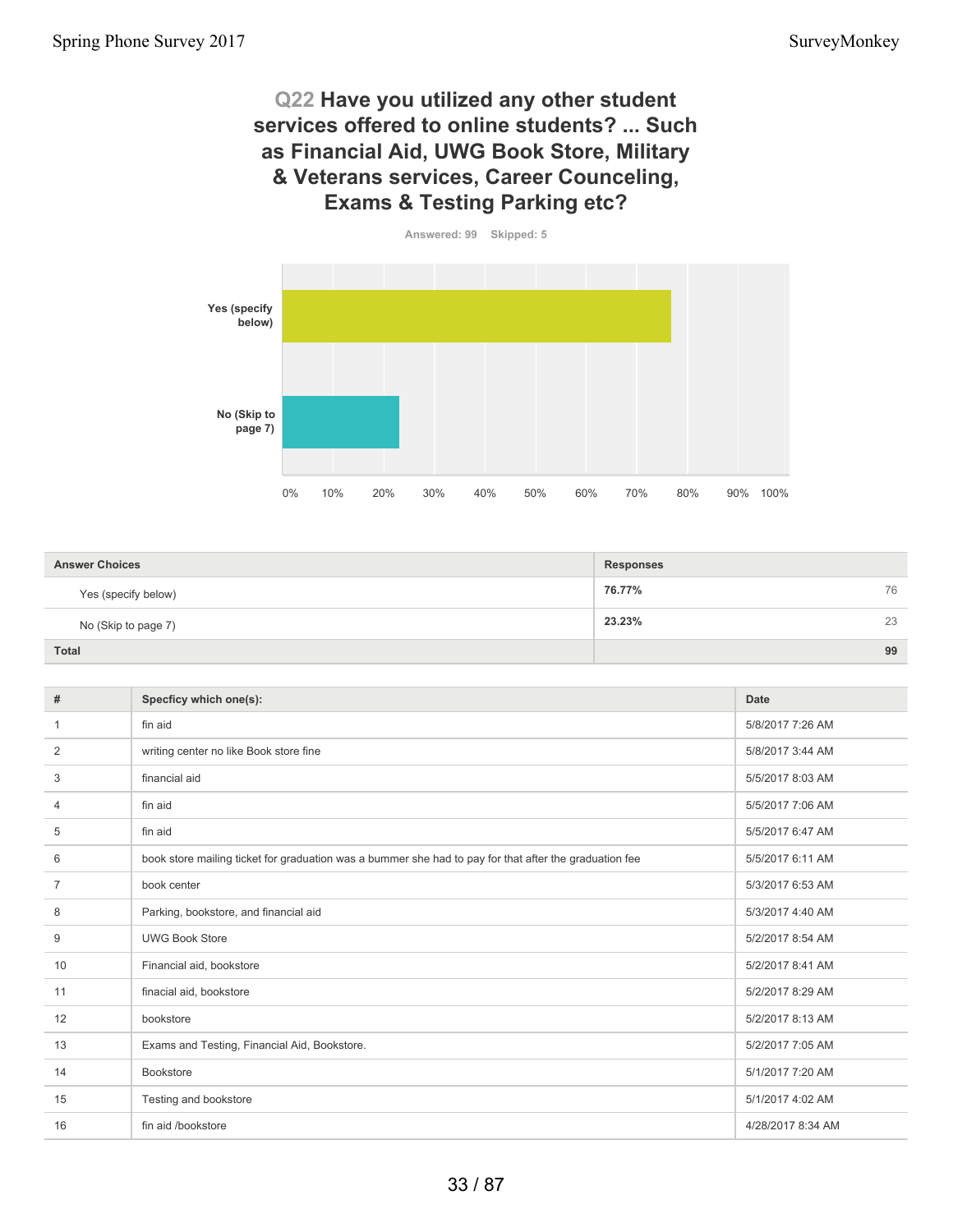| 17 | Financial aid and bookstore                       | 4/28/2017 6:28 AM  |
|----|---------------------------------------------------|--------------------|
| 18 | <b>Bookstore</b>                                  | 4/28/2017 6:08 AM  |
| 19 | Bookstore                                         | 4/28/2017 5:52 AM  |
| 20 | Bookstore                                         | 4/26/2017 7:24 AM  |
| 21 | <b>Financial Aid</b>                              | 4/26/2017 6:58 AM  |
| 22 | <b>Financial Aid Bookstore</b>                    | 4/26/2017 5:08 AM  |
| 23 | Financial aid and Blackboard                      | 4/26/2017 4:48 AM  |
| 24 | Financial aid and career counceling               | 4/26/2017 4:38 AM  |
| 25 | Bookstore                                         | 4/26/2017 4:23 AM  |
| 26 | Financial aid and Blackboard                      | 4/26/2017 3:42 AM  |
| 27 | Fincial aid                                       | 4/25/2017 8:32 AM  |
| 28 | Financial aid, bookstore for looking up textbooks | 4/25/2017 4:36 AM  |
| 29 | financial aid                                     | 4/24/2017 7:01 AM  |
| 30 | Book store and career counseling.                 | 4/24/2017 6:58 AM  |
| 31 | Financial Aid - good experience.                  | 4/24/2017 4:17 AM  |
| 32 | Financial aid                                     | 4/24/2017 3:41 AM  |
| 33 | Financial aid & Health services                   | 4/24/2017 2:56 AM  |
| 34 | Bookstore                                         | 4/24/2017 2:24 AM  |
| 35 | fin aid                                           | 4/21/2017 7:38 AM  |
| 36 | Bookstore and Military and Veterans               | 4/21/2017 6:54 AM  |
| 37 | Financial aid                                     | 4/21/2017 6:25 AM  |
| 38 | Financial aid                                     | 4/21/2017 5:25 AM  |
| 39 | Bookstore                                         | 4/21/2017 5:01 AM  |
| 40 | Financial aid and Bookstore                       | 4/21/2017 4:23 AM  |
| 41 | Testing, Parking, bookstore, financial aid        | 4/21/2017 2:24 AM  |
| 42 | <b>Bookstore</b>                                  | 4/21/2017 12:35 AM |
| 43 | <b>Financial Aid</b>                              | 4/20/2017 8:08 AM  |
| 44 | UWG Book Store, financial aid, bursars office     | 4/20/2017 7:48 AM  |
| 45 | Career Counseling, Financial Aid                  | 4/20/2017 7:35 AM  |
| 46 | financial aid                                     | 4/20/2017 7:07 AM  |
| 47 | <b>Financial Aid</b>                              | 4/20/2017 3:45 AM  |
| 48 | Financial Aid, UWG Book Store                     | 4/20/2017 3:44 AM  |
| 49 | Bookstore                                         | 4/20/2017 3:19 AM  |
| 50 | Bookstore                                         | 4/20/2017 2:33 AM  |
| 51 | financial aid                                     | 4/19/2017 8:56 AM  |
| 52 | fincial aid. bookstore. lybrary                   | 4/19/2017 8:34 AM  |
| 53 | <b>Finacial Aid</b>                               | 4/19/2017 7:34 AM  |
| 54 | Financial aid                                     | 4/19/2017 4:39 AM  |
| 55 | Financial aid and bookstore                       | 4/19/2017 4:26 AM  |
| 56 | Bookstore                                         | 4/19/2017 3:58 AM  |
| 57 | <b>Financial Aid</b>                              | 4/19/2017 3:43 AM  |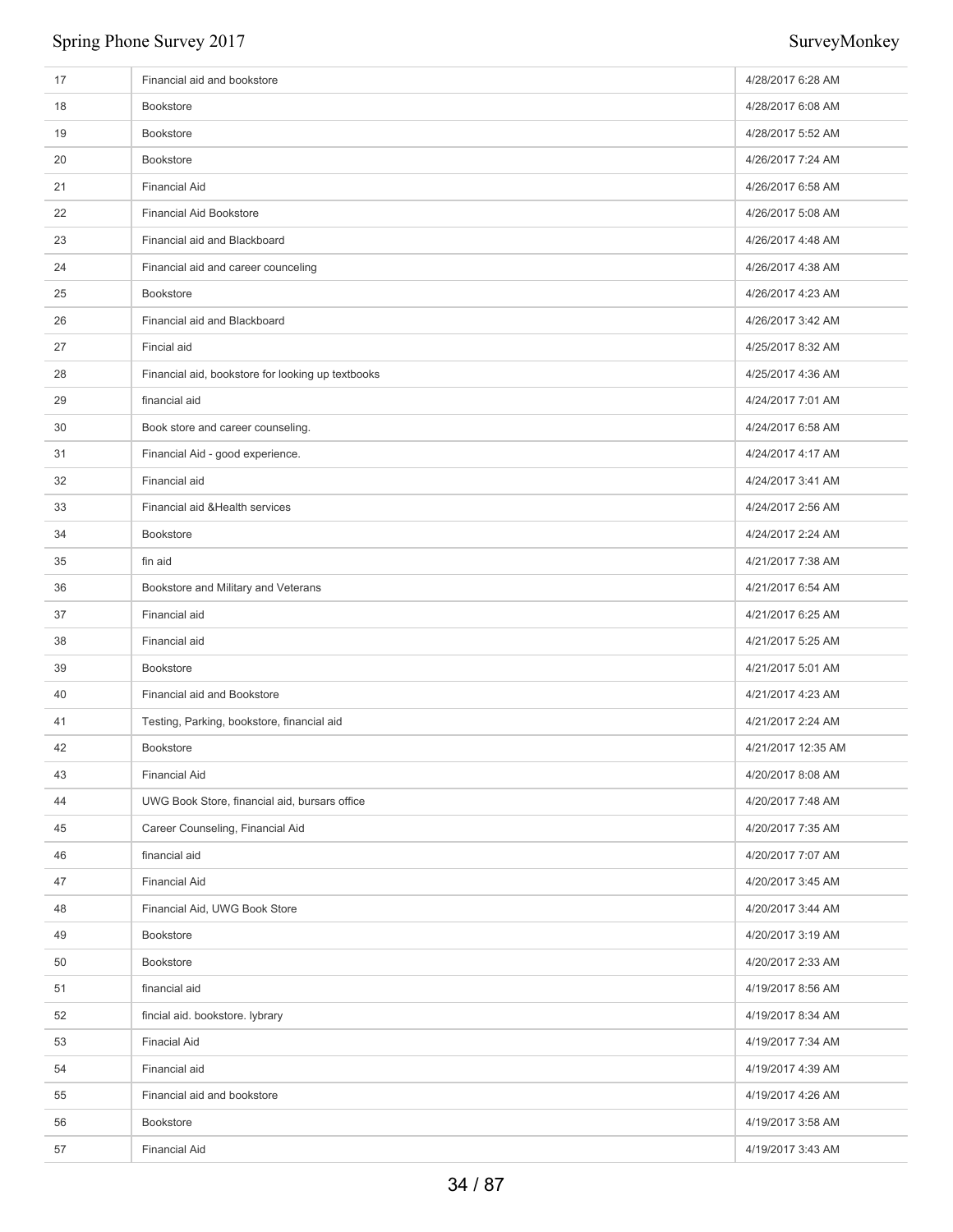| 58 | Financial aid                         | 4/19/2017 3:30 AM |
|----|---------------------------------------|-------------------|
| 59 | Parking- as staff                     | 4/19/2017 3:09 AM |
| 60 | Financial Aid Bookstore Bursar        | 4/19/2017 3:07 AM |
| 61 | <b>Financial Aid Bookstore</b>        | 4/19/2017 2:52 AM |
| 62 | Financial Aid Everything online       | 4/19/2017 2:31 AM |
| 63 | Software available through ITS.       | 4/18/2017 8:10 AM |
| 64 | <b>Bookstore</b>                      | 4/18/2017 6:35 AM |
| 65 | Financial aid, ITS, Bookstore         | 4/18/2017 4:36 AM |
| 66 | <b>Financial Aid and Bookstore</b>    | 4/18/2017 3:03 AM |
| 67 | <b>Financial Aid</b>                  | 4/18/2017 2:33 AM |
| 68 | <b>Bookstore</b>                      | 4/18/2017 2:32 AM |
| 69 | Bookstore, financial aid              | 4/17/2017 8:55 AM |
| 70 | Book Store online in purchasing tk20  | 4/17/2017 8:22 AM |
| 71 | <b>Financial Aid</b>                  | 4/17/2017 7:52 AM |
| 72 | <b>Financial Aid</b>                  | 4/17/2017 7:35 AM |
| 73 | <b>Financial Aid</b>                  | 4/17/2017 7:03 AM |
| 74 | Financial aid                         | 4/17/2017 4:52 AM |
| 75 | Bookstore and financial aid           | 4/17/2017 4:34 AM |
| 76 | bookstore, parking, and financial aid | 4/17/2017 3:40 AM |
| 77 | Bookstore                             | 4/17/2017 3:35 AM |
| 78 | Bookstore                             | 4/17/2017 3:22 AM |
| 79 | bookstore and parking                 | 4/3/2017 2:23 AM  |
| 80 | parking, testing, and financial aid   | 3/31/2017 6:47 AM |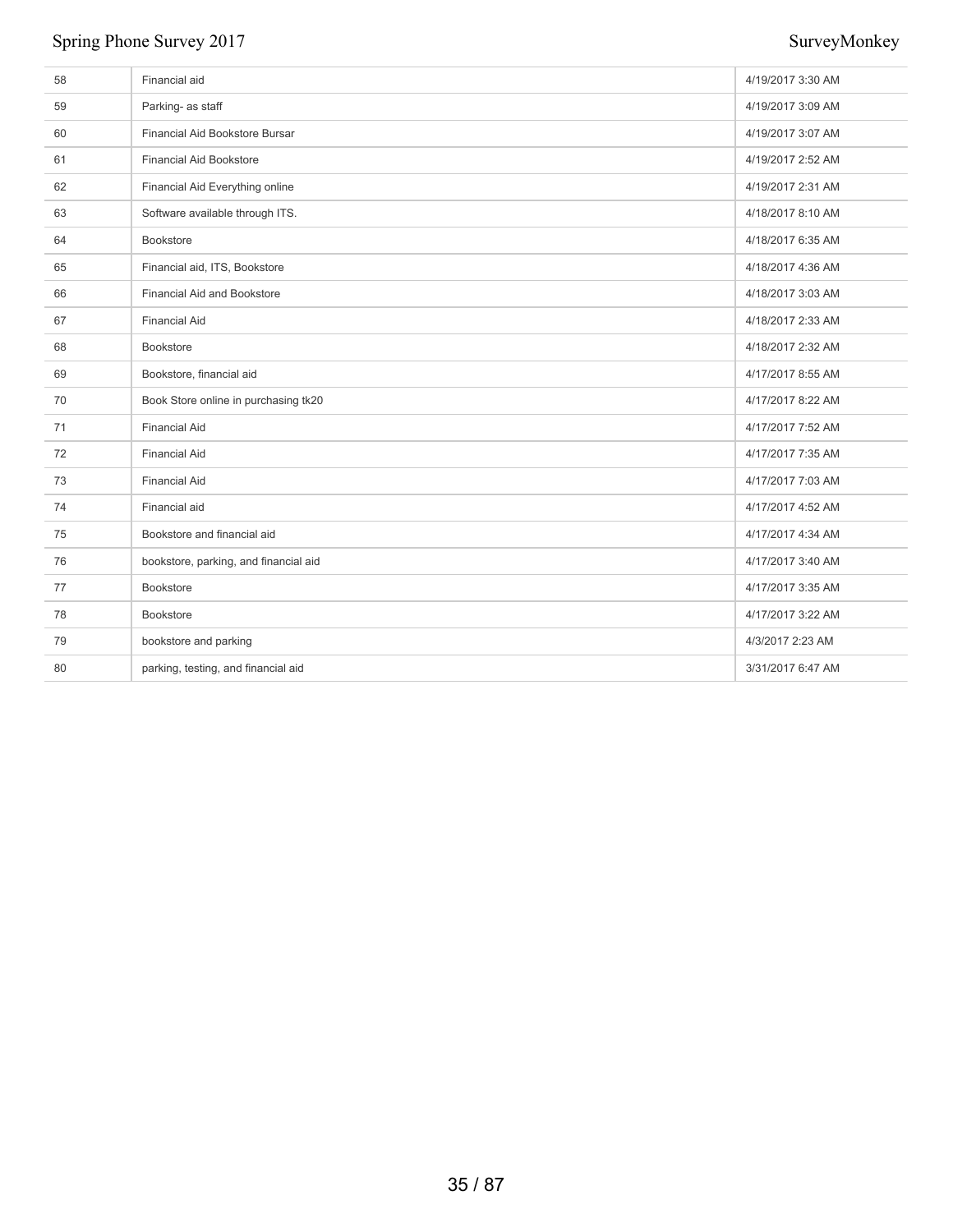

# **Q23 Please rate your experience with the student service(s) as you received.**

| <b>Answer Choices</b> | <b>Responses</b> |
|-----------------------|------------------|
| Good                  | 82.28%<br>65     |
| Needs Improvement     | 17.72%<br>14     |
| <b>Total</b>          | 79               |

| #              | *If needs improvement, ask "How can that service be improved?"                                                                                                                                                                                                                             | Date              |
|----------------|--------------------------------------------------------------------------------------------------------------------------------------------------------------------------------------------------------------------------------------------------------------------------------------------|-------------------|
|                | Being new student who was out of school so long When she came back she didnt know how to write in the New<br>formats. The people didnt know what was she was doing and made her feel out of place and wrong                                                                                | 5/8/2017 3:44 AM  |
| 2              | very helpful                                                                                                                                                                                                                                                                               | 5/5/2017 8:03 AM  |
| 3              | frustrating.could help if they provided more information upfront. explain why documents was change. late fee was<br>wrong because of error on their end. More transparency would be great.                                                                                                 | 5/5/2017 6:47 AM  |
| 4              | They didn't have her books when she ordered                                                                                                                                                                                                                                                | 5/2/2017 8:54 AM  |
| 5              | They changed the set up to author instead of by course                                                                                                                                                                                                                                     | 5/2/2017 8:13 AM  |
| 6              | all answers to questions within/less 24 hours. books were ready when they said they would be.                                                                                                                                                                                              | 4/28/2017 8:34 AM |
| $\overline{7}$ | Professor assigned book that was extremely hard to find, and was not available in Bookstore.                                                                                                                                                                                               | 4/28/2017 5:52 AM |
| 8              | Easy to find links                                                                                                                                                                                                                                                                         | 4/26/2017 6:58 AM |
| 9              | Only issue with bookstore was financial aid.                                                                                                                                                                                                                                               | 4/24/2017 6:58 AM |
| 10             | Cannot take classes this summer because there is not enough financial aid left. No email this semester to follow up.                                                                                                                                                                       | 4/24/2017 3:41 AM |
| 11             | Fee payment portion needs more clarity. lost records multiple times to release holds on records. Inconvenient and<br>time consuming.                                                                                                                                                       | 4/24/2017 2:56 AM |
| 12             | easy                                                                                                                                                                                                                                                                                       | 4/21/2017 7:38 AM |
| 13             | Had trouble getting through on the phone, had to drive up from over an hour away                                                                                                                                                                                                           | 4/21/2017 5:25 AM |
| 14             | Issues with available at the beginning of the semester and then they say that she owe money later in the semester.                                                                                                                                                                         | 4/21/2017 2:24 AM |
| 15             | Financial aid- notification of the process that is required for her. Information is not consistently organized so that<br>students do not have to hunt for the info. Refunds should be sooner, not a month later. Award is information should be<br>easy to find. No one answers the phone | 4/20/2017 8:08 AM |
| 16             | smooth                                                                                                                                                                                                                                                                                     | 4/20/2017 7:07 AM |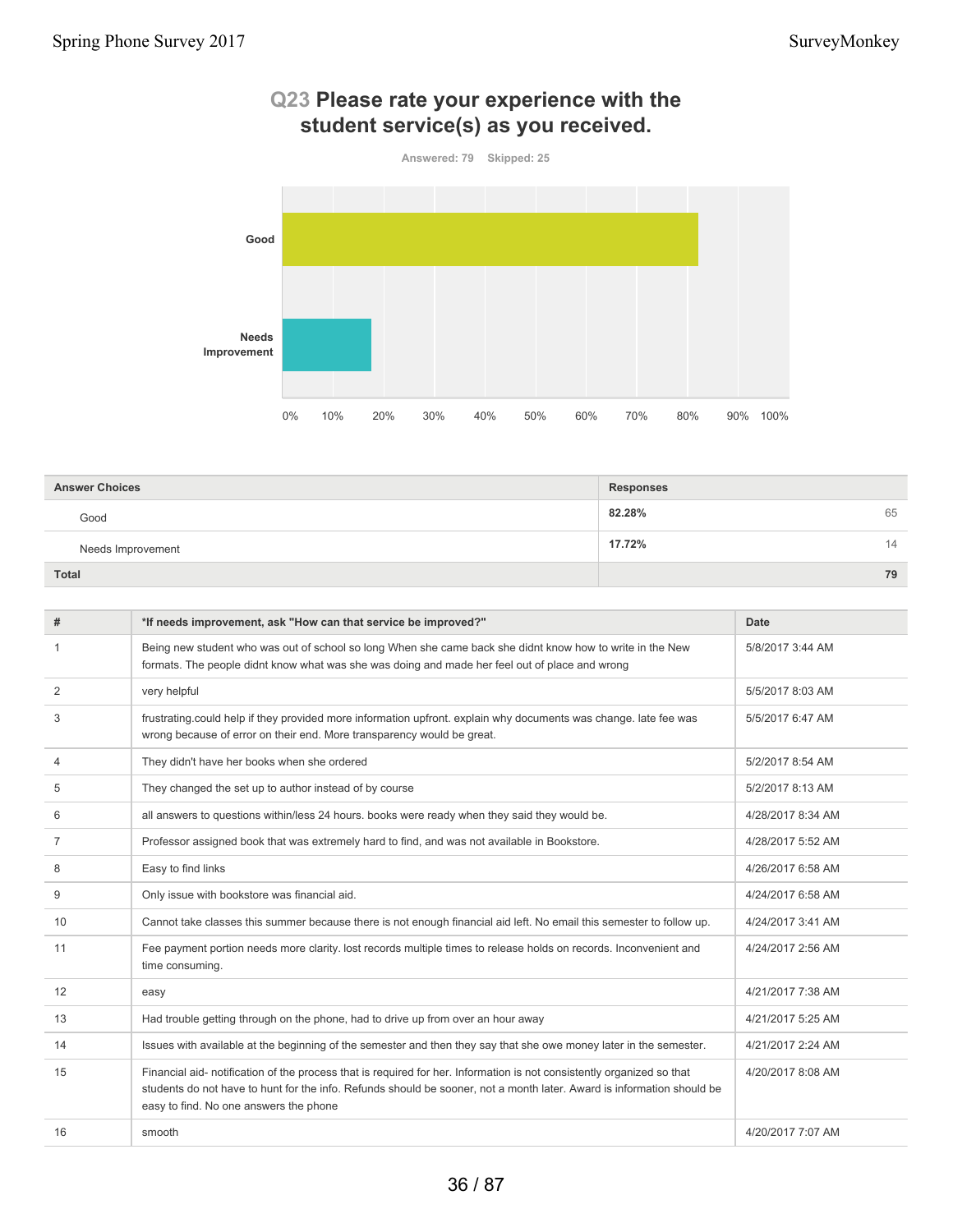| 17 | Bought a used book and several chapters were missing, would not let her exchange it.                                      | 4/20/2017 2:33 AM |
|----|---------------------------------------------------------------------------------------------------------------------------|-------------------|
| 18 | answered all questions                                                                                                    | 4/19/2017 8:56 AM |
| 19 | Very long wait times                                                                                                      | 4/19/2017 4:39 AM |
| 20 | Not good, too many outlets. Always had a hard time getting financial aid, since going for undergrad.                      | 4/19/2017 3:30 AM |
| 21 | Antivirus doesn't work on windows 10, but no big deal.                                                                    | 4/18/2017 8:10 AM |
| 22 | Bookstore needs improvement, transferring financial aid for books needs more explanation. Could not buy certain<br>things | 4/17/2017 8:55 AM |
| 23 | Good but mentioned confusion of courseden email and gmail, makes it difficult                                             | 4/17/2017 7:52 AM |
| 24 | decent, parking could be improved. Improved by widening parking spots                                                     | 3/31/2017 6:47 AM |
|    |                                                                                                                           |                   |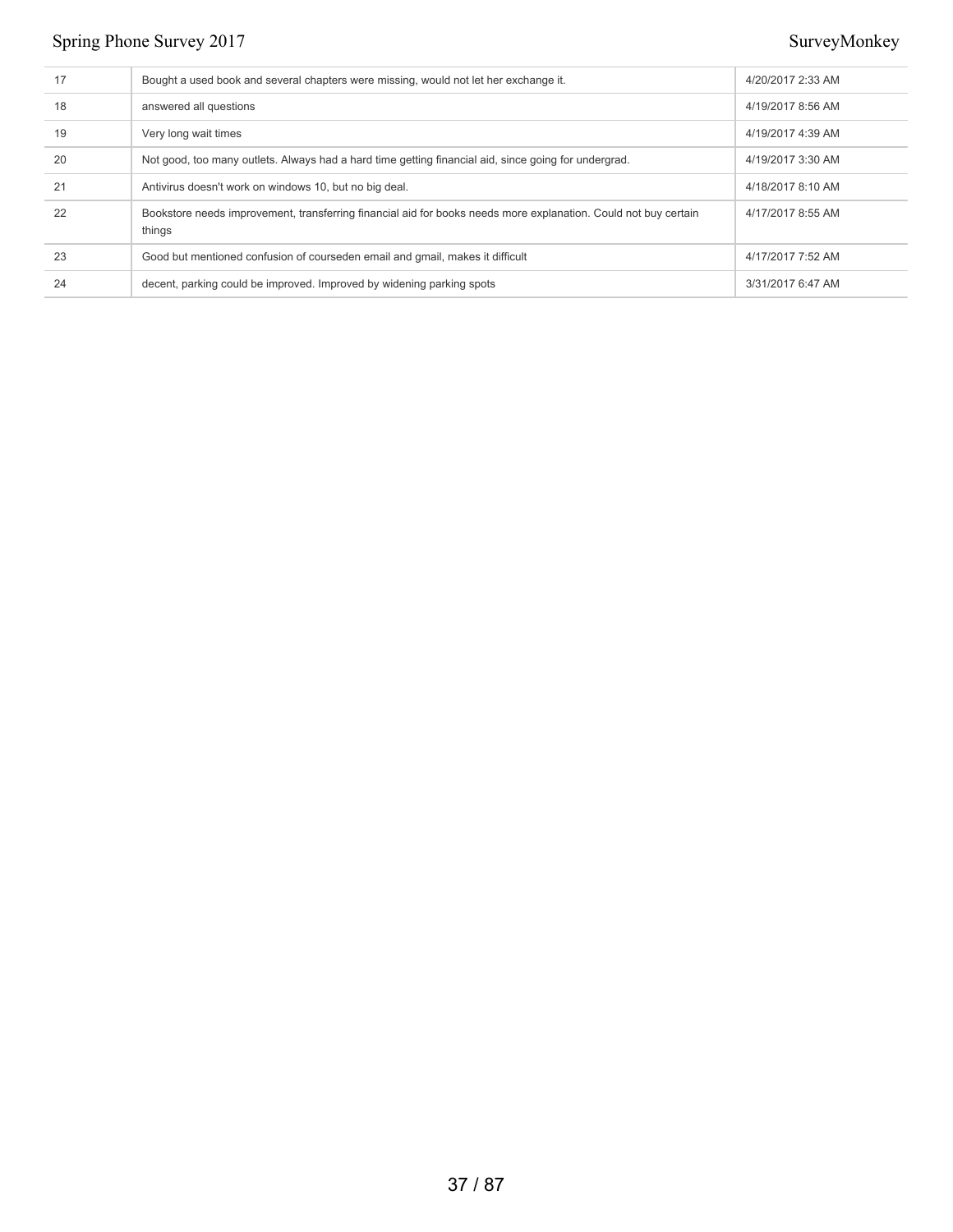# **Q24 How did you receive instruction on how to use CourseDen? More than one answer may apply.**



| <b>Answer Choices</b>                                   | <b>Responses</b> |    |
|---------------------------------------------------------|------------------|----|
| Did not receive instruction                             | 7.77%            | 8  |
| Learned by myself                                       | 64.08%           | 66 |
| Online information                                      | 11.65%           | 12 |
| Live orientation                                        | 4.85%            | 5  |
| The instructor or orientation module inside your course | 23.30%           | 24 |
| Online CourseDen training course                        | 21.36%           | 22 |
| Other class members                                     | 1.94%            | 2  |
| <b>Total Respondents: 103</b>                           |                  |    |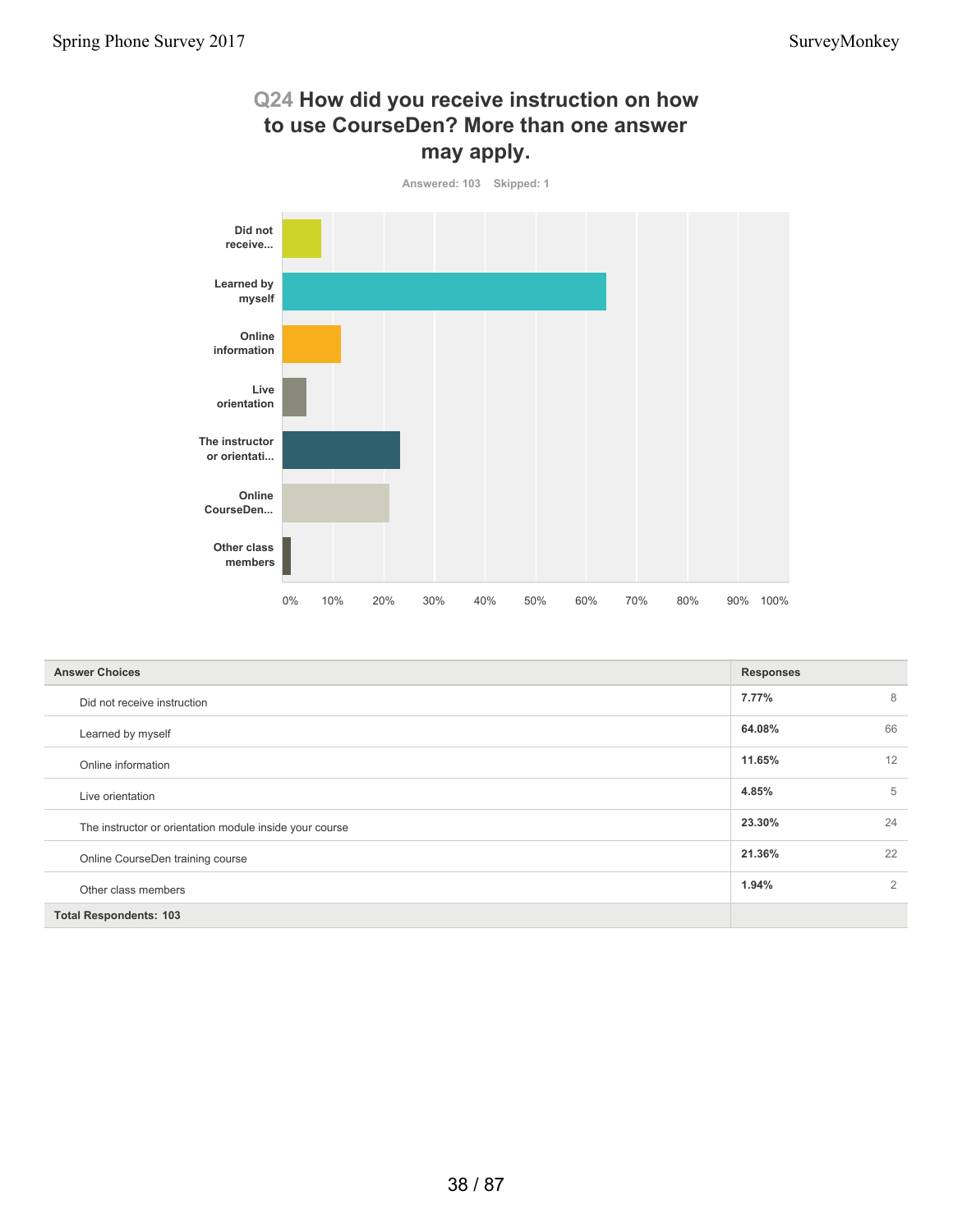### **Q25 Did those instructions or resources provide you with enough information to effectively use CourseDen by the second week of your course?**



| <b>Answer Choices</b> | <b>Responses</b> |
|-----------------------|------------------|
| Yes                   | 94.68%<br>89     |
| No                    | 5.32%<br>b       |
| <b>Total</b>          | 94               |

| #              | *If no, please explain.                                           | Date              |
|----------------|-------------------------------------------------------------------|-------------------|
|                | <b>Distance Education employee</b>                                | 5/5/2017 6:47 AM  |
| $\mathfrak{p}$ | Most of it was fine                                               | 5/2/2017 8:54 AM  |
| 3              | easy to use                                                       | 4/21/2017 6:22 AM |
| $\overline{4}$ | <b>Using Moodle</b>                                               | 4/20/2017 7:35 AM |
| 5              | Helped, but not fully                                             | 4/20/2017 3:20 AM |
| 6              | Took until 4th or 5th week, a lot of searching around             | 4/18/2017 3:04 AM |
|                | Needed more time to learn how to upload and post within CourseDen | 4/17/2017 7:53 AM |
| 8              | Initially struggled, but self taught.                             | 4/17/2017 3:36 AM |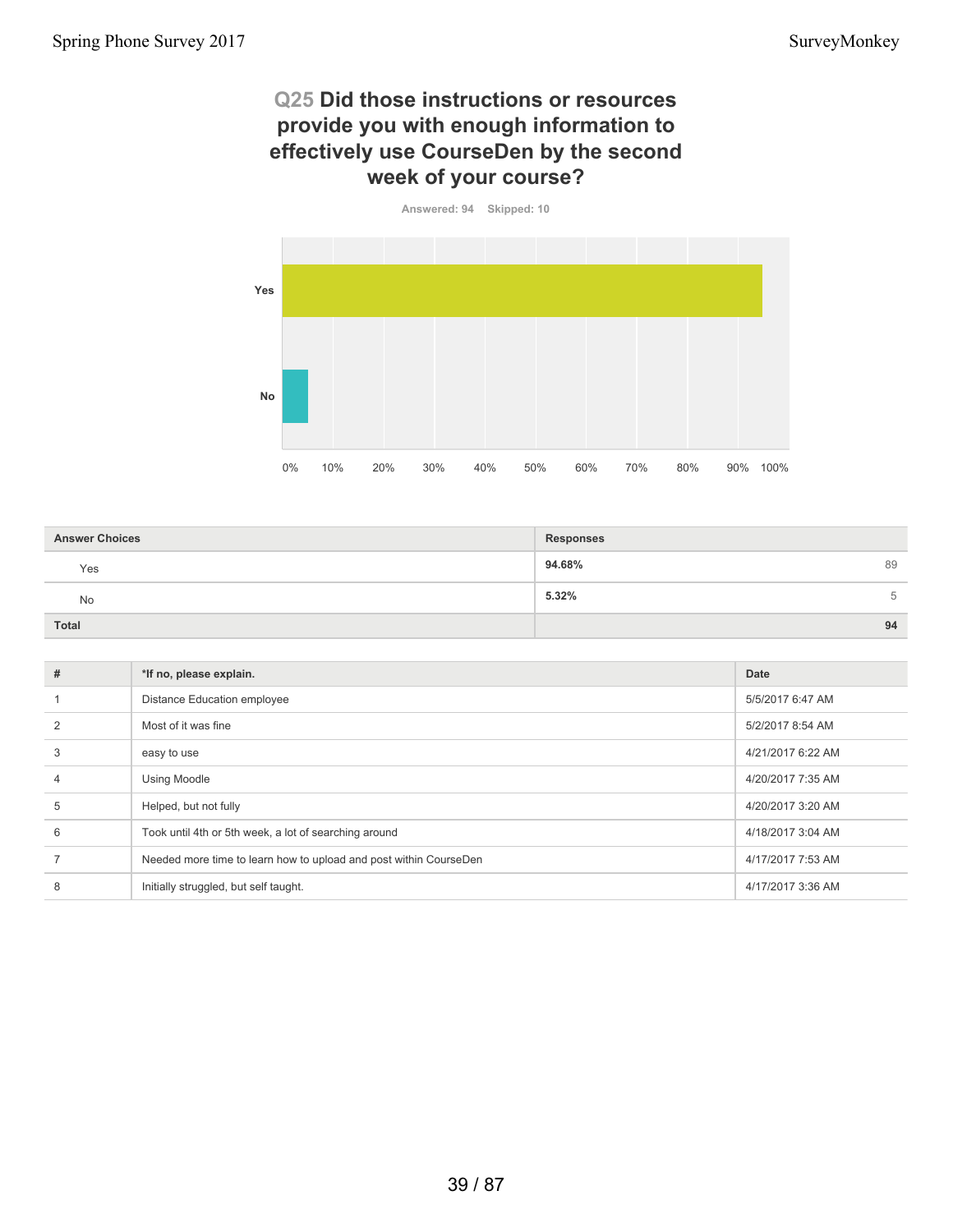

| <b>Answer Choices</b>                                                      |        | <b>Responses</b> |  |
|----------------------------------------------------------------------------|--------|------------------|--|
| Never had problems (Skip to page 9)                                        | 53.92% | 55               |  |
| The UWG Online help desk by either email, phone or live chat               | 24.51% | 25               |  |
| The instructor or orientation module inside your course (Skip question #3) | 26.47% | 27               |  |
| Another classmate (If only answer, Skip to page 9)                         | 2.94%  | 3                |  |
| The online CourseDen training course (Skip question #3)                    |        |                  |  |
| The after-hours help desk                                                  | 4.90%  | 5                |  |
| <b>Total Respondents: 102</b>                                              |        |                  |  |

| #              | Other (please specify)                                                            | Date              |
|----------------|-----------------------------------------------------------------------------------|-------------------|
|                | Never really had any problems                                                     | 5/8/2017 3:44 AM  |
|                | password change to go through banweb                                              | 5/5/2017 7:07 AM  |
| 3              | never had problems since he was in the loop as a employee with distance education | 5/5/2017 6:47 AM  |
| $\overline{4}$ | Instructor would have had same issue                                              | 5/5/2017 6:11 AM  |
| 5              | professor never really had a problem                                              | 5/3/2017 6:53 AM  |
| 6              | Sent attaches through email                                                       | 5/2/2017 8:55 AM  |
|                | IT help desk                                                                      | 4/28/2017 8:35 AM |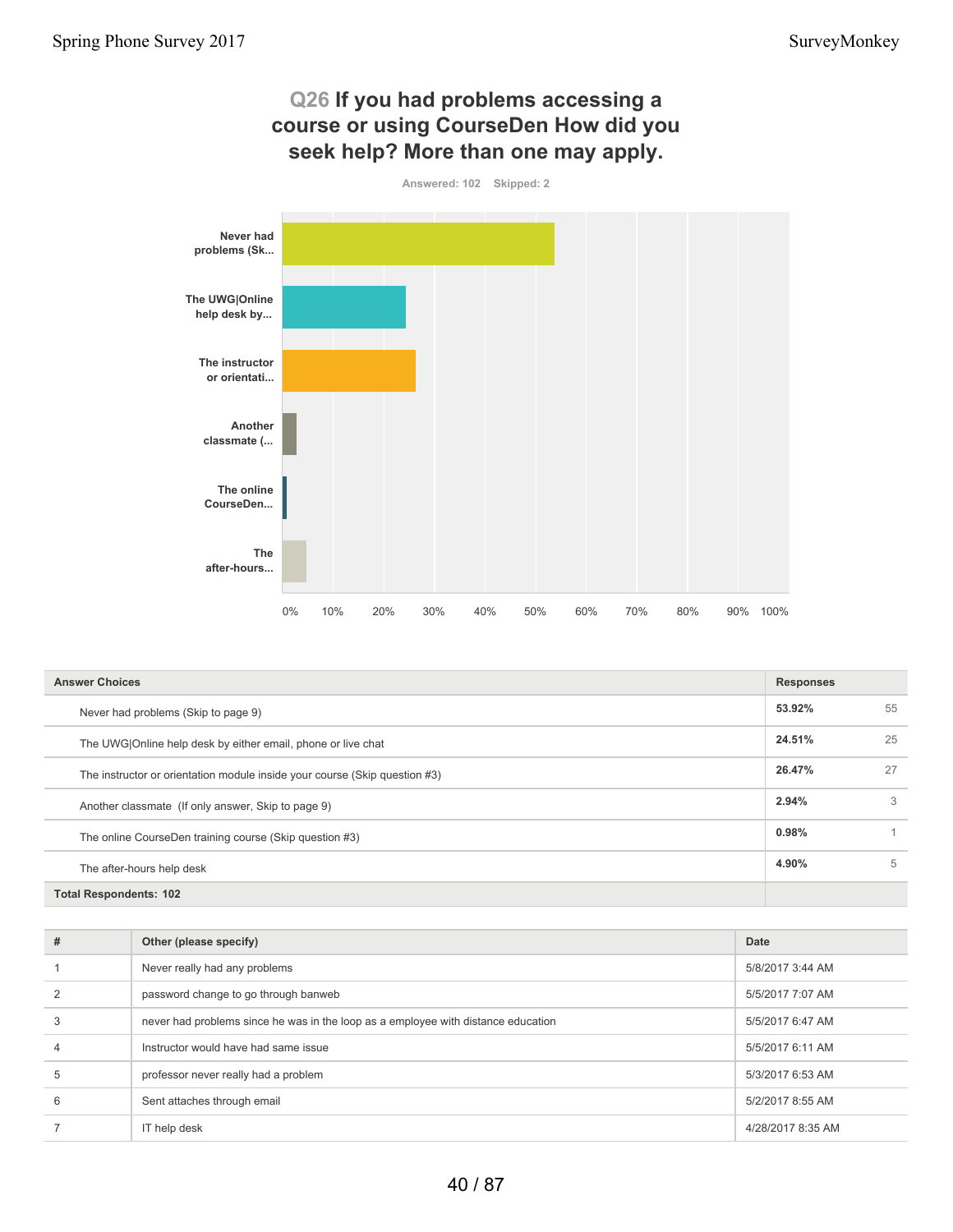| 8  | The courses being open after the semester ended is not necessary.                       | 4/26/2017 6:59 AM |
|----|-----------------------------------------------------------------------------------------|-------------------|
| 9  | 24 for help                                                                             | 4/21/2017 6:22 AM |
| 10 | She has seen the widget haven't used it before but that would be here preferred methods | 4/20/2017 7:37 AM |
| 11 | advisor                                                                                 | 4/19/2017 8:57 AM |
| 12 | Friend in FDC                                                                           | 4/19/2017 3:11 AM |
| 13 | Asked her son who also attends UWG                                                      | 4/17/2017 3:17 AM |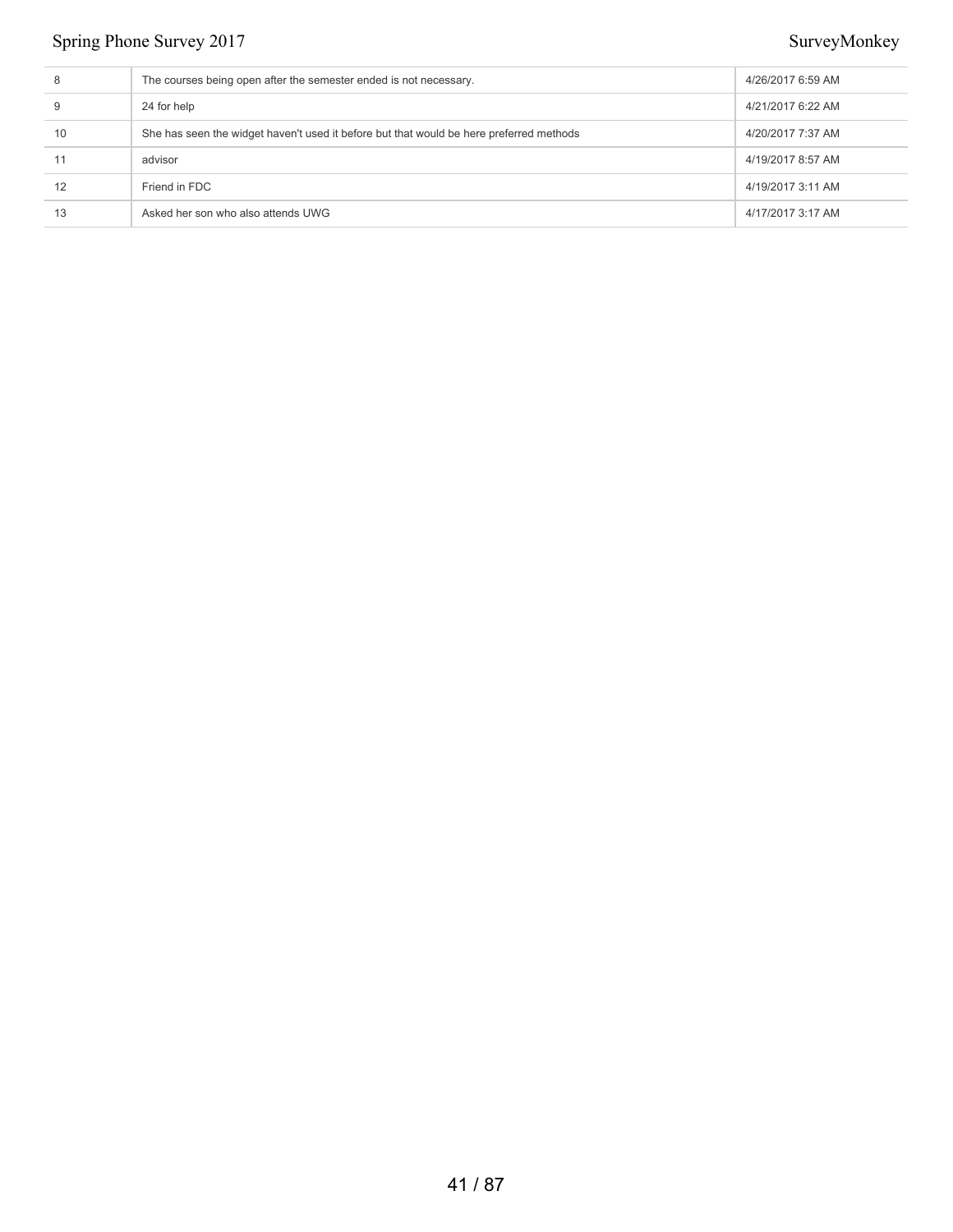

| <b>Answer Choices</b> | <b>Responses</b>     |
|-----------------------|----------------------|
| Yes                   | 93.33%<br>42         |
| Somewhat              | 6.67%<br>3           |
| No                    | $0.00\%$<br>$\Omega$ |
| <b>Total</b>          | 45                   |

| not successful in solving your CourseDen issues?"<br>If somewhat or no, ask "How was    | Date              |
|-----------------------------------------------------------------------------------------|-------------------|
| ITS departments would fix issue so they would wait a bit but would eventually progress. | 5/5/2017 6:11 AM  |
| Very responsive and assisted her through the phone, and remote access                   | 4/18/2017 2:34 AM |
| Know more about courseden                                                               | 4/17/2017 8:56 AM |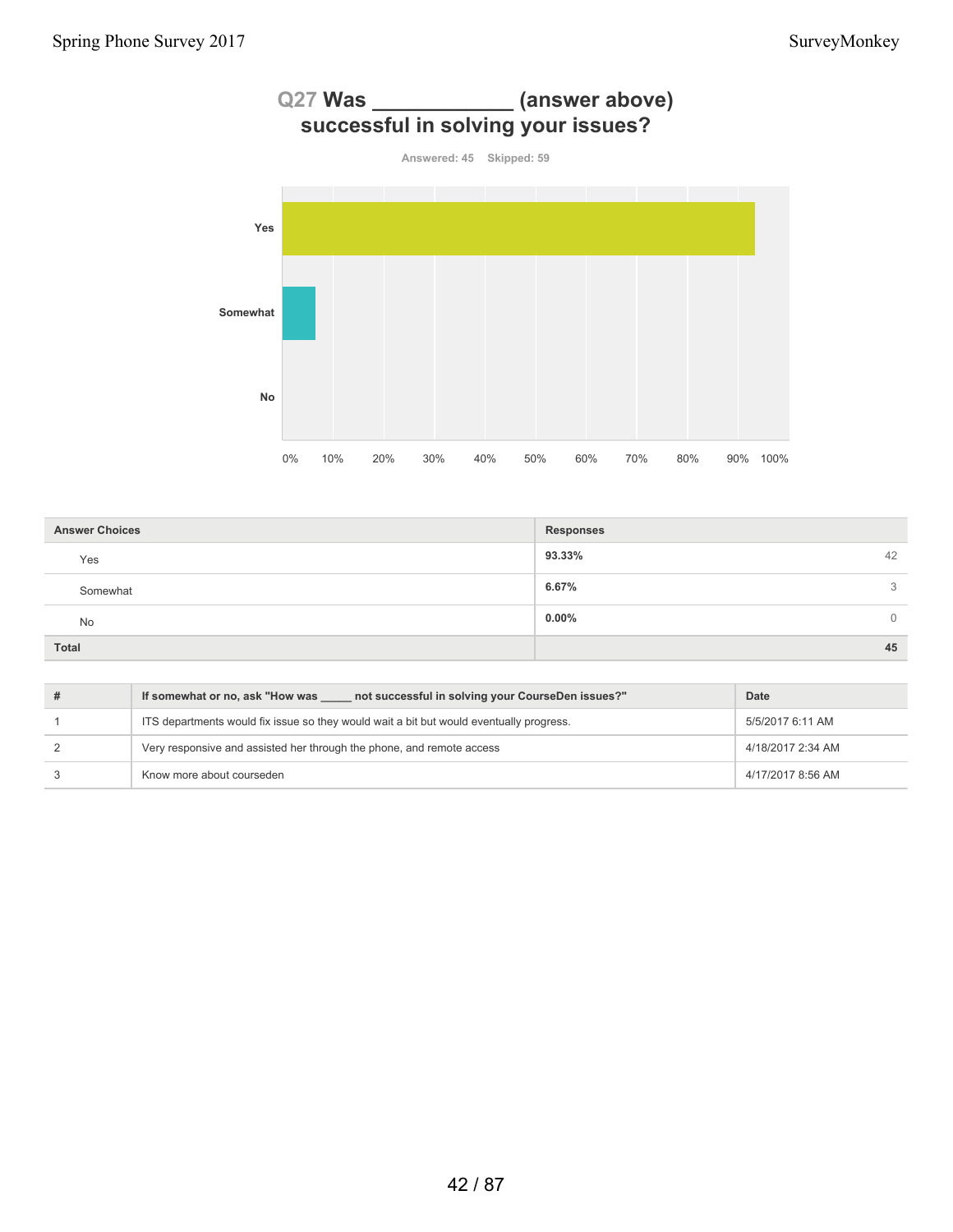

# **Q28 Overall, did you receive prompt and courteous support?**

| <b>Answer Choices</b> | <b>Responses</b> |
|-----------------------|------------------|
| Yes                   | 97.73%<br>43     |
| <b>No</b>             | 2.27%            |
| Total                 | 44               |

| # | *If no, please explain what could have been improved. | <b>Date</b>       |
|---|-------------------------------------------------------|-------------------|
|   | It could have been faster.                            | 3/31/2017 6:48 AM |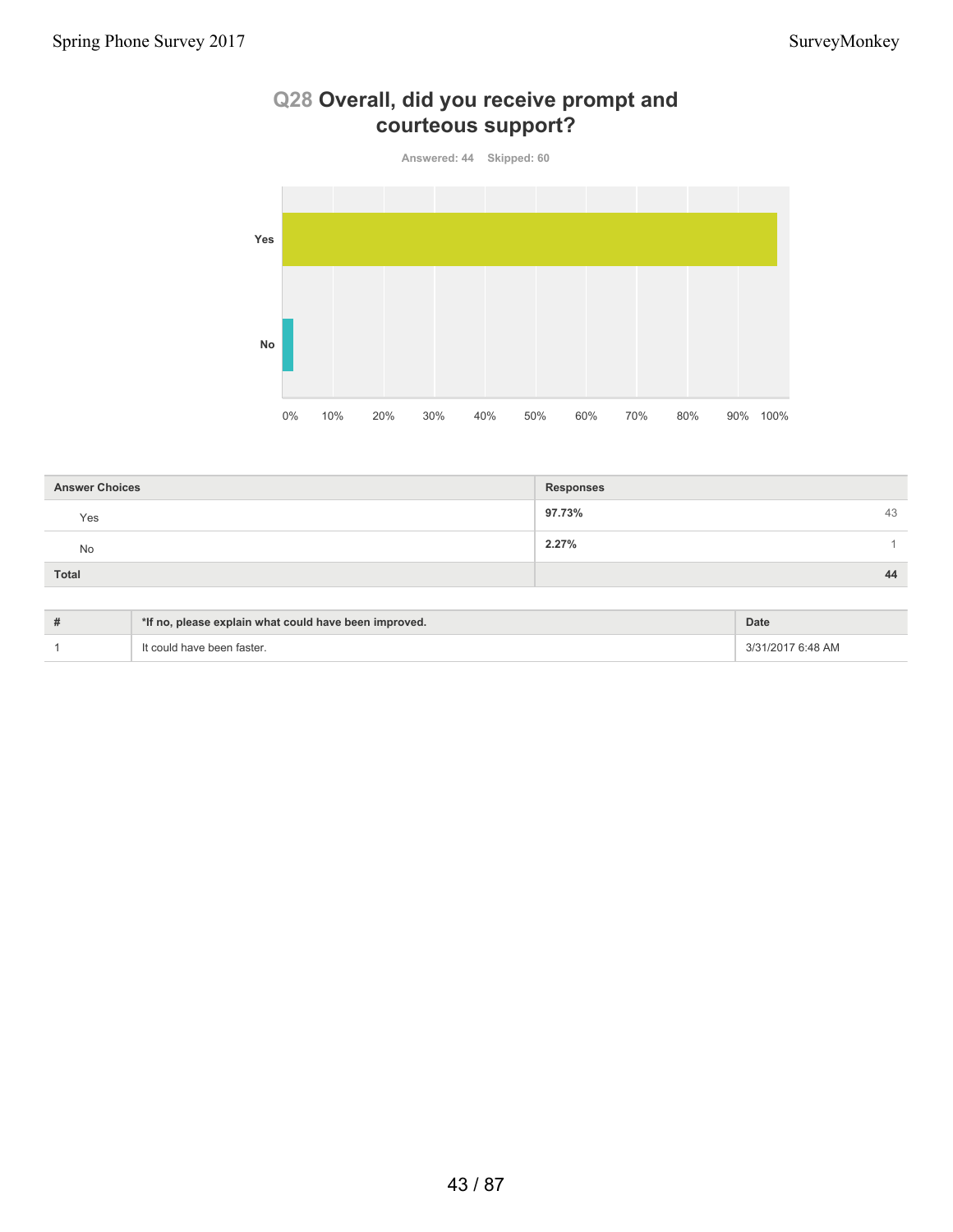

#### **Q29 Have you ever taken a traditional course on campus?**

| <b>Answer Choices</b> | <b>Responses</b> |
|-----------------------|------------------|
| Yes                   | 79.41%<br>81     |
| No (Skip to page 10)  | 20.59%<br>21     |
| <b>Total</b>          | 102              |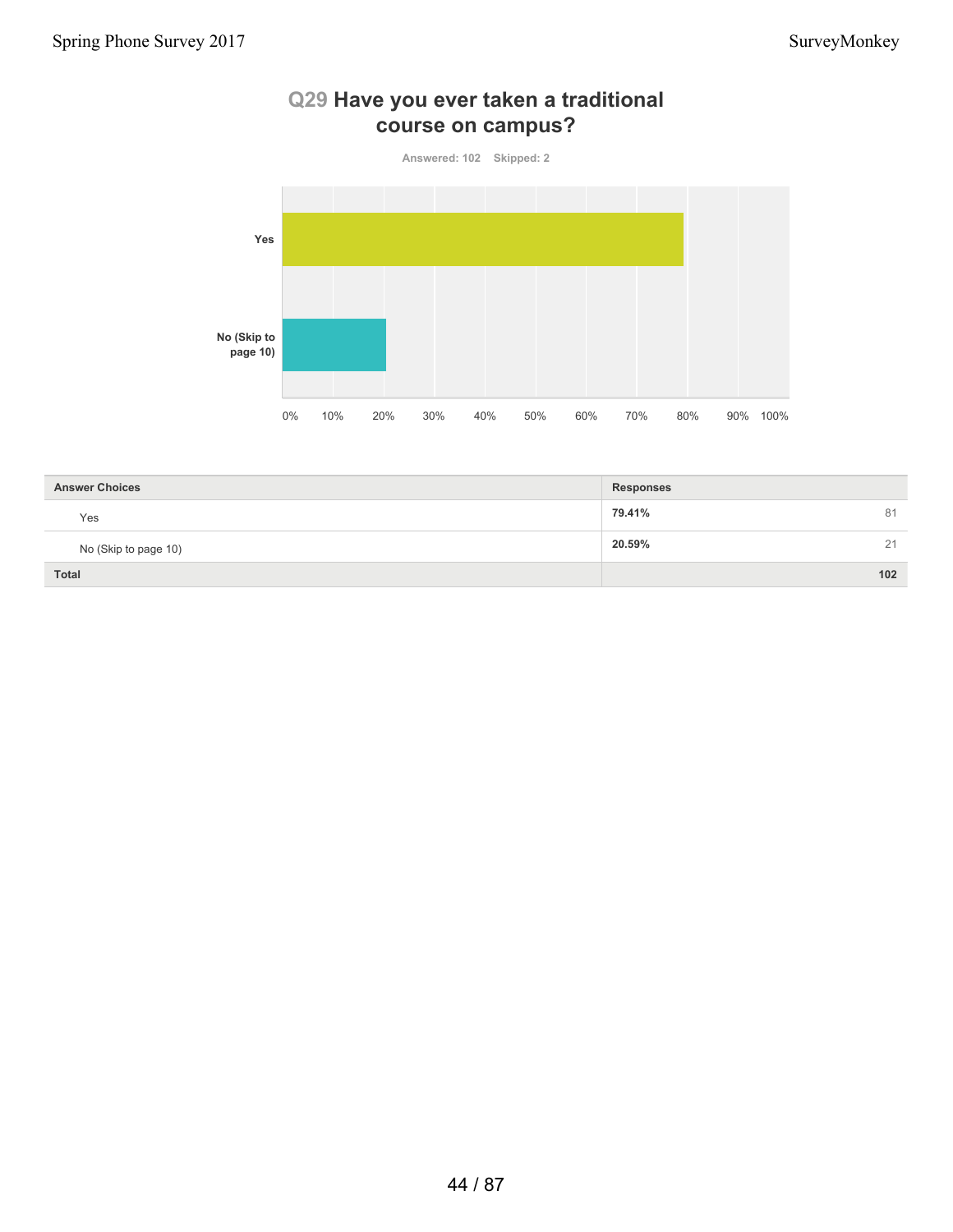#### **Q30 Compared to a traditional course, how much do you think you learned in an online course? Was it about the same, more, or less than in a traditional course?**



| <b>Answer Choices</b> | <b>Responses</b> |  |
|-----------------------|------------------|--|
| About the same        | 55.42%<br>46     |  |
| More                  | 21.69%<br>18     |  |
| Less                  | 22.89%<br>19     |  |
| <b>Total</b>          | 83               |  |

| #              | Can you explain your answer?                                                       | <b>Date</b>       |
|----------------|------------------------------------------------------------------------------------|-------------------|
|                | spread work out and be able to do it at convenience                                | 5/5/2017 7:07 AM  |
| $\overline{2}$ | cover material is good. but discussions was lack                                   | 5/5/2017 6:47 AM  |
| 3              | more at her pace easy.                                                             | 5/5/2017 6:12 AM  |
| 4              | depend on course                                                                   | 5/3/2017 6:53 AM  |
| 5              | Not much difference in the information learned                                     | 5/3/2017 4:41 AM  |
| 6              | A lot of self-dependence and the material is gone over like in traditional course  | 5/1/2017 4:04 AM  |
| $\overline{7}$ | more independent                                                                   | 4/28/2017 8:35 AM |
| 8              | Being able to log-on when have time, move at own pace                              | 4/28/2017 7:40 AM |
| 9              | A lot harder though, you don't have the professor in person to motivate            | 4/28/2017 6:30 AM |
| 10             | Learns more on campus, online you teach yourself                                   | 4/26/2017 5:10 AM |
| 11             | More to do with the nature of what she was learning. Also depends on the professor | 4/26/2017 4:48 AM |
| 12             | A lot more information packed in                                                   | 4/26/2017 4:40 AM |
| 13             | More to do with the nature of what she was learning. Also depends on the professor | 4/26/2017 3:43 AM |
| 14             | more reading                                                                       | 4/25/2017 8:23 AM |
| 15             | Different methods of learning                                                      | 4/25/2017 4:37 AM |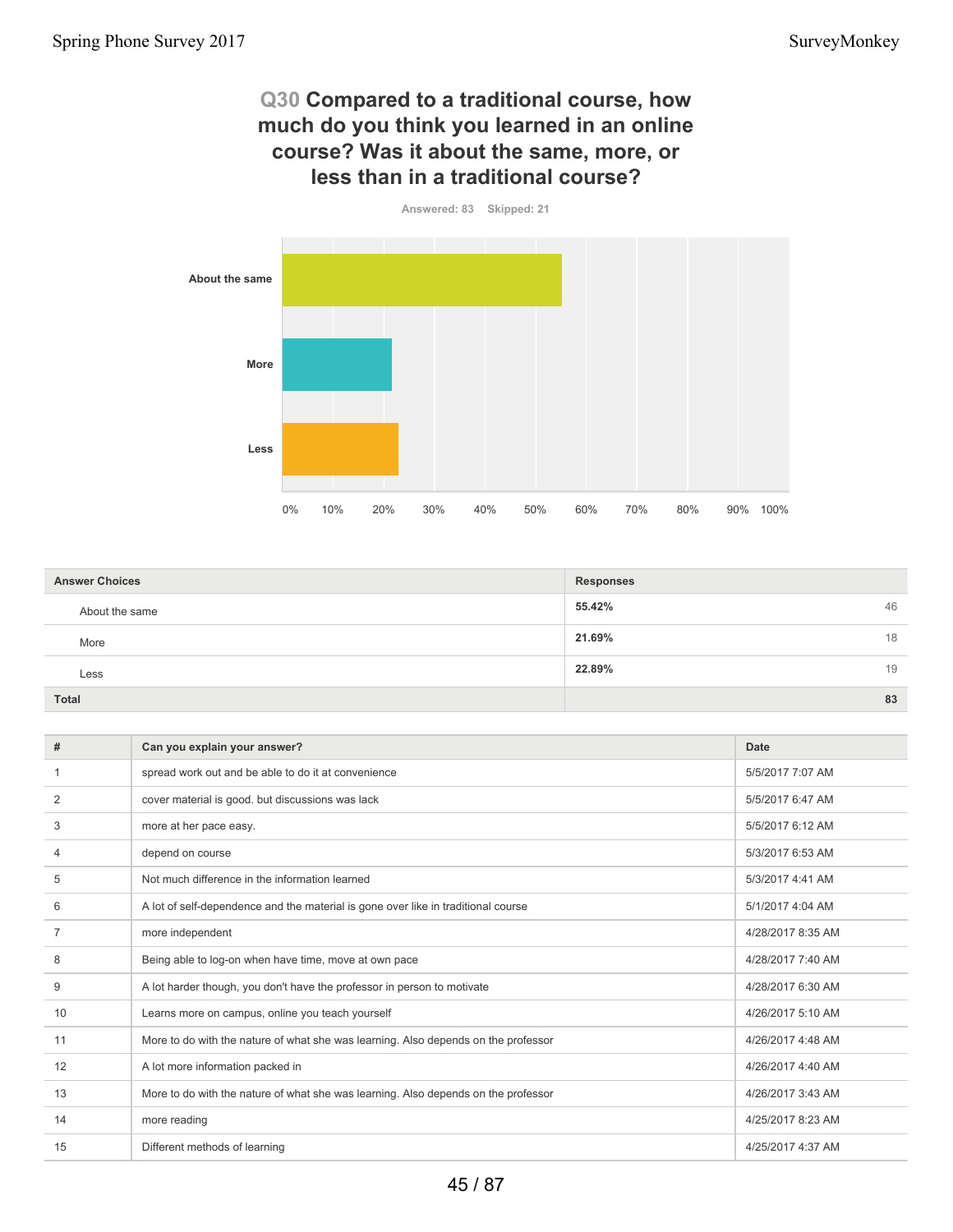| 16 | Nothing can beat being in the classroom. Feels like online you are required to do so much more paperwork type stuff<br>and retains less due to weekly discussions and everything online and racing to get through all work.                                                                                                                                                         | 4/24/2017 6:58 AM |
|----|-------------------------------------------------------------------------------------------------------------------------------------------------------------------------------------------------------------------------------------------------------------------------------------------------------------------------------------------------------------------------------------|-------------------|
| 17 | Learned on own.                                                                                                                                                                                                                                                                                                                                                                     | 4/24/2017 4:20 AM |
| 18 | More work in online                                                                                                                                                                                                                                                                                                                                                                 | 4/21/2017 6:56 AM |
| 19 | Teaching self                                                                                                                                                                                                                                                                                                                                                                       | 4/21/2017 6:27 AM |
| 20 | More teaching myself, but still about the same                                                                                                                                                                                                                                                                                                                                      | 4/21/2017 5:48 AM |
| 21 | More challenging                                                                                                                                                                                                                                                                                                                                                                    | 4/21/2017 5:25 AM |
| 22 | Learn better in a classroom setting                                                                                                                                                                                                                                                                                                                                                 | 4/21/2017 4:26 AM |
| 23 | Better suited to her schedule as an adult learner. Huge difference than sitting in a class, much better                                                                                                                                                                                                                                                                             | 4/20/2017 8:15 AM |
| 24 | she just focuses on what she likes to do, sometimes she misses the lecture aspect                                                                                                                                                                                                                                                                                                   | 4/20/2017 7:50 AM |
| 25 | different methods of learning, more responsibility                                                                                                                                                                                                                                                                                                                                  | 4/20/2017 7:37 AM |
| 26 | Learned a lot in undergraduate courses and is learning a lot in her graduate courses.                                                                                                                                                                                                                                                                                               | 4/20/2017 6:45 AM |
| 27 | you apply it yourself in your own learning style                                                                                                                                                                                                                                                                                                                                    | 4/20/2017 3:47 AM |
| 28 | Online courses are more difficult                                                                                                                                                                                                                                                                                                                                                   | 4/20/2017 2:35 AM |
| 29 | Extra to do in the career path. Not much to learn in this path. Pre-requisite.                                                                                                                                                                                                                                                                                                      | 4/19/2017 7:37 AM |
| 30 | Same if not more. Personal preference                                                                                                                                                                                                                                                                                                                                               | 4/19/2017 4:43 AM |
| 31 | Doing a lot of work                                                                                                                                                                                                                                                                                                                                                                 | 4/19/2017 4:00 AM |
| 32 | With traditional course, easier to sit and listen and learns better that way                                                                                                                                                                                                                                                                                                        | 4/19/2017 3:45 AM |
| 33 | When you're there in front of a professor you can ask and get a better understanding                                                                                                                                                                                                                                                                                                | 4/19/2017 3:09 AM |
| 34 | Depends on the class                                                                                                                                                                                                                                                                                                                                                                | 4/19/2017 2:54 AM |
| 35 | engaging helped her learn more on campus                                                                                                                                                                                                                                                                                                                                            | 4/18/2017 8:23 AM |
| 36 | responsibility on students to read the articles.                                                                                                                                                                                                                                                                                                                                    | 4/18/2017 8:13 AM |
| 37 | Thinks there is a missing element in an online course that you do not get from a traditional course. Face to face -<br>there is a clear message of expectations and more material is covered vs when in an online environment. Feels like<br>the online environment creates an atmosphere that is more flexible for workers. Just have to kind of have to weigh<br>your costs more. | 4/18/2017 7:59 AM |
| 38 | different implementation                                                                                                                                                                                                                                                                                                                                                            | 4/18/2017 7:46 AM |
| 39 | hard to gauge, better to have the instructor explain things                                                                                                                                                                                                                                                                                                                         | 4/18/2017 4:38 AM |
| 40 | More traditional based learner                                                                                                                                                                                                                                                                                                                                                      | 4/18/2017 3:06 AM |
| 41 | Have to be more independent online, because of the nature of the degree, learning more in current part of program                                                                                                                                                                                                                                                                   | 4/18/2017 2:36 AM |
| 42 | its up to her to hold herself accountable                                                                                                                                                                                                                                                                                                                                           | 4/18/2017 2:35 AM |
| 43 | Has hands-on experience more with current online courses                                                                                                                                                                                                                                                                                                                            | 4/17/2017 7:55 AM |
| 44 | Far more convenient, online courses force you to go deeper into the subjects                                                                                                                                                                                                                                                                                                        | 4/17/2017 7:05 AM |
| 45 | self-taught, independent                                                                                                                                                                                                                                                                                                                                                            | 4/17/2017 4:52 AM |
| 46 | we went face to face platform. able to ask questions through platform periodically throughout semester. provided<br>ALOT more material so she feels online allowed her to learn more                                                                                                                                                                                                | 4/17/2017 4:39 AM |
| 47 | More independent in online courses though                                                                                                                                                                                                                                                                                                                                           | 4/17/2017 4:34 AM |
| 48 | not a good online learner                                                                                                                                                                                                                                                                                                                                                           | 4/3/2017 2:26 AM  |
| 49 | a lot more reading and participation than in experienced face to face                                                                                                                                                                                                                                                                                                               | 3/31/2017 6:50 AM |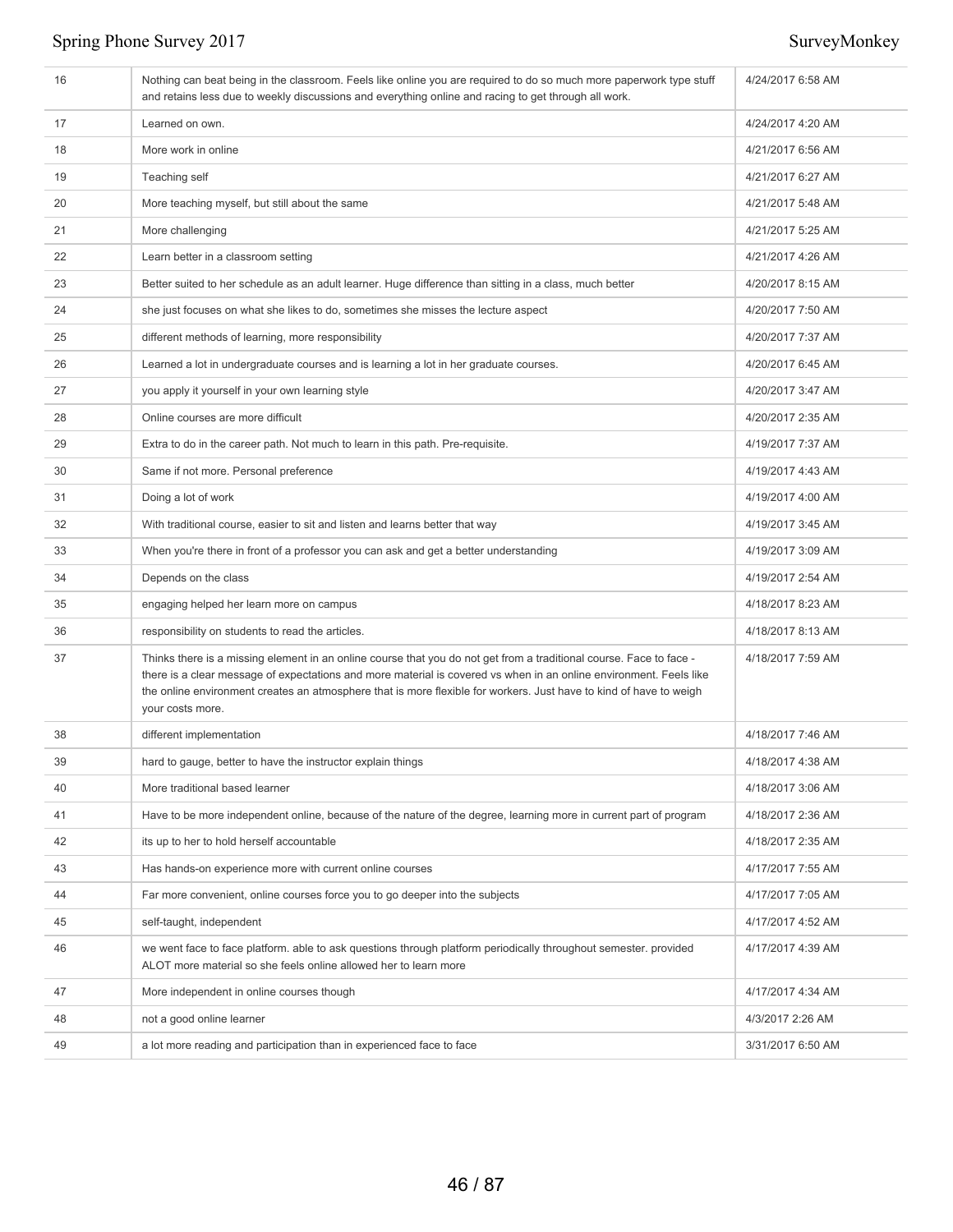### **Q31 Compared to a traditional course, how much did you interact your instructor? Was it about the same, more, or less than in a traditional course?**

**Answered: 83 Skipped: 21 About the same More Less** 0% 10% 20% 30% 40% 50% 60% 70% 80% 90% 100%

| <b>Answer Choices</b> | <b>Responses</b> |    |
|-----------------------|------------------|----|
| About the same        | 25.30%           | 21 |
| More                  | 27.71%           | 23 |
| Less                  | 46.99%           | 39 |
| Total                 |                  | 83 |
|                       |                  |    |

| #  | Can you elaborate on your answer?                              | Date              |
|----|----------------------------------------------------------------|-------------------|
|    | Emails them.                                                   | 5/5/2017 7:07 AM  |
| 2  | frequently face to face. once a week.                          | 5/5/2017 6:47 AM  |
| 3  | at less once a week she contact Professors.                    | 5/5/2017 6:12 AM  |
| 4  | face-to-face setting                                           | 5/3/2017 4:41 AM  |
| 5  | contact through email and similar                              | 5/1/2017 4:04 AM  |
| 6  | Lots of email and contact through UltraBoard                   | 5/1/2017 3:44 AM  |
| 7  | more than traditional. weekly contact with instructors         | 4/28/2017 8:35 AM |
| 8  | Just do it yourself basically, only communicate with a problem | 4/28/2017 6:30 AM |
| 9  | Not having the face-to-face setting                            | 4/28/2017 6:10 AM |
| 10 | emails professor more                                          | 4/26/2017 5:10 AM |
| 11 | Can talk in person, quicker than email                         | 4/26/2017 4:48 AM |
| 12 | Have to reach out for instruction                              | 4/26/2017 4:40 AM |
| 13 | Can talk in person, quicker than email                         | 4/26/2017 3:43 AM |
| 14 | Have had any issues that would require contact                 | 4/26/2017 2:43 AM |
| 15 | wasn't needed to be contacted                                  | 4/25/2017 8:33 AM |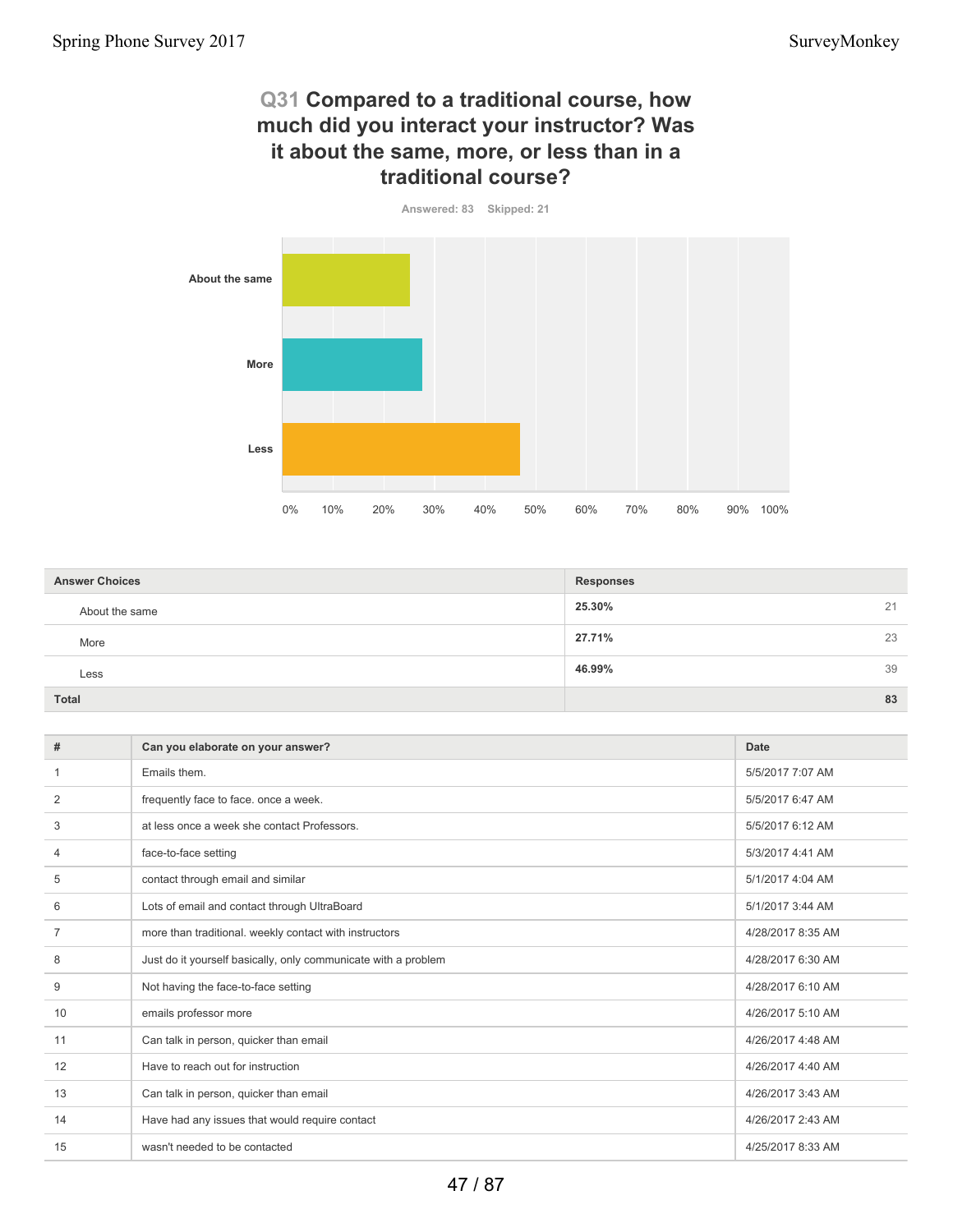| 16 | emailing back and forth with instructor frequently when there are quesitons                                                                       | 4/25/2017 8:23 AM |
|----|---------------------------------------------------------------------------------------------------------------------------------------------------|-------------------|
| 17 | Different ways of communication                                                                                                                   | 4/25/2017 4:37 AM |
| 18 | Because you communicate more. Just depends on instructor. Some give you more individual feedback.                                                 | 4/24/2017 6:58 AM |
| 19 | Not really sure.                                                                                                                                  | 4/24/2017 4:20 AM |
| 20 | Depends on class, have needed to reach out                                                                                                        | 4/21/2017 7:37 AM |
| 21 | Depends on instructor, can be more or less depending                                                                                              | 4/21/2017 6:56 AM |
| 22 | More accessible through email                                                                                                                     | 4/21/2017 6:27 AM |
| 23 | available could reach. available                                                                                                                  | 4/21/2017 6:22 AM |
| 24 | Not having face-to-face, only contacted with questions                                                                                            | 4/21/2017 5:48 AM |
| 25 | Not having the face-to-face setting                                                                                                               | 4/21/2017 5:25 AM |
| 26 | More with others, through emailing. Less with some, no contact                                                                                    | 4/21/2017 4:26 AM |
| 27 | More opportunities to call if you have trouble                                                                                                    | 4/20/2017 8:15 AM |
| 28 | different avenues, email versus talking in person                                                                                                 | 4/20/2017 7:50 AM |
| 29 | still gets help within online classes                                                                                                             | 4/20/2017 7:37 AM |
| 30 | online he only communicates when needs answers to a question.                                                                                     | 4/20/2017 7:07 AM |
| 31 | face to face see everyday. online have to email for clarifications and questions.                                                                 | 4/20/2017 6:45 AM |
| 32 | Only if you have problems                                                                                                                         | 4/20/2017 3:47 AM |
| 33 | a little more when you see teacher everyday                                                                                                       | 4/19/2017 8:57 AM |
| 34 | just as much or more                                                                                                                              | 4/19/2017 8:34 AM |
| 35 | Each professor is different. Overall pleased.                                                                                                     | 4/19/2017 7:37 AM |
| 36 | Don't have face-to-face, only email                                                                                                               | 4/19/2017 4:43 AM |
| 37 | Meets once a month virtually, can call and is available in person                                                                                 | 4/19/2017 4:00 AM |
| 38 | Didn't have face-to-face setting                                                                                                                  | 4/19/2017 3:12 AM |
| 39 | Instructions are online so you have to contact instructor more                                                                                    | 4/19/2017 2:54 AM |
| 40 | Don't have the face-to-face interaction, only interact through contact                                                                            | 4/19/2017 2:45 AM |
| 41 | you only reached out when you needed help                                                                                                         | 4/18/2017 8:23 AM |
| 42 | Communication is easy, weekly updates.                                                                                                            | 4/18/2017 8:13 AM |
| 43 | Feels like she received more feedback because of its written form.                                                                                | 4/18/2017 7:59 AM |
| 44 | unless you have issues or questions                                                                                                               | 4/18/2017 7:46 AM |
| 45 | less because you don't contact them unless you have problems with the material                                                                    | 4/18/2017 4:38 AM |
| 46 | 35% Contact                                                                                                                                       | 4/18/2017 3:06 AM |
| 47 | Depends on the professor, sometimes they are more active and other times are not -Instructors stay on top of you<br>more than traditional classes | 4/18/2017 2:36 AM |
| 48 | depends on the instructor, if she doesn't have questions, she doesn't ask                                                                         | 4/18/2017 2:35 AM |
| 49 | Contact was only through emails                                                                                                                   | 4/17/2017 4:52 AM |
| 50 | periodically ask questions throughout the course                                                                                                  | 4/17/2017 4:39 AM |
| 51 | Don't have the face-to-face contact with a professor, only communicate if questions                                                               | 4/17/2017 4:34 AM |
| 52 | only contact with issues                                                                                                                          | 3/31/2017 6:50 AM |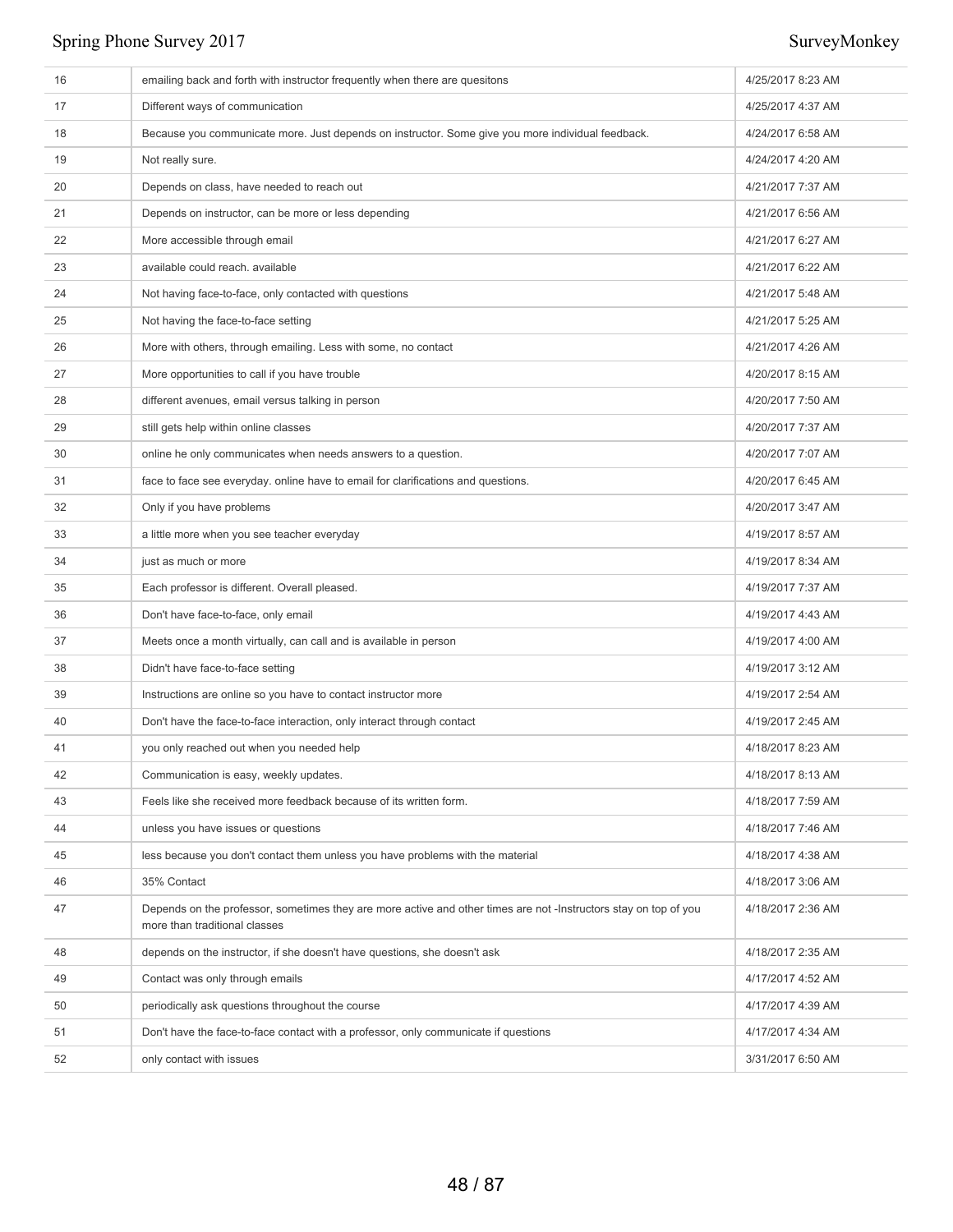#### **Q32 Compared to a traditional course, how much did you interact your classmates? Was it about the same, more, or less than in a traditional course?**

**Answered: 83 Skipped: 21**



| <b>Answer Choices</b> | <b>Responses</b> |    |
|-----------------------|------------------|----|
| About the same        | 30.12%           | 25 |
| More                  | 28.92%<br>24     |    |
| Less                  | 40.96%<br>34     |    |
| <b>Total</b>          | 83               |    |

| #  | Please elaborate on your answer.                       | <b>Date</b>       |
|----|--------------------------------------------------------|-------------------|
|    | group discussion, email, chat                          | 5/5/2017 7:07 AM  |
| 2  | Absolutely no contact                                  | 5/5/2017 6:47 AM  |
| 3  | small groups and discussions made for more interaction | 5/5/2017 6:12 AM  |
| 4  | Class room discussion                                  | 5/3/2017 4:41 AM  |
| 5  | Don't have traditional setting                         | 5/1/2017 4:04 AM  |
| 6  | Group work                                             | 5/1/2017 3:44 AM  |
|    | discussion groups enforce contact with other students  | 4/28/2017 8:35 AM |
| 8  | Only with group projects                               | 4/28/2017 6:30 AM |
| 9  | Group projects                                         | 4/28/2017 6:10 AM |
| 10 | <b>Discussion boards</b>                               | 4/26/2017 5:10 AM |
| 11 | Only spoke through discussion boards                   | 4/26/2017 4:48 AM |
| 12 | Don't have face to face                                | 4/26/2017 4:40 AM |
| 13 | Only spoke through discussion boards                   | 4/26/2017 3:43 AM |
| 14 | Discussions and group work                             | 4/26/2017 2:43 AM |
| 15 | as neeeded                                             | 4/25/2017 8:33 AM |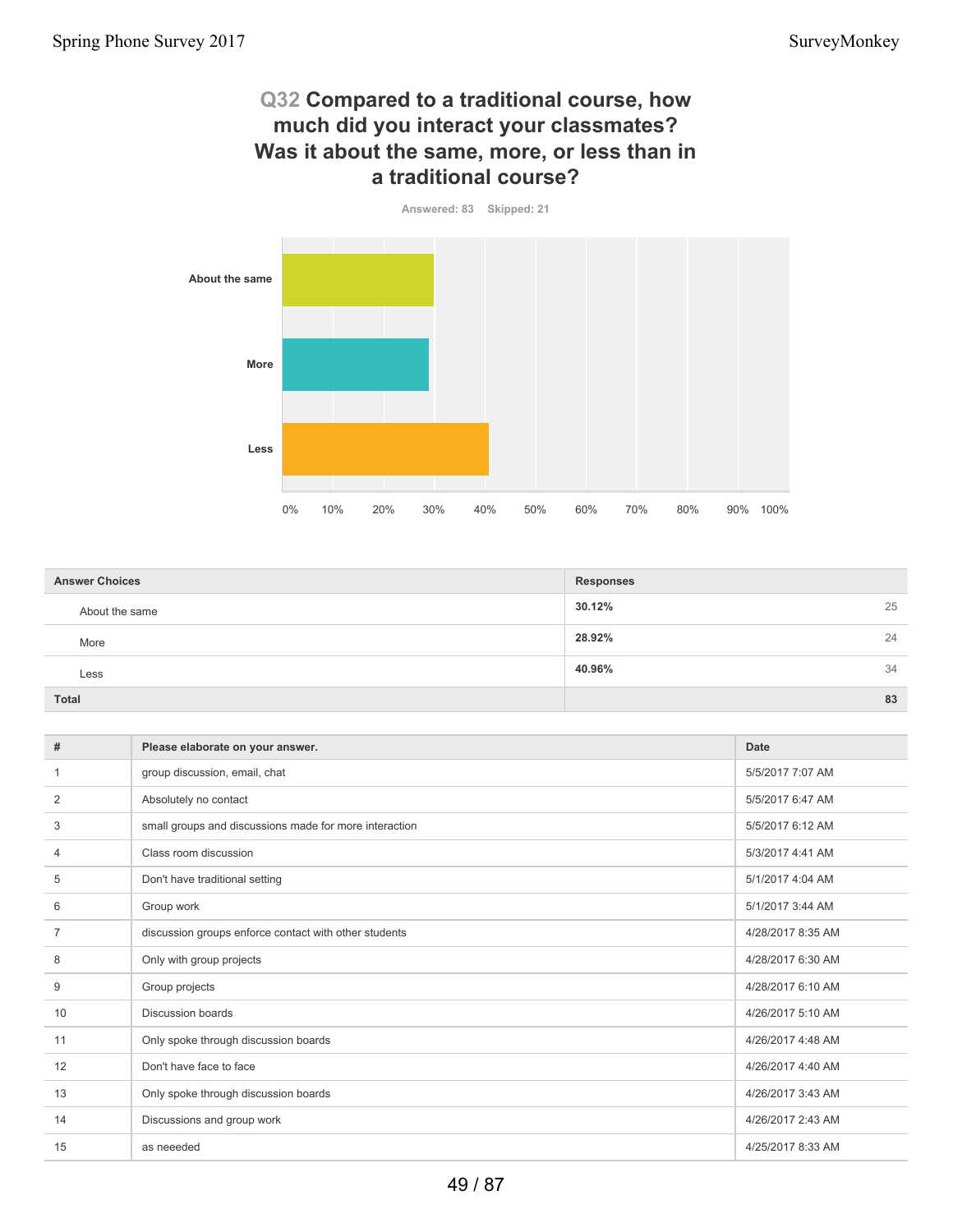| 16 | required discussion boards                                                                                                                       | 4/25/2017 8:23 AM |
|----|--------------------------------------------------------------------------------------------------------------------------------------------------|-------------------|
| 17 | Different ways of communication                                                                                                                  | 4/25/2017 4:37 AM |
| 18 | Speaking to them through discussion posts.                                                                                                       | 4/24/2017 6:58 AM |
| 19 | Based on course requirements.                                                                                                                    | 4/24/2017 4:20 AM |
| 20 | different ways of communicating but same                                                                                                         | 4/21/2017 7:38 AM |
| 21 | Discussions and group projects                                                                                                                   | 4/21/2017 7:37 AM |
| 22 | All have required collaboration                                                                                                                  | 4/21/2017 6:56 AM |
| 23 | No reason to, unless group assignments                                                                                                           | 4/21/2017 6:27 AM |
| 24 | traditinal talk face to face. discussions and groups you talk. depends on course and how its set ups                                             | 4/21/2017 6:22 AM |
| 25 | Haven't interacted with any in some courses                                                                                                      | 4/21/2017 5:48 AM |
| 26 | Online discussions and projects                                                                                                                  | 4/21/2017 5:25 AM |
| 27 | Not having the classroom setting                                                                                                                 | 4/21/2017 4:26 AM |
| 28 | facebook page to stay connected is amazing                                                                                                       | 4/20/2017 8:15 AM |
| 29 | only through discussions                                                                                                                         | 4/20/2017 7:50 AM |
| 30 | online discussions keep you involved                                                                                                             | 4/20/2017 7:37 AM |
| 31 | just discussions.                                                                                                                                | 4/20/2017 7:07 AM |
| 32 | discussions a lot                                                                                                                                | 4/20/2017 6:45 AM |
| 33 | Group projects for online classes compare to participation and talking in class                                                                  | 4/20/2017 3:47 AM |
| 34 | more because of discussions                                                                                                                      | 4/19/2017 8:57 AM |
| 35 | same or more. more communication through dicussions                                                                                              | 4/19/2017 8:34 AM |
| 36 | Don't have face-to-face                                                                                                                          | 4/19/2017 4:43 AM |
| 37 | When you're on campus in a specific study you get to know the people since you see them over again. Some have<br>pictures posted and some do not | 4/19/2017 4:00 AM |
| 38 | Lot of group work                                                                                                                                | 4/19/2017 3:12 AM |
| 39 | Only on discussions                                                                                                                              | 4/19/2017 3:09 AM |
| 40 | Contacted classmates first if they did not understand material                                                                                   | 4/19/2017 2:54 AM |
| 41 | Not seeing in traditional setting, only interact in discussions                                                                                  | 4/19/2017 2:45 AM |
| 42 | A lot of board discussions                                                                                                                       | 4/19/2017 2:33 AM |
| 43 | only with group projects                                                                                                                         | 4/18/2017 8:23 AM |
| 44 | Discussion boards and hangouts enable easier communication. Conversations are easier.                                                            | 4/18/2017 8:13 AM |
| 45 | Depends on course and how course is framed.                                                                                                      | 4/18/2017 7:59 AM |
| 46 | unless you have group projects                                                                                                                   | 4/18/2017 7:46 AM |
| 47 | less unless you have group projects                                                                                                              | 4/18/2017 4:38 AM |
| 48 | Group projects                                                                                                                                   | 4/18/2017 3:06 AM |
| 49 | more group projects in online classes                                                                                                            | 4/18/2017 2:35 AM |
| 50 | Discussions every week                                                                                                                           | 4/17/2017 8:57 AM |
| 51 | Really only deal with classmates during projects                                                                                                 | 4/17/2017 7:55 AM |
| 52 | through email, discussions                                                                                                                       | 4/17/2017 4:52 AM |
| 53 | for syllabus questions, just the required class connection                                                                                       | 4/17/2017 4:39 AM |
| 54 | Not seeing face-to-face, only encounter in group work                                                                                            | 4/17/2017 4:34 AM |
| 55 | Have to interact with classmates in discussions, etc.                                                                                            | 4/17/2017 4:20 AM |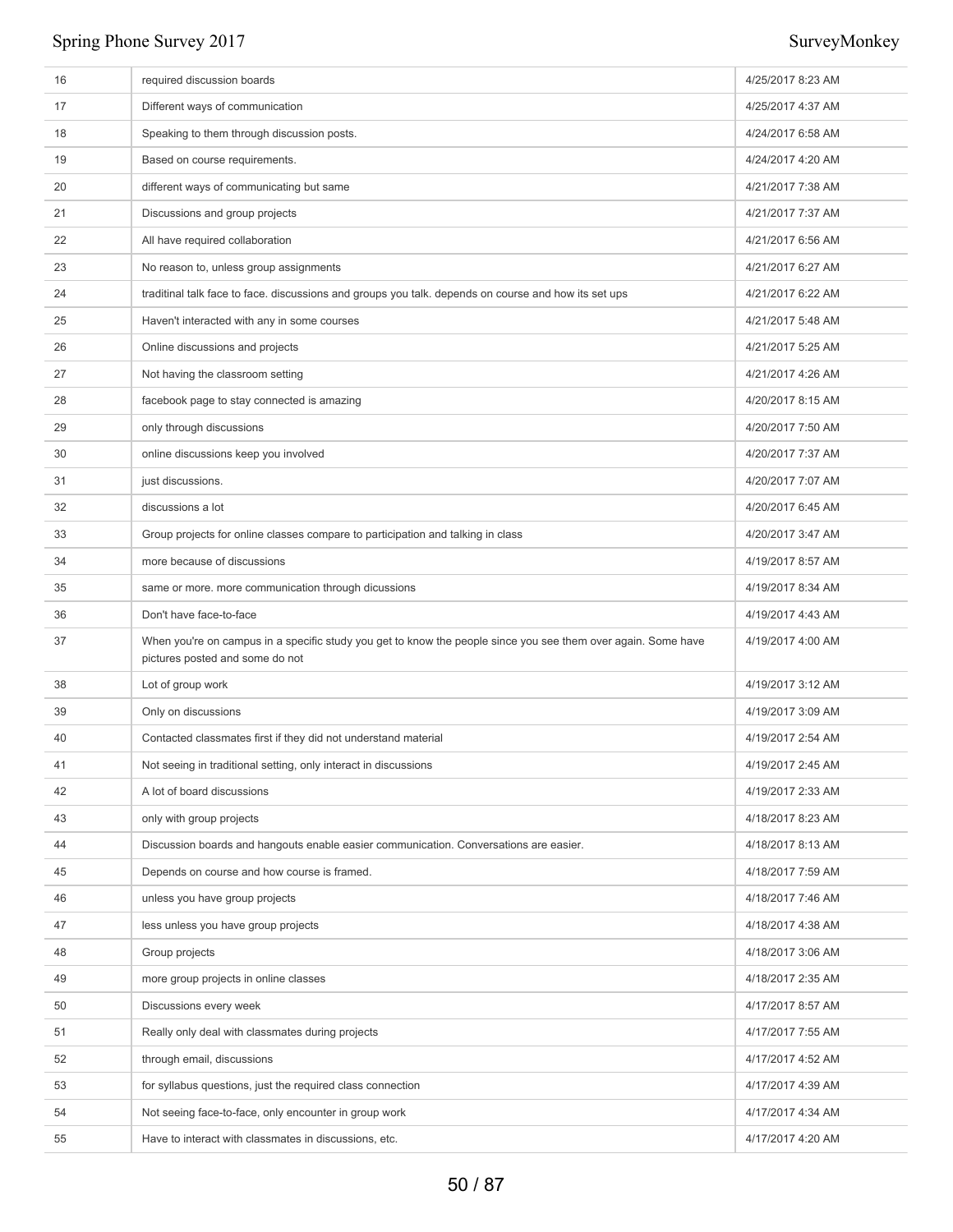# 56 discussions in traditional and online 3/31/2017 6:50 AM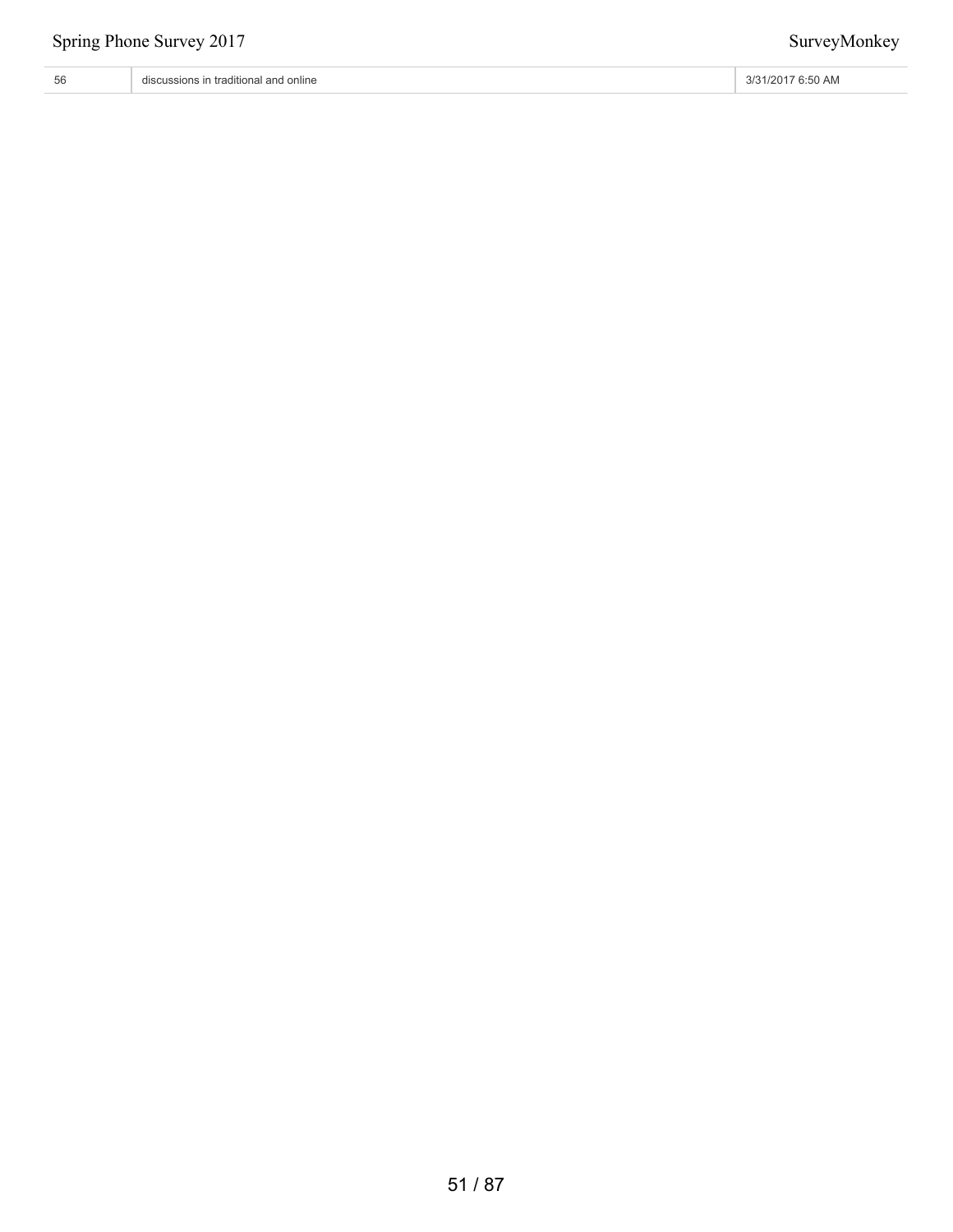

## **Q33 Are you an adult learner or veteran? (can be both)**

| <b>Answer Choices</b>         | <b>Responses</b> |
|-------------------------------|------------------|
| Adult Learner                 | 81.73%<br>85     |
| Veteran                       | 1.92%            |
| Neither (Skip to page 11)     | 17.31%<br>18     |
| <b>Total Respondents: 104</b> |                  |

| If yes to eaither, ask the next 2 questions. | Date |
|----------------------------------------------|------|
| There are no responses.                      |      |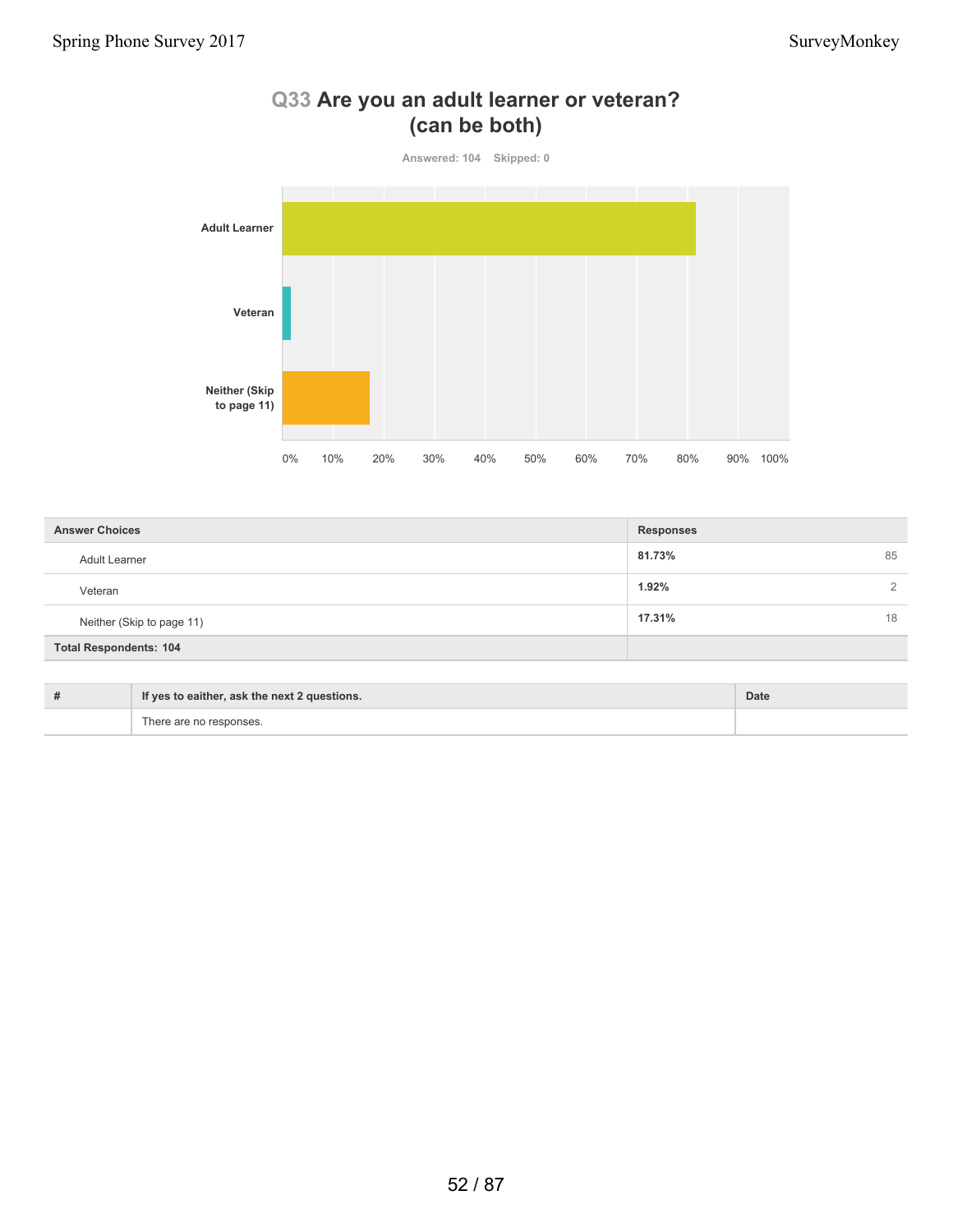## **Q34 What additional services or programs would help you better succeed as an adult learner or veteran?**

**Answered: 84 Skipped: 20**

| #  | <b>Responses</b>                                                                                                                                                                                                                                    | <b>Date</b>       |
|----|-----------------------------------------------------------------------------------------------------------------------------------------------------------------------------------------------------------------------------------------------------|-------------------|
| 1  | none                                                                                                                                                                                                                                                | 5/8/2017 7:26 AM  |
| 2  | not sure                                                                                                                                                                                                                                            | 5/8/2017 3:44 AM  |
| 3  | not any                                                                                                                                                                                                                                             | 5/5/2017 7:07 AM  |
| 4  | would have been helpful to have all assignments up on day one to work at own paces. a few assignments had to send<br>to writing center and that makes it hard for date management. So if its required their should be more wiggle room on<br>dates. | 5/5/2017 6:12 AM  |
| 5  | nothing comes to mind                                                                                                                                                                                                                               | 5/3/2017 6:53 AM  |
| 6  | No                                                                                                                                                                                                                                                  | 5/2/2017 8:56 AM  |
| 7  | N/A                                                                                                                                                                                                                                                 | 5/2/2017 8:15 AM  |
| 8  | Does not think there are anything else.                                                                                                                                                                                                             | 5/2/2017 7:05 AM  |
| 9  | N/A                                                                                                                                                                                                                                                 | 5/2/2017 3:38 AM  |
| 10 | Nothing really.                                                                                                                                                                                                                                     | 5/1/2017 7:20 AM  |
| 11 | No                                                                                                                                                                                                                                                  | 5/1/2017 3:44 AM  |
| 12 | none                                                                                                                                                                                                                                                | 4/28/2017 8:42 AM |
| 13 | not sure of any                                                                                                                                                                                                                                     | 4/28/2017 8:35 AM |
| 14 | N/A                                                                                                                                                                                                                                                 | 4/28/2017 8:28 AM |
| 15 | Can't think of any                                                                                                                                                                                                                                  | 4/28/2017 7:00 AM |
| 16 | More information on the services they have access to                                                                                                                                                                                                | 4/28/2017 6:31 AM |
| 17 | No                                                                                                                                                                                                                                                  | 4/28/2017 6:11 AM |
| 18 | Can't think of any right now                                                                                                                                                                                                                        | 4/28/2017 5:55 AM |
| 19 | N/A                                                                                                                                                                                                                                                 | 4/26/2017 7:25 AM |
| 20 | N/A                                                                                                                                                                                                                                                 | 4/26/2017 7:01 AM |
| 21 | None                                                                                                                                                                                                                                                | 4/26/2017 5:11 AM |
| 22 | No                                                                                                                                                                                                                                                  | 4/26/2017 4:42 AM |
| 23 | No                                                                                                                                                                                                                                                  | 4/26/2017 4:25 AM |
| 24 | N/A                                                                                                                                                                                                                                                 | 4/25/2017 8:24 AM |
| 25 | N/A                                                                                                                                                                                                                                                 | 4/25/2017 4:37 AM |
| 26 | nothing                                                                                                                                                                                                                                             | 4/24/2017 7:01 AM |
| 27 | Succeed more if the school offices were open a little longer by phone or a little more accessible online like financial<br>aid.                                                                                                                     | 4/24/2017 6:58 AM |
| 28 | Nothing at the moment.                                                                                                                                                                                                                              | 4/24/2017 4:21 AM |
| 29 | N/A                                                                                                                                                                                                                                                 | 4/24/2017 3:42 AM |
| 30 | More career services detailed to adult learners (not towards younger populations).                                                                                                                                                                  | 4/24/2017 2:59 AM |
| 31 | N/A                                                                                                                                                                                                                                                 | 4/24/2017 2:26 AM |
| 32 | No                                                                                                                                                                                                                                                  | 4/21/2017 7:38 AM |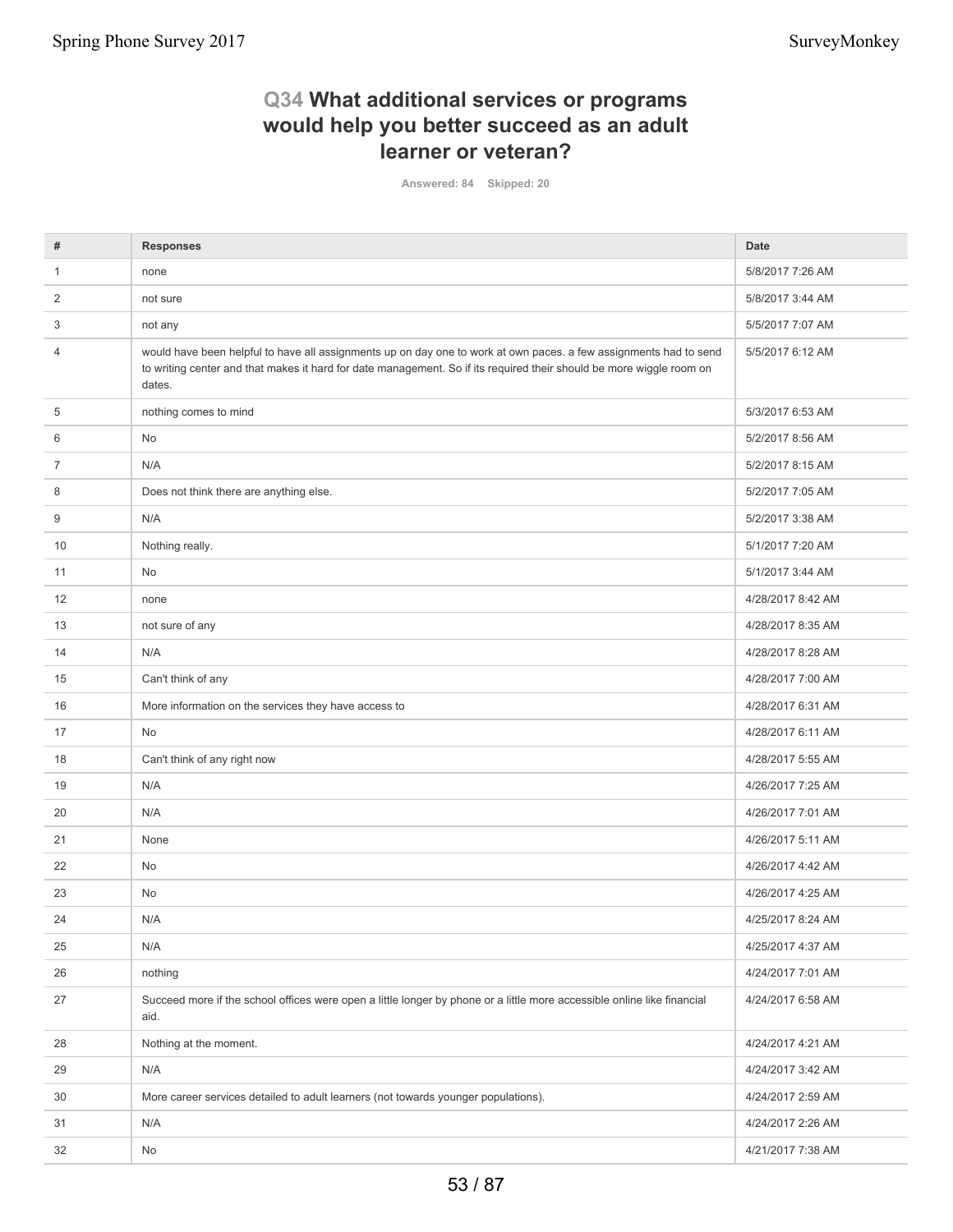| 33 | nothing                                                                                                                                                                      | 4/21/2017 7:38 AM  |
|----|------------------------------------------------------------------------------------------------------------------------------------------------------------------------------|--------------------|
| 34 | Can't think of any                                                                                                                                                           | 4/21/2017 6:58 AM  |
| 35 | Can't think of any                                                                                                                                                           | 4/21/2017 6:28 AM  |
| 36 | none. everything needed was available.                                                                                                                                       | 4/21/2017 6:22 AM  |
| 37 | No                                                                                                                                                                           | 4/21/2017 5:25 AM  |
| 38 | Can't think of any                                                                                                                                                           | 4/21/2017 5:03 AM  |
| 39 | Can't think of any                                                                                                                                                           | 4/21/2017 4:26 AM  |
| 40 | N/A                                                                                                                                                                          | 4/21/2017 2:25 AM  |
| 41 | Technology Services: how to use google docs                                                                                                                                  | 4/21/2017 12:35 AM |
| 42 | Professors for online courses: no clue how to teach and organize the course materials within the course. Making<br>resources available to students does not happen very well | 4/20/2017 8:15 AM  |
| 43 | No                                                                                                                                                                           | 4/20/2017 7:51 AM  |
| 44 | more online prgrams. dont really need support                                                                                                                                | 4/20/2017 7:38 AM  |
| 45 | No                                                                                                                                                                           | 4/20/2017 7:37 AM  |
| 46 | nice to have courseden email on cell phone or intergrated with gmail. quicker feedback answer to questions                                                                   | 4/20/2017 7:07 AM  |
| 47 | not sure                                                                                                                                                                     | 4/20/2017 6:45 AM  |
| 48 | <b>NA</b>                                                                                                                                                                    | 4/20/2017 4:26 AM  |
| 49 | No                                                                                                                                                                           | 4/20/2017 3:48 AM  |
| 50 | <b>NA</b>                                                                                                                                                                    | 4/20/2017 3:21 AM  |
| 51 | <b>NA</b>                                                                                                                                                                    | 4/20/2017 2:38 AM  |
| 52 | non at moment                                                                                                                                                                | 4/19/2017 8:57 AM  |
| 53 | Don't feel the classes are formatted the same. Each class is formatted differently. Previous degree from another<br>school required the same "cookie cutter" template.       | 4/19/2017 7:38 AM  |
| 54 | Can't think or any, has a good set up                                                                                                                                        | 4/19/2017 4:44 AM  |
| 55 | Can't think of any                                                                                                                                                           | 4/19/2017 4:31 AM  |
| 56 | If they had more interactive online, online orientation. How to navigate the school if you need to.                                                                          | 4/19/2017 4:16 AM  |
| 57 | None                                                                                                                                                                         | 4/19/2017 4:01 AM  |
| 58 | None, everything has been fine                                                                                                                                               | 4/19/2017 3:46 AM  |
| 59 | No, but because of their faculty connection                                                                                                                                  | 4/19/2017 3:13 AM  |
| 60 | <b>NA</b>                                                                                                                                                                    | 4/19/2017 3:10 AM  |
| 61 | None                                                                                                                                                                         | 4/19/2017 2:55 AM  |
| 62 | Better variety of online classes, better communication with department heads.                                                                                                | 4/19/2017 2:47 AM  |
| 63 | <b>NA</b>                                                                                                                                                                    | 4/19/2017 2:34 AM  |
| 64 | None                                                                                                                                                                         | 4/19/2017 2:18 AM  |
| 65 | N/A                                                                                                                                                                          | 4/18/2017 8:39 AM  |
| 66 | No                                                                                                                                                                           | 4/18/2017 8:24 AM  |
| 67 | N/A                                                                                                                                                                          | 4/18/2017 8:14 AM  |
| 68 | N/A                                                                                                                                                                          | 4/18/2017 7:59 AM  |
| 69 | Checklists in CourseDen are the best thing ever                                                                                                                              | 4/18/2017 7:50 AM  |
| 70 | N/A                                                                                                                                                                          | 4/18/2017 6:35 AM  |
| 71 | No                                                                                                                                                                           | 4/18/2017 4:39 AM  |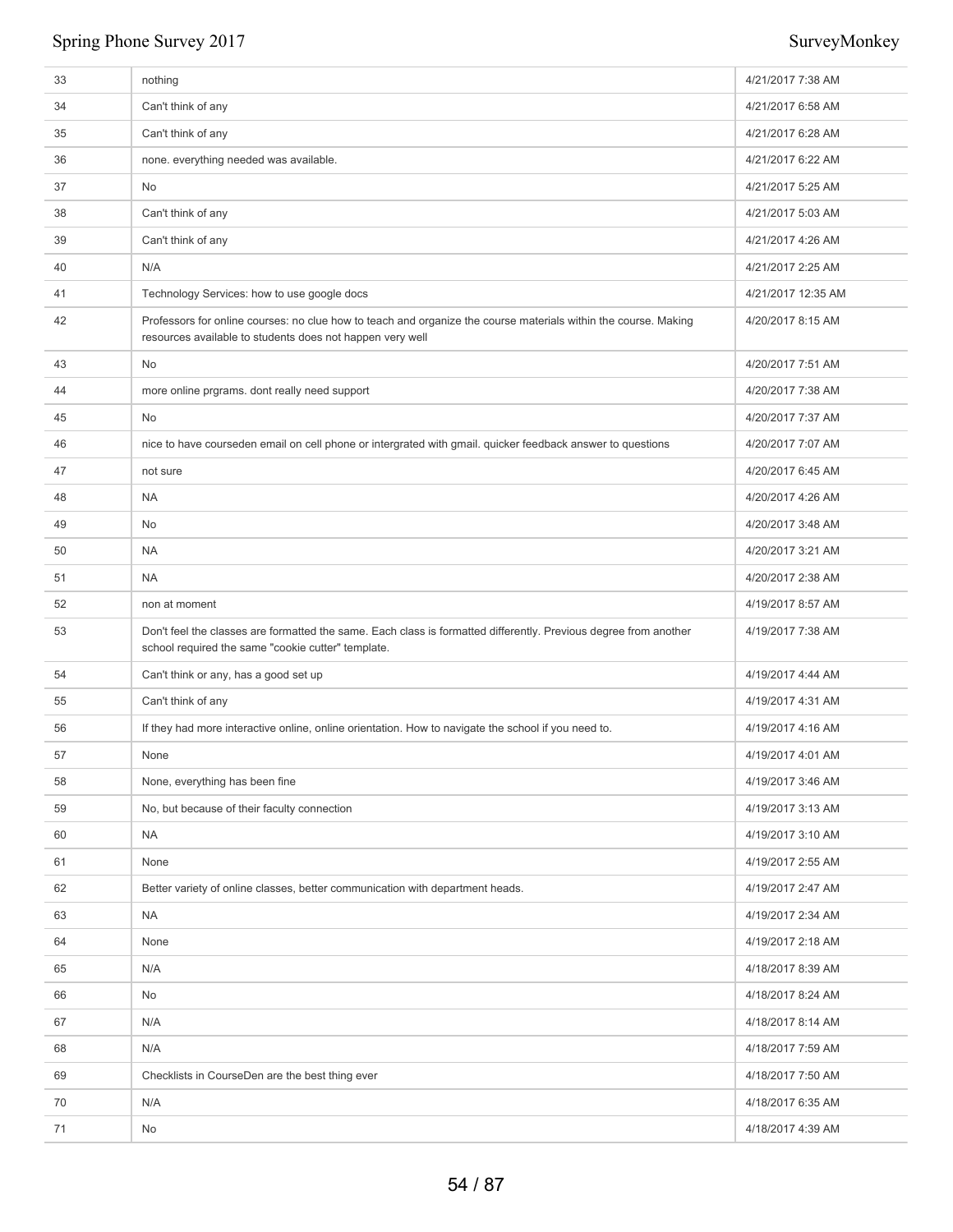| 72 | <b>NA</b>                                                                                                                                                                                                               | 4/18/2017 3:07 AM |
|----|-------------------------------------------------------------------------------------------------------------------------------------------------------------------------------------------------------------------------|-------------------|
| 73 | program is good for adult learners, never had a professor not work with us                                                                                                                                              | 4/18/2017 2:36 AM |
| 74 | Child-care                                                                                                                                                                                                              | 4/17/2017 8:57 AM |
| 75 | -Technology training- how to used online collaboration -Current course has struggle with getting group members to<br>participate promptly and being engaged                                                             | 4/17/2017 8:26 AM |
| 76 | -More financial aid opportunities, came back as add-on non-traditional. -Does not get same opportunities as students<br>taking full programs - Would be nice to have mixers for networking and a way to meet classmates | 4/17/2017 7:57 AM |
| 77 | None                                                                                                                                                                                                                    | 4/17/2017 7:37 AM |
| 78 | None                                                                                                                                                                                                                    | 4/17/2017 7:05 AM |
| 79 | not sure                                                                                                                                                                                                                | 4/17/2017 4:40 AM |
| 80 | None                                                                                                                                                                                                                    | 4/17/2017 4:34 AM |
| 81 | None                                                                                                                                                                                                                    | 4/17/2017 3:40 AM |
| 82 | N/A                                                                                                                                                                                                                     | 4/17/2017 3:38 AM |
| 83 | N/A                                                                                                                                                                                                                     | 4/17/2017 3:23 AM |
| 84 | Online orientation, or reintroduction course to college for adults                                                                                                                                                      | 4/17/2017 3:18 AM |
|    |                                                                                                                                                                                                                         |                   |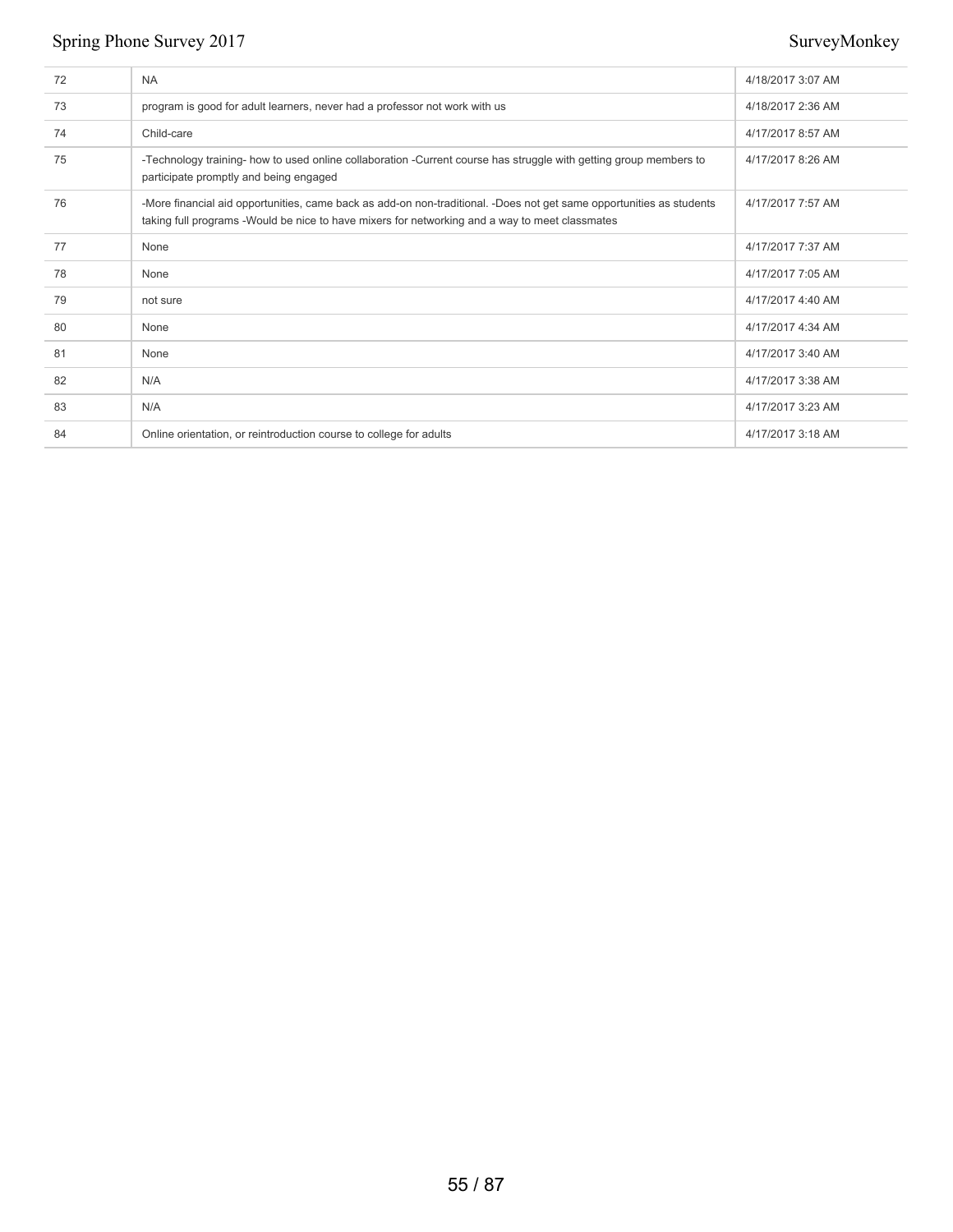## **Q35 What do you enjoy the most and the least about being an adult learner or veteran?**

**Answered: 72 Skipped: 32**

| flexibility most less none<br>5/8/2017 7:26 AM<br>1<br>2<br>Less- school in general most- instructors have been wonderful and helpful<br>5/8/2017 3:44 AM<br>3<br>most-coming back to graduate able to maagement time better, the flexible online better study methods more<br>5/5/2017 7:07 AM<br>responsible less-nothing.<br>$\overline{4}$<br>most- active participant. One instructor refereed to all the students as colleagues. respect. and ability to choose on<br>5/5/2017 6:12 AM<br>what she wanted to focus on more and less within course. less- not sure of something she is at end of program and is<br>looking back. Overall it was good.<br>5/3/2017 6:53 AM<br>5<br>Most- better perspective to understand the bigger pic less- juggle school and work<br>6<br>Most-flexibility Least- professors made things difficult, didn't hear back well<br>5/2/2017 8:56 AM<br>7<br>Most - fact that she can do it online and it works well with schedule and having children Least - Nothing.<br>5/2/2017 7:05 AM<br>8<br>5/1/2017 7:20 AM<br>Most - not sure. Least - not sure either.<br>9<br>Most- more freedom to go at own pace, more flexibility Least- none<br>5/1/2017 3:44 AM<br>most- accessibilty/convent with job less- instruction tutorials are elemenrty<br>4/28/2017 8:42 AM<br>10<br>11<br>most- prior experience lest- responsibilities that come with work and school<br>4/28/2017 8:35 AM<br>Most-can't think of any Least-tougher to manage a schedule with work and class<br>12<br>4/28/2017 7:00 AM<br>13<br>Most-freedom and time to work at you own pace Least- a lot of working by yourself online<br>4/28/2017 6:31 AM<br>14<br>Not really sure<br>4/28/2017 6:11 AM<br>15<br>Most-enjoy ability to learn more Least- working full time along with going to school<br>4/28/2017 5:55 AM<br>16<br>No complaints<br>4/26/2017 5:11 AM<br>Most- freedom to take online courses Least- juggling assignments with adult responsibilities<br>4/26/2017 4:42 AM<br>17<br>18<br>Most- work in own time frame Least- no face to face setting<br>4/26/2017 4:25 AM<br>19<br>Most-flexibility with life schedule Least- remembering to do assignments<br>4/25/2017 4:37 AM<br>20<br>nothing<br>4/24/2017 7:01 AM<br>Most- enjoyed the amount of courses offered online and major being offered almost entirely at online and ability to<br>21<br>4/24/2017 6:58 AM<br>complete bachelor's while at home with kids. Least- amount of weekly "busy" work and feels it can be a little bit<br>redundant.<br>4/24/2017 4:21 AM<br>22<br>Most-going at own pace. Least - all of the required online discussions.<br>Being an adult learner (good and bad)<br>23<br>4/24/2017 2:59 AM<br>Most- freedom of the program Least- none<br>24<br>4/21/2017 7:38 AM<br>25<br>hate working in groups. Loves courses projected out work ahead<br>4/21/2017 7:38 AM<br>26<br>No complaints, no differences from enrollment before entering military<br>4/21/2017 6:58 AM<br>27<br>Most-continuing education Least-time consumed<br>4/21/2017 6:28 AM<br>28<br>good- respect comes with being an adult. least time management.<br>4/21/2017 6:22 AM<br>29<br>No difference compared to before<br>4/21/2017 5:25 AM<br>Most-convenience Least-couldn't obtain a physical student ID<br>30<br>4/21/2017 5:03 AM | # | <b>Responses</b> | <b>Date</b> |
|-------------------------------------------------------------------------------------------------------------------------------------------------------------------------------------------------------------------------------------------------------------------------------------------------------------------------------------------------------------------------------------------------------------------------------------------------------------------------------------------------------------------------------------------------------------------------------------------------------------------------------------------------------------------------------------------------------------------------------------------------------------------------------------------------------------------------------------------------------------------------------------------------------------------------------------------------------------------------------------------------------------------------------------------------------------------------------------------------------------------------------------------------------------------------------------------------------------------------------------------------------------------------------------------------------------------------------------------------------------------------------------------------------------------------------------------------------------------------------------------------------------------------------------------------------------------------------------------------------------------------------------------------------------------------------------------------------------------------------------------------------------------------------------------------------------------------------------------------------------------------------------------------------------------------------------------------------------------------------------------------------------------------------------------------------------------------------------------------------------------------------------------------------------------------------------------------------------------------------------------------------------------------------------------------------------------------------------------------------------------------------------------------------------------------------------------------------------------------------------------------------------------------------------------------------------------------------------------------------------------------------------------------------------------------------------------------------------------------------------------------------------------------------------------------------------------------------------------------------------------------------------------------------------------------------------------------------------------------------------------------------------------------------------------------------------------------------------------------------------------------------------------------------------------------------------------------------------------------------------------------------------------------------------------------------------------------|---|------------------|-------------|
|                                                                                                                                                                                                                                                                                                                                                                                                                                                                                                                                                                                                                                                                                                                                                                                                                                                                                                                                                                                                                                                                                                                                                                                                                                                                                                                                                                                                                                                                                                                                                                                                                                                                                                                                                                                                                                                                                                                                                                                                                                                                                                                                                                                                                                                                                                                                                                                                                                                                                                                                                                                                                                                                                                                                                                                                                                                                                                                                                                                                                                                                                                                                                                                                                                                                                                                         |   |                  |             |
|                                                                                                                                                                                                                                                                                                                                                                                                                                                                                                                                                                                                                                                                                                                                                                                                                                                                                                                                                                                                                                                                                                                                                                                                                                                                                                                                                                                                                                                                                                                                                                                                                                                                                                                                                                                                                                                                                                                                                                                                                                                                                                                                                                                                                                                                                                                                                                                                                                                                                                                                                                                                                                                                                                                                                                                                                                                                                                                                                                                                                                                                                                                                                                                                                                                                                                                         |   |                  |             |
|                                                                                                                                                                                                                                                                                                                                                                                                                                                                                                                                                                                                                                                                                                                                                                                                                                                                                                                                                                                                                                                                                                                                                                                                                                                                                                                                                                                                                                                                                                                                                                                                                                                                                                                                                                                                                                                                                                                                                                                                                                                                                                                                                                                                                                                                                                                                                                                                                                                                                                                                                                                                                                                                                                                                                                                                                                                                                                                                                                                                                                                                                                                                                                                                                                                                                                                         |   |                  |             |
|                                                                                                                                                                                                                                                                                                                                                                                                                                                                                                                                                                                                                                                                                                                                                                                                                                                                                                                                                                                                                                                                                                                                                                                                                                                                                                                                                                                                                                                                                                                                                                                                                                                                                                                                                                                                                                                                                                                                                                                                                                                                                                                                                                                                                                                                                                                                                                                                                                                                                                                                                                                                                                                                                                                                                                                                                                                                                                                                                                                                                                                                                                                                                                                                                                                                                                                         |   |                  |             |
|                                                                                                                                                                                                                                                                                                                                                                                                                                                                                                                                                                                                                                                                                                                                                                                                                                                                                                                                                                                                                                                                                                                                                                                                                                                                                                                                                                                                                                                                                                                                                                                                                                                                                                                                                                                                                                                                                                                                                                                                                                                                                                                                                                                                                                                                                                                                                                                                                                                                                                                                                                                                                                                                                                                                                                                                                                                                                                                                                                                                                                                                                                                                                                                                                                                                                                                         |   |                  |             |
|                                                                                                                                                                                                                                                                                                                                                                                                                                                                                                                                                                                                                                                                                                                                                                                                                                                                                                                                                                                                                                                                                                                                                                                                                                                                                                                                                                                                                                                                                                                                                                                                                                                                                                                                                                                                                                                                                                                                                                                                                                                                                                                                                                                                                                                                                                                                                                                                                                                                                                                                                                                                                                                                                                                                                                                                                                                                                                                                                                                                                                                                                                                                                                                                                                                                                                                         |   |                  |             |
|                                                                                                                                                                                                                                                                                                                                                                                                                                                                                                                                                                                                                                                                                                                                                                                                                                                                                                                                                                                                                                                                                                                                                                                                                                                                                                                                                                                                                                                                                                                                                                                                                                                                                                                                                                                                                                                                                                                                                                                                                                                                                                                                                                                                                                                                                                                                                                                                                                                                                                                                                                                                                                                                                                                                                                                                                                                                                                                                                                                                                                                                                                                                                                                                                                                                                                                         |   |                  |             |
|                                                                                                                                                                                                                                                                                                                                                                                                                                                                                                                                                                                                                                                                                                                                                                                                                                                                                                                                                                                                                                                                                                                                                                                                                                                                                                                                                                                                                                                                                                                                                                                                                                                                                                                                                                                                                                                                                                                                                                                                                                                                                                                                                                                                                                                                                                                                                                                                                                                                                                                                                                                                                                                                                                                                                                                                                                                                                                                                                                                                                                                                                                                                                                                                                                                                                                                         |   |                  |             |
|                                                                                                                                                                                                                                                                                                                                                                                                                                                                                                                                                                                                                                                                                                                                                                                                                                                                                                                                                                                                                                                                                                                                                                                                                                                                                                                                                                                                                                                                                                                                                                                                                                                                                                                                                                                                                                                                                                                                                                                                                                                                                                                                                                                                                                                                                                                                                                                                                                                                                                                                                                                                                                                                                                                                                                                                                                                                                                                                                                                                                                                                                                                                                                                                                                                                                                                         |   |                  |             |
|                                                                                                                                                                                                                                                                                                                                                                                                                                                                                                                                                                                                                                                                                                                                                                                                                                                                                                                                                                                                                                                                                                                                                                                                                                                                                                                                                                                                                                                                                                                                                                                                                                                                                                                                                                                                                                                                                                                                                                                                                                                                                                                                                                                                                                                                                                                                                                                                                                                                                                                                                                                                                                                                                                                                                                                                                                                                                                                                                                                                                                                                                                                                                                                                                                                                                                                         |   |                  |             |
|                                                                                                                                                                                                                                                                                                                                                                                                                                                                                                                                                                                                                                                                                                                                                                                                                                                                                                                                                                                                                                                                                                                                                                                                                                                                                                                                                                                                                                                                                                                                                                                                                                                                                                                                                                                                                                                                                                                                                                                                                                                                                                                                                                                                                                                                                                                                                                                                                                                                                                                                                                                                                                                                                                                                                                                                                                                                                                                                                                                                                                                                                                                                                                                                                                                                                                                         |   |                  |             |
|                                                                                                                                                                                                                                                                                                                                                                                                                                                                                                                                                                                                                                                                                                                                                                                                                                                                                                                                                                                                                                                                                                                                                                                                                                                                                                                                                                                                                                                                                                                                                                                                                                                                                                                                                                                                                                                                                                                                                                                                                                                                                                                                                                                                                                                                                                                                                                                                                                                                                                                                                                                                                                                                                                                                                                                                                                                                                                                                                                                                                                                                                                                                                                                                                                                                                                                         |   |                  |             |
|                                                                                                                                                                                                                                                                                                                                                                                                                                                                                                                                                                                                                                                                                                                                                                                                                                                                                                                                                                                                                                                                                                                                                                                                                                                                                                                                                                                                                                                                                                                                                                                                                                                                                                                                                                                                                                                                                                                                                                                                                                                                                                                                                                                                                                                                                                                                                                                                                                                                                                                                                                                                                                                                                                                                                                                                                                                                                                                                                                                                                                                                                                                                                                                                                                                                                                                         |   |                  |             |
|                                                                                                                                                                                                                                                                                                                                                                                                                                                                                                                                                                                                                                                                                                                                                                                                                                                                                                                                                                                                                                                                                                                                                                                                                                                                                                                                                                                                                                                                                                                                                                                                                                                                                                                                                                                                                                                                                                                                                                                                                                                                                                                                                                                                                                                                                                                                                                                                                                                                                                                                                                                                                                                                                                                                                                                                                                                                                                                                                                                                                                                                                                                                                                                                                                                                                                                         |   |                  |             |
|                                                                                                                                                                                                                                                                                                                                                                                                                                                                                                                                                                                                                                                                                                                                                                                                                                                                                                                                                                                                                                                                                                                                                                                                                                                                                                                                                                                                                                                                                                                                                                                                                                                                                                                                                                                                                                                                                                                                                                                                                                                                                                                                                                                                                                                                                                                                                                                                                                                                                                                                                                                                                                                                                                                                                                                                                                                                                                                                                                                                                                                                                                                                                                                                                                                                                                                         |   |                  |             |
|                                                                                                                                                                                                                                                                                                                                                                                                                                                                                                                                                                                                                                                                                                                                                                                                                                                                                                                                                                                                                                                                                                                                                                                                                                                                                                                                                                                                                                                                                                                                                                                                                                                                                                                                                                                                                                                                                                                                                                                                                                                                                                                                                                                                                                                                                                                                                                                                                                                                                                                                                                                                                                                                                                                                                                                                                                                                                                                                                                                                                                                                                                                                                                                                                                                                                                                         |   |                  |             |
|                                                                                                                                                                                                                                                                                                                                                                                                                                                                                                                                                                                                                                                                                                                                                                                                                                                                                                                                                                                                                                                                                                                                                                                                                                                                                                                                                                                                                                                                                                                                                                                                                                                                                                                                                                                                                                                                                                                                                                                                                                                                                                                                                                                                                                                                                                                                                                                                                                                                                                                                                                                                                                                                                                                                                                                                                                                                                                                                                                                                                                                                                                                                                                                                                                                                                                                         |   |                  |             |
|                                                                                                                                                                                                                                                                                                                                                                                                                                                                                                                                                                                                                                                                                                                                                                                                                                                                                                                                                                                                                                                                                                                                                                                                                                                                                                                                                                                                                                                                                                                                                                                                                                                                                                                                                                                                                                                                                                                                                                                                                                                                                                                                                                                                                                                                                                                                                                                                                                                                                                                                                                                                                                                                                                                                                                                                                                                                                                                                                                                                                                                                                                                                                                                                                                                                                                                         |   |                  |             |
|                                                                                                                                                                                                                                                                                                                                                                                                                                                                                                                                                                                                                                                                                                                                                                                                                                                                                                                                                                                                                                                                                                                                                                                                                                                                                                                                                                                                                                                                                                                                                                                                                                                                                                                                                                                                                                                                                                                                                                                                                                                                                                                                                                                                                                                                                                                                                                                                                                                                                                                                                                                                                                                                                                                                                                                                                                                                                                                                                                                                                                                                                                                                                                                                                                                                                                                         |   |                  |             |
|                                                                                                                                                                                                                                                                                                                                                                                                                                                                                                                                                                                                                                                                                                                                                                                                                                                                                                                                                                                                                                                                                                                                                                                                                                                                                                                                                                                                                                                                                                                                                                                                                                                                                                                                                                                                                                                                                                                                                                                                                                                                                                                                                                                                                                                                                                                                                                                                                                                                                                                                                                                                                                                                                                                                                                                                                                                                                                                                                                                                                                                                                                                                                                                                                                                                                                                         |   |                  |             |
|                                                                                                                                                                                                                                                                                                                                                                                                                                                                                                                                                                                                                                                                                                                                                                                                                                                                                                                                                                                                                                                                                                                                                                                                                                                                                                                                                                                                                                                                                                                                                                                                                                                                                                                                                                                                                                                                                                                                                                                                                                                                                                                                                                                                                                                                                                                                                                                                                                                                                                                                                                                                                                                                                                                                                                                                                                                                                                                                                                                                                                                                                                                                                                                                                                                                                                                         |   |                  |             |
|                                                                                                                                                                                                                                                                                                                                                                                                                                                                                                                                                                                                                                                                                                                                                                                                                                                                                                                                                                                                                                                                                                                                                                                                                                                                                                                                                                                                                                                                                                                                                                                                                                                                                                                                                                                                                                                                                                                                                                                                                                                                                                                                                                                                                                                                                                                                                                                                                                                                                                                                                                                                                                                                                                                                                                                                                                                                                                                                                                                                                                                                                                                                                                                                                                                                                                                         |   |                  |             |
|                                                                                                                                                                                                                                                                                                                                                                                                                                                                                                                                                                                                                                                                                                                                                                                                                                                                                                                                                                                                                                                                                                                                                                                                                                                                                                                                                                                                                                                                                                                                                                                                                                                                                                                                                                                                                                                                                                                                                                                                                                                                                                                                                                                                                                                                                                                                                                                                                                                                                                                                                                                                                                                                                                                                                                                                                                                                                                                                                                                                                                                                                                                                                                                                                                                                                                                         |   |                  |             |
|                                                                                                                                                                                                                                                                                                                                                                                                                                                                                                                                                                                                                                                                                                                                                                                                                                                                                                                                                                                                                                                                                                                                                                                                                                                                                                                                                                                                                                                                                                                                                                                                                                                                                                                                                                                                                                                                                                                                                                                                                                                                                                                                                                                                                                                                                                                                                                                                                                                                                                                                                                                                                                                                                                                                                                                                                                                                                                                                                                                                                                                                                                                                                                                                                                                                                                                         |   |                  |             |
|                                                                                                                                                                                                                                                                                                                                                                                                                                                                                                                                                                                                                                                                                                                                                                                                                                                                                                                                                                                                                                                                                                                                                                                                                                                                                                                                                                                                                                                                                                                                                                                                                                                                                                                                                                                                                                                                                                                                                                                                                                                                                                                                                                                                                                                                                                                                                                                                                                                                                                                                                                                                                                                                                                                                                                                                                                                                                                                                                                                                                                                                                                                                                                                                                                                                                                                         |   |                  |             |
|                                                                                                                                                                                                                                                                                                                                                                                                                                                                                                                                                                                                                                                                                                                                                                                                                                                                                                                                                                                                                                                                                                                                                                                                                                                                                                                                                                                                                                                                                                                                                                                                                                                                                                                                                                                                                                                                                                                                                                                                                                                                                                                                                                                                                                                                                                                                                                                                                                                                                                                                                                                                                                                                                                                                                                                                                                                                                                                                                                                                                                                                                                                                                                                                                                                                                                                         |   |                  |             |
|                                                                                                                                                                                                                                                                                                                                                                                                                                                                                                                                                                                                                                                                                                                                                                                                                                                                                                                                                                                                                                                                                                                                                                                                                                                                                                                                                                                                                                                                                                                                                                                                                                                                                                                                                                                                                                                                                                                                                                                                                                                                                                                                                                                                                                                                                                                                                                                                                                                                                                                                                                                                                                                                                                                                                                                                                                                                                                                                                                                                                                                                                                                                                                                                                                                                                                                         |   |                  |             |
|                                                                                                                                                                                                                                                                                                                                                                                                                                                                                                                                                                                                                                                                                                                                                                                                                                                                                                                                                                                                                                                                                                                                                                                                                                                                                                                                                                                                                                                                                                                                                                                                                                                                                                                                                                                                                                                                                                                                                                                                                                                                                                                                                                                                                                                                                                                                                                                                                                                                                                                                                                                                                                                                                                                                                                                                                                                                                                                                                                                                                                                                                                                                                                                                                                                                                                                         |   |                  |             |
|                                                                                                                                                                                                                                                                                                                                                                                                                                                                                                                                                                                                                                                                                                                                                                                                                                                                                                                                                                                                                                                                                                                                                                                                                                                                                                                                                                                                                                                                                                                                                                                                                                                                                                                                                                                                                                                                                                                                                                                                                                                                                                                                                                                                                                                                                                                                                                                                                                                                                                                                                                                                                                                                                                                                                                                                                                                                                                                                                                                                                                                                                                                                                                                                                                                                                                                         |   |                  |             |
|                                                                                                                                                                                                                                                                                                                                                                                                                                                                                                                                                                                                                                                                                                                                                                                                                                                                                                                                                                                                                                                                                                                                                                                                                                                                                                                                                                                                                                                                                                                                                                                                                                                                                                                                                                                                                                                                                                                                                                                                                                                                                                                                                                                                                                                                                                                                                                                                                                                                                                                                                                                                                                                                                                                                                                                                                                                                                                                                                                                                                                                                                                                                                                                                                                                                                                                         |   |                  |             |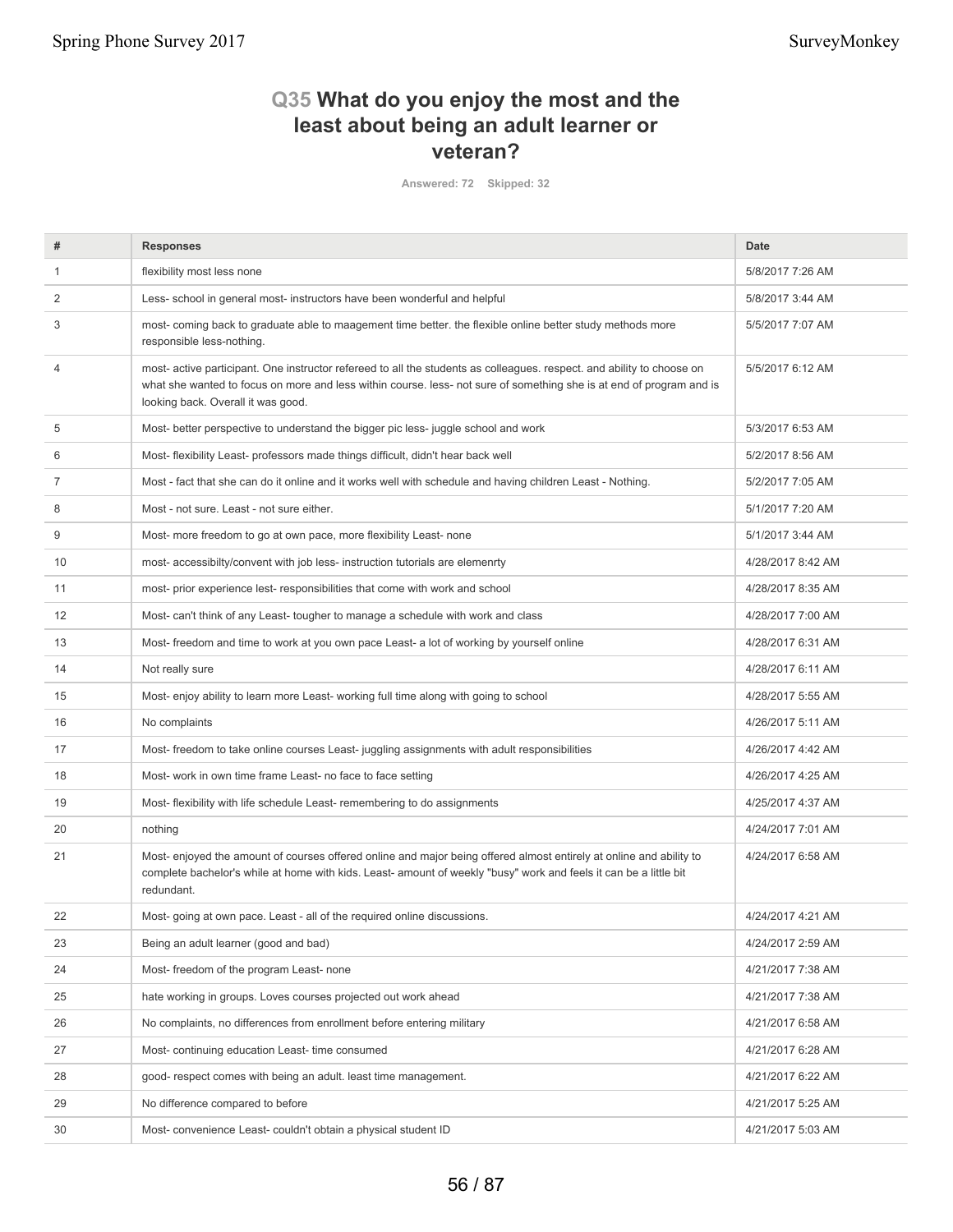| 31 | Most-can't think of anything Least-having to do it now, instead of sooner                                                                                                                                                                                                                                                                                        | 4/21/2017 4:26 AM  |
|----|------------------------------------------------------------------------------------------------------------------------------------------------------------------------------------------------------------------------------------------------------------------------------------------------------------------------------------------------------------------|--------------------|
| 32 | Going back to school on own time                                                                                                                                                                                                                                                                                                                                 | 4/21/2017 12:35 AM |
| 33 | No                                                                                                                                                                                                                                                                                                                                                               | 4/20/2017 8:15 AM  |
| 34 | Most- work at her own pace Least- self accountability                                                                                                                                                                                                                                                                                                            | 4/20/2017 7:51 AM  |
| 35 | happy to be able to work and do school. anachronistic style in course                                                                                                                                                                                                                                                                                            | 4/20/2017 7:38 AM  |
| 36 | No comment                                                                                                                                                                                                                                                                                                                                                       | 4/20/2017 7:37 AM  |
| 37 | lifelong learner try to improve oneself and cerreer                                                                                                                                                                                                                                                                                                              | 4/20/2017 7:07 AM  |
| 38 | most- online work on pace less- a lot going on. haveing to juggle work with school and a newborn                                                                                                                                                                                                                                                                 | 4/20/2017 6:45 AM  |
| 39 | Least- Figuring out technology, odd interface for emails, difficult to use                                                                                                                                                                                                                                                                                       | 4/20/2017 4:26 AM  |
| 40 | Most- Convenience, having time for family Least- No                                                                                                                                                                                                                                                                                                              | 4/20/2017 3:48 AM  |
| 41 | Most- Enjoyed online aspect, so you could do work on your own time Least- Time management, being busy                                                                                                                                                                                                                                                            | 4/20/2017 3:21 AM  |
| 42 | Most- a lot to contribute towards classmates to younger classmates as well Least- work/life balance, some instructors<br>are not understanding of this Traditional students are given more leeway rather than online learners Bias, various<br>types of adult learners                                                                                           | 4/20/2017 2:38 AM  |
| 43 | career already going but still able to further oneself                                                                                                                                                                                                                                                                                                           | 4/19/2017 8:57 AM  |
| 44 | Most-enjoy classes more as older, different experience Least-extra responsibility                                                                                                                                                                                                                                                                                | 4/19/2017 4:44 AM  |
| 45 | Like the flexibility of online and structure.                                                                                                                                                                                                                                                                                                                    | 4/19/2017 4:31 AM  |
| 46 | Most-Enjoys the class-time and self-paced Least-Not enough interaction with instructor                                                                                                                                                                                                                                                                           | 4/19/2017 4:16 AM  |
| 47 | Least- Having to juggle work and school                                                                                                                                                                                                                                                                                                                          | 4/19/2017 4:01 AM  |
| 48 | most-Learning, learning new things least-Program is only offered online, preferred to be face-to-face                                                                                                                                                                                                                                                            | 4/19/2017 3:46 AM  |
| 49 | Most- more flexibility with online Least- Adult learning center needs more establishment                                                                                                                                                                                                                                                                         | 4/19/2017 3:13 AM  |
| 50 | Least-Still has to work full-time, managing work-load, mid-week deadlines and varying deadlines                                                                                                                                                                                                                                                                  | 4/19/2017 3:10 AM  |
| 51 | Most-Working on own time Least-Working on own time so they procrastinate                                                                                                                                                                                                                                                                                         | 4/19/2017 2:55 AM  |
| 52 | Most- work at own pace. Least- the independence and self-reliance                                                                                                                                                                                                                                                                                                | 4/19/2017 2:47 AM  |
| 53 | <b>NA</b>                                                                                                                                                                                                                                                                                                                                                        | 4/19/2017 2:34 AM  |
| 54 | Most-Self-paced, online Least-Also a negative since you don't get face-to-face time with professor                                                                                                                                                                                                                                                               | 4/19/2017 2:18 AM  |
| 55 | Most-convenience of online classes Least-answers are not quick                                                                                                                                                                                                                                                                                                   | 4/18/2017 8:24 AM  |
| 56 | Better able to manage time. Learn on my own time.                                                                                                                                                                                                                                                                                                                | 4/18/2017 8:14 AM  |
| 57 | Most- personally for her in online environment is able to connect with colleagues in her district and acquire new<br>strategies and improve own practice. Least-Balancing act between home, work, and online environment. Not reflection<br>on online environment. In traditional knows she has dedicated time and with online environment has to make the time. | 4/18/2017 7:59 AM  |
| 58 | Most- much more experience and how things apply to his life with his classes, further education Least-going in and<br>out of motivation due to work schedule                                                                                                                                                                                                     | 4/18/2017 7:50 AM  |
| 59 | Most- furthering education, convenient Least- busy schedules                                                                                                                                                                                                                                                                                                     | 4/18/2017 4:39 AM  |
| 60 | Most-Expanding knowledge base Least-Didn't grow up in technology era, difficult to use but helpful to learn                                                                                                                                                                                                                                                      | 4/18/2017 3:07 AM  |
| 61 | Most- i'm more serious now as an adult Least- juggling everything that you have to do as an adult                                                                                                                                                                                                                                                                | 4/18/2017 2:36 AM  |
| 62 | Most- Advanced education Least- Paying                                                                                                                                                                                                                                                                                                                           | 4/17/2017 8:57 AM  |
| 63 | Most- Enjoy growth and experience of expanding knowledge base and skills Least-Wished had started younger, or<br>appreciated it when they were younger                                                                                                                                                                                                           | 4/17/2017 8:26 AM  |
| 64 | Least- understanding that they have full time job and families                                                                                                                                                                                                                                                                                                   | 4/17/2017 7:57 AM  |
| 65 | Online aspect is convenient, to maintain job and family while advancing career.                                                                                                                                                                                                                                                                                  | 4/17/2017 7:37 AM  |
| 66 | Convenience, enjoy staying current                                                                                                                                                                                                                                                                                                                               | 4/17/2017 7:05 AM  |
| 67 | most- working at own pace least- less time then when she was an undergrad.                                                                                                                                                                                                                                                                                       | 4/17/2017 4:40 AM  |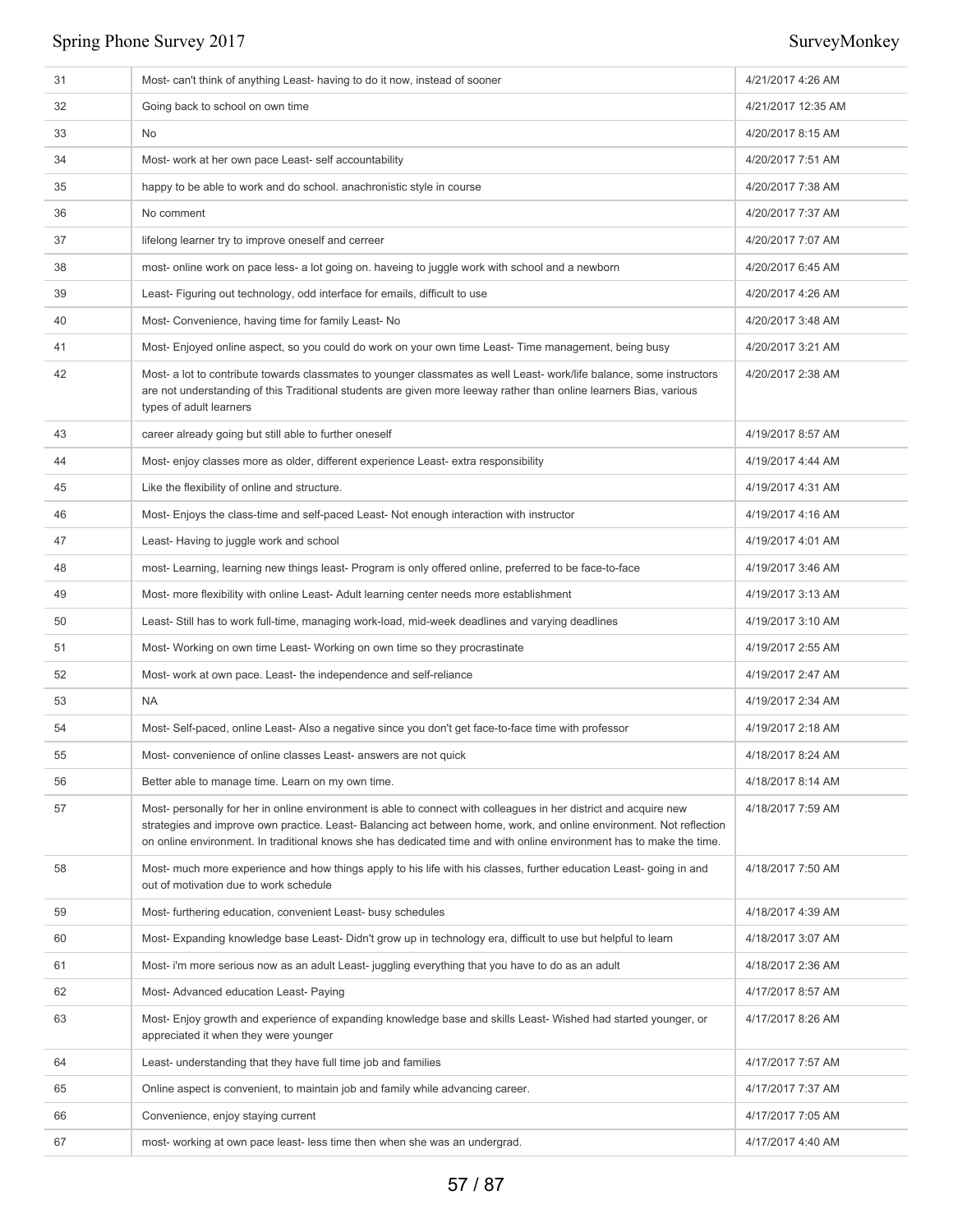| 68 | Most-flexibility Least- doing group work                           | 4/17/2017 4:34 AM |
|----|--------------------------------------------------------------------|-------------------|
| 69 | Most- self-paced Least- miss the face-to-face interaction          | 4/17/2017 3:40 AM |
| 70 | Convenience.                                                       | 4/17/2017 3:38 AM |
|    | Always enjoyed the professors' positive attitude and support.      | 4/17/2017 3:23 AM |
| 72 | Least- getting back into student mindset Most- learning new things | 4/17/2017 3:18 AM |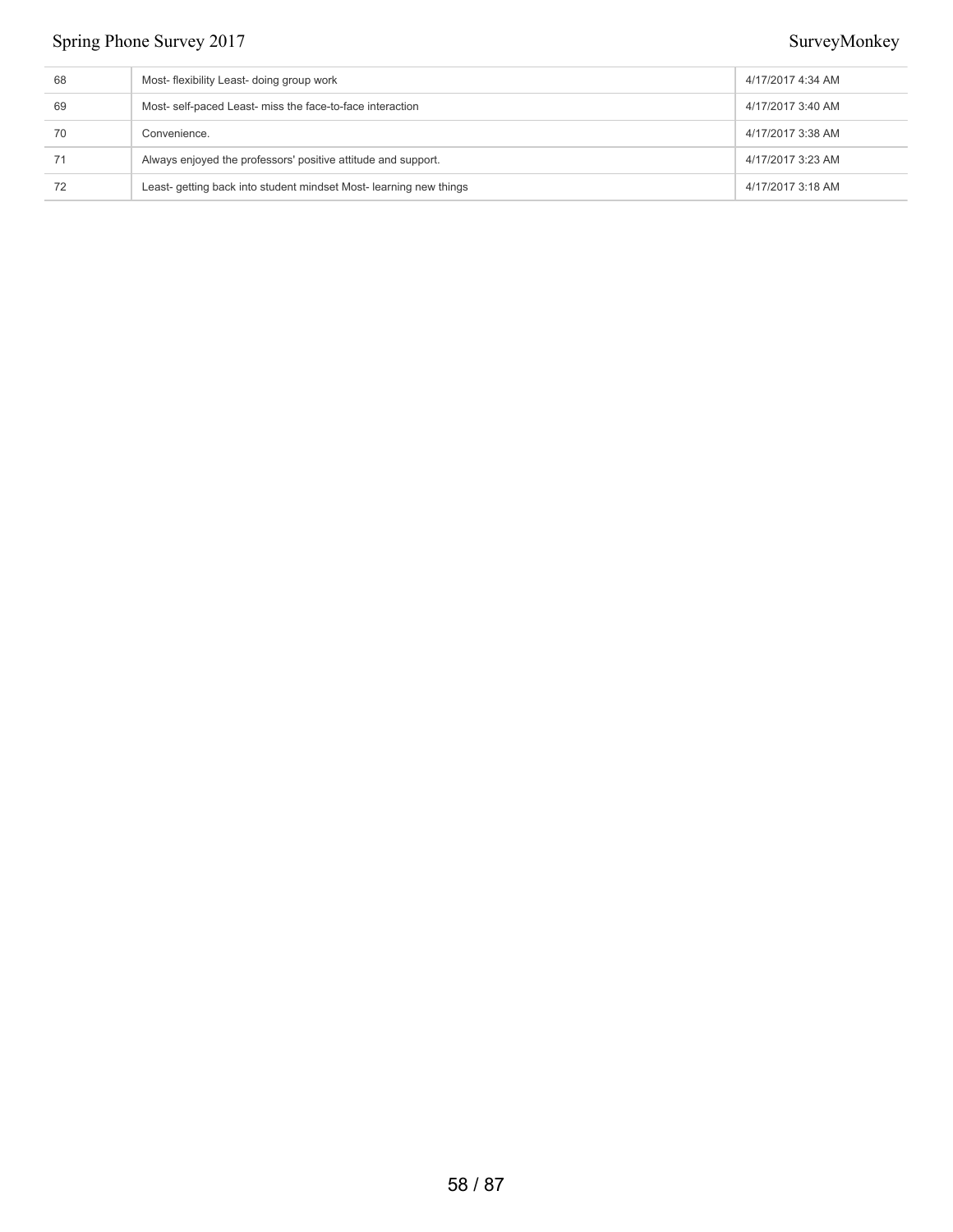

### **Q36 Do you think there are enough online courses offered at UWG?**

| <b>Answer Choices</b> | <b>Responses</b> |
|-----------------------|------------------|
| Yes                   | 83<br>79.81%     |
| No                    | 10.58%<br>11     |
| Not sure              | 9.62%<br>10      |
| <b>Total</b>          | 104              |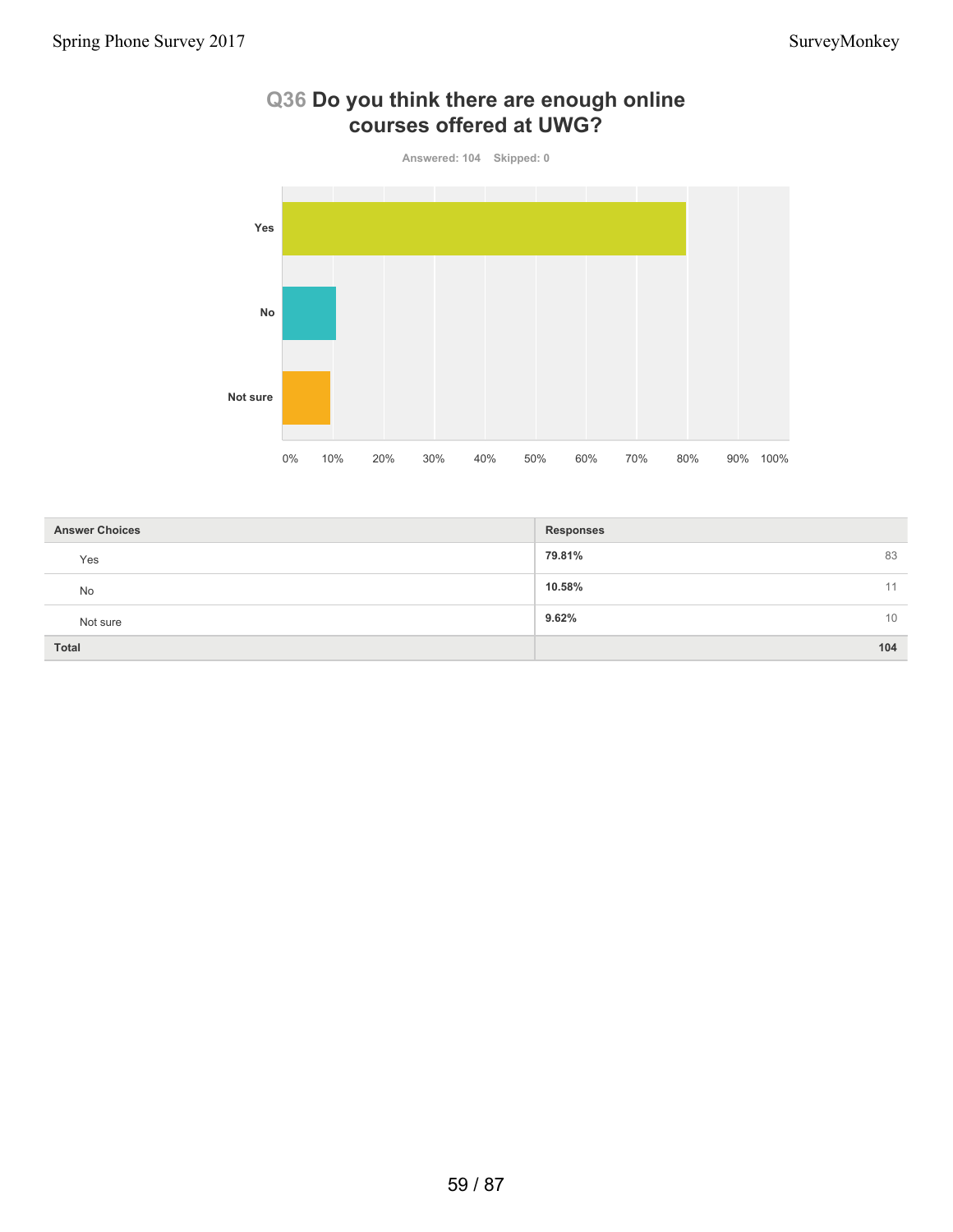### **Q37 If your recent online course(s) were not offered online, would you have driven to our Carrollton or Newnan campus to take the course?**



| <b>Answer Choices</b>        | <b>Responses</b> |     |
|------------------------------|------------------|-----|
| Yes                          | 48.54%           | 50  |
| No                           | 46.60%           | 48  |
| Not offered on either campus | 4.85%            | 5   |
| <b>Total</b>                 |                  | 103 |

| #  | Other (please specify)                                                                                                       | Date              |
|----|------------------------------------------------------------------------------------------------------------------------------|-------------------|
|    | distance. far away                                                                                                           | 5/5/2017 7:08 AM  |
| 2  | Newnan.                                                                                                                      | 4/26/2017 7:26 AM |
| 3  | Likes newnan campus                                                                                                          | 4/26/2017 5:12 AM |
| 4  | Would've checked other online institutions first                                                                             | 4/26/2017 4:46 AM |
| 5  | Is currently two hours away.                                                                                                 | 4/24/2017 6:59 AM |
| 6  | If necessary, but not optimal                                                                                                | 4/24/2017 3:43 AM |
| 7  | depends on how far and how many times for the trip. if a lot and drive 2 hours then no                                       | 4/21/2017 6:22 AM |
| 8  | wanted to but couldn't pull with work and distance                                                                           | 4/20/2017 7:38 AM |
| 9  | if had to but would try reasearch before accept program as to attempt fully online, as he doesnt have time to make<br>travel | 4/20/2017 7:07 AM |
| 10 | As a mom of two and has husband and travels often, it would not be doable without an online environment.                     | 4/18/2017 7:59 AM |
| 11 | Carrollton                                                                                                                   | 4/18/2017 4:41 AM |
| 12 | Not convenient with work and family life schedule, campus in metro Atlanta she may attend                                    | 4/18/2017 2:39 AM |
| 13 | Would, if could compact schedule to two day week                                                                             | 4/17/2017 8:28 AM |
| 14 | Out of state                                                                                                                 | 4/17/2017 7:06 AM |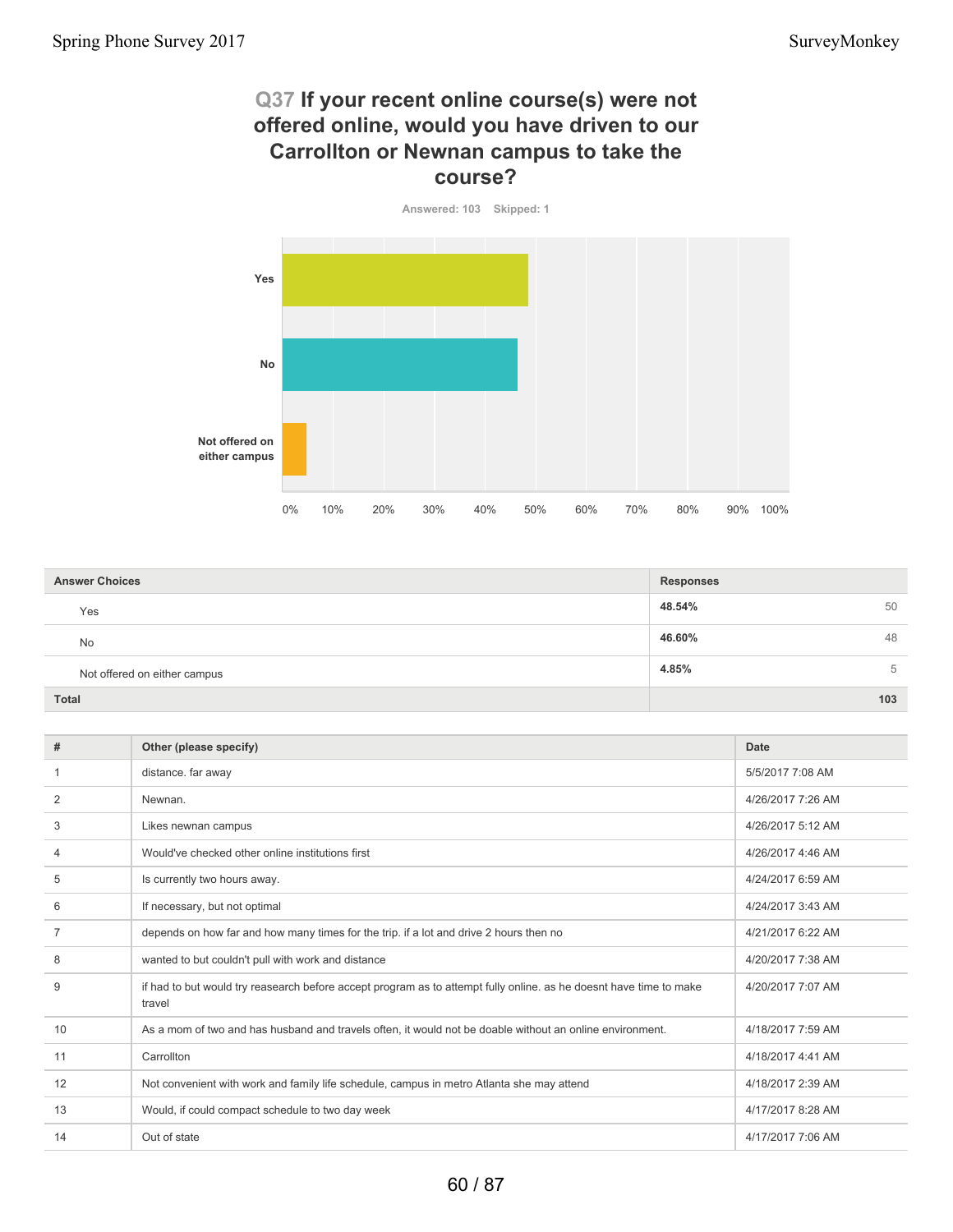| 15<br>∣∪ | $\cdots$<br>Only if there was no other way | ' 3:18 AM<br>17/2017<br>$\cdots$ |
|----------|--------------------------------------------|----------------------------------|
|----------|--------------------------------------------|----------------------------------|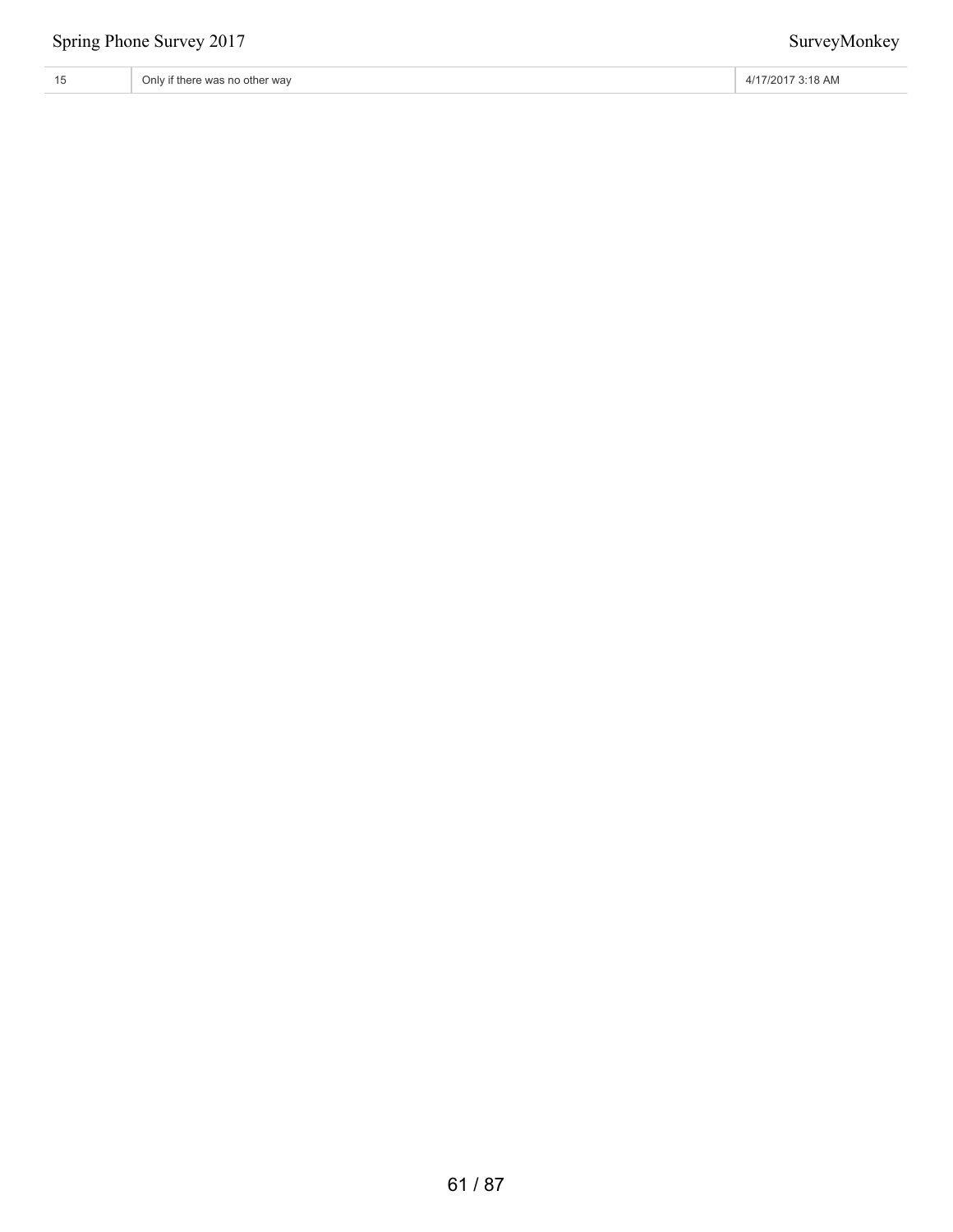

| <b>Answer Choices</b>            | <b>Responses</b> |    |
|----------------------------------|------------------|----|
| Part of an online degree program | 45.19%           | 47 |
| Not offered on campus            | 7.69%            | 8  |
| Distance (too far to drive)      | 36.54%           | 38 |
| Cost (save money)                | 7.69%            | 8  |
| Convenience                      | 82.69%           | 86 |
| <b>Total Respondents: 104</b>    |                  |    |

| #  | Other (please specify)                                                       | Date              |
|----|------------------------------------------------------------------------------|-------------------|
|    | wanted to move to California. Started the semester in Ga and is now in Cali. | 5/3/2017 6:53 AM  |
| 2  | Has a kid.                                                                   | 5/1/2017 7:21 AM  |
| 3  | flexibility                                                                  | 4/28/2017 8:35 AM |
| 4  | Family responsibilities                                                      | 4/26/2017 7:26 AM |
| 5  | Full time job and 2 kids                                                     | 4/24/2017 3:00 AM |
| 6  | wanted online courses as to help time management with life and school        | 4/21/2017 6:22 AM |
|    | love online learning                                                         | 4/20/2017 7:38 AM |
| 8  | She works and had a baby                                                     | 4/20/2017 6:45 AM |
| 9  | full time job and family need flexibilty                                     | 4/19/2017 8:57 AM |
| 10 | work. distance inconvenience hour and half drive. wanted masters             | 4/19/2017 8:34 AM |
| 11 | Full time teacher, lives 2+ hours away                                       | 4/18/2017 8:16 AM |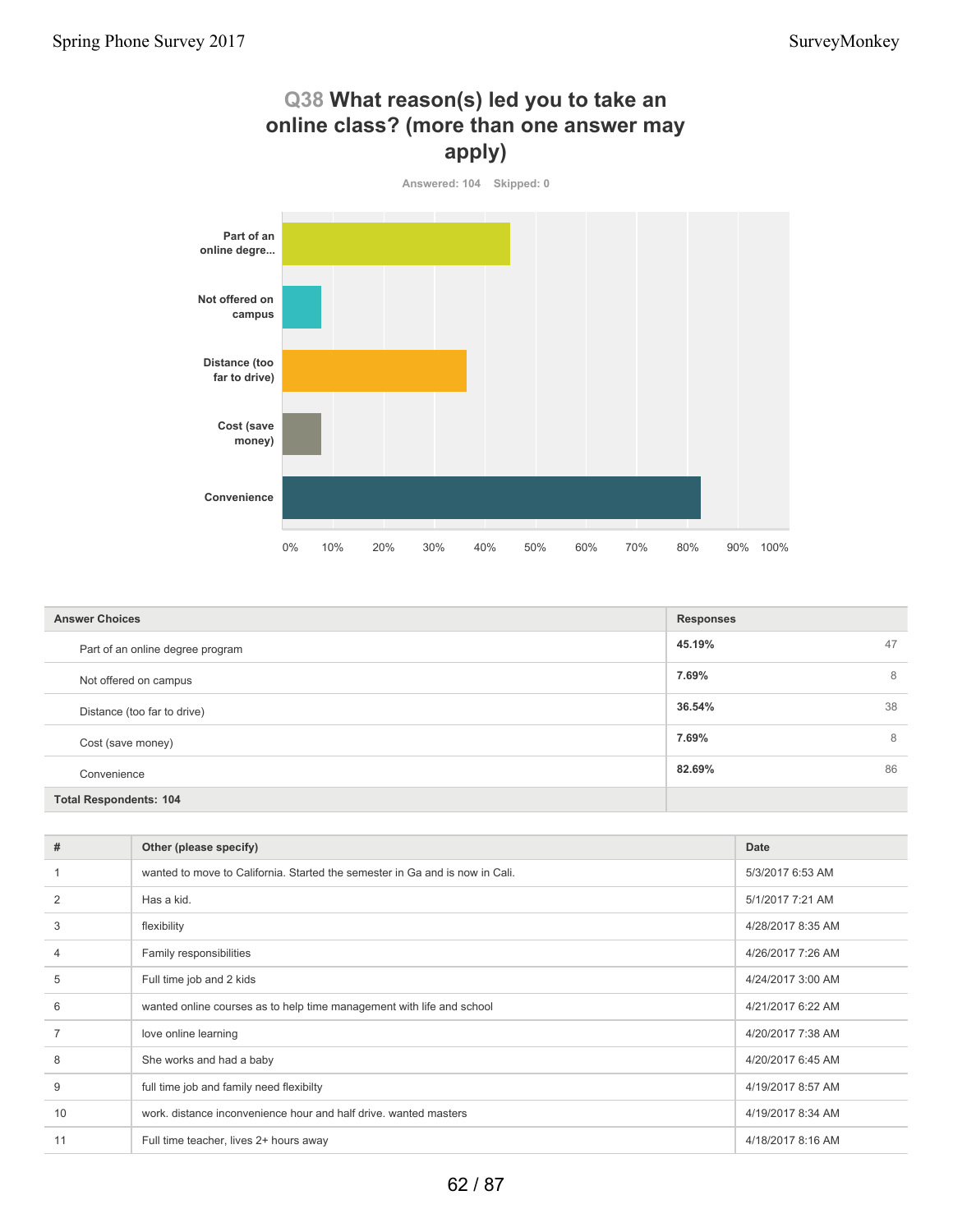| Only courses available for her major | 4/18/2017 4:41 AM |
|--------------------------------------|-------------------|
| work full-time, with children        | 4/18/2017 2:39 AM |
| don't have time with work            | 4/17/2017 4:40 AM |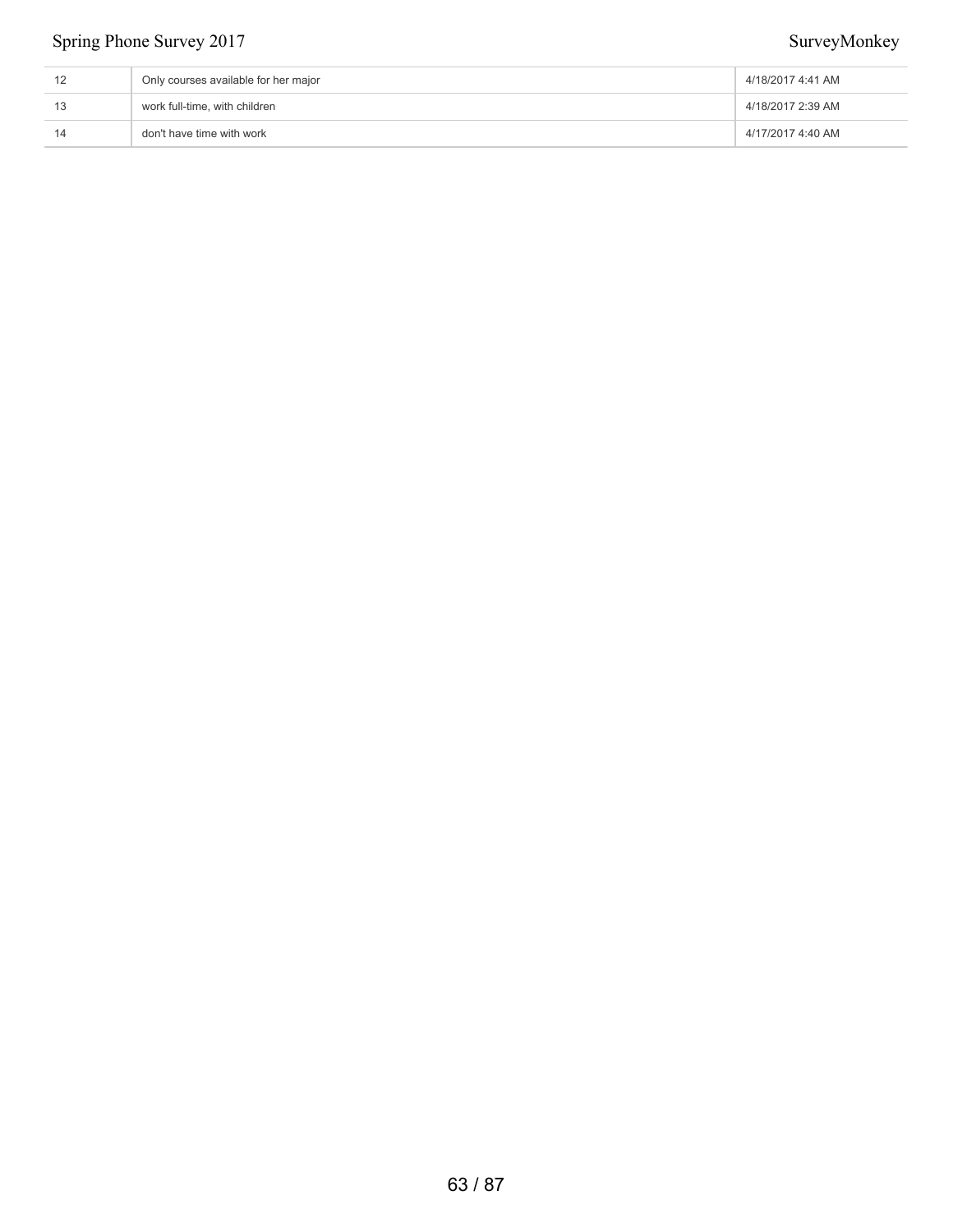### **Q39 If offered virtually, would you participate in student life, student government or student association opportunities? (examples: honors, clubs etc.)**



| <b>Answer Choices</b> | <b>Responses</b>       |
|-----------------------|------------------------|
| Yes                   | 32.69%<br>34           |
| <b>No</b>             | 60.58%<br>63           |
| Not sure              | 6.73%<br>$\rightarrow$ |
| <b>Total</b>          | 104                    |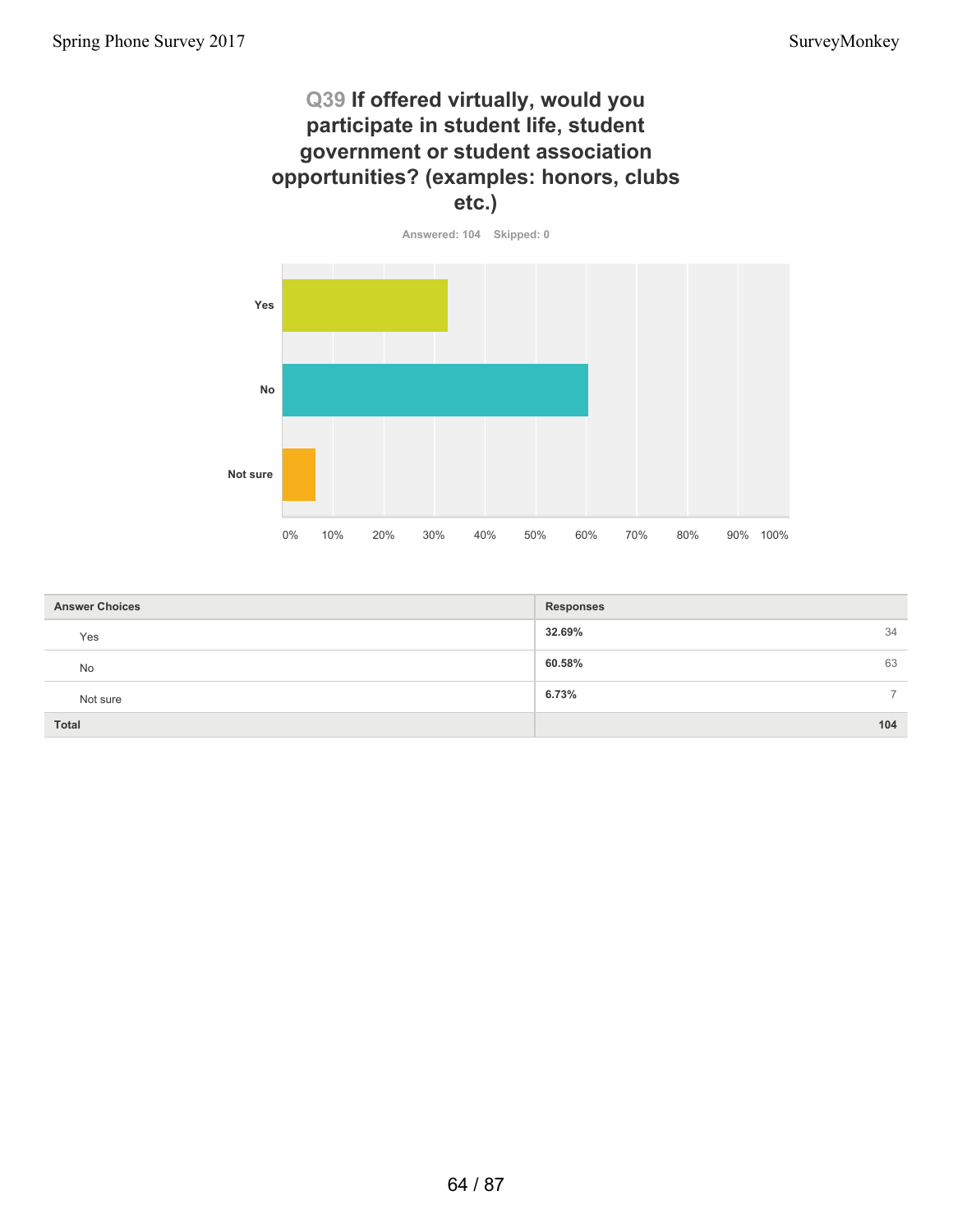## **Q40 What challenges have you faced as an online student?**

**Answered: 88 Skipped: 16**

| #  | <b>Responses</b>                                                                                                                                                                                 | Date              |
|----|--------------------------------------------------------------------------------------------------------------------------------------------------------------------------------------------------|-------------------|
| 1  | learning online as it's difficult and new because its solely based online                                                                                                                        | 5/8/2017 7:26 AM  |
| 2  | Learning how to do school again.                                                                                                                                                                 | 5/8/2017 3:44 AM  |
| 3  | time management                                                                                                                                                                                  | 5/5/2017 8:03 AM  |
| 4  | when internet goes out.                                                                                                                                                                          | 5/5/2017 7:08 AM  |
| 5  | in class the interactions with peers                                                                                                                                                             | 5/5/2017 6:47 AM  |
| 6  | time managment                                                                                                                                                                                   | 5/3/2017 6:53 AM  |
| 7  | Needing to remember due dates, not procrastinating                                                                                                                                               | 5/3/2017 4:41 AM  |
| 8  | professors response time                                                                                                                                                                         | 5/2/2017 8:57 AM  |
| 9  | None.                                                                                                                                                                                            | 5/2/2017 7:05 AM  |
| 10 | Cannot think of any.                                                                                                                                                                             | 5/1/2017 7:21 AM  |
| 11 | Forgetting to check deadlines                                                                                                                                                                    | 5/1/2017 4:06 AM  |
| 12 | Self-relience                                                                                                                                                                                    | 5/1/2017 3:44 AM  |
| 13 | reaching out to professors can be difficult to get answers                                                                                                                                       | 4/28/2017 8:44 AM |
| 14 | not procrastinating                                                                                                                                                                              | 4/28/2017 8:35 AM |
| 15 | Not having face-to-face. instant communication with peers or professors                                                                                                                          | 4/28/2017 7:42 AM |
| 16 | Missing deadlines, personal irresponsibility                                                                                                                                                     | 4/28/2017 7:03 AM |
| 17 | A lot of work, a lot of self-reliance                                                                                                                                                            | 4/28/2017 6:33 AM |
| 18 | None                                                                                                                                                                                             | 4/28/2017 6:12 AM |
| 19 | Have had problems submitting through DropBox before                                                                                                                                              | 4/28/2017 5:59 AM |
| 20 | None                                                                                                                                                                                             | 4/26/2017 5:12 AM |
| 21 | Not having face-to-face contact with the professor. Professor's not using up to date material                                                                                                    | 4/26/2017 4:48 AM |
| 22 | More difficult to understand online instructions, can't ask for clarification                                                                                                                    | 4/26/2017 4:46 AM |
| 23 | Group work, dislike the most. Difficult coordinating with people                                                                                                                                 | 4/26/2017 4:27 AM |
| 24 | Not having face-to-face contact with the professor. Professor's not using up to date material                                                                                                    | 4/26/2017 3:43 AM |
| 25 | Time management                                                                                                                                                                                  | 4/26/2017 2:45 AM |
| 26 | None                                                                                                                                                                                             | 4/25/2017 4:38 AM |
| 27 | working a lot                                                                                                                                                                                    | 4/24/2017 7:01 AM |
| 28 | Financial Office interactions with all of the documents that she has had to come to campus for.                                                                                                  | 4/24/2017 6:59 AM |
| 29 | Time management.                                                                                                                                                                                 | 4/24/2017 4:23 AM |
| 30 | Space in online classes                                                                                                                                                                          | 4/21/2017 7:39 AM |
| 31 | working in groups  student lives a far distance from eachother so it makes it harder. time management for weekly<br>access. would rather work at own pace to access everything and submit things | 4/21/2017 7:38 AM |
| 32 | Time management                                                                                                                                                                                  | 4/21/2017 7:00 AM |
| 33 | Time management                                                                                                                                                                                  | 4/21/2017 6:29 AM |
| 34 | time management. loose track of time. need balance.                                                                                                                                              | 4/21/2017 6:22 AM |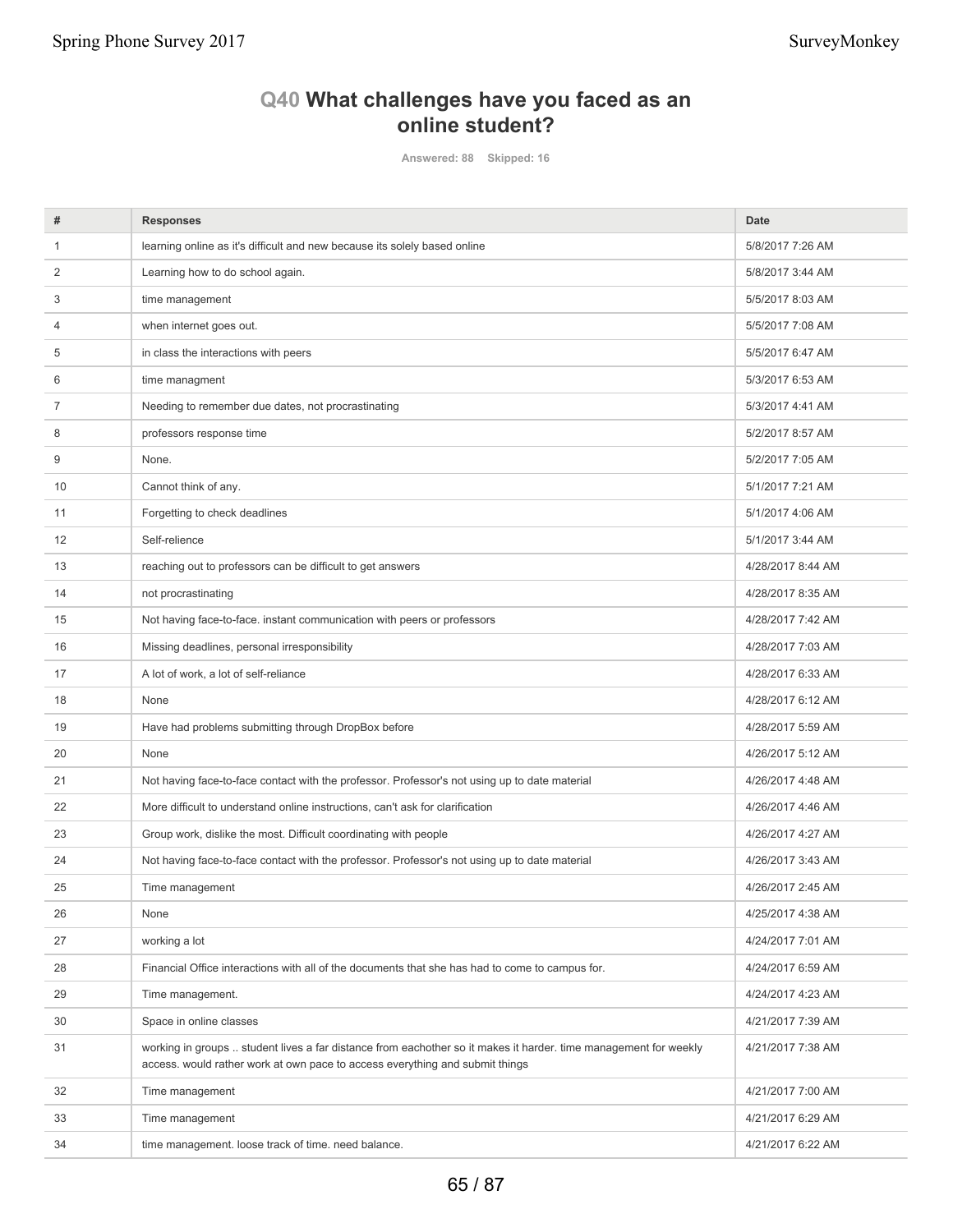| 35 | Teaching yourself, self-relient                                                                                                                                                                                             | 4/21/2017 5:50 AM |
|----|-----------------------------------------------------------------------------------------------------------------------------------------------------------------------------------------------------------------------------|-------------------|
| 36 | Not having the in-class setting and discussions                                                                                                                                                                             | 4/21/2017 5:25 AM |
| 37 | Time management                                                                                                                                                                                                             | 4/21/2017 5:06 AM |
| 38 | Just her style of learning, having to sit down, the independence                                                                                                                                                            | 4/21/2017 4:28 AM |
| 39 | scheduled maintenance can be difficult to navigate                                                                                                                                                                          | 4/20/2017 8:20 AM |
| 40 | self accountability                                                                                                                                                                                                         | 4/20/2017 7:53 AM |
| 41 | personal accountability                                                                                                                                                                                                     | 4/20/2017 7:39 AM |
| 42 | none                                                                                                                                                                                                                        | 4/20/2017 7:38 AM |
| 43 | procrastination                                                                                                                                                                                                             | 4/20/2017 7:07 AM |
| 44 | not many                                                                                                                                                                                                                    | 4/20/2017 6:45 AM |
| 45 | Same technological issues                                                                                                                                                                                                   | 4/20/2017 4:27 AM |
| 46 | Staying on top of things can be difficult, personal accountability                                                                                                                                                          | 4/20/2017 3:50 AM |
| 47 | Difficult navigating, or figuring a lot out on your own                                                                                                                                                                     | 4/20/2017 3:47 AM |
| 48 | Technical difficulties, taking awhile to navigate courseden and where to find assignments                                                                                                                                   | 4/20/2017 3:23 AM |
| 49 | Communication, time management                                                                                                                                                                                              | 4/20/2017 2:40 AM |
| 50 | misinterpretation with a few topics when working through emails, discussions/online comunication                                                                                                                            | 4/19/2017 8:57 AM |
| 51 | very good experience. all teachers are timely and understanding. way easier then expected                                                                                                                                   | 4/19/2017 8:34 AM |
| 52 | Working mom. Balancing life.                                                                                                                                                                                                | 4/19/2017 7:39 AM |
| 53 | Can't think of any                                                                                                                                                                                                          | 4/19/2017 4:47 AM |
| 54 | None                                                                                                                                                                                                                        | 4/19/2017 4:31 AM |
| 55 | Not knowing how to access materials, not having online orientation                                                                                                                                                          | 4/19/2017 4:18 AM |
| 56 | None                                                                                                                                                                                                                        | 4/19/2017 4:02 AM |
| 57 | Staying focused, staying with a routine, more self-directed                                                                                                                                                                 | 4/19/2017 3:47 AM |
| 58 | None                                                                                                                                                                                                                        | 4/19/2017 3:30 AM |
| 59 | Staying on track and discipline for online course                                                                                                                                                                           | 4/19/2017 3:14 AM |
| 60 | Managing due dates                                                                                                                                                                                                          | 4/19/2017 3:12 AM |
| 61 | Communication with teachers                                                                                                                                                                                                 | 4/19/2017 2:56 AM |
| 62 | Not much other issues with trying to get into full online classes needed for minor.                                                                                                                                         | 4/19/2017 2:49 AM |
| 63 | Sometimes instructor doesn't communicate enough, can't go seek office hours on campus                                                                                                                                       | 4/19/2017 2:36 AM |
| 64 | None                                                                                                                                                                                                                        | 4/19/2017 2:19 AM |
| 65 | getting information needed to start the process. NEED a checklist for admission and applying, not easy to understand,<br>hidden paperwork, name change form was weird to her because it was changed before for her accounts | 4/18/2017 8:28 AM |
| 66 | Making sure to keep track of due dates.                                                                                                                                                                                     | 4/18/2017 8:16 AM |
| 67 | Balancing act with making sure it all gets done and working technology.                                                                                                                                                     | 4/18/2017 7:59 AM |
| 68 | lack of motivation                                                                                                                                                                                                          | 4/18/2017 7:53 AM |
| 69 | N/A                                                                                                                                                                                                                         | 4/18/2017 6:35 AM |
| 70 | No                                                                                                                                                                                                                          | 4/18/2017 4:41 AM |
| 71 | Not many, more time                                                                                                                                                                                                         | 4/18/2017 3:09 AM |
| 72 | In the beginning, getting used to technology and interacting on CourseDen. Making sure all devices are working,<br>virtual meetings. Navigating from traditional to online.                                                 | 4/18/2017 2:39 AM |
| 73 | Juggling life in general                                                                                                                                                                                                    | 4/18/2017 2:39 AM |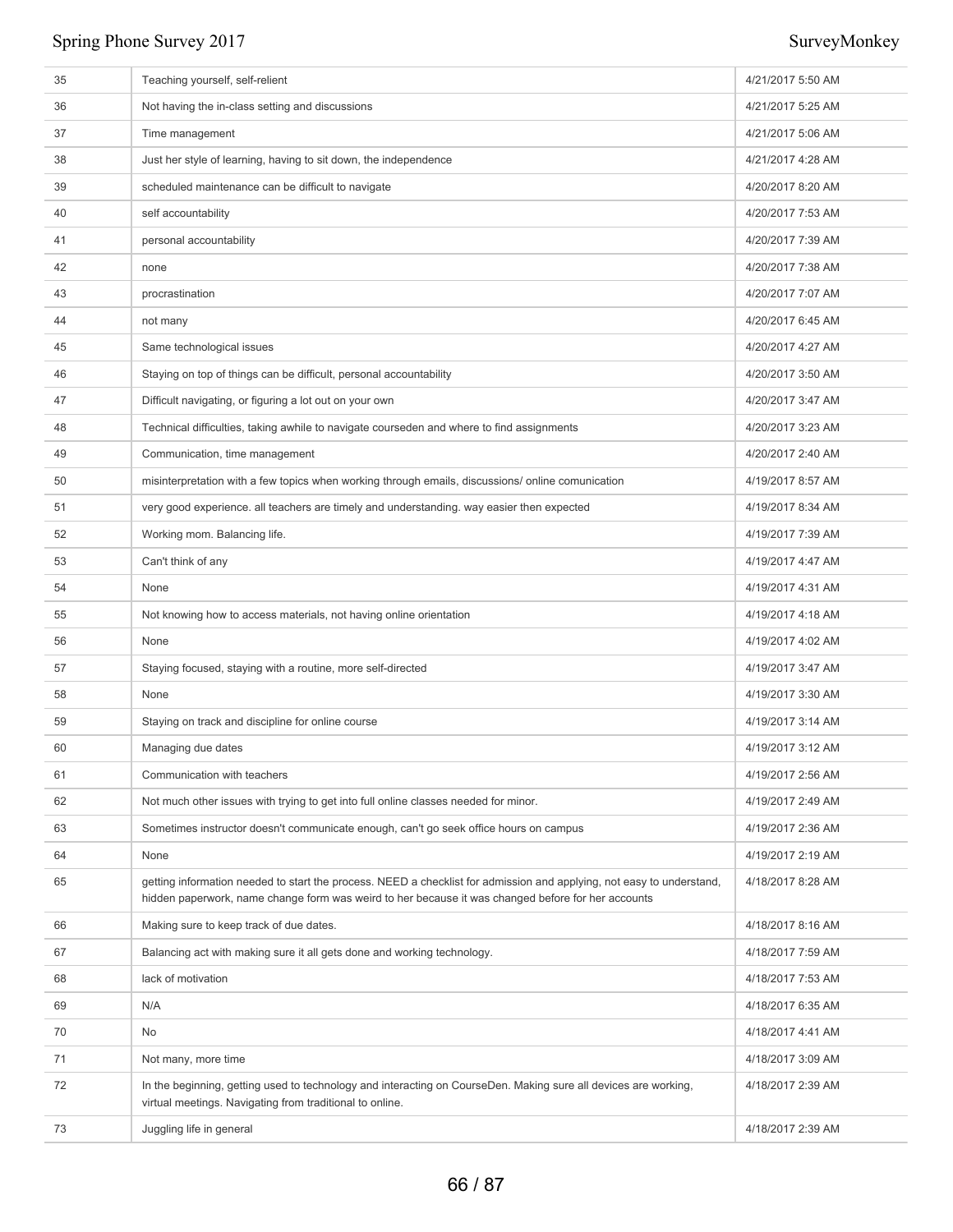| 74 | Maintenance Updates, done during un-used hours                                         | 4/17/2017 9:00 AM |
|----|----------------------------------------------------------------------------------------|-------------------|
| 75 | Groupmark                                                                              | 4/17/2017 8:28 AM |
| 76 | Time management, overload                                                              | 4/17/2017 7:58 AM |
| 77 | Hard to form relationship with classmates                                              | 4/17/2017 7:38 AM |
| 78 | None                                                                                   | 4/17/2017 7:06 AM |
| 79 | Biggest is reading the textbooks, self-teaching, self-reliant.                         | 4/17/2017 4:52 AM |
| 80 | not being able to be answered immediately                                              | 4/17/2017 4:40 AM |
| 81 | Time constraints                                                                       | 4/17/2017 4:34 AM |
| 82 | Time management                                                                        | 4/17/2017 4:20 AM |
| 83 | None                                                                                   | 4/17/2017 3:40 AM |
| 84 | N/A                                                                                    | 4/17/2017 3:39 AM |
| 85 | Not her learning style.                                                                | 4/17/2017 3:23 AM |
| 86 | Not understanding exactly what the professor wants, and having an unwillingness to ask | 4/17/2017 3:18 AM |
| 87 | time management                                                                        | 4/3/2017 2:28 AM  |
| 88 | time management                                                                        | 3/31/2017 6:51 AM |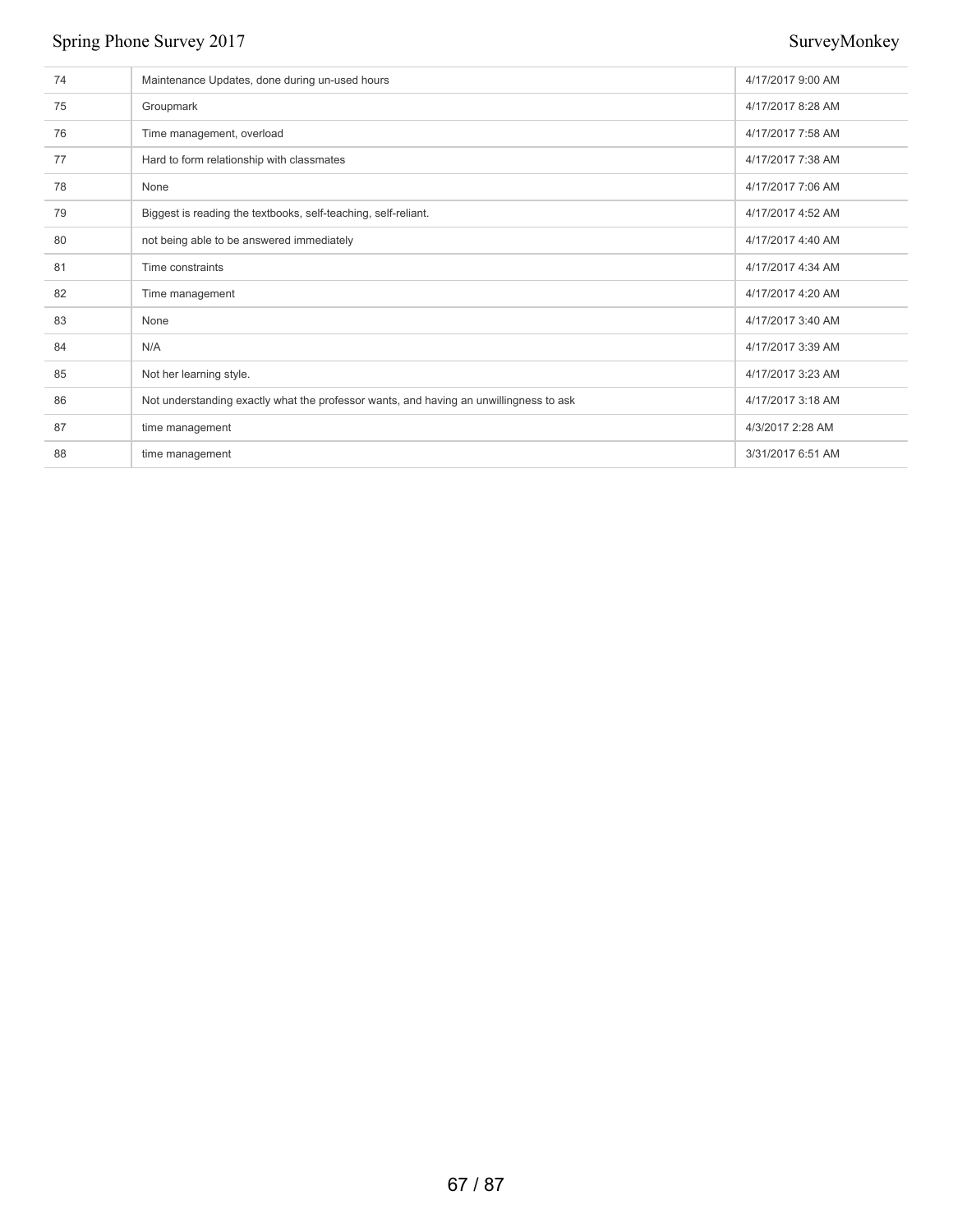## **Q41 Are there any other ways online courses, programs, and services for UWG online students could be improved?**

**Answered: 90 Skipped: 14**

| #            | <b>Responses</b>                                                                                                                                                                                                    | Date              |
|--------------|---------------------------------------------------------------------------------------------------------------------------------------------------------------------------------------------------------------------|-------------------|
| $\mathbf{1}$ | no                                                                                                                                                                                                                  | 5/8/2017 7:26 AM  |
| 2            | things are fine                                                                                                                                                                                                     | 5/8/2017 3:44 AM  |
| 3            | not really                                                                                                                                                                                                          | 5/5/2017 8:03 AM  |
| 4            | N/A                                                                                                                                                                                                                 | 5/5/2017 7:08 AM  |
| 5            | not that are able to be changed through distance or administ. Classmates and discussion tools doesnt cut it. could be<br>dismissive. or not conversation-able. Technology doesn't make that type of connection yet. | 5/5/2017 6:47 AM  |
| 6            | more things as offered to normal campus students should be offered to that online students as well. such as<br>free/discounted football tickets or etc. Increase faculty so students weren't in huge groups         | 5/5/2017 6:12 AM  |
| 7            | no                                                                                                                                                                                                                  | 5/3/2017 6:53 AM  |
| 8            | A more sufficient app, be better for on the go                                                                                                                                                                      | 5/3/2017 4:41 AM  |
| 9            | No                                                                                                                                                                                                                  | 5/2/2017 8:57 AM  |
| 10           | Does not think so. For those who are not used to it need to be more stressed to get it done.                                                                                                                        | 5/2/2017 7:05 AM  |
| 11           | No.                                                                                                                                                                                                                 | 5/1/2017 7:21 AM  |
| 12           | <b>No</b>                                                                                                                                                                                                           | 5/1/2017 4:06 AM  |
| 13           | More online instruction for programs, TK20                                                                                                                                                                          | 5/1/2017 3:44 AM  |
| 14           | her program has a few instructors that arnt firmilar to CD so sometimes its a struggles                                                                                                                             | 4/28/2017 8:44 AM |
| 15           | no                                                                                                                                                                                                                  | 4/28/2017 8:35 AM |
| 16           | <b>No</b>                                                                                                                                                                                                           | 4/28/2017 7:42 AM |
| 17           | Incorporating more video/online lectures rather than just readings                                                                                                                                                  | 4/28/2017 7:03 AM |
| 18           | Can't think of any                                                                                                                                                                                                  | 4/28/2017 6:33 AM |
| 19           | Can't think of any                                                                                                                                                                                                  | 4/28/2017 6:12 AM |
| 20           | Better contact about updates to programs, such as CourseDen                                                                                                                                                         | 4/28/2017 5:59 AM |
| 21           | Honors courses aren't offered online. Must convert courses.                                                                                                                                                         | 4/26/2017 7:26 AM |
| 22           | CourseDen email: The reading window is too small.                                                                                                                                                                   | 4/26/2017 7:02 AM |
| 23           | <b>No</b>                                                                                                                                                                                                           | 4/26/2017 5:12 AM |
| 24           | No                                                                                                                                                                                                                  | 4/26/2017 4:48 AM |
| 25           | Improved resources and in class material                                                                                                                                                                            | 4/26/2017 4:46 AM |
| 26           | No                                                                                                                                                                                                                  | 4/26/2017 4:27 AM |
| 27           | No                                                                                                                                                                                                                  | 4/26/2017 3:43 AM |
| 28           | More test availability, doesn't work well for working students                                                                                                                                                      | 4/26/2017 2:45 AM |
| 29           | N/A                                                                                                                                                                                                                 | 4/25/2017 8:34 AM |
| 30           | Not at this time                                                                                                                                                                                                    | 4/25/2017 4:38 AM |
| 31           | more spots in classes to ease registration                                                                                                                                                                          | 4/24/2017 7:01 AM |
| 32           | Possibly having someone working longer than 5 in other departments.                                                                                                                                                 | 4/24/2017 6:59 AM |
|              |                                                                                                                                                                                                                     |                   |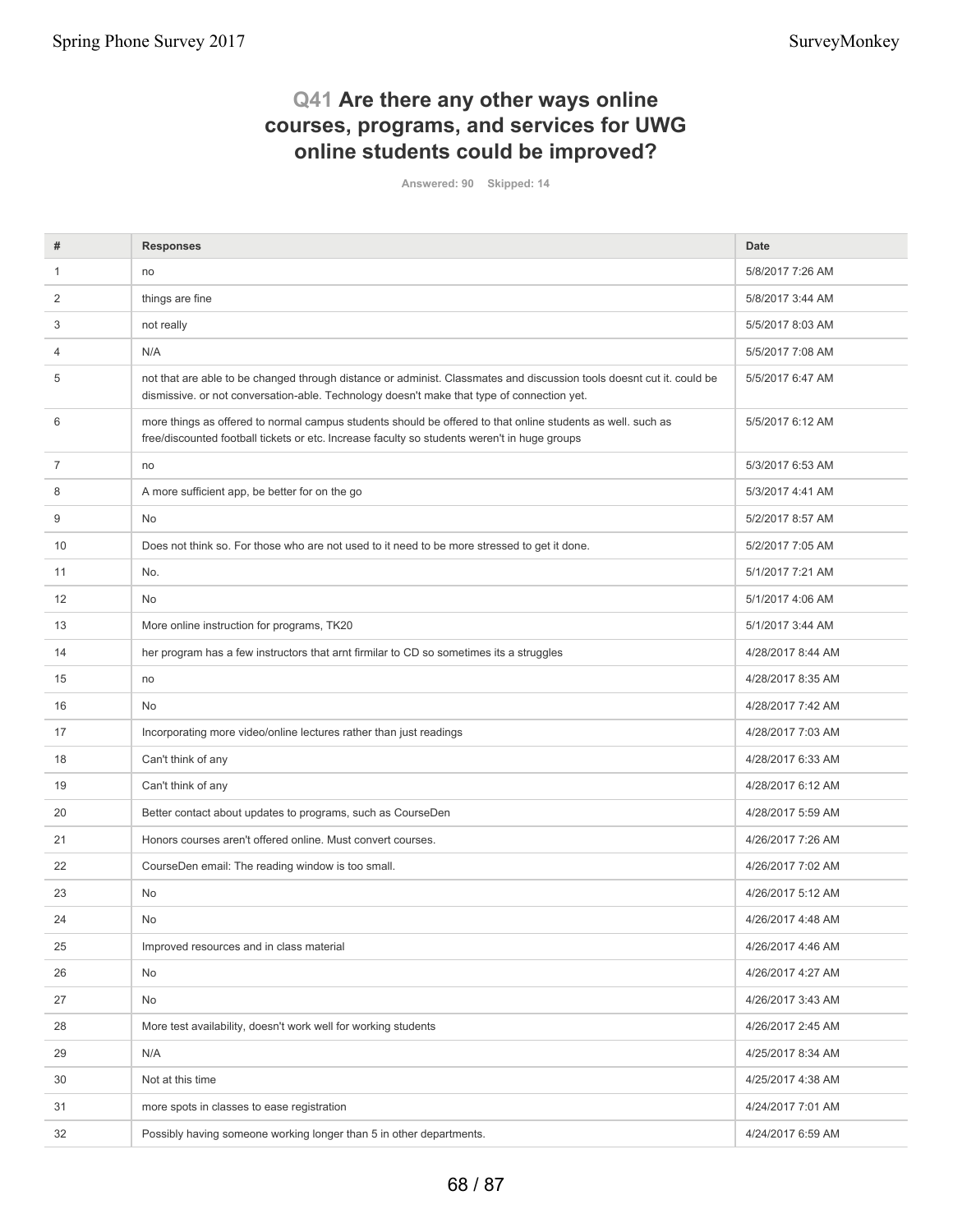| 33 | Nothing at the time.                                                                                                                                                                              | 4/24/2017 4:23 AM |
|----|---------------------------------------------------------------------------------------------------------------------------------------------------------------------------------------------------|-------------------|
| 34 | No                                                                                                                                                                                                | 4/21/2017 7:39 AM |
| 35 | not sure                                                                                                                                                                                          | 4/21/2017 7:38 AM |
| 36 | Professors giving more timely feedback, more considerate of online student's busy lives.                                                                                                          | 4/21/2017 7:00 AM |
| 37 | Can't think of any                                                                                                                                                                                | 4/21/2017 6:29 AM |
| 38 | no                                                                                                                                                                                                | 4/21/2017 6:22 AM |
| 39 | Can't think of any                                                                                                                                                                                | 4/21/2017 5:50 AM |
| 40 | No                                                                                                                                                                                                | 4/21/2017 5:25 AM |
| 41 | No                                                                                                                                                                                                | 4/21/2017 5:06 AM |
| 42 | Video lectures, rather than powerpoints                                                                                                                                                           | 4/21/2017 4:28 AM |
| 43 | More in class-components broadcasted instead of requiring on-campus portion.                                                                                                                      | 4/21/2017 2:27 AM |
| 44 | more instruction and guidance for the instructors to teach an online class.                                                                                                                       | 4/20/2017 8:20 AM |
| 45 | Instructor did not communicate very well                                                                                                                                                          | 4/20/2017 7:53 AM |
| 46 | No                                                                                                                                                                                                | 4/20/2017 7:39 AM |
| 47 | more programs. wish her other program was offered here as masters "curriculum instruction. or really more teaching<br>online offerings. since most teacher are busy with teaching or family.      | 4/20/2017 7:38 AM |
| 48 | no                                                                                                                                                                                                | 4/20/2017 7:07 AM |
| 49 | not at the moment                                                                                                                                                                                 | 4/20/2017 6:45 AM |
| 50 | <b>NA</b>                                                                                                                                                                                         | 4/20/2017 4:27 AM |
| 51 | No                                                                                                                                                                                                | 4/20/2017 3:50 AM |
| 52 | Video tutorial instead of steps                                                                                                                                                                   | 4/20/2017 3:47 AM |
| 53 | Consistency within courses                                                                                                                                                                        | 4/20/2017 3:23 AM |
| 54 | someway to prohibit students from emailing classmates in other courses about non-class related info such as rooms<br>for rent and more. Wishes email system was more compatible with smartphones. | 4/20/2017 2:40 AM |
| 55 | not atm                                                                                                                                                                                           | 4/19/2017 8:57 AM |
| 56 | offer two classes at least and offer student campus life. make sure there is enough seats for a degree required course.                                                                           | 4/19/2017 8:34 AM |
| 57 | More consistency across all courses within courseden                                                                                                                                              | 4/19/2017 7:39 AM |
| 58 | Can't think of any                                                                                                                                                                                | 4/19/2017 4:47 AM |
| 59 | No                                                                                                                                                                                                | 4/19/2017 4:31 AM |
| 60 | No                                                                                                                                                                                                | 4/19/2017 4:02 AM |
| 61 | No, has been happy with current services                                                                                                                                                          | 4/19/2017 3:47 AM |
| 62 | Financial aid and applications could be improved for online                                                                                                                                       | 4/19/2017 3:30 AM |
| 63 | Can't think of any                                                                                                                                                                                | 4/19/2017 3:14 AM |
| 64 | Better communication from instructors and having grades entered earlier                                                                                                                           | 4/19/2017 3:12 AM |
| 65 | No                                                                                                                                                                                                | 4/19/2017 2:56 AM |
| 66 | No, other than previously mentioned issues.                                                                                                                                                       | 4/19/2017 2:49 AM |
| 67 | Prompter communication                                                                                                                                                                            | 4/19/2017 2:36 AM |
| 68 | <b>NA</b>                                                                                                                                                                                         | 4/19/2017 2:19 AM |
| 69 | having more clarity with steps to take, not just saying "its online, go find it"                                                                                                                  | 4/18/2017 8:28 AM |
| 70 | N/A                                                                                                                                                                                               | 4/18/2017 8:16 AM |
| 71 | Likes the organizational style currently. Professors interaction quality is great but no suggestions.                                                                                             | 4/18/2017 7:59 AM |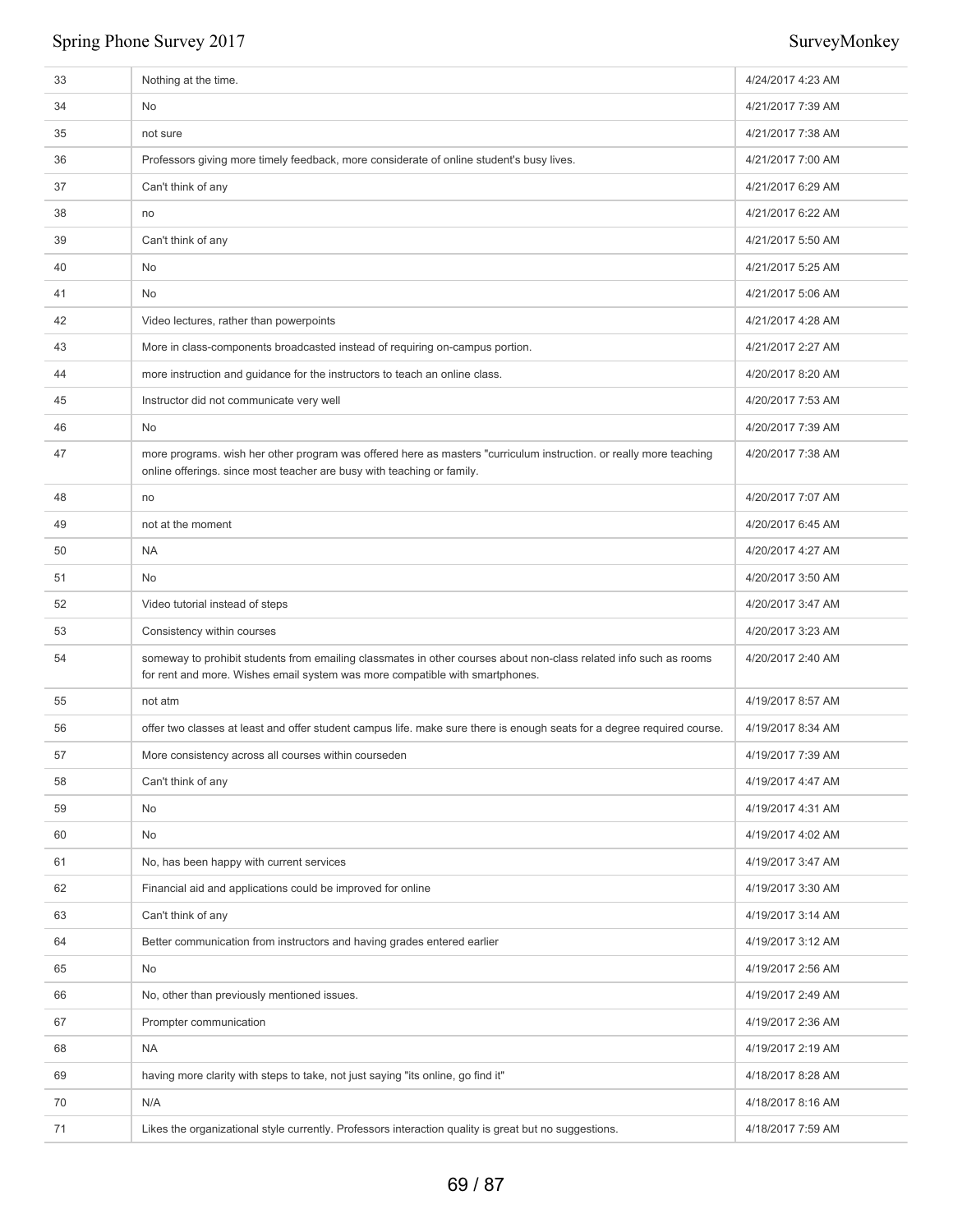| 72 | When you go to CourseDen, alot of different way to submit assignments, link it to the checklists to show completion. | 4/18/2017 7:53 AM |
|----|----------------------------------------------------------------------------------------------------------------------|-------------------|
| 73 | No                                                                                                                   | 4/18/2017 4:41 AM |
| 74 | <b>No</b>                                                                                                            | 4/18/2017 3:09 AM |
| 75 | Not sure, not from her perspective no                                                                                | 4/18/2017 2:39 AM |
| 76 | not really, some courses are more flexible                                                                           | 4/18/2017 2:39 AM |
| 77 | Meeting first class in person- rest online to go over requirements and expectations, as well as projects             | 4/17/2017 9:00 AM |
| 78 | Platforms need to be simpler, myuwg and courseden, all separate locations                                            | 4/17/2017 7:58 AM |
| 79 | Pretty efficient                                                                                                     | 4/17/2017 7:38 AM |
| 80 | Doesn't have suggestions                                                                                             | 4/17/2017 7:06 AM |
| 81 | Better online orientation and getting to now the professor and course type program                                   | 4/17/2017 4:52 AM |
| 82 | not that aware                                                                                                       | 4/17/2017 4:40 AM |
| 83 | Can't think of any                                                                                                   | 4/17/2017 4:34 AM |
| 84 | No                                                                                                                   | 4/17/2017 4:20 AM |
| 85 | Better confirmation of books for courses                                                                             | 4/17/2017 3:40 AM |
| 86 | N/A                                                                                                                  | 4/17/2017 3:39 AM |
| 87 | Have Radio students to make audio for the textbooks.                                                                 | 4/17/2017 3:23 AM |
| 88 | <b>No</b>                                                                                                            | 4/17/2017 3:18 AM |
| 89 | extended help desk hours                                                                                             | 4/3/2017 2:28 AM  |
| 90 | no                                                                                                                   | 3/31/2017 6:51 AM |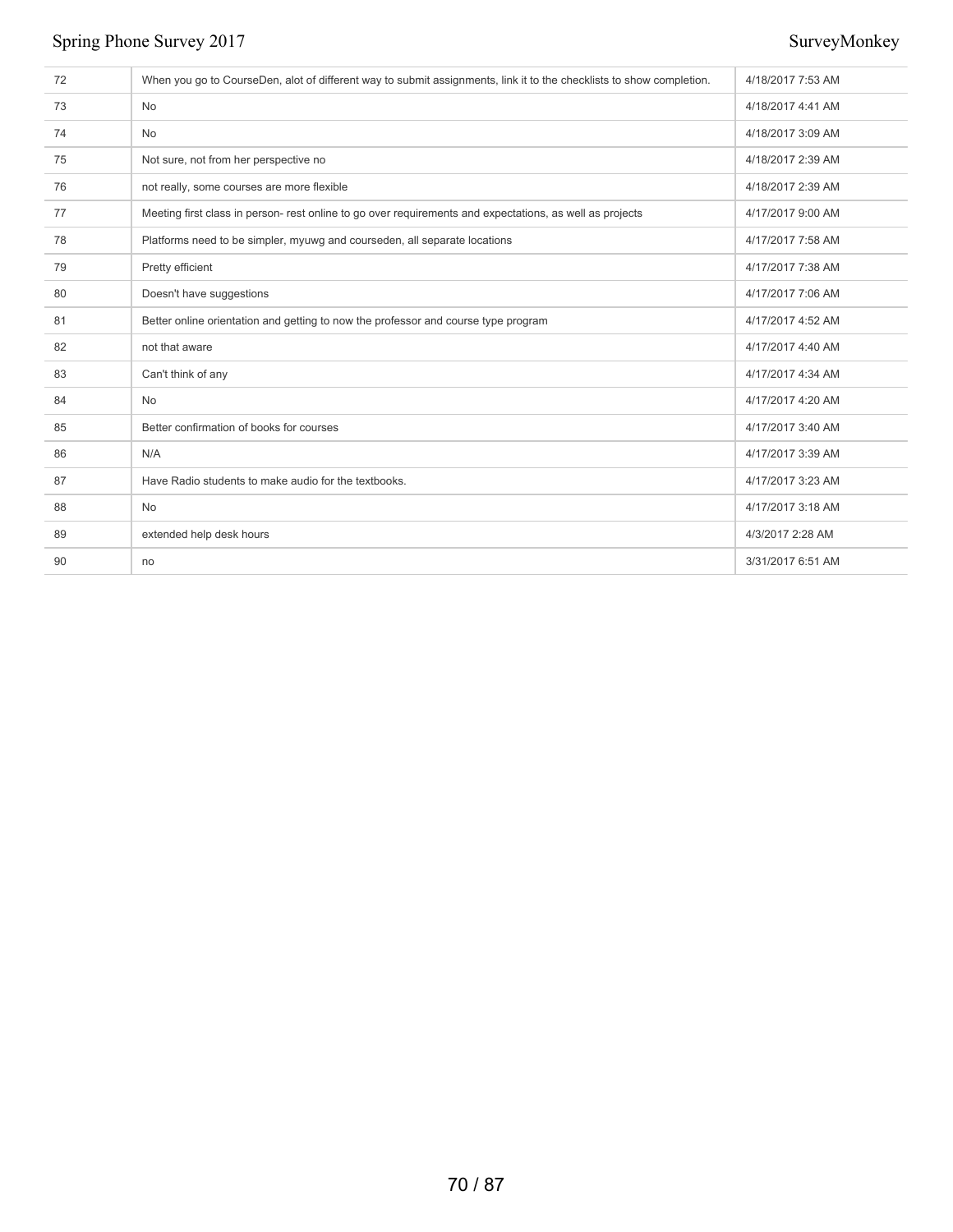# **Q42 Why did you choose UWG?**

**Answered: 102 Skipped: 2**

| #            | <b>Responses</b>                                                                                              | Date              |
|--------------|---------------------------------------------------------------------------------------------------------------|-------------------|
| $\mathbf{1}$ | lives close by                                                                                                | 5/8/2017 7:26 AM  |
| 2            | I work here it was conv ungerad here                                                                          | 5/8/2017 3:44 AM  |
| 3            | got bach. degree here                                                                                         | 5/5/2017 8:03 AM  |
| 4            | Only University with her program and ability to do dual enrollment                                            | 5/5/2017 7:10 AM  |
| 5            | faculty. certain people he wanted to work with                                                                | 5/5/2017 6:47 AM  |
| 6            | had online master program she wanted and it was affordable.                                                   | 5/5/2017 6:12 AM  |
| 7            | lived in area, wide variety of programs to choose from                                                        | 5/3/2017 6:53 AM  |
| 8            | Was an undergrad here, really like professors and dean. It's very nice here. High quality of education        | 5/3/2017 4:41 AM  |
| 9            | online program                                                                                                | 5/2/2017 8:58 AM  |
| 10           | Degree program available                                                                                      | 5/2/2017 8:44 AM  |
| 11           | lived here and good reputation                                                                                | 5/2/2017 8:31 AM  |
| 12           | previous degree                                                                                               | 5/2/2017 8:17 AM  |
| 13           | Offered degree online and well accredited school with good reputation.                                        | 5/2/2017 7:05 AM  |
| 14           | previous student                                                                                              | 5/2/2017 3:41 AM  |
| 15           | Because it is close and convenient. It is where she received her undergrad and got her masters. Best fit her. | 5/1/2017 7:21 AM  |
| 16           | Cost and hope scholarship, knew people who went here                                                          | 5/1/2017 4:08 AM  |
| 17           | Had program of interest, local                                                                                | 5/1/2017 3:44 AM  |
| 18           | bachlor degree earlier. loved campus experience. respectable name for degree                                  | 4/28/2017 8:47 AM |
| 19           | great undergrad experience                                                                                    | 4/28/2017 8:35 AM |
| 20           | Masters and specialist from here                                                                              | 4/28/2017 8:30 AM |
| 21           | Got undergrad from hear                                                                                       | 4/28/2017 7:43 AM |
| 22           | From Carrollton, cost effective                                                                               | 4/28/2017 7:04 AM |
| 23           | Did undergrad here, liked it a lot                                                                            | 4/28/2017 6:36 AM |
| 24           | Had desired program                                                                                           | 4/28/2017 6:13 AM |
| 25           | Gone here before, best program for schedule. Convenience                                                      | 4/28/2017 6:01 AM |
| 26           | Offered Criminology Online                                                                                    | 4/26/2017 7:29 AM |
| 27           | big sister is here, she took an undergrad here.                                                               | 4/26/2017 7:05 AM |
| 28           | Location and price                                                                                            | 4/26/2017 5:16 AM |
| 29           | Undergrad, familiar with program and school                                                                   | 4/26/2017 4:48 AM |
| 30           | Familiarity and price, went for undergrad                                                                     | 4/26/2017 4:46 AM |
| 31           | Good experience with masters, like the professor                                                              | 4/26/2017 4:28 AM |
| 32           | Undergrad, familiar with program and school                                                                   | 4/26/2017 3:44 AM |
| 33           | Study abroad program, close to home                                                                           | 4/26/2017 2:46 AM |
| 34           | Live in Carrollton, completed undergraduate here                                                              | 4/25/2017 8:36 AM |
| 35           | took undergraduate program here                                                                               | 4/25/2017 8:27 AM |
|              |                                                                                                               |                   |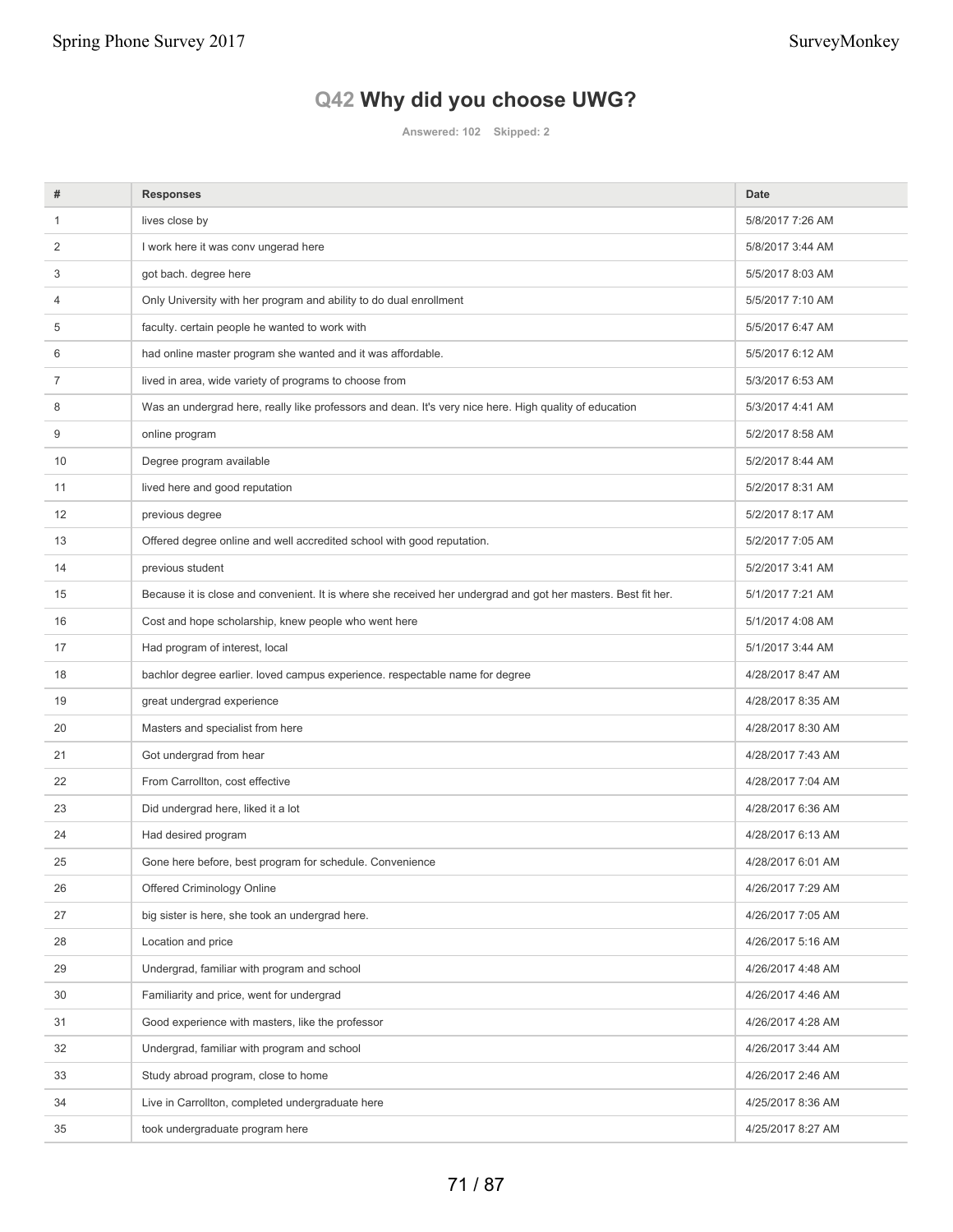| 36 | Degree was offered here                                                                                                                                                                       | 4/25/2017 4:38 AM  |
|----|-----------------------------------------------------------------------------------------------------------------------------------------------------------------------------------------------|--------------------|
| 37 | they gave him a chance                                                                                                                                                                        | 4/24/2017 7:02 AM  |
| 38 | Enjoyed it. First college she went to. Wanted to get degree from here and also chose to go back because of the crim<br>degree offered almost all online. Mainly because of crim being online. | 4/24/2017 6:59 AM  |
| 39 | Did undergrad here and it was a good school. Like convenience of 100% online masters degree.                                                                                                  | 4/24/2017 4:25 AM  |
| 40 | friends went here. great experiences                                                                                                                                                          | 4/24/2017 3:47 AM  |
| 41 | Distance, family                                                                                                                                                                              | 4/24/2017 3:12 AM  |
| 42 | work here                                                                                                                                                                                     | 4/24/2017 2:28 AM  |
| 43 | Undergrad, really enjoyed it and wanted to come back                                                                                                                                          | 4/21/2017 7:41 AM  |
| 44 | lives in Carrollton. location location                                                                                                                                                        | 4/21/2017 7:38 AM  |
| 45 | Great school, attended since undergraduate degree                                                                                                                                             | 4/21/2017 7:02 AM  |
| 46 | Alumni from undergrad                                                                                                                                                                         | 4/21/2017 6:31 AM  |
| 47 | returning nursing student .caring of successful students                                                                                                                                      | 4/21/2017 6:23 AM  |
| 48 | Enjoyed when did undergrad here, enjoy campus life.                                                                                                                                           | 4/21/2017 5:51 AM  |
| 49 | Husband graduated from here, lots of family has gone here as well                                                                                                                             | 4/21/2017 5:25 AM  |
| 50 | Online program fit what was needed to complete degree, convenient, and cost                                                                                                                   | 4/21/2017 5:06 AM  |
| 51 | Closest, came to Carrollton campus originally. School has good reputation.                                                                                                                    | 4/21/2017 4:30 AM  |
| 52 | Undergraduate degree                                                                                                                                                                          | 4/21/2017 2:29 AM  |
| 53 | <b>Completed Masters here</b>                                                                                                                                                                 | 4/21/2017 12:35 AM |
| 54 | Attended as an add on for masters and specialist                                                                                                                                              | 4/20/2017 8:24 AM  |
| 55 | close to home, cheaper                                                                                                                                                                        | 4/20/2017 7:55 AM  |
| 56 | took his undergrad there, where he lives                                                                                                                                                      | 4/20/2017 7:41 AM  |
| 57 | work with University system and uwg had great representation and accreditation                                                                                                                | 4/20/2017 7:38 AM  |
| 58 | undergrad here. firmiliar                                                                                                                                                                     | 4/20/2017 7:07 AM  |
| 59 | enjoyed undergrad.                                                                                                                                                                            | 4/20/2017 6:45 AM  |
| 60 | Sorority, works there, free for student                                                                                                                                                       | 4/20/2017 4:29 AM  |
| 61 | Best fit for his life situation, reputable program                                                                                                                                            | 4/20/2017 3:52 AM  |
| 62 | Good reputation and had program desired. Easy to get in                                                                                                                                       | 4/20/2017 3:49 AM  |
| 63 | Previous student, live close to school                                                                                                                                                        | 4/20/2017 3:25 AM  |
| 64 | Works west, wanted to go school here. Undergrad is from here.                                                                                                                                 | 4/20/2017 2:42 AM  |
| 65 | had masters here. had expired GRI she was still able get graduate                                                                                                                             | 4/19/2017 8:57 AM  |
| 66 | when she did bachelor she had a good experience. affordable!                                                                                                                                  | 4/19/2017 8:34 AM  |
| 67 | Sister went here and enjoyed the campus                                                                                                                                                       | 4/19/2017 7:43 AM  |
| 68 | Program of interest                                                                                                                                                                           | 4/19/2017 4:57 AM  |
| 69 | Attended before, tuition rates                                                                                                                                                                | 4/19/2017 4:33 AM  |
| 70 | To advance their teaching career                                                                                                                                                              | 4/19/2017 4:31 AM  |
| 71 | Alma Mater                                                                                                                                                                                    | 4/19/2017 4:04 AM  |
| 72 | Availability of program                                                                                                                                                                       | 4/19/2017 3:48 AM  |
| 73 | Had program of study                                                                                                                                                                          | 4/19/2017 3:30 AM  |
| 74 | Works at UWG                                                                                                                                                                                  | 4/19/2017 3:16 AM  |
| 75 | Just chose one but ended up enjoying it a lot and wish they started earlier                                                                                                                   | 4/19/2017 3:14 AM  |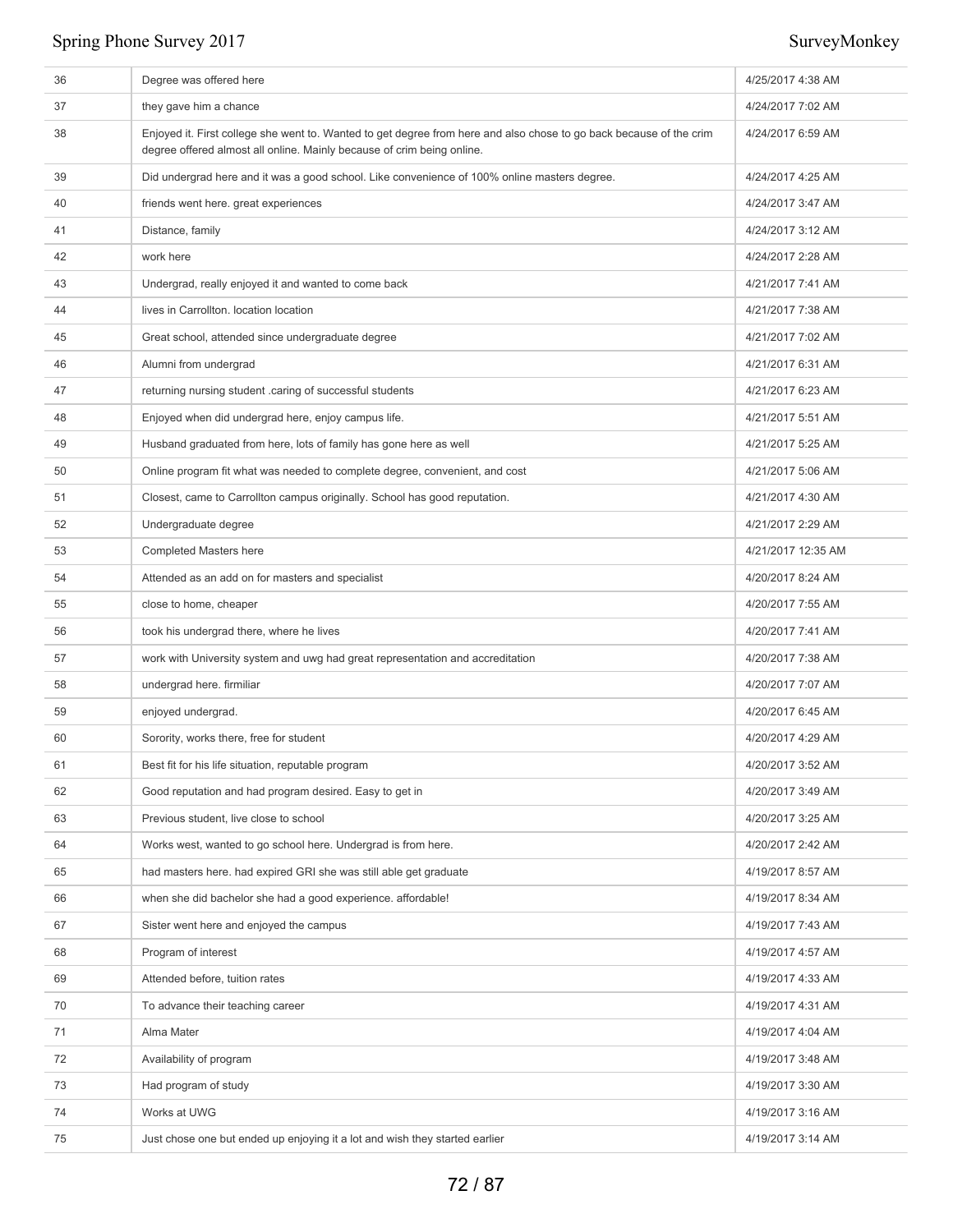| 76  | Went there for bachelors and really liked it                                                                                                                                                                                                | 4/19/2017 2:57 AM |
|-----|---------------------------------------------------------------------------------------------------------------------------------------------------------------------------------------------------------------------------------------------|-------------------|
| 77  | Started here back in 2001                                                                                                                                                                                                                   | 4/19/2017 2:50 AM |
| 78  | Already attended for another program, liked environment                                                                                                                                                                                     | 4/19/2017 2:37 AM |
| 79  | Previous program with uwg, liked the program                                                                                                                                                                                                | 4/19/2017 2:21 AM |
| 80  | All degrees from here. (4 degrees)                                                                                                                                                                                                          | 4/18/2017 8:42 AM |
| 81  | past programs and close to home                                                                                                                                                                                                             | 4/18/2017 8:30 AM |
| 82  | Cost, Well-recognized school                                                                                                                                                                                                                | 4/18/2017 8:21 AM |
| 83  | UWG Education program has great reputation. When looking at offering at other school decided that UWG was<br>definitely the best way to go. We have the current scores offering along with the online environment and the cost<br>benefits. | 4/18/2017 7:59 AM |
| 84  | when to undergrad                                                                                                                                                                                                                           | 4/18/2017 7:55 AM |
| 85  | undergrad degree from here                                                                                                                                                                                                                  | 4/18/2017 6:35 AM |
| 86  | Tradition, where she got her undergrad                                                                                                                                                                                                      | 4/18/2017 4:43 AM |
| 87  | Good school, good business program, wife graduated from there                                                                                                                                                                               | 4/18/2017 3:10 AM |
| 88  | Excellent experience when receiving masters, moved back to area. Convenient. Requirements to get in were<br>reasonable. Cheaper.                                                                                                            | 4/18/2017 2:42 AM |
| 89  | went as undergrad, had her program                                                                                                                                                                                                          | 4/18/2017 2:41 AM |
| 90  | Is an Alumni                                                                                                                                                                                                                                | 4/17/2017 9:02 AM |
| 91  | Graduated from here, most gracious of the colleges                                                                                                                                                                                          | 4/17/2017 8:30 AM |
| 92  | Alumni, had programs needed                                                                                                                                                                                                                 | 4/17/2017 8:00 AM |
| 93  | Name, recognition, reputation, program offering                                                                                                                                                                                             | 4/17/2017 7:41 AM |
| 94  | Masters received from there                                                                                                                                                                                                                 | 4/17/2017 7:08 AM |
| 95  | Close to home, so if needed for in-campus course. Got graduate from UWG                                                                                                                                                                     | 4/17/2017 4:52 AM |
| 96  | took undergrad here and had the courses online needed                                                                                                                                                                                       | 4/17/2017 4:40 AM |
| 97  | Two previous degrees from UWG                                                                                                                                                                                                               | 4/17/2017 4:34 AM |
| 98  | Also got specialist degree from here                                                                                                                                                                                                        | 4/17/2017 4:20 AM |
| 99  | Degree offered here, completed undergrad here                                                                                                                                                                                               | 4/17/2017 3:44 AM |
| 100 | Received undergrad and masters here previously                                                                                                                                                                                              | 4/17/2017 3:40 AM |
| 101 | Former student, readmitted. Loved the community                                                                                                                                                                                             | 4/17/2017 3:23 AM |
| 102 | Works here, got undergrad here                                                                                                                                                                                                              | 4/17/2017 3:18 AM |
|     |                                                                                                                                                                                                                                             |                   |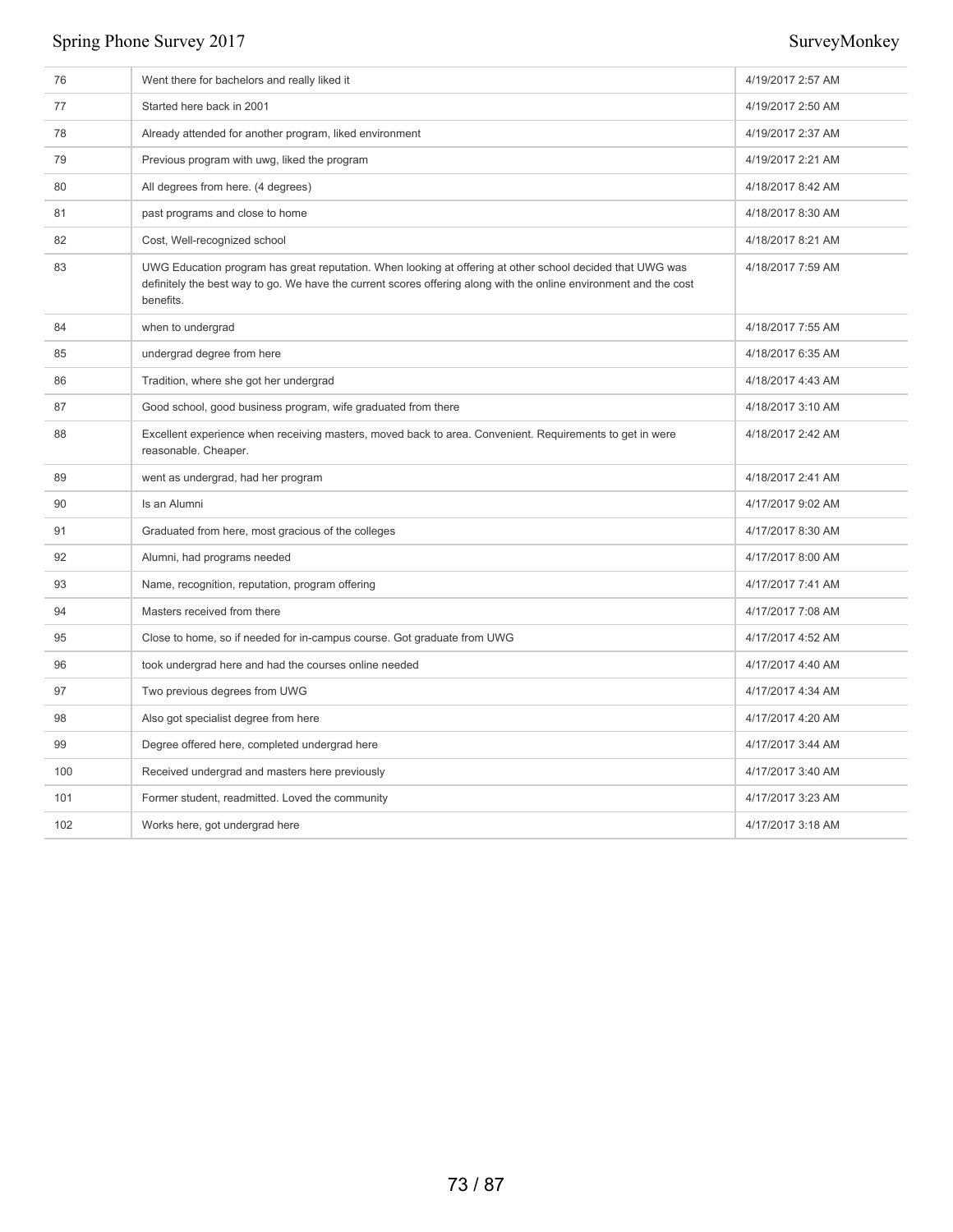# **Q43 How did you hear about UWG|Online?**

**Answered: 102 Skipped: 2**

| #              | <b>Responses</b>                                                                                                       | <b>Date</b>       |
|----------------|------------------------------------------------------------------------------------------------------------------------|-------------------|
| $\mathbf{1}$   | through uwg website                                                                                                    | 5/8/2017 7:26 AM  |
| 2              | Other students                                                                                                         | 5/8/2017 3:44 AM  |
| 3              | learned about it when she attended UWG before.                                                                         | 5/5/2017 8:03 AM  |
| 4              | research major it pop up                                                                                               | 5/5/2017 7:10 AM  |
| 5              | from a former Grad assistance who worked in distance                                                                   | 5/5/2017 6:47 AM  |
| 6              | peers, posters, web search                                                                                             | 5/5/2017 6:12 AM  |
| $\overline{7}$ | word of mouth and looking at class registration                                                                        | 5/3/2017 6:53 AM  |
| 8              | From the UWG website                                                                                                   | 5/3/2017 4:41 AM  |
| 9              | program was online                                                                                                     | 5/2/2017 8:58 AM  |
| 10             | part of the program                                                                                                    | 5/2/2017 8:44 AM  |
| 11             | part of the program                                                                                                    | 5/2/2017 8:31 AM  |
| 12             | part of a program                                                                                                      | 5/2/2017 8:17 AM  |
| 13             | Initially thought she was going to have to atend campus. At orientation was informed she could do degree fully online. | 5/2/2017 7:05 AM  |
| 14             | Part of the program                                                                                                    | 5/2/2017 3:41 AM  |
| 15             | Does not remember.                                                                                                     | 5/1/2017 7:21 AM  |
| 16             | Friend                                                                                                                 | 5/1/2017 4:08 AM  |
| 17             | Through work                                                                                                           | 5/1/2017 3:44 AM  |
| 18             | through work. coworker were online.                                                                                    | 4/28/2017 8:47 AM |
| 19             | coworker                                                                                                               | 4/28/2017 8:35 AM |
| 20             | Through the masters program                                                                                            | 4/28/2017 8:30 AM |
| 21             | Through brochures                                                                                                      | 4/28/2017 7:43 AM |
| 22             | Registering for classes, saw they were offered online                                                                  | 4/28/2017 7:04 AM |
| 23             | The website                                                                                                            | 4/28/2017 6:36 AM |
| 24             | Through a friend                                                                                                       | 4/28/2017 6:13 AM |
| 25             | Online research                                                                                                        | 4/28/2017 6:01 AM |
| 26             | Degree program                                                                                                         | 4/26/2017 7:29 AM |
| 27             | Sister, Part of the program                                                                                            | 4/26/2017 7:05 AM |
| 28             | Scrolling for a program and found UWG had online and survey courses                                                    | 4/26/2017 5:16 AM |
| 29             | Undergrad, being a student                                                                                             | 4/26/2017 4:48 AM |
| 30             | Google, internet research                                                                                              | 4/26/2017 4:46 AM |
| 31             | Prior masters, the Media website                                                                                       | 4/26/2017 4:28 AM |
| 32             | Undergrad, being a student                                                                                             | 4/26/2017 3:44 AM |
| 33             | Professor                                                                                                              | 4/26/2017 2:46 AM |
| 34             | Part of the program                                                                                                    | 4/25/2017 8:36 AM |
| 35             | Part of a program                                                                                                      | 4/25/2017 8:27 AM |
|                |                                                                                                                        |                   |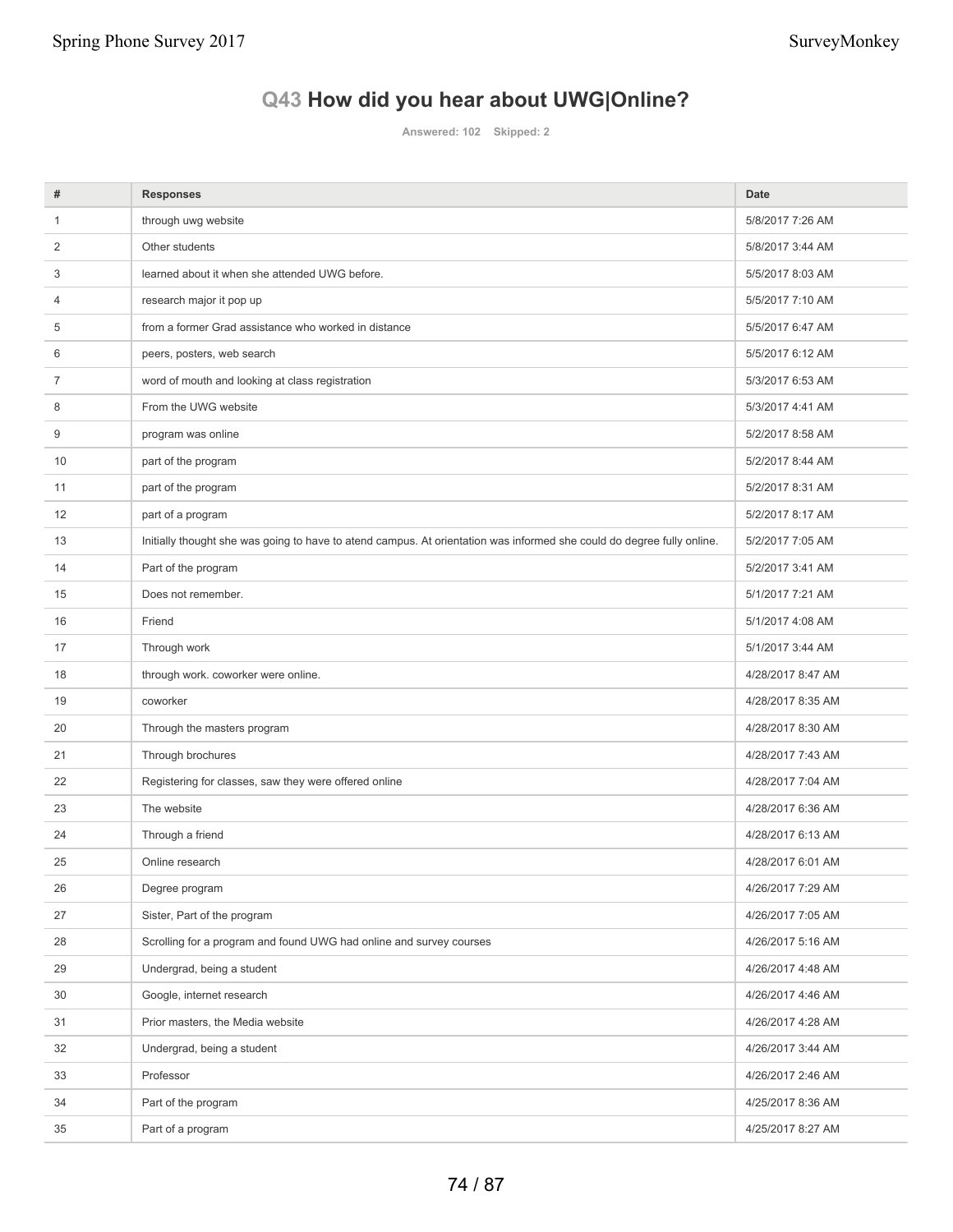| 36 | Online degree                                                                                                   | 4/25/2017 4:38 AM  |
|----|-----------------------------------------------------------------------------------------------------------------|--------------------|
| 37 | through website                                                                                                 | 4/24/2017 7:02 AM  |
| 38 | Went to website and was looking around and looked at courses offered.                                           | 4/24/2017 6:59 AM  |
| 39 | While doing undergrad.                                                                                          | 4/24/2017 4:25 AM  |
| 40 | Part of the program                                                                                             | 4/24/2017 3:47 AM  |
| 41 | Through the political science program                                                                           | 4/24/2017 3:12 AM  |
| 42 | research on website                                                                                             | 4/24/2017 2:28 AM  |
| 43 | Online research                                                                                                 | 4/21/2017 7:41 AM  |
| 44 | began masters it was partially online                                                                           | 4/21/2017 7:38 AM  |
| 45 | Information from college fairs                                                                                  | 4/21/2017 7:02 AM  |
| 46 | Researched online                                                                                               | 4/21/2017 6:31 AM  |
| 47 | been in school 9 years noticed it went online with programs tranfer from f2f to online                          | 4/21/2017 6:23 AM  |
| 48 | Previous student, research showed it met with course interests                                                  | 4/21/2017 5:51 AM  |
| 49 | Husband                                                                                                         | 4/21/2017 5:25 AM  |
| 50 | Online research                                                                                                 | 4/21/2017 5:06 AM  |
| 51 | From being an on campus student                                                                                 | 4/21/2017 4:30 AM  |
| 52 | part of the program                                                                                             | 4/21/2017 2:29 AM  |
| 53 | Part of Degree program                                                                                          | 4/21/2017 12:35 AM |
| 54 | Was a former student here at UWG                                                                                | 4/20/2017 8:24 AM  |
| 55 | <b>UWG</b> website                                                                                              | 4/20/2017 7:55 AM  |
| 56 | Through a friend                                                                                                | 4/20/2017 7:41 AM  |
| 57 | did own research on university system webpage that lists distance programs and found her program offered at uwg | 4/20/2017 7:38 AM  |
| 58 | wife did online course before                                                                                   | 4/20/2017 7:07 AM  |
| 59 | from a friend who had recently taken program online                                                             | 4/20/2017 6:45 AM  |
| 60 | Friends that work at UWG online                                                                                 | 4/20/2017 4:29 AM  |
| 61 | Online program                                                                                                  | 4/20/2017 3:52 AM  |
| 62 | Searched for degree on google and it popped up                                                                  | 4/20/2017 3:49 AM  |
| 63 | Through the main website                                                                                        | 4/20/2017 3:25 AM  |
| 64 | Local, heard about it through undergrad                                                                         | 4/20/2017 2:42 AM  |
| 65 | reasearching for specialist                                                                                     | 4/19/2017 8:57 AM  |
| 66 | had seen online for bachelor degree. more common for online now then was back then                              | 4/19/2017 8:34 AM  |
| 67 | Part of degree program                                                                                          | 4/19/2017 7:43 AM  |
| 68 | Through own research                                                                                            | 4/19/2017 4:57 AM  |
| 69 | Didn't have online courses before, looking online                                                               | 4/19/2017 4:33 AM  |
| 70 | Heard from a colleague                                                                                          | 4/19/2017 4:31 AM  |
| 71 | Familiar with it from doing masters, cert, and bachelors at uwg. Familiar with school                           | 4/19/2017 4:04 AM  |
| 72 | From a friend                                                                                                   | 4/19/2017 3:48 AM  |
| 73 | Knew from being undergrad                                                                                       | 4/19/2017 3:30 AM  |
| 74 | Works at UWG                                                                                                    | 4/19/2017 3:16 AM  |
|    |                                                                                                                 |                    |
| 75 | Google                                                                                                          | 4/19/2017 3:14 AM  |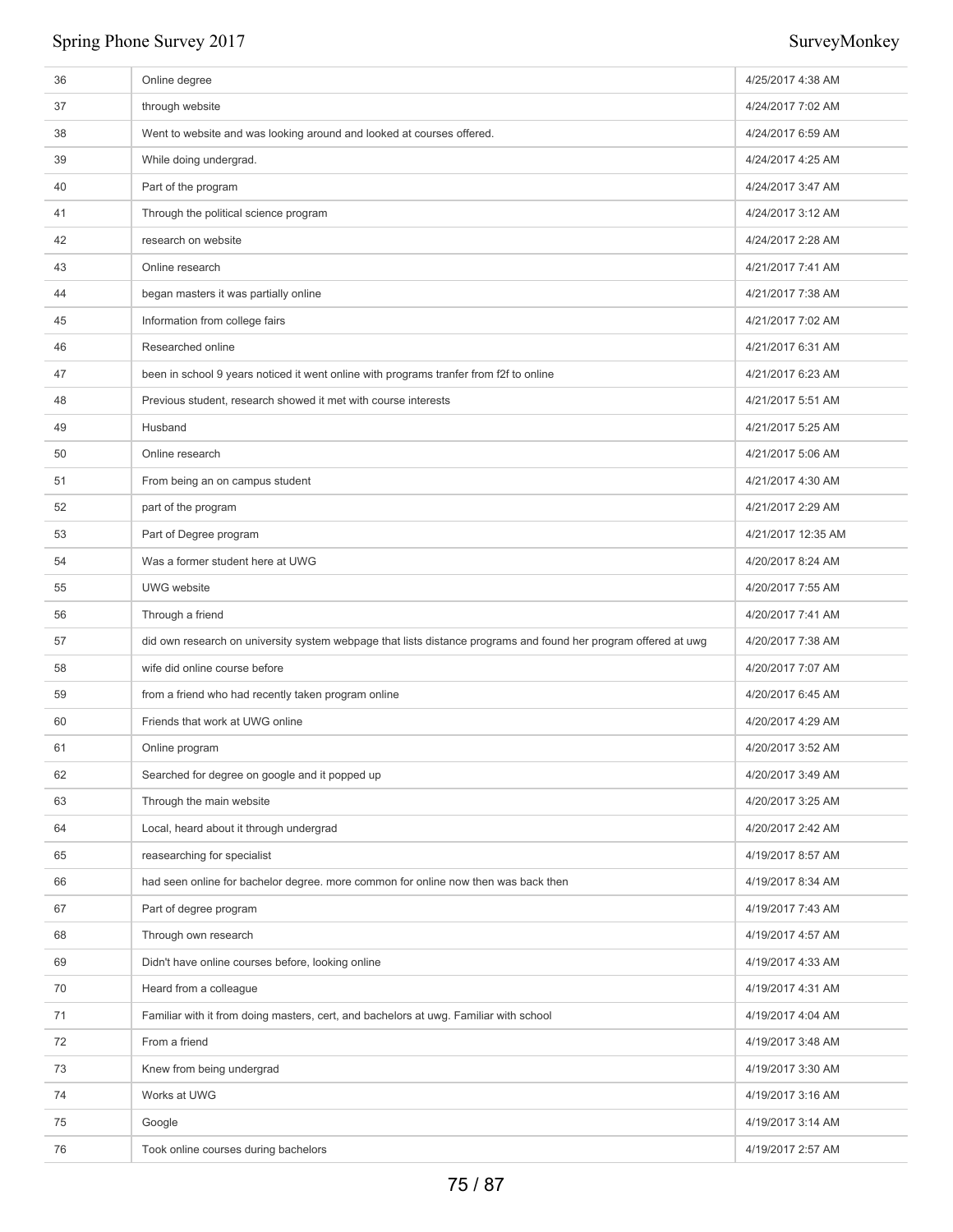| 77  | Saw ad for online program he desired                                              | 4/19/2017 2:50 AM |
|-----|-----------------------------------------------------------------------------------|-------------------|
| 78  | Former Student                                                                    | 4/19/2017 2:37 AM |
| 79  | Through previous program                                                          | 4/19/2017 2:21 AM |
| 80  | part of the program                                                               | 4/18/2017 8:42 AM |
| 81  | program is offered fully online                                                   | 4/18/2017 8:30 AM |
| 82  | Through the program, Colleagues that attended here, family completed degrees here | 4/18/2017 8:21 AM |
| 83  | New from being a former student.                                                  | 4/18/2017 7:59 AM |
| 84  | program is offered online                                                         | 4/18/2017 7:55 AM |
| 85  | through the program                                                               | 4/18/2017 6:35 AM |
| 86  | that's how her degree is offered                                                  | 4/18/2017 4:43 AM |
| 87  | From going through traditional classes                                            | 4/18/2017 3:10 AM |
| 88  | Through application process                                                       | 4/18/2017 2:42 AM |
| 89  | google search for masters                                                         | 4/18/2017 2:41 AM |
| 90  | Is an Alumni                                                                      | 4/17/2017 9:02 AM |
| 91  | Exploring online and looked what programs were offered                            | 4/17/2017 8:30 AM |
| 92  | Alumni                                                                            | 4/17/2017 8:00 AM |
| 93  | Friend gave postcard to her                                                       | 4/17/2017 7:41 AM |
| 94  | From attending previously                                                         | 4/17/2017 7:08 AM |
| 95  | Word of mouth                                                                     | 4/17/2017 4:52 AM |
| 96  | went to website                                                                   | 4/17/2017 4:40 AM |
| 97  | Going to website                                                                  | 4/17/2017 4:34 AM |
| 98  | Internet search                                                                   | 4/17/2017 4:20 AM |
| 99  | Part of the program,                                                              | 4/17/2017 3:44 AM |
| 100 | Website                                                                           | 4/17/2017 3:40 AM |
| 101 | Program offered only online                                                       | 4/17/2017 3:23 AM |
| 102 | working here                                                                      | 4/17/2017 3:18 AM |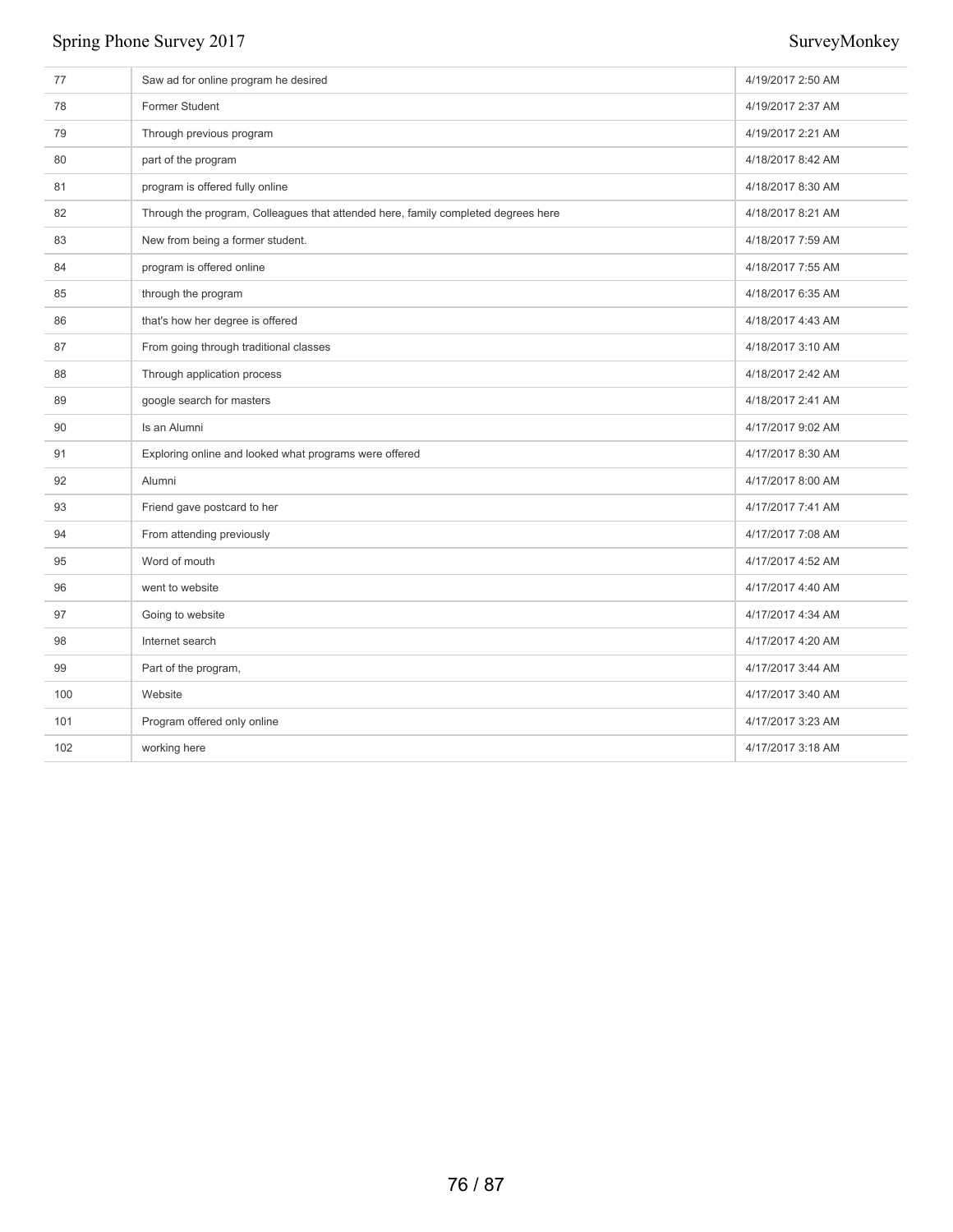## **Q44 Are there any additional comments you would like to share about your experience with the admissions process?**

**Answered: 97 Skipped: 7**

| #              | <b>Responses</b>                                       | <b>Date</b>       |
|----------------|--------------------------------------------------------|-------------------|
| $\mathbf{1}$   | no                                                     | 5/8/2017 7:26 AM  |
| 2              | no                                                     | 5/8/2017 3:44 AM  |
| 3              | no                                                     | 5/5/2017 8:03 AM  |
| $\overline{4}$ | no                                                     | 5/5/2017 7:10 AM  |
| 5              | no                                                     | 5/5/2017 6:47 AM  |
| 6              | no                                                     | 5/5/2017 6:12 AM  |
| $\overline{7}$ | no                                                     | 5/3/2017 6:53 AM  |
| 8              | No                                                     | 5/3/2017 4:41 AM  |
| 9              | No                                                     | 5/2/2017 8:58 AM  |
| 10             | None.                                                  | 5/2/2017 7:05 AM  |
| 11             | None                                                   | 5/1/2017 7:21 AM  |
| 12             | No                                                     | 5/1/2017 4:08 AM  |
| 13             | No                                                     | 5/1/2017 3:44 AM  |
| 14             | no, the process was well explained with lots checklist | 4/28/2017 8:47 AM |
| 15             | no                                                     | 4/28/2017 8:35 AM |
| 16             | N/A                                                    | 4/28/2017 8:30 AM |
| 17             | No                                                     | 4/28/2017 7:43 AM |
| 18             | No                                                     | 4/28/2017 7:04 AM |
| 19             | No                                                     | 4/28/2017 6:36 AM |
| 20             | No                                                     | 4/28/2017 6:13 AM |
| 21             | No, really enjoy UWG                                   | 4/28/2017 6:01 AM |
| 22             | N/A                                                    | 4/26/2017 7:29 AM |
| 23             | N/A                                                    | 4/26/2017 7:05 AM |
| 24             | Exceptional                                            | 4/26/2017 5:16 AM |
| 25             | No                                                     | 4/26/2017 4:48 AM |
| 26             | No                                                     | 4/26/2017 4:46 AM |
| 27             | No. Very easy process                                  | 4/26/2017 4:28 AM |
| 28             | No                                                     | 4/26/2017 3:44 AM |
| 29             | No                                                     | 4/26/2017 2:46 AM |
| 30             | easy, straight forward                                 | 4/25/2017 8:36 AM |
| 31             | N/A                                                    | 4/25/2017 8:27 AM |
| 32             | No                                                     | 4/25/2017 4:38 AM |
| 33             | online                                                 | 4/24/2017 7:02 AM |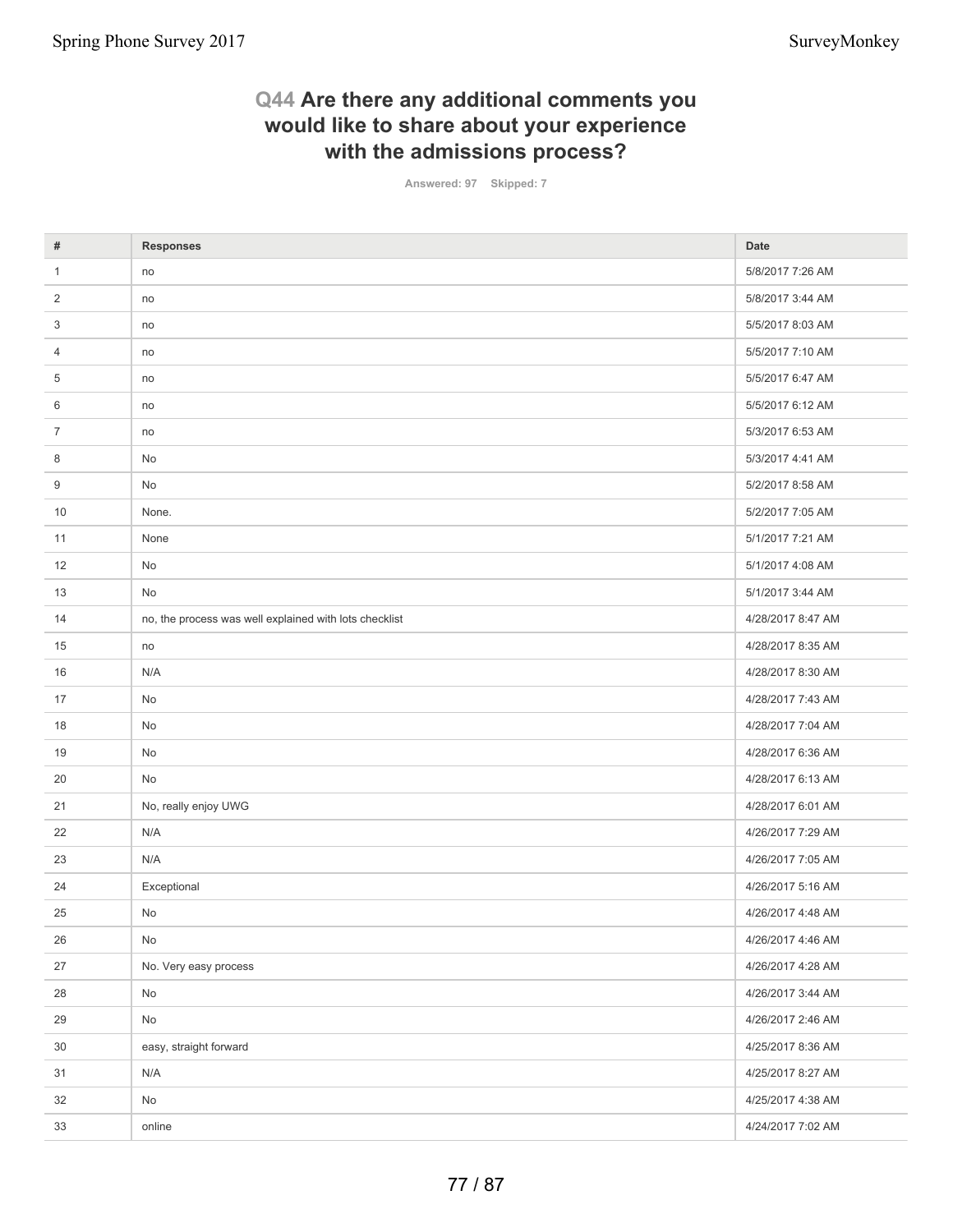| 34 | N/a                                                                                                  | 4/24/2017 6:59 AM  |
|----|------------------------------------------------------------------------------------------------------|--------------------|
| 35 | N/a                                                                                                  | 4/24/2017 4:25 AM  |
| 36 | N/A                                                                                                  | 4/24/2017 3:47 AM  |
| 37 | N/A: counselor was very helpful, but advisement needs improvement.                                   | 4/24/2017 3:12 AM  |
| 38 | N/A                                                                                                  | 4/24/2017 2:28 AM  |
| 39 | No                                                                                                   | 4/21/2017 7:41 AM  |
| 40 | grad admissions lady was amazing and helpful. Tonia Richie super helpful and welcoming!              | 4/21/2017 7:38 AM  |
| 41 | No, process was very smooth and easy                                                                 | 4/21/2017 7:02 AM  |
| 42 | No                                                                                                   | 4/21/2017 6:31 AM  |
| 43 | no                                                                                                   | 4/21/2017 6:23 AM  |
| 44 | No                                                                                                   | 4/21/2017 5:51 AM  |
| 45 | No                                                                                                   | 4/21/2017 5:25 AM  |
| 46 | No                                                                                                   | 4/21/2017 5:06 AM  |
| 47 | No, very pleased with the process and everyone is very helpful                                       | 4/21/2017 4:30 AM  |
| 48 | N/A                                                                                                  | 4/21/2017 2:29 AM  |
| 49 | N/A                                                                                                  | 4/21/2017 12:35 AM |
| 50 | No                                                                                                   | 4/20/2017 8:24 AM  |
| 51 | No                                                                                                   | 4/20/2017 7:55 AM  |
| 52 | No                                                                                                   | 4/20/2017 7:41 AM  |
| 53 | really pleased. really quickly and services were great                                               | 4/20/2017 7:38 AM  |
| 54 | satisfied                                                                                            | 4/20/2017 7:07 AM  |
| 55 | no                                                                                                   | 4/20/2017 6:45 AM  |
| 56 | Quick and painless                                                                                   | 4/20/2017 4:29 AM  |
| 57 | No                                                                                                   | 4/20/2017 3:52 AM  |
| 58 | <b>NA</b>                                                                                            | 4/20/2017 3:49 AM  |
| 59 | No                                                                                                   | 4/20/2017 3:25 AM  |
| 60 | none                                                                                                 | 4/19/2017 8:57 AM  |
| 61 | quick easy. main difference is being able to get in contact. more availability/ not on hold for long | 4/19/2017 8:34 AM  |
| 62 | N/A                                                                                                  | 4/19/2017 7:43 AM  |
| 63 | No                                                                                                   | 4/19/2017 4:57 AM  |
| 64 | No                                                                                                   | 4/19/2017 4:33 AM  |
| 65 | No                                                                                                   | 4/19/2017 4:31 AM  |
| 66 | No                                                                                                   | 4/19/2017 4:04 AM  |
| 67 | No                                                                                                   | 4/19/2017 3:48 AM  |
| 68 | No                                                                                                   | 4/19/2017 3:30 AM  |
| 69 | No                                                                                                   | 4/19/2017 3:16 AM  |
| 70 | No, pretty prompt and responsive, try to help you                                                    | 4/19/2017 3:14 AM  |
| 71 | No                                                                                                   | 4/19/2017 2:57 AM  |
| 72 | No                                                                                                   | 4/19/2017 2:50 AM  |
| 73 | Stellar, great                                                                                       | 4/19/2017 2:37 AM  |
| 74 | $\mathsf{No}$                                                                                        | 4/19/2017 2:21 AM  |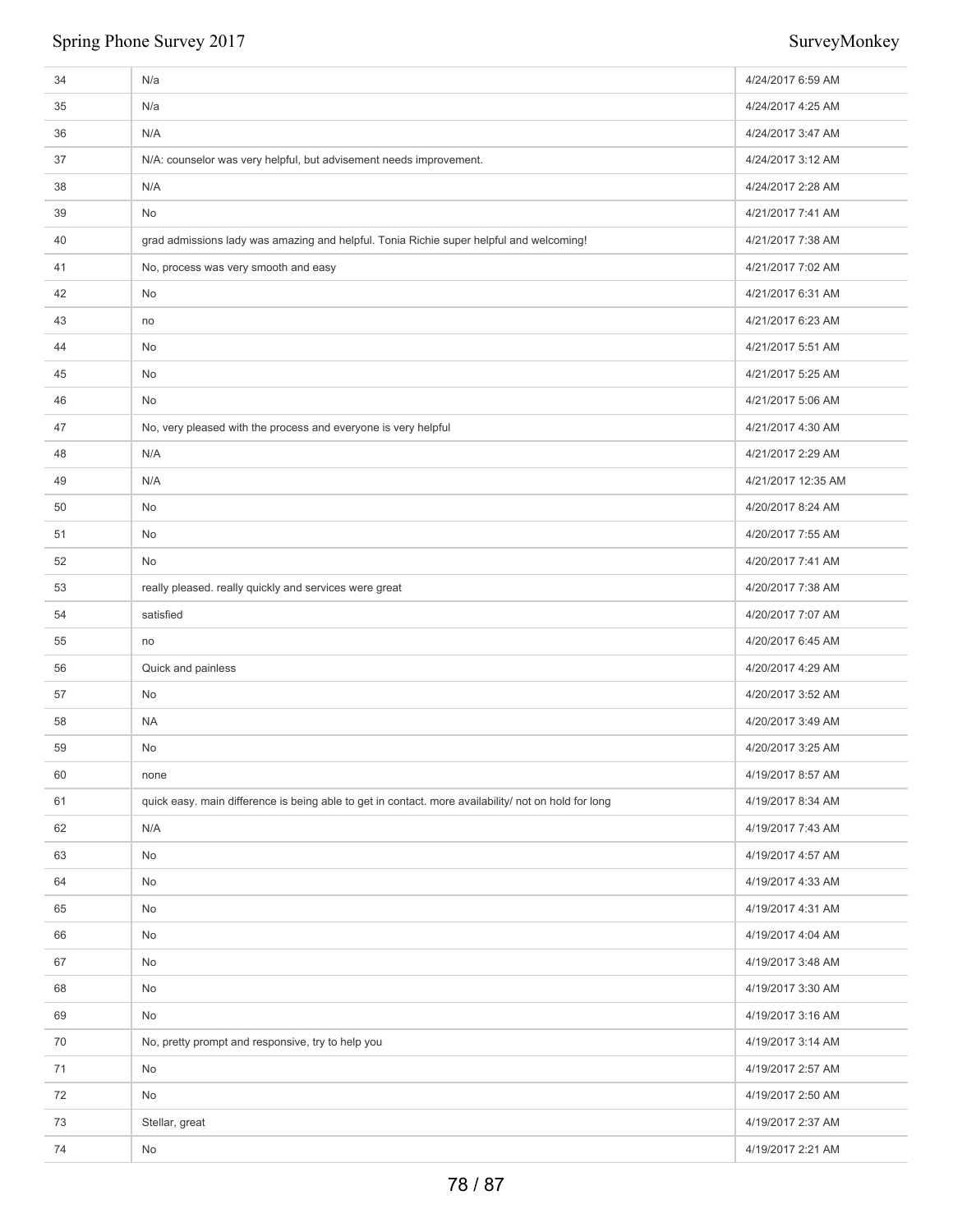| 75 | Easy. Worked with him.                                                                                      | 4/18/2017 8:42 AM |
|----|-------------------------------------------------------------------------------------------------------------|-------------------|
| 76 | Just fix it                                                                                                 | 4/18/2017 8:30 AM |
| 77 | Easy admissions process.                                                                                    | 4/18/2017 8:21 AM |
| 78 | N/A                                                                                                         | 4/18/2017 7:59 AM |
| 79 | No                                                                                                          | 4/18/2017 7:55 AM |
| 80 | N/A                                                                                                         | 4/18/2017 6:35 AM |
| 81 | No                                                                                                          | 4/18/2017 4:43 AM |
| 82 | <b>NA</b>                                                                                                   | 4/18/2017 3:10 AM |
| 83 | No, went really well. Haven't had every professor but professors really care and want you to be successful. | 4/18/2017 2:42 AM |
| 84 | She took time off, re-admission process was from the beginning. It was tedious.                             | 4/18/2017 2:41 AM |
| 85 | No                                                                                                          | 4/17/2017 9:02 AM |
| 86 | Appreciated the support received, and the prompt responses from departments within 24 hours.                | 4/17/2017 8:30 AM |
| 87 | No                                                                                                          | 4/17/2017 8:00 AM |
| 88 | No                                                                                                          | 4/17/2017 7:41 AM |
| 89 | <b>NA</b>                                                                                                   | 4/17/2017 7:08 AM |
| 90 | <b>No</b>                                                                                                   | 4/17/2017 4:52 AM |
| 91 | all                                                                                                         | 4/17/2017 4:40 AM |
| 92 | <b>No</b>                                                                                                   | 4/17/2017 4:34 AM |
| 93 | <b>No</b>                                                                                                   | 4/17/2017 4:20 AM |
| 94 | N/A                                                                                                         | 4/17/2017 3:44 AM |
| 95 | <b>No</b>                                                                                                   | 4/17/2017 3:40 AM |
| 96 | N/A                                                                                                         | 4/17/2017 3:23 AM |
| 97 | no                                                                                                          | 4/17/2017 3:18 AM |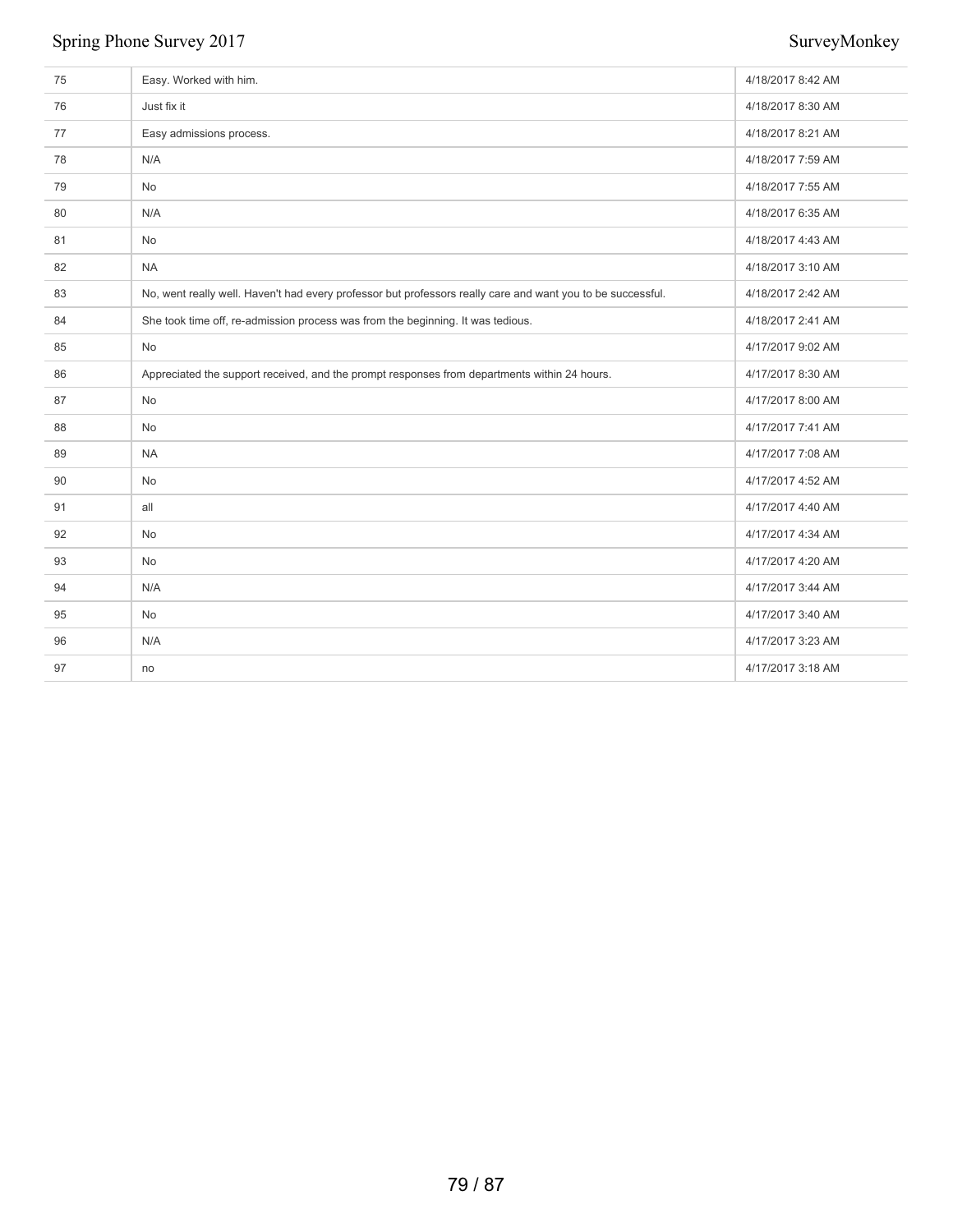## **Q45 Was there one thing that stuck out to you about your experience with UWG|Online? This can be good or bad.**

**Answered: 102 Skipped: 2**

| #  | <b>Responses</b>                                                                                     | <b>Date</b>       |
|----|------------------------------------------------------------------------------------------------------|-------------------|
| 1  | communication great with instructor                                                                  | 5/8/2017 7:26 AM  |
| 2  | not realy easy                                                                                       | 5/8/2017 3:44 AM  |
| 3  | Instructors are aware students have other stuff going on, so they are more understanding and helpful | 5/5/2017 8:03 AM  |
| 4  | learned how to do more online. Such as how to use her resources or communication over the computer   | 5/5/2017 7:10 AM  |
| 5  | nothing stuck out                                                                                    | 5/5/2017 6:47 AM  |
| 6  | nothing it was overall an satisfying experience                                                      | 5/5/2017 6:12 AM  |
| 7  | easy to access and convenient for people with a job                                                  | 5/3/2017 6:53 AM  |
| 8  | No                                                                                                   | 5/3/2017 4:41 AM  |
| 9  | No                                                                                                   | 5/2/2017 8:58 AM  |
| 10 | Nervous with online classes, but it was straightforward and easy to use                              | 5/2/2017 8:44 AM  |
| 11 | positive esperience                                                                                  | 5/2/2017 8:31 AM  |
| 12 | isolated unless class is set up for discussions                                                      | 5/2/2017 8:17 AM  |
| 13 | Taken courses online and seems that professors, where they will get back to her quickly.             | 5/2/2017 7:05 AM  |
| 14 | difficult to get information. teach yourself. minimal instruction.                                   | 5/2/2017 3:41 AM  |
| 15 | No really.                                                                                           | 5/1/2017 7:21 AM  |
| 16 | No.                                                                                                  | 5/1/2017 4:08 AM  |
| 17 | No complaints, typical experience                                                                    | 5/1/2017 3:44 AM  |
| 18 | honestly, Ms. Embry Ice she is fabulous. Answered all questions                                      | 4/28/2017 8:47 AM |
| 19 | no                                                                                                   | 4/28/2017 8:35 AM |
| 20 | N/A                                                                                                  | 4/28/2017 8:30 AM |
| 21 | No                                                                                                   | 4/28/2017 7:43 AM |
| 22 | Not really                                                                                           | 4/28/2017 7:04 AM |
| 23 | Professors always very helpful                                                                       | 4/28/2017 6:36 AM |
| 24 | No                                                                                                   | 4/28/2017 6:13 AM |
| 25 | <b>No</b>                                                                                            | 4/28/2017 6:01 AM |
| 26 | N/A                                                                                                  | 4/26/2017 7:29 AM |
| 27 | N/A, web designer is very intuitive.                                                                 | 4/26/2017 7:05 AM |
| 28 | No                                                                                                   | 4/26/2017 5:16 AM |
| 29 | No                                                                                                   | 4/26/2017 4:48 AM |
| 30 | Very positive experiences, get lot of information for a good cost                                    | 4/26/2017 4:46 AM |
| 31 | No. Very easy and convenient                                                                         | 4/26/2017 4:28 AM |
| 32 | No                                                                                                   | 4/26/2017 3:44 AM |
| 33 | No                                                                                                   | 4/26/2017 2:46 AM |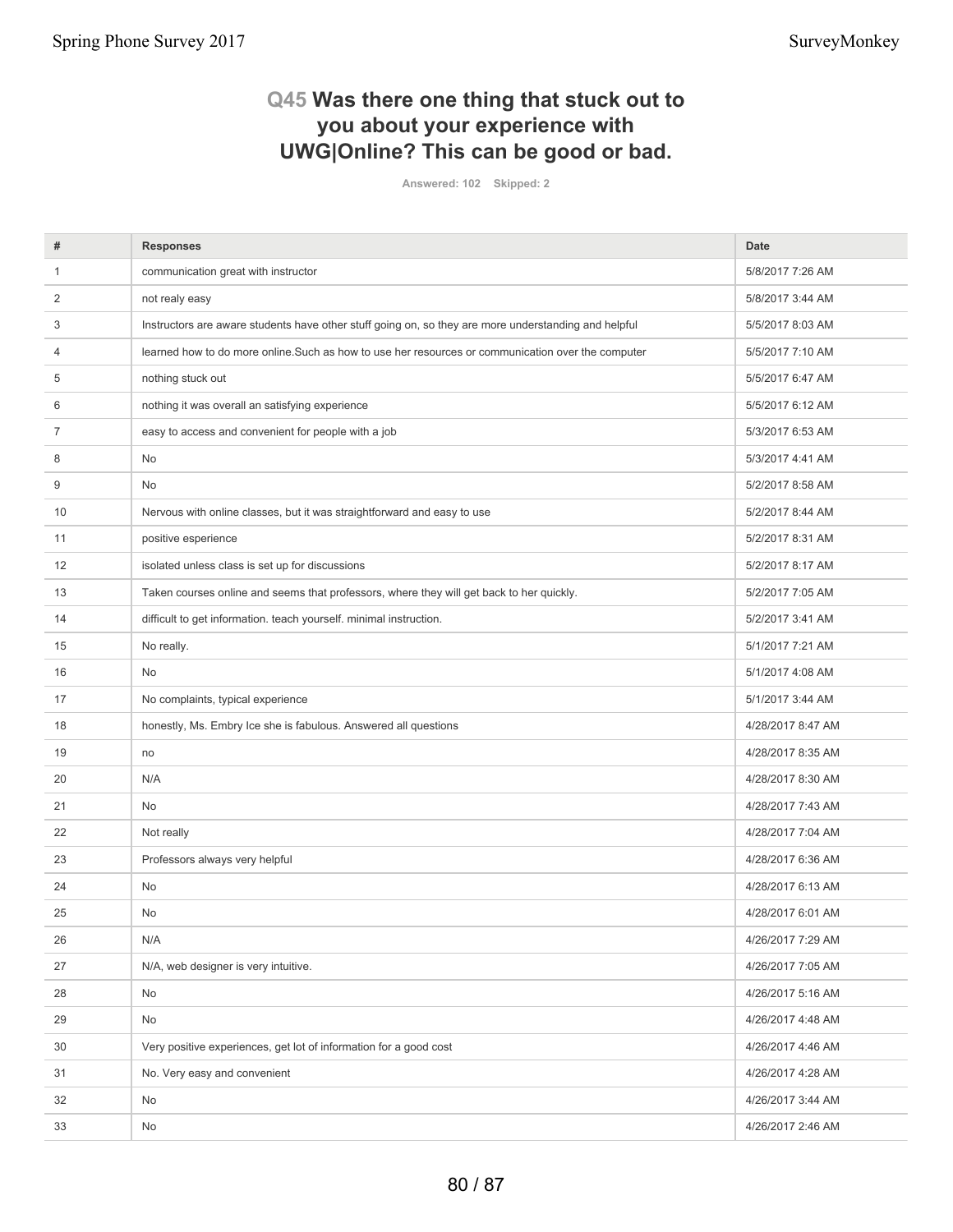| 34 | One professor that is hard to get in contact with. (one particular professor, but the rest were good)                             | 4/25/2017 8:36 AM  |
|----|-----------------------------------------------------------------------------------------------------------------------------------|--------------------|
| 35 | excellent professors with this degree program.                                                                                    | 4/25/2017 8:27 AM  |
| 36 | No                                                                                                                                | 4/25/2017 4:38 AM  |
| 37 | no                                                                                                                                | 4/24/2017 7:02 AM  |
| 38 | Third university attending courses online. UWG is simplest to use and pretty straight forward. Very user freindly.                | 4/24/2017 6:59 AM  |
| 39 | With it being 100% online, they still found a way to make it very personal which is a plus.                                       | 4/24/2017 4:25 AM  |
| 40 | Psych class: Instructor doesn't release grades (end of the semester and wants to know if she is on track).                        | 4/24/2017 3:47 AM  |
| 41 | Not enough upper level political science classes available. Makes finishing the degree difficult.                                 | 4/24/2017 3:12 AM  |
| 42 | Teachers are very hands-on and posted frequently.                                                                                 | 4/24/2017 2:28 AM  |
| 43 | Convenient, amazing professors                                                                                                    | 4/21/2017 7:41 AM  |
| 44 | do not like groups. one professor syllabus when students had questions she would just say refer back to syllabus                  | 4/21/2017 7:38 AM  |
| 45 | Willingness of professors and their commitment to seeing them succeed                                                             | 4/21/2017 7:02 AM  |
| 46 | No, been very good overall.                                                                                                       | 4/21/2017 6:31 AM  |
| 47 | has resources needed to be sucessful                                                                                              | 4/21/2017 6:23 AM  |
| 48 | Convenience is nice, can continue education at own pace                                                                           | 4/21/2017 5:51 AM  |
| 49 | More interaction with professor                                                                                                   | 4/21/2017 5:25 AM  |
| 50 | No                                                                                                                                | 4/21/2017 5:06 AM  |
| 51 | No                                                                                                                                | 4/21/2017 4:30 AM  |
| 52 | N/A                                                                                                                               | 4/21/2017 2:29 AM  |
| 53 | Very helpful when needed                                                                                                          | 4/21/2017 12:35 AM |
| 54 | convenience makes all the difference                                                                                              | 4/20/2017 8:24 AM  |
| 55 | Ease of access to the website                                                                                                     | 4/20/2017 7:55 AM  |
| 56 | No                                                                                                                                | 4/20/2017 7:41 AM  |
| 57 | all great. good. together straight forward services and not stressfull                                                            | 4/20/2017 7:38 AM  |
| 58 | no                                                                                                                                | 4/20/2017 7:07 AM  |
| 59 | really good had a baby and was able to get help from instructors.                                                                 | 4/20/2017 6:45 AM  |
| 60 | Good experience                                                                                                                   | 4/20/2017 4:29 AM  |
| 61 | No                                                                                                                                | 4/20/2017 3:52 AM  |
| 62 | Really likes the professors, they are understanding and work well with students                                                   | 4/20/2017 3:49 AM  |
| 63 | <b>NA</b>                                                                                                                         | 4/20/2017 3:25 AM  |
| 64 | <b>NA</b>                                                                                                                         | 4/20/2017 2:42 AM  |
| 65 | very easy so far getting accepted classes course map                                                                              | 4/19/2017 8:57 AM  |
| 66 | very good- medical issue last summer and had to write finals. Teachers were extra understanding and worked with her<br>very well. | 4/19/2017 8:34 AM  |
| 67 | Good: online programs are extremely convienent as a working mom. Bad: not as uniform                                              | 4/19/2017 7:43 AM  |
| 68 | No, been a very good experience so far                                                                                            | 4/19/2017 4:57 AM  |
| 69 | No                                                                                                                                | 4/19/2017 4:33 AM  |
| 70 | No                                                                                                                                | 4/19/2017 4:31 AM  |
| 71 | To be able to be more familiar with instructors                                                                                   | 4/19/2017 4:04 AM  |
| 72 | Nothing in particular.                                                                                                            | 4/19/2017 3:48 AM  |
| 73 | Bad with financial aid                                                                                                            | 4/19/2017 3:30 AM  |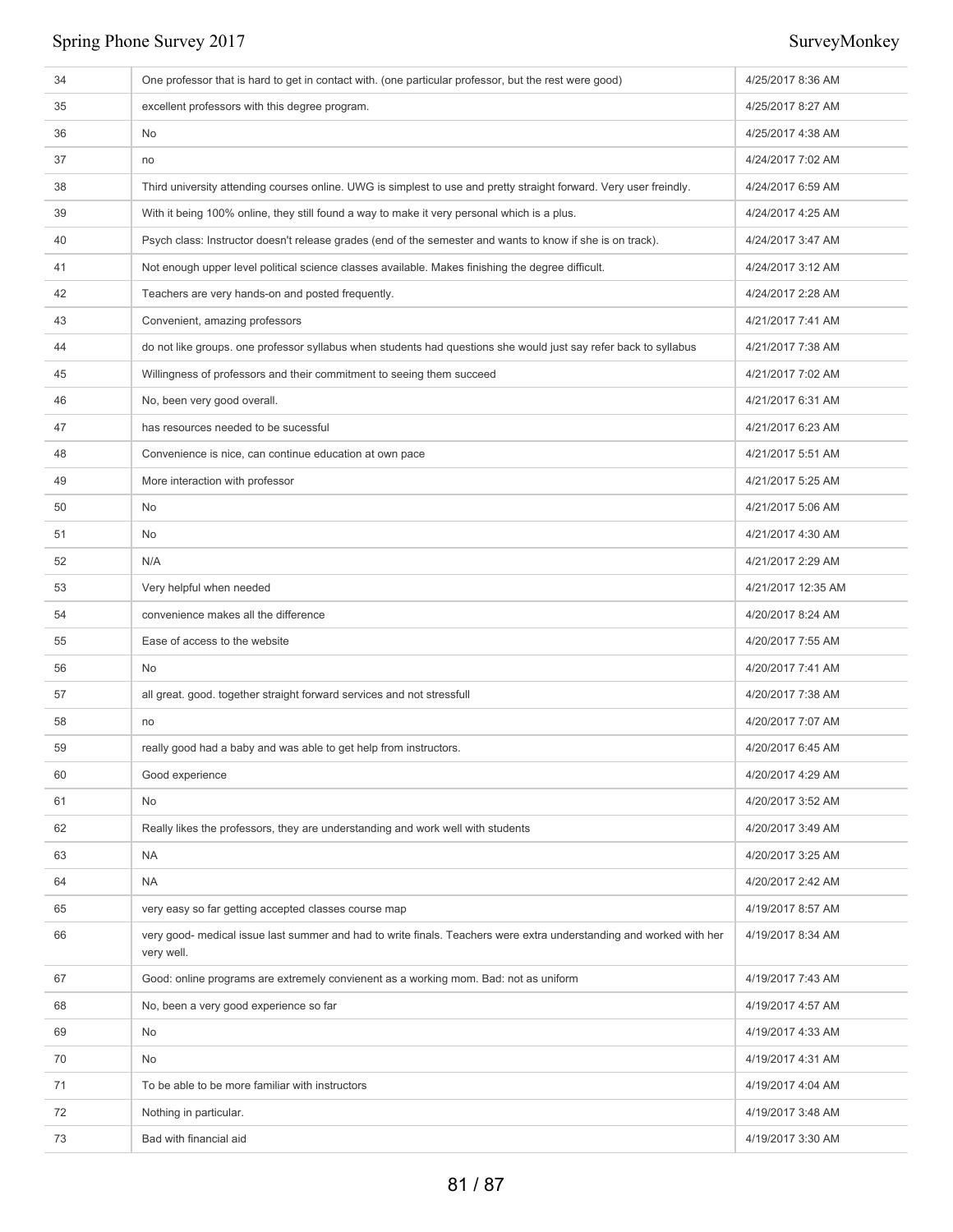| 74  | Can't think of anything                                                                                                                                   | 4/19/2017 3:16 AM |
|-----|-----------------------------------------------------------------------------------------------------------------------------------------------------------|-------------------|
| 75  | Really like that there's a big options of online courses                                                                                                  | 4/19/2017 3:14 AM |
| 76  | No                                                                                                                                                        | 4/19/2017 2:57 AM |
| 77  | Everything else has been fine other than previous issues.                                                                                                 | 4/19/2017 2:50 AM |
| 78  | Overall good, minor set-backs                                                                                                                             | 4/19/2017 2:37 AM |
| 79  | <b>NA</b>                                                                                                                                                 | 4/19/2017 2:21 AM |
| 80  | N/A                                                                                                                                                       | 4/18/2017 8:42 AM |
| 81  | <b>No</b>                                                                                                                                                 | 4/18/2017 8:30 AM |
| 82  | Awesome. Impressed with the offerings and the courses/professors                                                                                          | 4/18/2017 8:21 AM |
| 83  | Appreciates being a working mother who's husband travels and the sheer convenience that it offers while not<br>compromising the integrity of her program. | 4/18/2017 7:59 AM |
| 84  | Campus life was ok, much better now                                                                                                                       | 4/18/2017 7:55 AM |
| 85  | N/A                                                                                                                                                       | 4/18/2017 6:35 AM |
| 86  | No                                                                                                                                                        | 4/18/2017 4:43 AM |
| 87  | Needs more clarification on dates and deadlines                                                                                                           | 4/18/2017 3:10 AM |
| 88  | Personal, attention, online or face-to-face is wonderful.                                                                                                 | 4/18/2017 2:42 AM |
| 89  | Flexibility is nice                                                                                                                                       | 4/18/2017 2:41 AM |
| 90  | Maintenance issues, time issues with submitting                                                                                                           | 4/17/2017 9:02 AM |
| 91  | Impressed with quality and push to put in quality effort                                                                                                  | 4/17/2017 8:30 AM |
| 92  | No                                                                                                                                                        | 4/17/2017 8:00 AM |
| 93  | Very efficient, use of CoursDen, fits working adult lifestyle                                                                                             | 4/17/2017 7:41 AM |
| 94  | Professors seemed to be very attentive                                                                                                                    | 4/17/2017 7:08 AM |
| 95  | Getting to meet with professors and classmates in online meetings                                                                                         | 4/17/2017 4:52 AM |
| 96  | no.                                                                                                                                                       | 4/17/2017 4:40 AM |
| 97  | Some professors don't respond quickly                                                                                                                     | 4/17/2017 4:34 AM |
| 98  | Really good experience                                                                                                                                    | 4/17/2017 4:20 AM |
| 99  | Everyone seems genuinely concerned and helpful.                                                                                                           | 4/17/2017 3:44 AM |
| 100 | Liked having the same professors again, better idea of expectations.                                                                                      | 4/17/2017 3:40 AM |
| 101 | Wish the the textbooks were online and had audio available                                                                                                | 4/17/2017 3:23 AM |
| 102 | no, been as expected                                                                                                                                      | 4/17/2017 3:18 AM |
|     |                                                                                                                                                           |                   |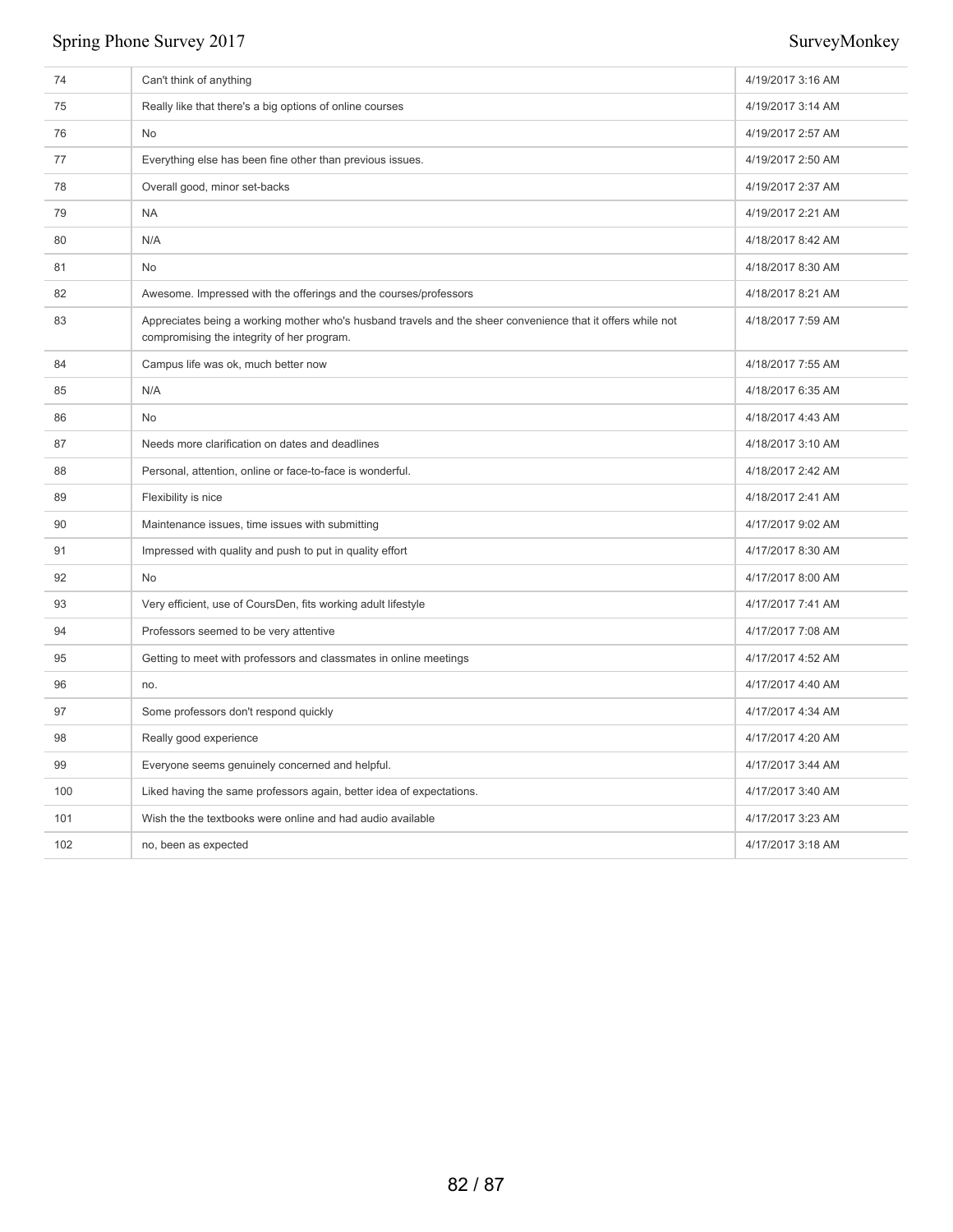## **Q46 Have you ever contacted or used the UWG|Online Help Desk? (If not skip question 6)**

**Answered: 98 Skipped: 6**

| #              | <b>Responses</b>                             | <b>Date</b>       |
|----------------|----------------------------------------------|-------------------|
| $\mathbf{1}$   | no                                           | 5/8/2017 7:26 AM  |
| 2              | yes                                          | 5/8/2017 3:44 AM  |
| 3              | no                                           | 5/5/2017 8:03 AM  |
| 4              | no                                           | 5/5/2017 7:10 AM  |
| 5              | yes                                          | 5/5/2017 6:47 AM  |
| 6              | yes                                          | 5/5/2017 6:12 AM  |
| $\overline{7}$ | one time, maybe, a long time ago.            | 5/3/2017 6:53 AM  |
| 8              | No                                           | 5/3/2017 4:41 AM  |
| 9              | No                                           | 5/2/2017 8:58 AM  |
| 10             | no.                                          | 5/2/2017 8:44 AM  |
| 11             | No                                           | 5/2/2017 8:31 AM  |
| 12             | Once.                                        | 5/2/2017 8:17 AM  |
| 13             | Yes                                          | 5/2/2017 7:05 AM  |
| 14             | Yes.                                         | 5/2/2017 3:41 AM  |
| 15             | Yes.                                         | 5/1/2017 7:21 AM  |
| 16             | No                                           | 5/1/2017 4:08 AM  |
| 17             | No                                           | 5/1/2017 3:44 AM  |
| 18             | no                                           | 4/28/2017 8:35 AM |
| 19             | No.                                          | 4/28/2017 8:30 AM |
| 20             | No                                           | 4/28/2017 7:43 AM |
| 21             | No                                           | 4/28/2017 7:04 AM |
| 22             | No                                           | 4/28/2017 6:36 AM |
| 23             | No                                           | 4/28/2017 6:13 AM |
| 24             | Maybe                                        | 4/28/2017 6:01 AM |
| 25             | Yes. Smarthinking, Start date for the course | 4/26/2017 7:29 AM |
| 26             | Yes. Name change.                            | 4/26/2017 7:05 AM |
| 27             | Yes                                          | 4/26/2017 5:16 AM |
| 28             | $\mathsf{No}$                                | 4/26/2017 4:48 AM |
| 29             | Yes                                          | 4/26/2017 4:46 AM |
| 30             | No                                           | 4/26/2017 4:28 AM |
| 31             | $\mathsf{No}$                                | 4/26/2017 3:44 AM |
| 32             | No                                           | 4/26/2017 2:46 AM |
| 33             | No                                           | 4/25/2017 8:36 AM |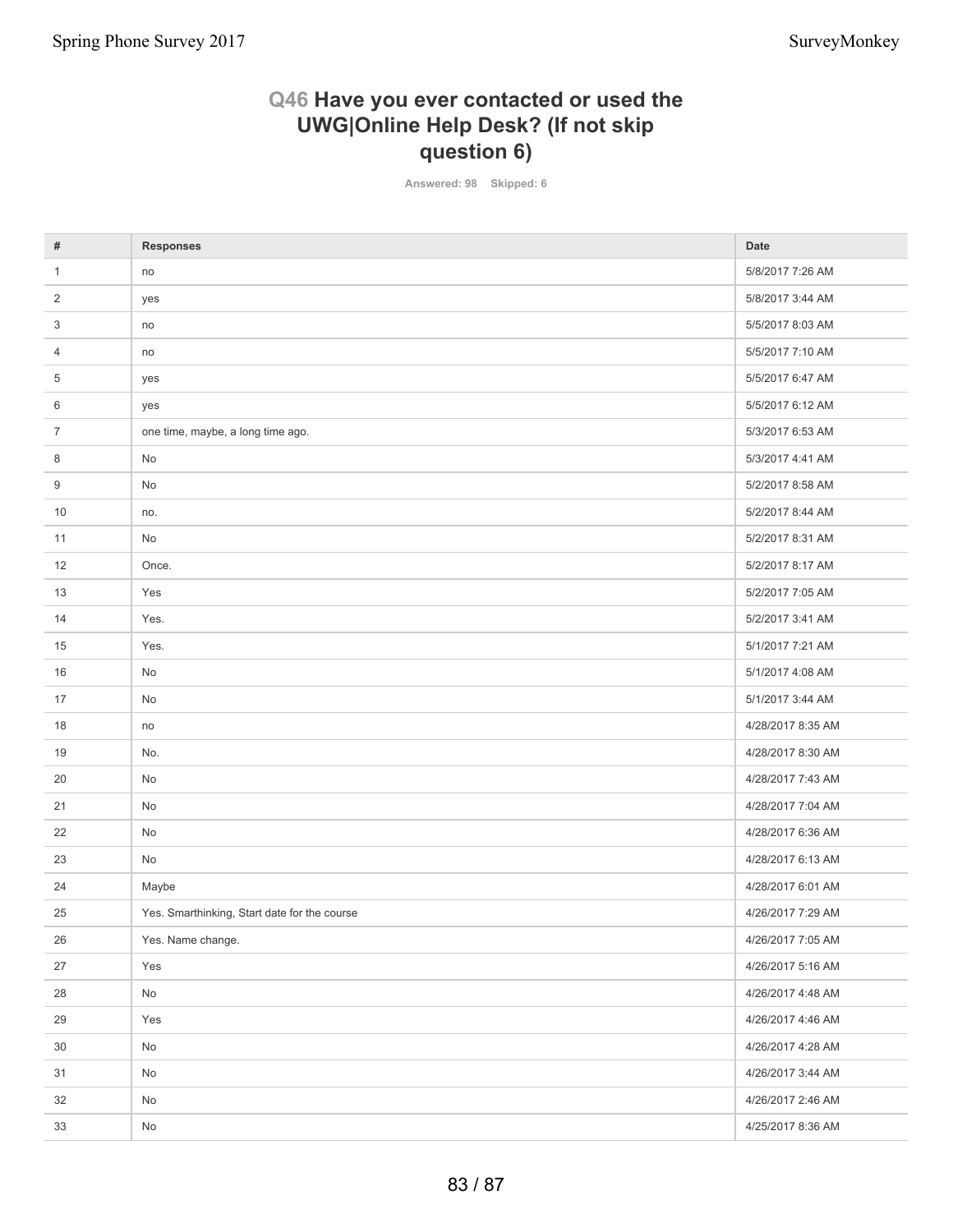| 34 | No             | 4/25/2017 8:27 AM  |
|----|----------------|--------------------|
| 35 | No             | 4/25/2017 4:38 AM  |
| 36 | yes            | 4/24/2017 7:02 AM  |
| 37 | Yes.           | 4/24/2017 6:59 AM  |
| 38 | N/a            | 4/24/2017 4:25 AM  |
| 39 | No             | 4/24/2017 3:47 AM  |
| 40 | No             | 4/24/2017 3:12 AM  |
| 41 | N/A            | 4/24/2017 2:28 AM  |
| 42 | No             | 4/21/2017 7:41 AM  |
| 43 | no             | 4/21/2017 7:38 AM  |
| 44 | No             | 4/21/2017 7:02 AM  |
| 45 | No             | 4/21/2017 6:31 AM  |
| 46 | No             | 4/21/2017 5:51 AM  |
| 47 | No             | 4/21/2017 5:25 AM  |
| 48 | Can't remeber  | 4/21/2017 5:06 AM  |
| 49 | No             | 4/21/2017 4:30 AM  |
| 50 | Once.          | 4/21/2017 2:29 AM  |
| 51 | Yes            | 4/21/2017 12:35 AM |
| 52 | No             | 4/20/2017 8:24 AM  |
| 53 | No             | 4/20/2017 7:55 AM  |
| 54 | No             | 4/20/2017 7:41 AM  |
| 55 | no             | 4/20/2017 7:38 AM  |
| 56 | yes            | 4/20/2017 7:07 AM  |
| 57 | No             | 4/20/2017 4:29 AM  |
| 58 | No             | 4/20/2017 3:52 AM  |
| 59 | Yes            | 4/20/2017 3:49 AM  |
| 60 | No             | 4/20/2017 3:25 AM  |
| 61 | Yes            | 4/20/2017 2:42 AM  |
| 62 | no             | 4/19/2017 8:57 AM  |
| 63 | yes            | 4/19/2017 8:34 AM  |
| 64 | Yes            | 4/19/2017 7:43 AM  |
| 65 | Can't remember | 4/19/2017 4:57 AM  |
| 66 | Yes            | 4/19/2017 4:33 AM  |
| 67 | No             | 4/19/2017 4:31 AM  |
| 68 | Yes            | 4/19/2017 4:04 AM  |
| 69 | No             | 4/19/2017 3:48 AM  |
| 70 | Yes            | 4/19/2017 3:30 AM  |
| 71 | No             | 4/19/2017 3:16 AM  |
| 72 | Yes            | 4/19/2017 3:14 AM  |
| 73 | Yes            | 4/19/2017 2:57 AM  |
| 74 | No             | 4/19/2017 2:50 AM  |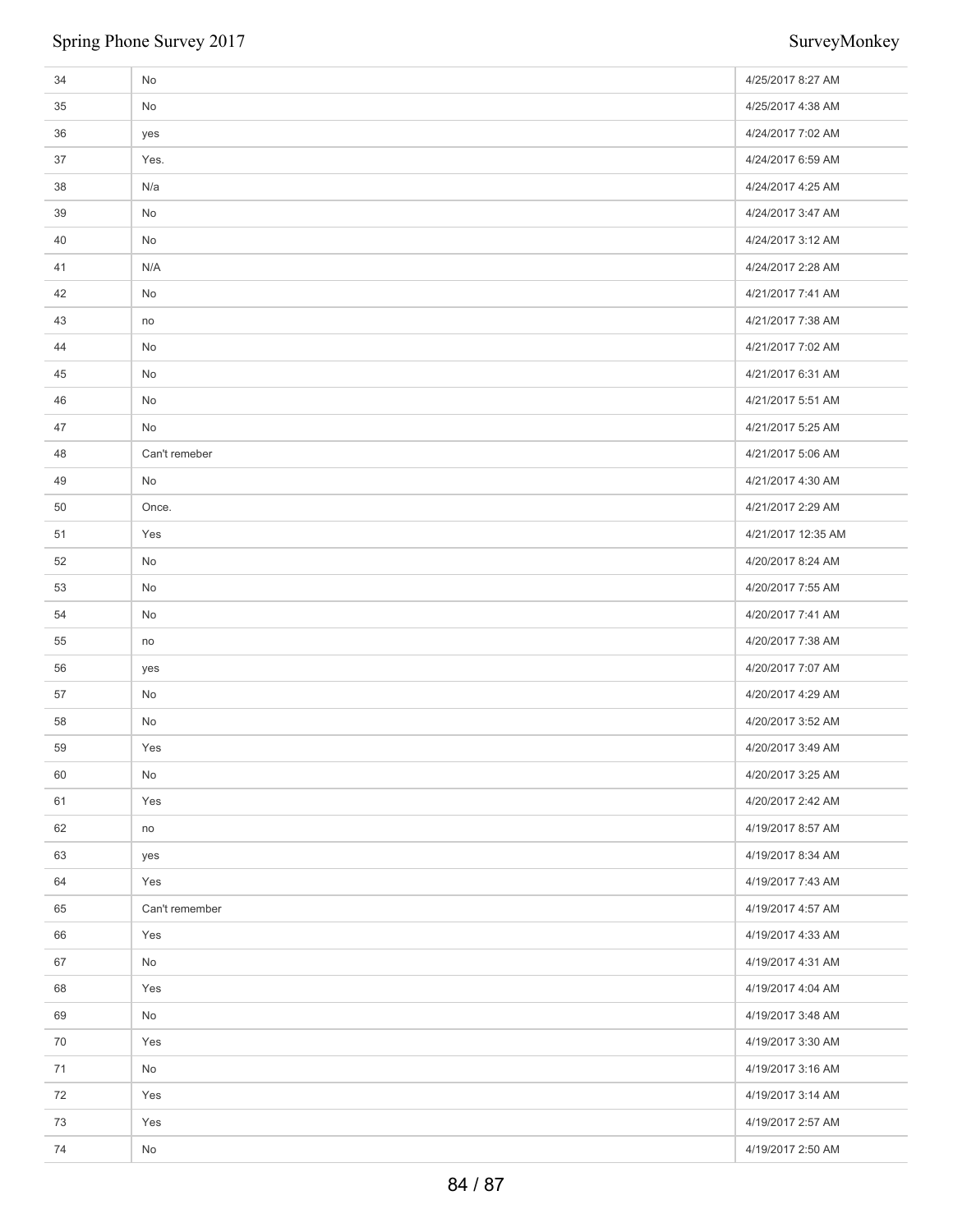| 75 | Yes                       | 4/19/2017 2:37 AM |
|----|---------------------------|-------------------|
| 76 | No                        | 4/19/2017 2:21 AM |
| 77 | No                        | 4/18/2017 8:42 AM |
| 78 | No                        | 4/18/2017 8:30 AM |
| 79 | Has not.                  | 4/18/2017 7:59 AM |
| 80 | Yes                       | 4/18/2017 7:55 AM |
| 81 | N/A                       | 4/18/2017 6:35 AM |
| 82 | Yes                       | 4/18/2017 4:43 AM |
| 83 | No                        | 4/18/2017 3:10 AM |
| 84 | Yes                       | 4/18/2017 2:42 AM |
| 85 | Yes                       | 4/18/2017 2:41 AM |
| 86 | Yes                       | 4/17/2017 9:02 AM |
| 87 | Yes                       | 4/17/2017 8:30 AM |
| 88 | Yes                       | 4/17/2017 8:00 AM |
| 89 | Yes                       | 4/17/2017 7:41 AM |
| 90 | In the beginning          | 4/17/2017 7:08 AM |
| 91 | Yes                       | 4/17/2017 4:52 AM |
| 92 | simple help               | 4/17/2017 4:40 AM |
| 93 | No                        | 4/17/2017 4:34 AM |
| 94 | No                        | 4/17/2017 4:20 AM |
| 95 | Yes                       | 4/17/2017 3:44 AM |
| 96 | Yes, issue with CourseDen | 4/17/2017 3:40 AM |
| 97 | No                        | 4/17/2017 3:23 AM |
| 98 | no                        | 4/17/2017 3:18 AM |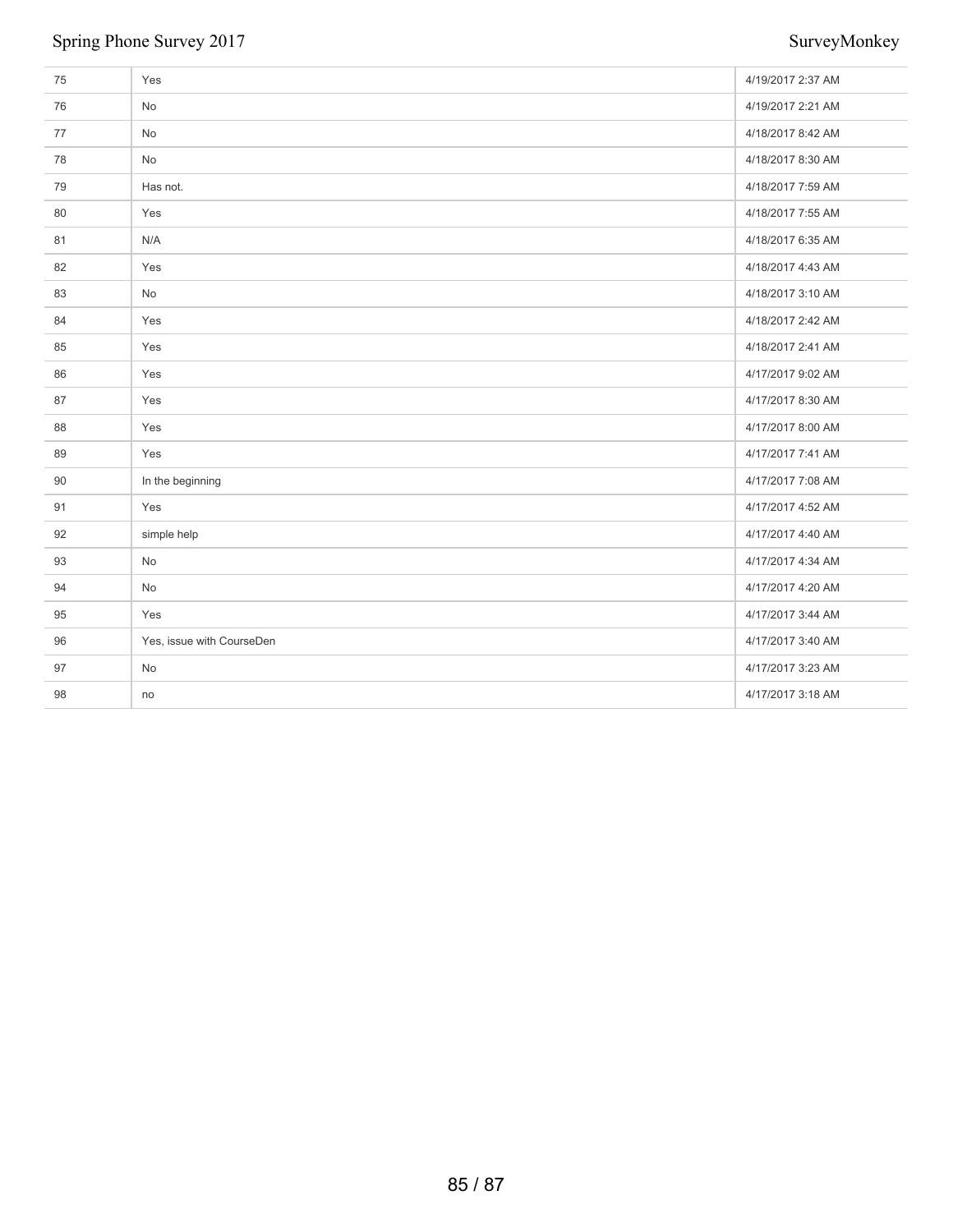Spring Phone Survey 2017 SurveyMonkey

## **Q47 If so, may you tell us about your experience?**

**Answered: 43 Skipped: 61**

| #              | <b>Responses</b>                                                                                                                            | <b>Date</b>        |
|----------------|---------------------------------------------------------------------------------------------------------------------------------------------|--------------------|
| 1              | cant remember issue but they helped in mins                                                                                                 | 5/8/2017 3:44 AM   |
| 2              | use to work at Uwg Online help desk. The service was extremely good.                                                                        | 5/5/2017 6:47 AM   |
| 3              | satisfied. walked her through her issue                                                                                                     | 5/5/2017 6:12 AM   |
| 4              | fixed issue right away as it was a tiny issue within a class                                                                                | 5/3/2017 6:53 AM   |
| 5              | No                                                                                                                                          | 5/2/2017 8:58 AM   |
| 6              | CourseDen was down. Helped resolve the issue.                                                                                               | 5/2/2017 8:17 AM   |
| $\overline{7}$ | Really helpful. They stay on phone until problem is resolved. Never gotten off the phone with thelm where problem<br>has not been resolved. | 5/2/2017 7:05 AM   |
| 8              | Good. Very helpful.                                                                                                                         | 5/2/2017 3:41 AM   |
| 9              | It was very good.                                                                                                                           | 5/1/2017 7:21 AM   |
| 10             | Needed assitance logging back into CourseDen after previous summer semester                                                                 | 4/28/2017 6:01 AM  |
| 11             | Very helpful and professional. Answered questions thoroughly.                                                                               | 4/26/2017 7:29 AM  |
| 12             | Very helpful, timely, and polite.                                                                                                           | 4/26/2017 7:05 AM  |
| 13             | Password Reset, helpful in solving issue                                                                                                    | 4/26/2017 5:16 AM  |
| 14             | Very good, got everything resolved                                                                                                          | 4/26/2017 4:46 AM  |
| 15             | easy. smooth, prompt                                                                                                                        | 4/24/2017 7:02 AM  |
| 16             | Very helpful and courteous to the point, quick response, resolved problem, very quickly, and very helpful.                                  | 4/24/2017 6:59 AM  |
| 17             | Test wasn't appearing. Quickly resolved.                                                                                                    | 4/21/2017 2:29 AM  |
| 18             | Very courteous support. Went above and beyond to help.                                                                                      | 4/21/2017 12:35 AM |
| 19             | prompt, curtious                                                                                                                            | 4/20/2017 7:07 AM  |
| 20             | In the beginning it was confusing, once guided, it went well                                                                                | 4/20/2017 3:49 AM  |
| 21             | Good experience                                                                                                                             | 4/20/2017 2:42 AM  |
| 22             | was simple questions they were very prompt and helpful                                                                                      | 4/19/2017 8:34 AM  |
| 23             | Unhappy with being told to wait. Ticket #63250. She wasn't able to view content due to date restrictions set by the<br>professor.           | 4/19/2017 7:43 AM  |
| 24             | Helpful                                                                                                                                     | 4/19/2017 4:33 AM  |
| 25             | Good                                                                                                                                        | 4/19/2017 4:04 AM  |
| 26             | Good                                                                                                                                        | 4/19/2017 3:30 AM  |
| 27             | Good                                                                                                                                        | 4/19/2017 3:14 AM  |
| 28             | Good                                                                                                                                        | 4/19/2017 2:57 AM  |
| 29             | Helpful, stellar                                                                                                                            | 4/19/2017 2:37 AM  |
| 30             | N/A                                                                                                                                         | 4/18/2017 7:59 AM  |
| 31             | Very good                                                                                                                                   | 4/18/2017 7:55 AM  |
| 32             | Very helpful                                                                                                                                | 4/18/2017 4:43 AM  |
| 33             | Great                                                                                                                                       | 4/18/2017 2:42 AM  |